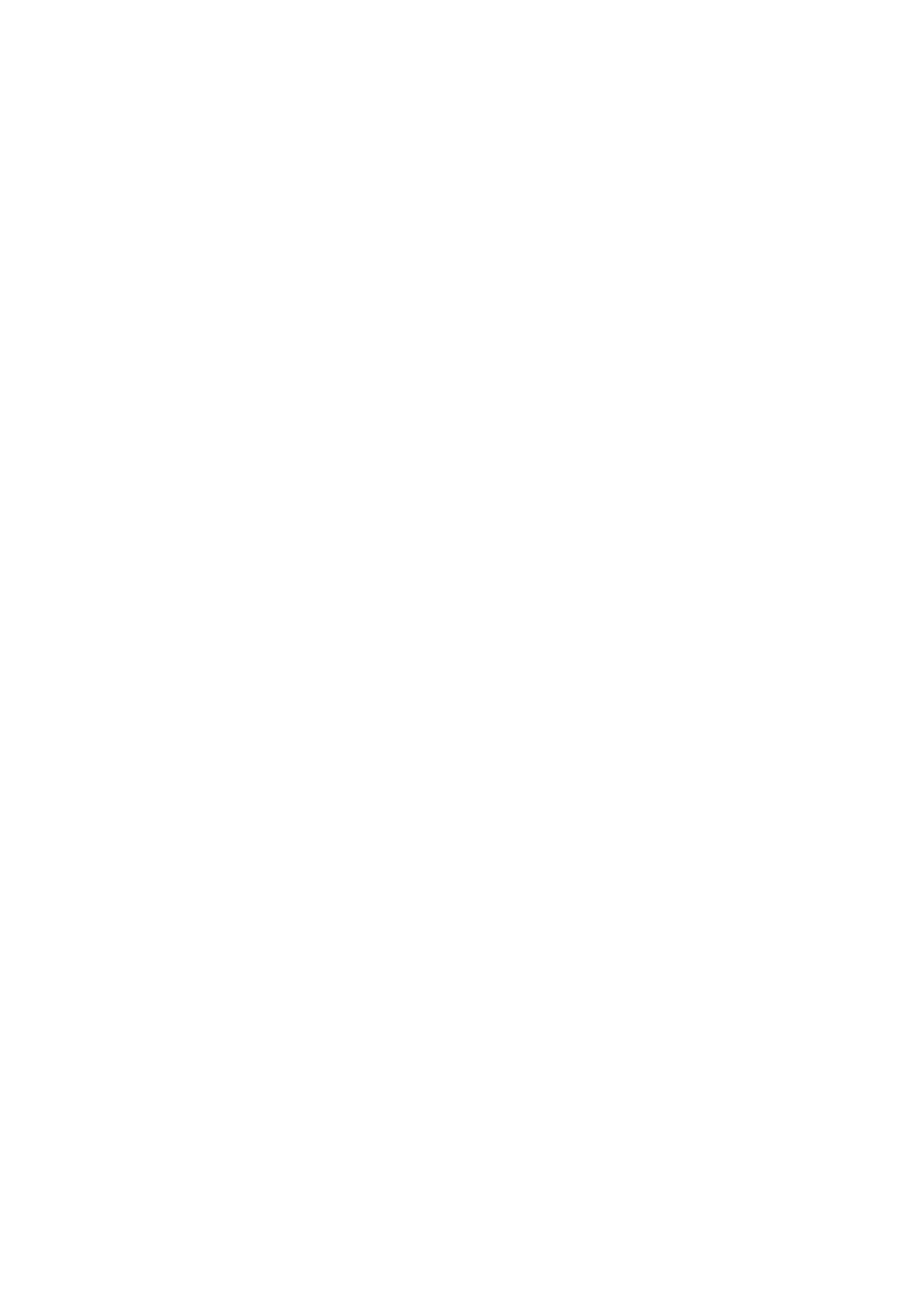### Main features

- Pure sine wave output
- THD (Total Harmonic Distorsion) <3%
- Protections: undervoltage, overvoltage, overheating, overload, short circuit

### Introduction

PNI SP1000W converts 12V DC input voltage into 230V AC 50Hz voltage. We recommend that you read this manual carefully before putting the product into operation.

#### **Warnings**

- Do not store the product in environments with corrosive gases, high humidity and high temperature, dust and electromagnetic interference.
- In the event of a fault, do not open or repair this product by yourself. Call a specialized service center.

### Symbol convention

| Symbol            | Signification                                                                                                                  |
|-------------------|--------------------------------------------------------------------------------------------------------------------------------|
| <b>IN</b> DANGER  | Potential serious danger that could cause casualties.                                                                          |
| WARNING injuries. | Potential medium danger that could cause minor                                                                                 |
| CAUTION           | Potential danger that could cause device failure, data<br>loss, device performance impairment, and other<br>unexpected losses. |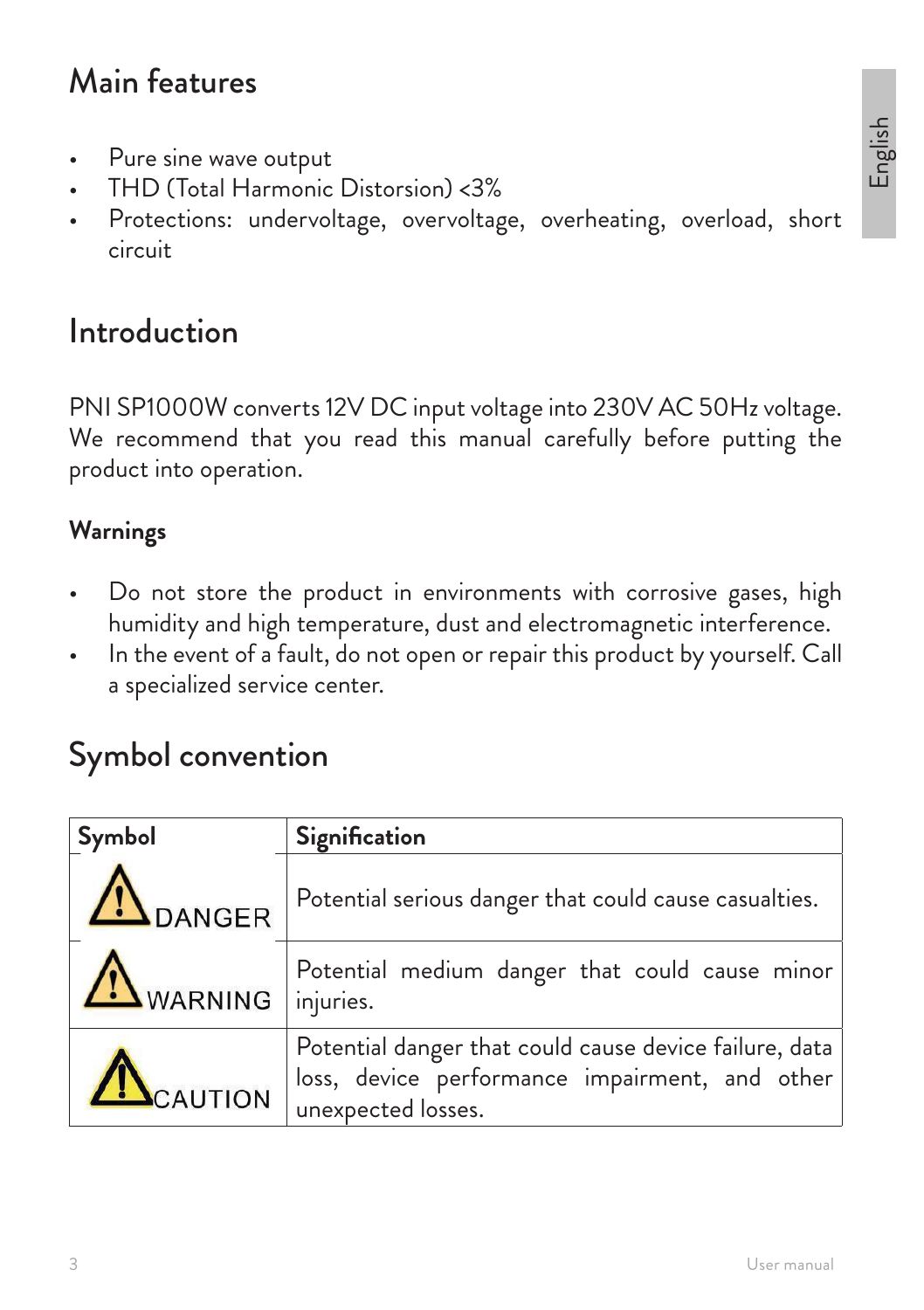# English

### Safety precaution

We recommend that you read this manual carefully before using the product, in order to avoid personal injury and product damage.

### **Symbols description**



The inverter generates high temperatures during usage.

Carefully read the installation and operating instructions to avoid personal injury or damage to the equipment.

**Warning:** We do not take responsibility for non-compliance with safety measures.

Batteries of different sizes and from different manufacturers may have different voltage. Make sure that the inverter voltage corresponds to the battery voltage. Contact the seller for more details. Any change in the configuration or structure of the system may affect its proper functioning.

### **图**Danger High Voltage!

Touching the inverter in a humid or wet object (or hands) can put you in a dangerous situation.

1. Do not open the product's housing under any circumstances. The input and output of the inverter presents a high voltage danger. Opening the inverter and touching the internal components can put you in a dangerous situation.

2. Before maintenance, you must completely disconnect the power supply of the inverter. It is recommended that you check both the input and output of the inverter with a voltmeter to ensure that it is disconnected properly.

3. Even if the power is completely disconnected, residual energy may remain in the inverter. Leave the inverter disconnected for 10 minutes to ensure that the system is completely discharged.

- 4. Keep the inverter packaged before installation and use.
- 5. Do not manipulate the inverter in the presence of electrical conductors: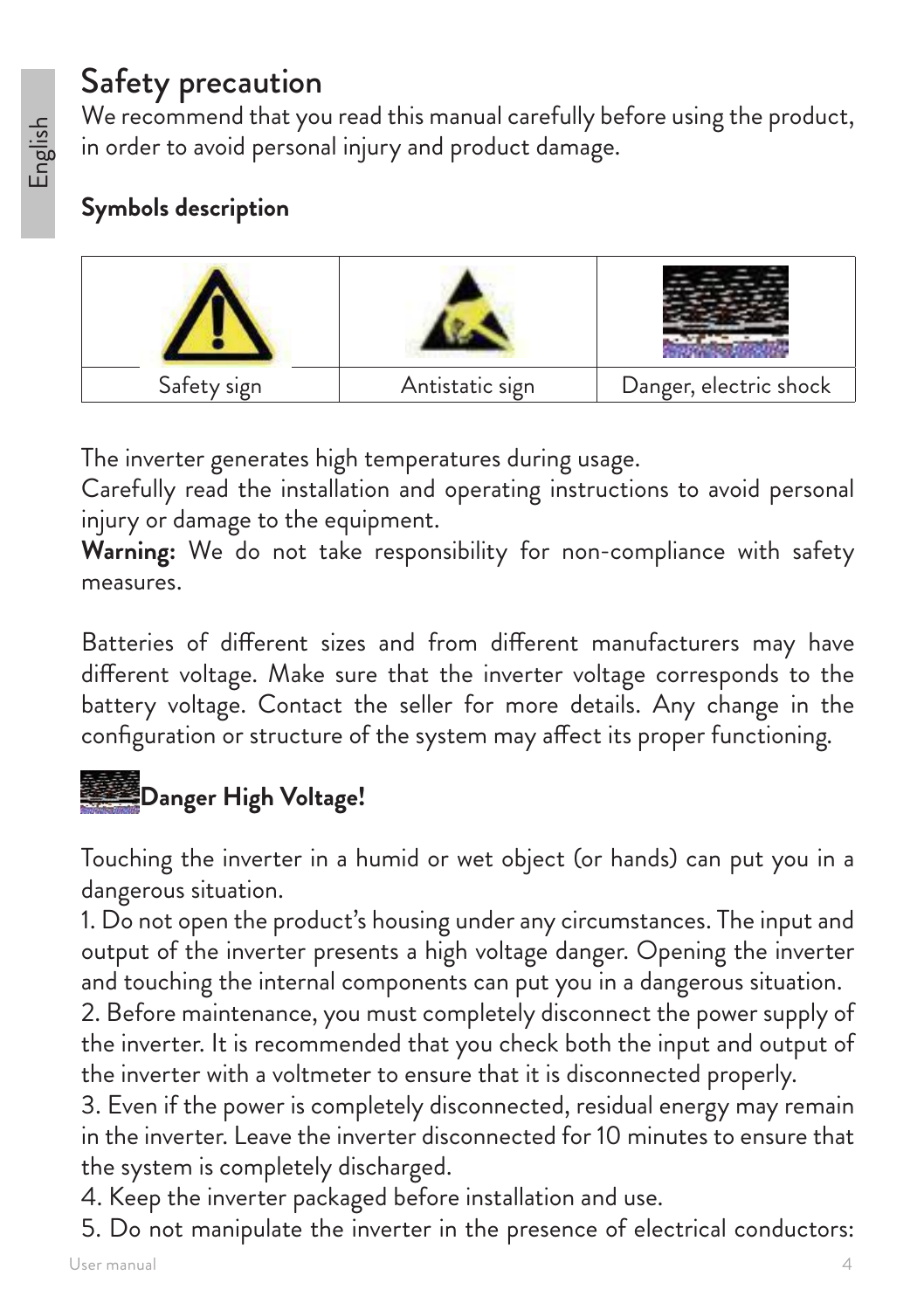5 User manual second control of the control of the control of the control of the User manual User manual second  $\sim$ 

English

metal watch, bracelets, rings.

6. The inverter must be repaired, installed and maintained only by qualified personnel.

### **Inductive load and half-wave rectification load attentions!**

We recommend choosing an inverter with a power 2-3 times higher than the half-wave rectification or inductive load.

### **Avoid antistatic danger**

We recommend that you wear antistatic wrist strap to protect sensitive parts from static discharge equipment.

#### **Do not disconnect the inverter when turned on**

Do not install or disconnect the appliance while it is switched on. Pay maximum attention when connecting the power cords.

### **Use only regulated batteries**

Use only regulated batteries. Use of unregulated batteries may result in product malfunction.

### **Use the battery according to the manufacturer's rules**

Use the battery according to the connection rules provided by its manufacturer. Improper operation can endanger you.

1. Do not shortcircuit the wires. The connections must be made very tightly.

2. Do not touch both battery terminals or wires connected to them at the same time.

3. Avoid spilling electrolytes. The electrolytes is corrosive for metal and poses a short-circuit hazard.

4. Keep the battery safe, away from fire or a source of sparks.

### **Avoid fans harm**

Avoid accidental blocking of the fans. Do not use tools or your fingers to stop them.

### **Keep the inverter well ventilated**

Make sure that the ventilation and air exhaust outputs of the inverter are not blocked in any way. Also, do not mount the passive radiator part of the housing attached to a wall, ceiling or floor, but at a distance that allows air to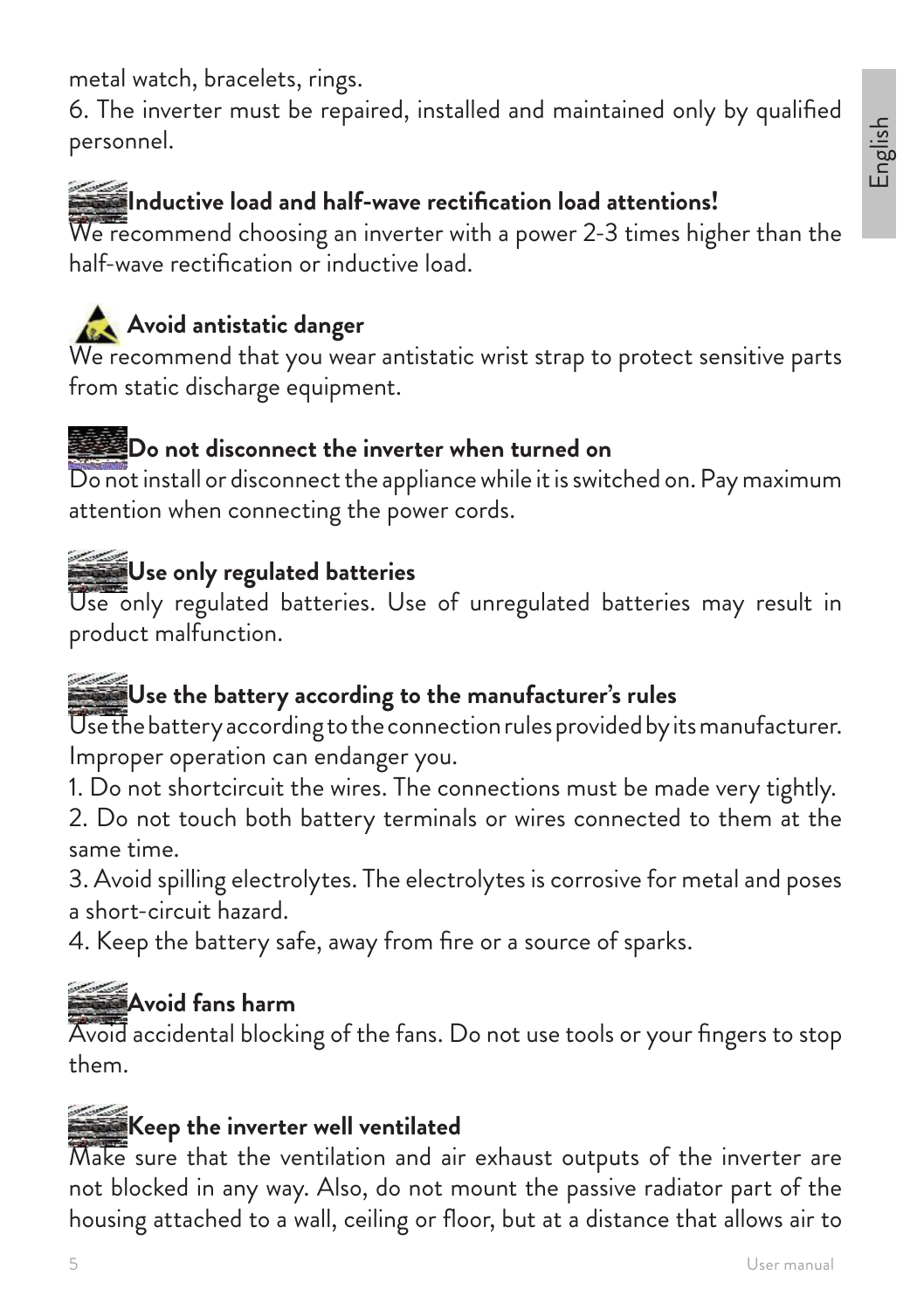#### pass. Inverter installation

#### **Environmental conditions**

Keep the inverter in a dry and ventilated environment. Keep the inverter away from moisture, dust, heat, sunlight, volatile gas or high salinity.



The operating temperature range of the product is -26 $^{\circ}$ C ~ + 60 $^{\circ}$ C. Do not overload the inverter in conditions with temperatures above 40˚C. If you use the inverter excessively at temperatures above 40˚C, reduce the consumption by 10% for each degree above 40˚C.

The optimum operating temperature of the inverter is between +  $20^{\circ}C \sim$  +  $30^{\circ}$ C.

If used at temperatures above 30˚C, the battery life will decrease considerably. Below 20<sup>°</sup>C the electric storage time will decrease.

#### **Keep safety distance**

The inverter must be mounted at least 60 mm from the surrounding walls, with the cooling radiator unobstructed by other objects.

Do not cover the side panels of the inverter to ensure efficient cooling and to avoid overheating.

#### **The electric cables connection**

Make sure the power button of the inverter is OFF.

Observe the polarity of the wires and do not connect them in reverse to avoid shorting the inverter.

Follow these steps to connect the inverter cables:

- 1. Switch off the inverter with the ON/OFF button.
- 2. Connect the wires to the battery terminals respecting the polarity.
- 3. Make sure that the 2 cables are connected tightly, to avoid overheating.
- 4. Connect the load to the Schuko socket.
- 5. After making sure all connections are made correctly, turn on the inverter.
- If the green LED indicator lights up, it means that the output voltage is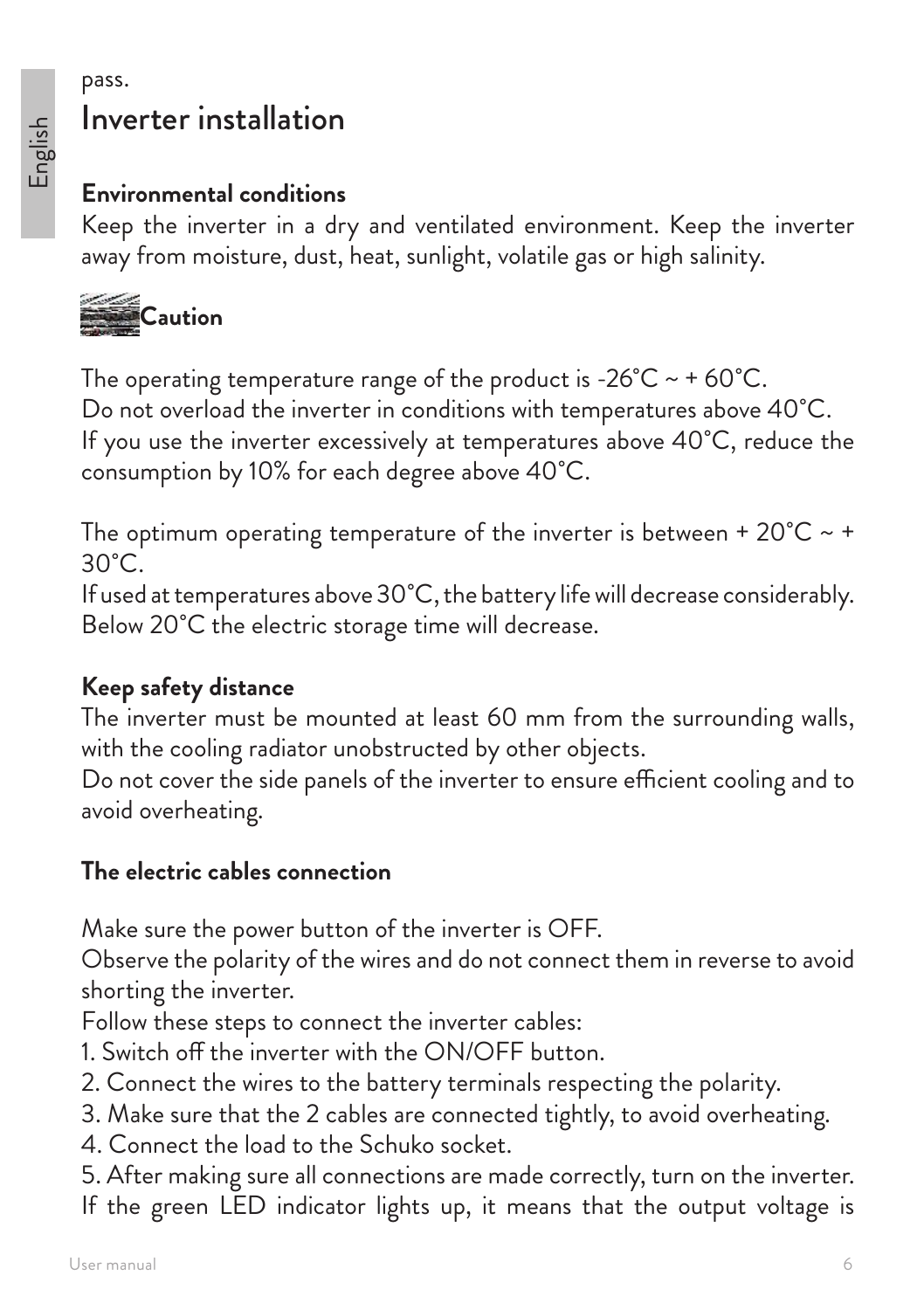correct and the inverter is working properly.

The correct connection of the inverter is shown in the following diagram.



#### **Caution**

1. Do not use the AC output of the inverter to connect it to the 230V mains, so as not to burn the inverter.

2. Connect the loads one by one and do not exceed the declared maximum power of the inverter.

3. For inductive loads choose an inverter with a maximum power 2-3 times higher.

4. It is recommended to start the car only with the inverter turned off, because this procedure will consume a lot of current and can affect the inverter.

5. The inverter must be mounted in a ventilated place, must not be covered and must be protected from access by people.

6. Do not connect the inverter to discharged, defective or old batteries, as this may cause the inverter to burn out.

### About battery

A storage battery or accumulator is a device that generates energy following a chemical process. Make sure you have chosen a suitable battery for this inverter, to ensure a correct and optimal operation.

English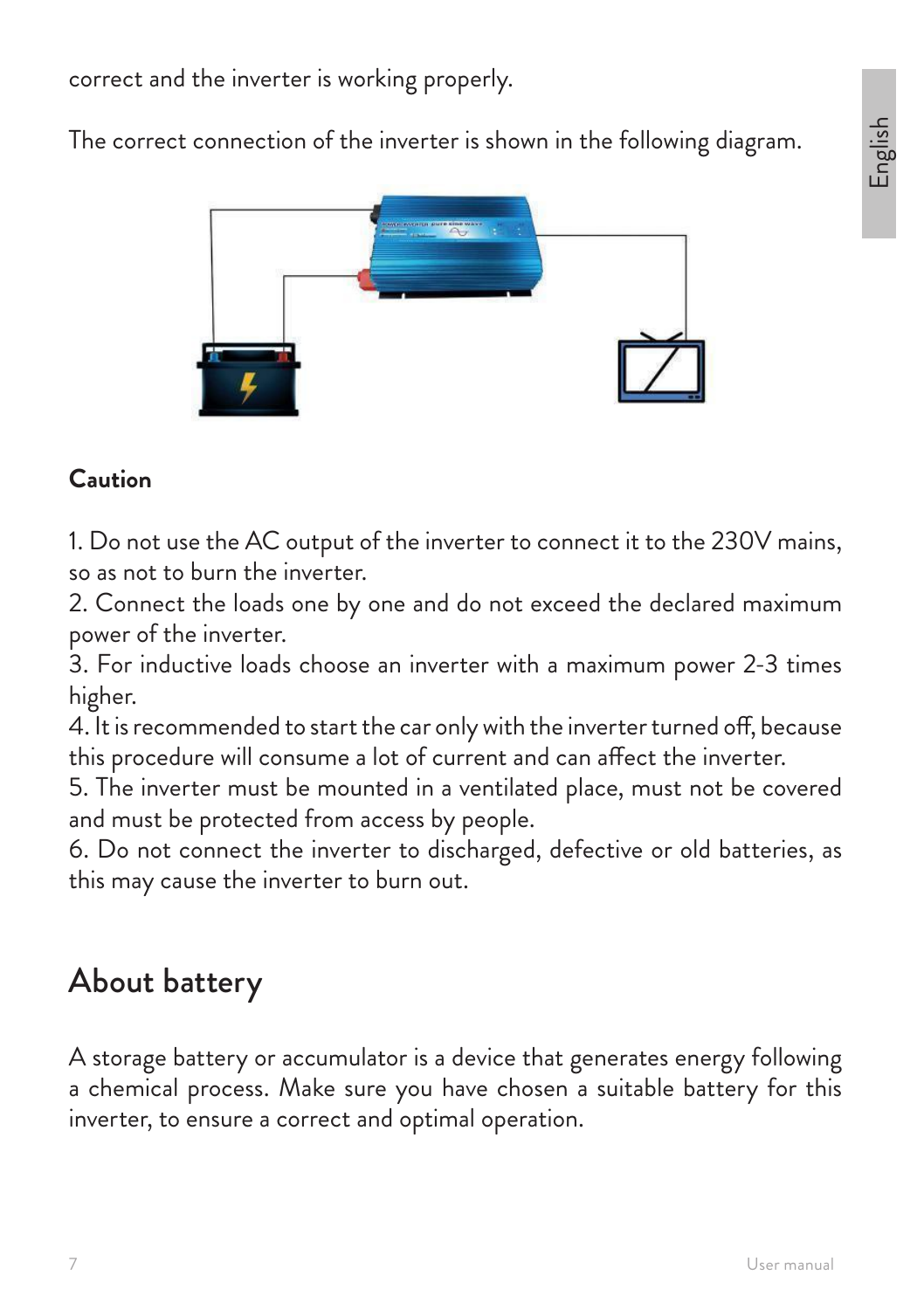### **Battery performance index**

1. Capacity: Represents the amount of energy at maximum power composed of the discharge current multiplied by the discharge time.

Capacity = Discharge current (I) x Discharge time (H)

2. Discharge rate: Represents the speed of each discharge current per specific time

3. Discharge current: The discharge current is the output current.

It is usually expressed in Amperes or volume multiplied by a coefficient.

4. Final discharge voltage: Represents the voltage when the battery is not discharged. It is usually about 1.75V/cell

5. Nominal capacity: Represents the capacity after 20 hours of unloading.

6. Self-discharge rate: The battery is discharged even if it is not used. The unit is C/unit.

### **Choosing the right battery**

Because inverters need strong current when operating, the maximum capacity and current of the battery are factors that determine the efficiency at which the inverter operates (50% - 100%).

These factors can also damage the battery.

Battery storage capacity depends on the maximum discharge current: Maximum discharge current = Rated power/(storage voltagex0.85) Battery storage capacity = average discharge current discharge time

Example: PNI SP1000W has a rated power of 1000W, 12V input voltage: Average discharge current = 1000/(12x0.85) = 98A If kept on for 2 hours: Battery storage capacity = 98x2 = 196 Ah Choose a battery with a capacity greater than 196 Ah.

### Recommended values for the batteries

| l Inverter | Power (W) | Recommended battery         |
|------------|-----------|-----------------------------|
| SP1000W    | 1000      | <sup>⊦</sup> 12V, ≥≥150Ah l |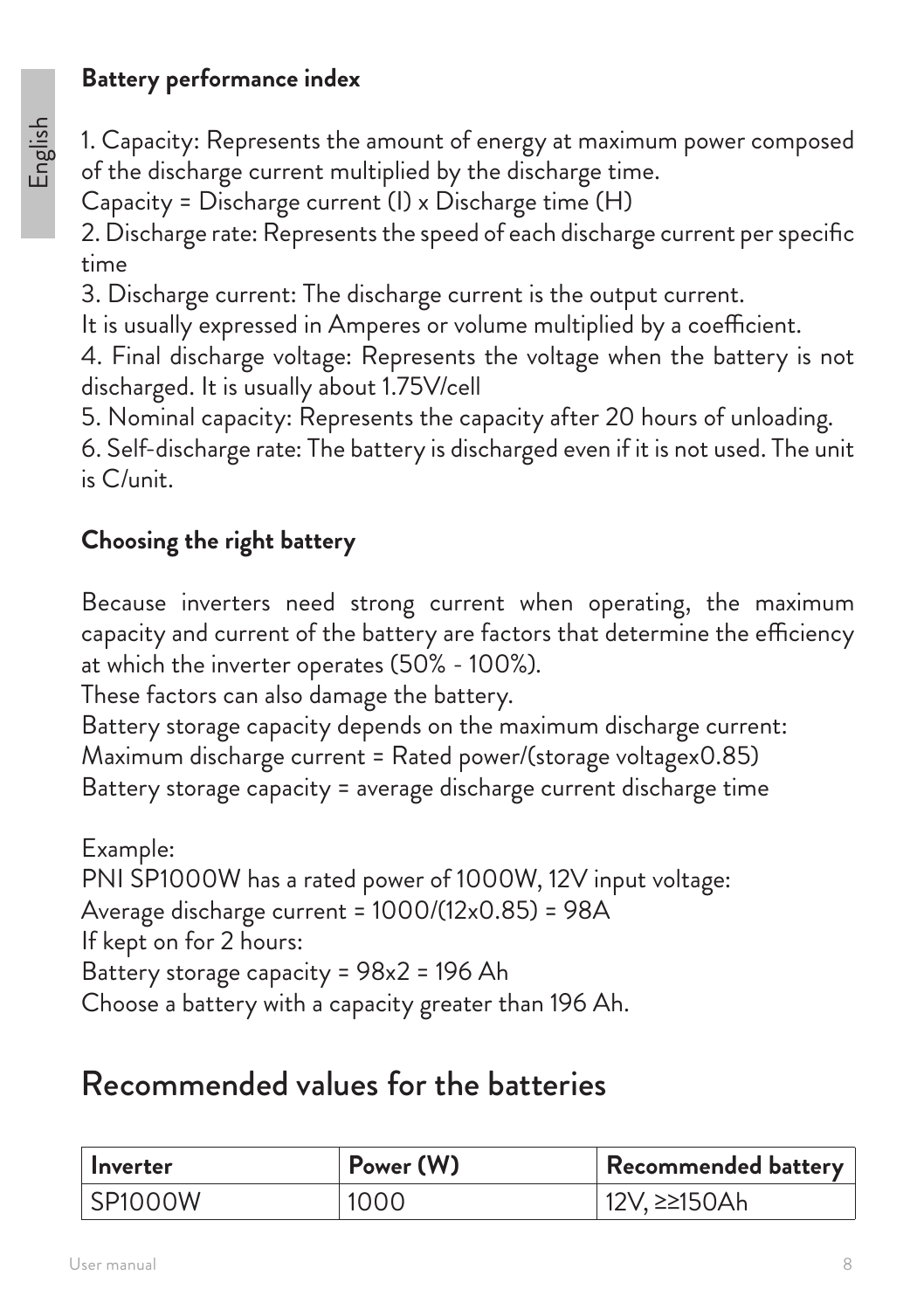## Troubleshooting

| 1. The battery is defective                                                                                                                                                                                                                                                                                                                                                                                                                                                                                                   | 1. Replace the battery                                                                                                                                                                                                                                                                                                                                                                                                                                                                                                                              |
|-------------------------------------------------------------------------------------------------------------------------------------------------------------------------------------------------------------------------------------------------------------------------------------------------------------------------------------------------------------------------------------------------------------------------------------------------------------------------------------------------------------------------------|-----------------------------------------------------------------------------------------------------------------------------------------------------------------------------------------------------------------------------------------------------------------------------------------------------------------------------------------------------------------------------------------------------------------------------------------------------------------------------------------------------------------------------------------------------|
| 2. The battery                                                                                                                                                                                                                                                                                                                                                                                                                                                                                                                | 2. Connect the battery                                                                                                                                                                                                                                                                                                                                                                                                                                                                                                                              |
| connection is abnormal                                                                                                                                                                                                                                                                                                                                                                                                                                                                                                        |                                                                                                                                                                                                                                                                                                                                                                                                                                                                                                                                                     |
| 3. The fuse is blown                                                                                                                                                                                                                                                                                                                                                                                                                                                                                                          | 3. Change the fuse                                                                                                                                                                                                                                                                                                                                                                                                                                                                                                                                  |
| The inverter is protected<br>and the red Fault LED<br>is on.<br>1. The inverter enters<br>protection when the total<br>number of consumers<br>exceeds the rated power<br>of the inverter.<br>2. The starting power of<br>the consumers is higher<br>than the declared peak<br>power for the inverter.<br>The inverter enters<br>protection.<br>3. The battery voltage<br>is too low. The inverter<br>triggers surge protection.<br>4. The battery voltage<br>is too high. The inverter<br>triggers overvoltage<br>protection. | carefully<br>1. Reduce the number<br>of connected consumers<br>and restart the inverter.<br>2. Inductive consumers<br>(motors, pumps) have<br>a very high starting<br>consumption. Choose an<br>inverter with a nominal<br>power 4-5 times higher<br>in these cases.<br>3. If the battery voltage<br>rises above the minimum<br>protection level,<br>the inverter restarts<br>automatically. (or change<br>the battery).<br>4. If the battery<br>voltage drops below the<br>maximum protection<br>level, the inverter<br>restarts automatically (or |
| temperature is too high.                                                                                                                                                                                                                                                                                                                                                                                                                                                                                                      | change the battery).<br>5. Close the inverter                                                                                                                                                                                                                                                                                                                                                                                                                                                                                                       |
|                                                                                                                                                                                                                                                                                                                                                                                                                                                                                                                               | for 15 minutes, check                                                                                                                                                                                                                                                                                                                                                                                                                                                                                                                               |
|                                                                                                                                                                                                                                                                                                                                                                                                                                                                                                                               | and clean the fans and                                                                                                                                                                                                                                                                                                                                                                                                                                                                                                                              |
|                                                                                                                                                                                                                                                                                                                                                                                                                                                                                                                               | side vents and keep                                                                                                                                                                                                                                                                                                                                                                                                                                                                                                                                 |
|                                                                                                                                                                                                                                                                                                                                                                                                                                                                                                                               | ventilation space around<br>the housing.                                                                                                                                                                                                                                                                                                                                                                                                                                                                                                            |
|                                                                                                                                                                                                                                                                                                                                                                                                                                                                                                                               | 5. The inverter                                                                                                                                                                                                                                                                                                                                                                                                                                                                                                                                     |

English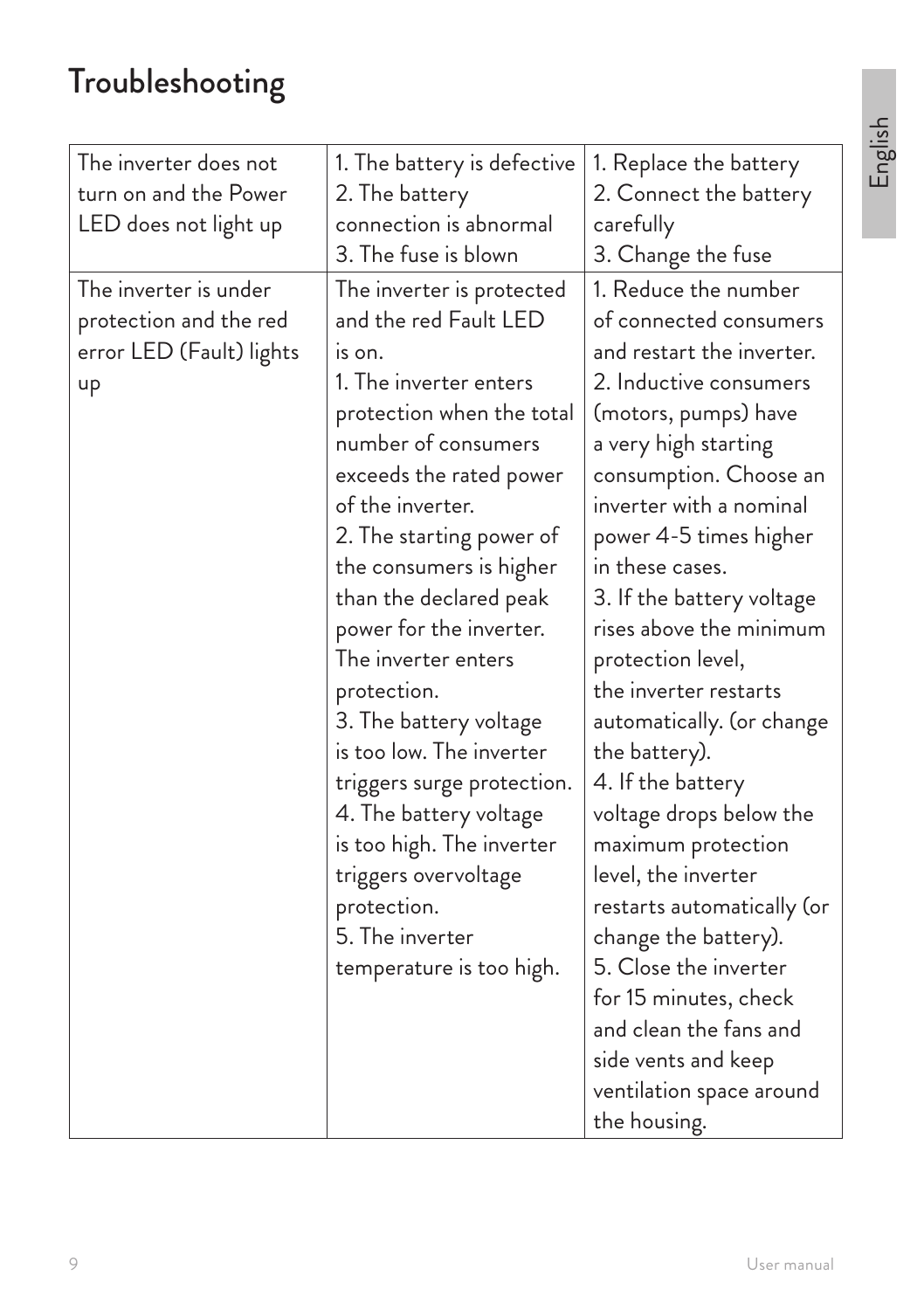English

| The inverter does not | 1. The wires between the  | $\mid$ 1. Shorten the threads or |
|-----------------------|---------------------------|----------------------------------|
| work at 100% load     | battery and the inverter  | use thicker threads. We          |
|                       | are too long.             | recommend using the              |
|                       | 2. The connection to the  | wires in the package.            |
|                       | battery/inverter is weak. | 2. Check and tighten             |
|                       |                           | the connectors on the            |
|                       |                           | inverter and battery.            |

If the inverter does not work after applying the above solutions, we recommend that you contact the Seller, Importer or Service Representative, consulting the warranty certificate.

Do not unpack the product as you will lose the product warranty.

We recommend a regular maintenance of the product to prolong its life.

1. Avoid using the inverter in humid, dusty environments with too high a temperature.

- 2. Avoid subjecting the product to mechanical shocks
- 3. Periodically check cables and connections
- 4. Periodically clean the inverter fans.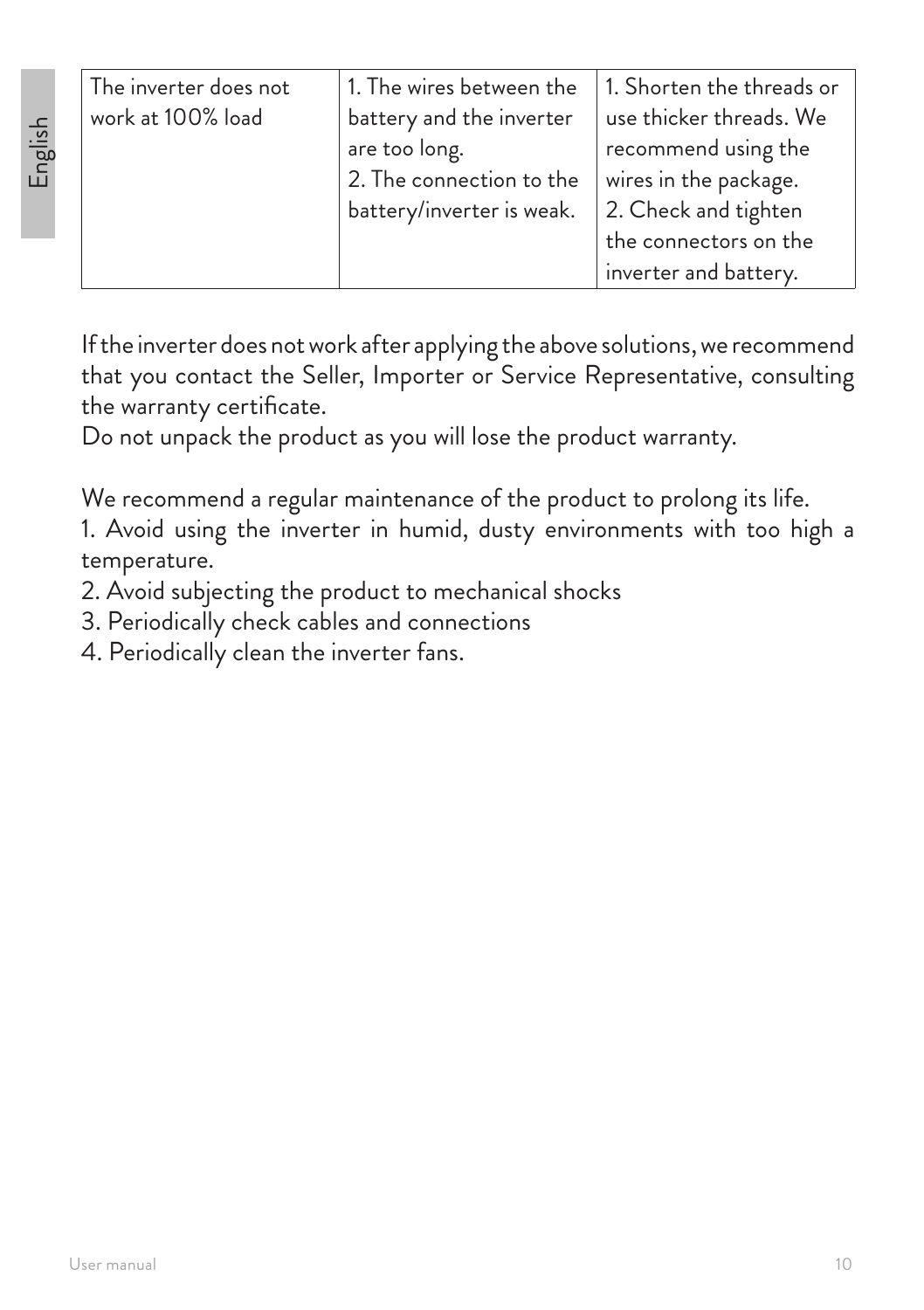### Technical specifications

|                                | <b>SP1000W</b>                                                           |
|--------------------------------|--------------------------------------------------------------------------|
| Input voltage                  | 12V DC                                                                   |
| Output power                   | 1000W                                                                    |
| Output voltage                 | <b>230V AC</b>                                                           |
| Frequency                      | 50Hz/60Hz                                                                |
| Transfer efficiency            | >88%                                                                     |
| Output wave                    | Pure sine wave                                                           |
| Total harmonic distortion      | THDV ≤3% (100%<br>linear load)                                           |
| Overload capacity              | >120%                                                                    |
| Protections                    | undervoltage,<br>overvoltage,<br>overheating, overload,<br>short circuit |
| Recommended battery parameters |                                                                          |
| Type                           | Lead-acid/Lithium                                                        |
| Voltage                        | 12V                                                                      |
| Current                        | $\geq$ 150A                                                              |
| Under/over voltage protection  | 10V/15.5V                                                                |
| Voltage warning level          | 10.5V                                                                    |
| Cut-off level (interrupt)      | 9.7V-10.2V                                                               |
| Recovery level                 | 12.5V                                                                    |
| <b>General parameters</b>      |                                                                          |
| <b>LED</b> indicators          | Green, Red                                                               |
| Active cooling                 | Fan                                                                      |
| Working temperature            | $-26^{\circ}$ C ~ +60 $^{\circ}$ C                                       |
| Working humidity               | ≤90% (non-<br>condensing)                                                |

English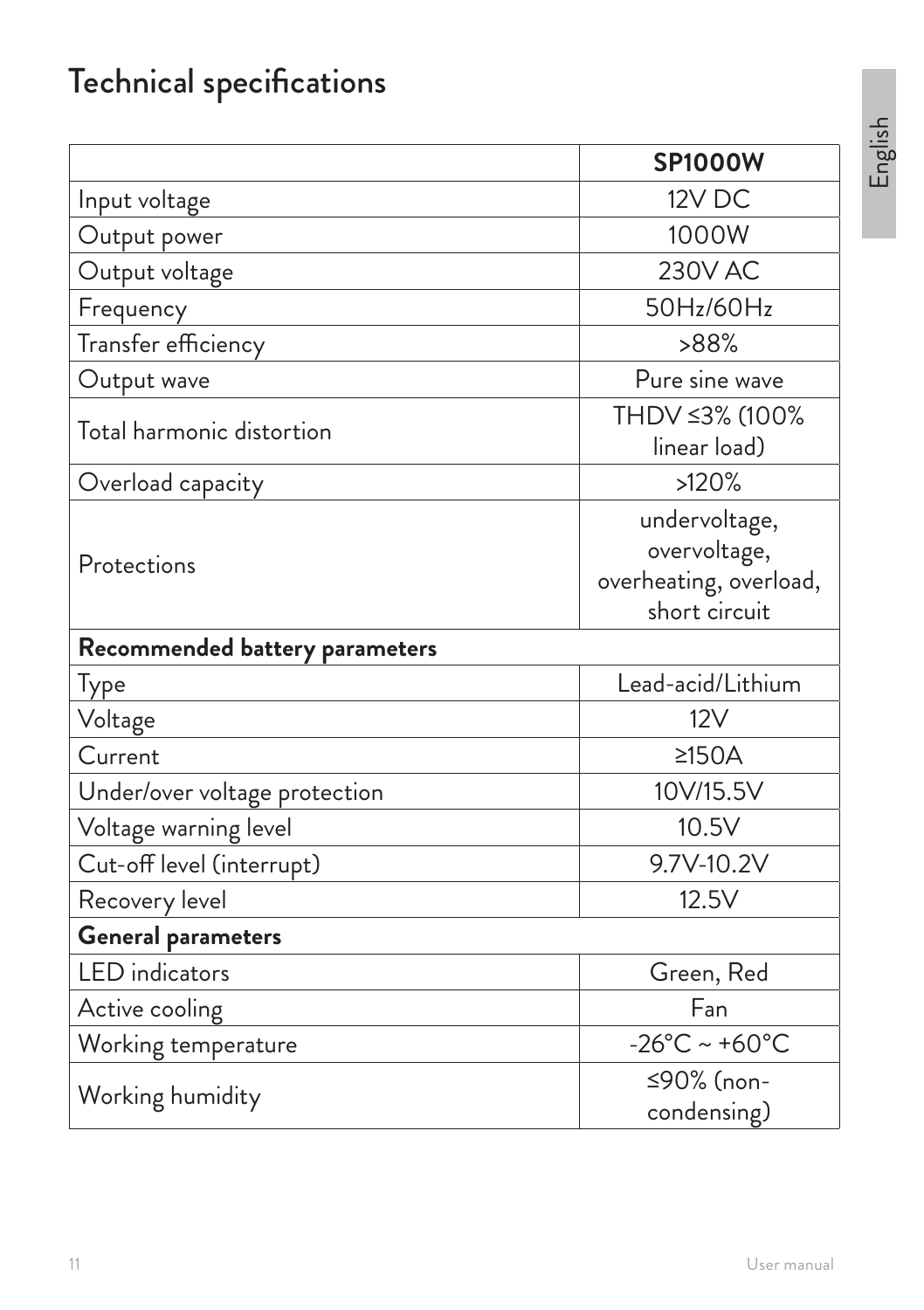### Основните функции

- Изход на чиста синусоида
- THD (общо хармонично изкривяване) <3%
- Защити: понижено напрежение, пренапрежение, прегряване, претоварване, късо съединение

### Въведение

PNI SP1000W преобразува 12V DC входно напрежение в 230V AC 50Hz напрежение.

Препоръчваме ви да прочетете внимателно това ръководство, преди да пуснете продукта в експлоатация.

#### **Предупреждения**

- Не съхранявайте продукта в среда с корозивни газове, висока влажност и висока температура, прах и електромагнитни смущения.
- В случай на неизправност, не отваряйте и не ремонтирайте този продукт сами. Обадете се на специализиран сервизен център.

### Конвенция за символи

| Символ          | Подписване                                                                                                                                                                   |
|-----------------|------------------------------------------------------------------------------------------------------------------------------------------------------------------------------|
|                 | Потенциална сериозна опасност, която може<br>DANGER да причини жертви.                                                                                                       |
| <b>LWARNING</b> | Потенциална средна опасност, която може да<br>причини леки наранявания.                                                                                                      |
| CAUTION         | Потенциална опасност, която може<br>да<br>причини повреда на устройството, загуба на<br>данни, влошаване на производителността на<br>устройството и други неочаквани загуби. |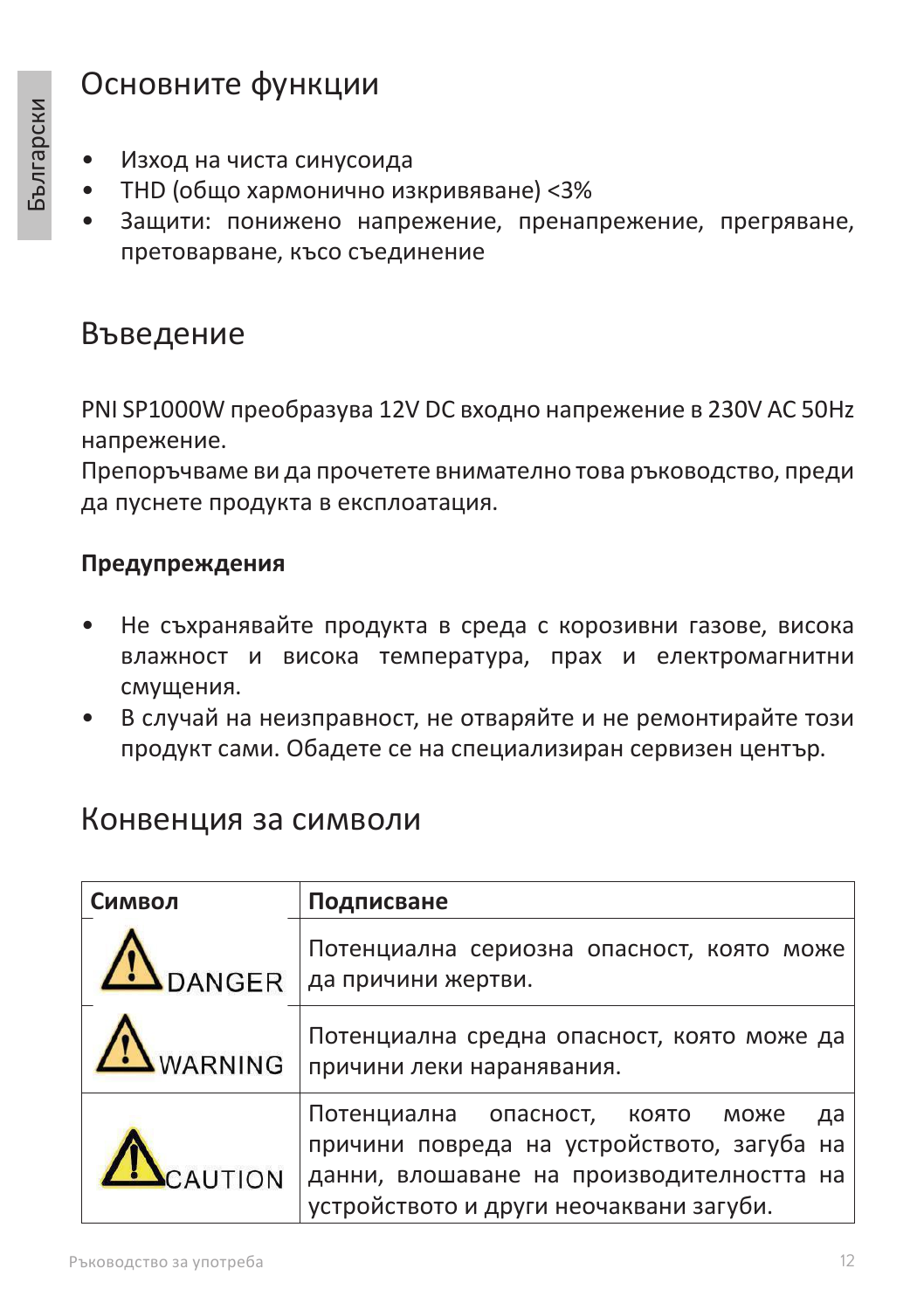### Мярка за безопасност

Препоръчваме ви да прочетете внимателно това ръководство, преди да използвате продукта, за да избегнете нараняване и повреда на продукта.

Описание на символите



Инверторът генерира високи температури по време на употреба. Внимателно прочетете инструкциите за монтаж и експлоатация, за да избегнете нараняване или повреда на оборудването.

Предупреждение: Ние не поемаме отговорност за неспазване на мерките за безопасност.

Батериите с различни размери и от различни производители могат да имат различно напрежение. Уверете се, че напрежението на инвертора съответства на напрежението на акумулатора. Свържете се с продавача за повече подробности. Всяка промяна в конфигурацията или структурата на системата може да повлияе на нейното правилно функциониране.

### **Danger High Voltage!**

Докосването на инвертора във влажен или мокър предмет (или ръце) може да ви постави в опасна ситуация.

1. При никакви обстоятелства не отваряйте корпуса на продукта. Входът и изходът на инвертора представляват опасност от високо напрежение. Отварянето на инвертора и докосването на вътрешните компоненти може да ви постави в опасна ситуация.

2. Преди поддръжка трябва напълно да изключите захранването на инвертора. Препоръчително е да проверите както входа, така и изхода на инвертора с волтметър, за да се уверите, че той е изключен правилно.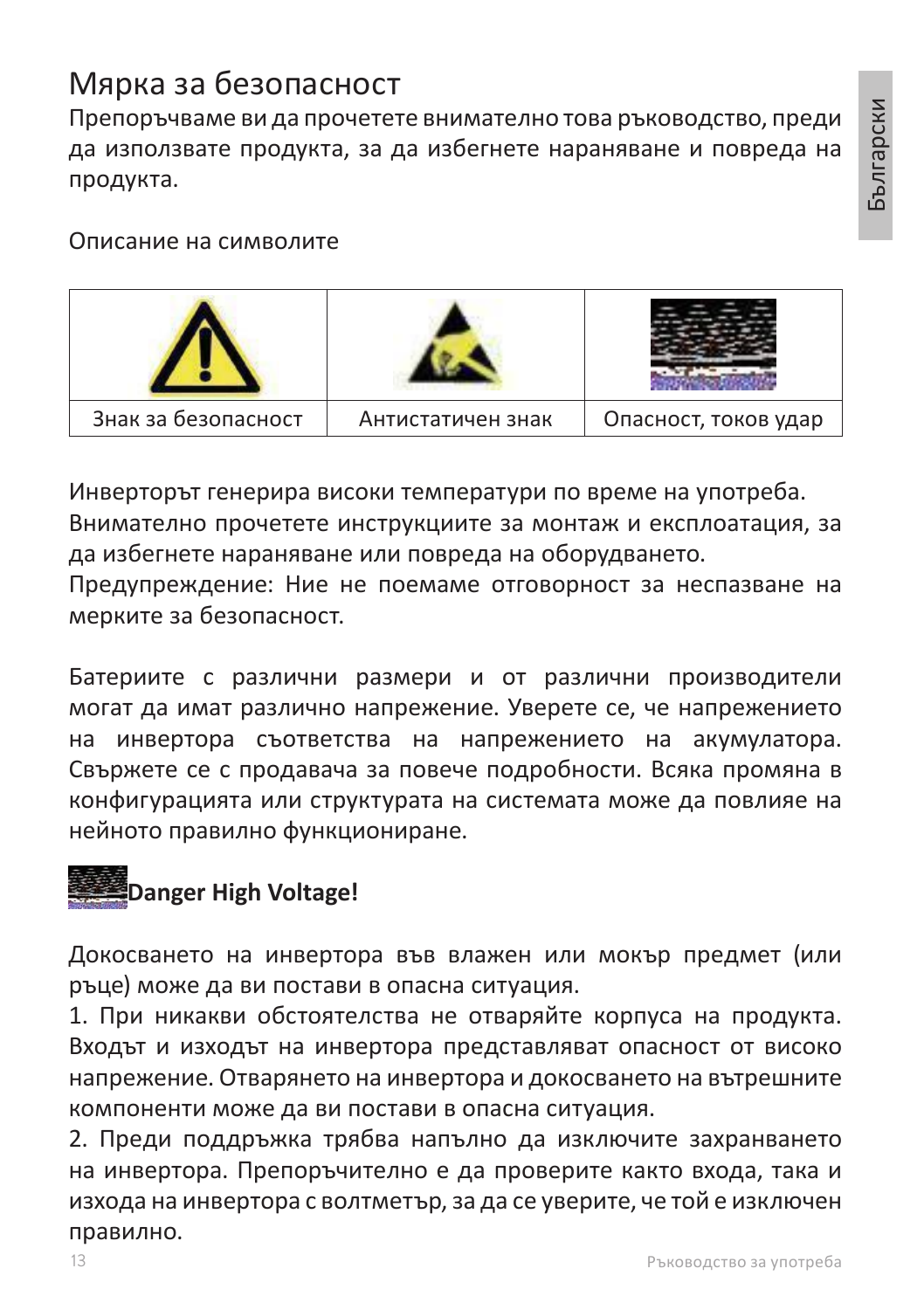3. Дори ако захранването е напълно изключено, остатъчната енергия може да остане в инвертора. Оставете инвертора изключен за 10 минути, за да сте сигурни, че системата е напълно разредена.

4. Съхранявайте инвертора опакован преди инсталиране и употреба.

5. Не манипулирайте инвертора в присъствието на електрически проводници: метален часовник, гривни, пръстени.

6. Инверторът трябва да се ремонтира, монтира и поддържа само от квалифициран персонал.

#### **Индуктивно натоварване и внимание на натоварване на полувълни!**

Препоръчваме да изберете инвертор с мощност 2-3 пъти по-голяма от корекцията на полувълната или индуктивното натоварване.

### **Избягвайте антистатична опасност**

Препоръчваме ви да носите антистатична лента за китката, за да предпазите чувствителните части от оборудване за статично разтоварване.

### **- 1998)** Не изключвайте инвертора, когато е включен

Не инсталирайте и не изключвайте уреда, докато е включен. Обърнете максимално внимание, когато свързвате захранващите кабели.

### **Използвайте само регулирани батерии**

Използвайте само регулирани батерии. Използването на нерегулирани батерии може да доведе до неизправност на продукта.

### **Използвайте батерията според правилата на производителя**

Използвайте батерията в съответствие с правилата за свързване, предоставени от нейния производител. Неправилната експлоатация може да ви застраши.

1. Не прекъсвайте проводниците. Връзките трябва да се правят много плътно.

2. Не докосвайте едновременно двете клеми на батерията или проводниците, свързани към тях.

3. Избягвайте разливането на електролит. Електролитът е корозивен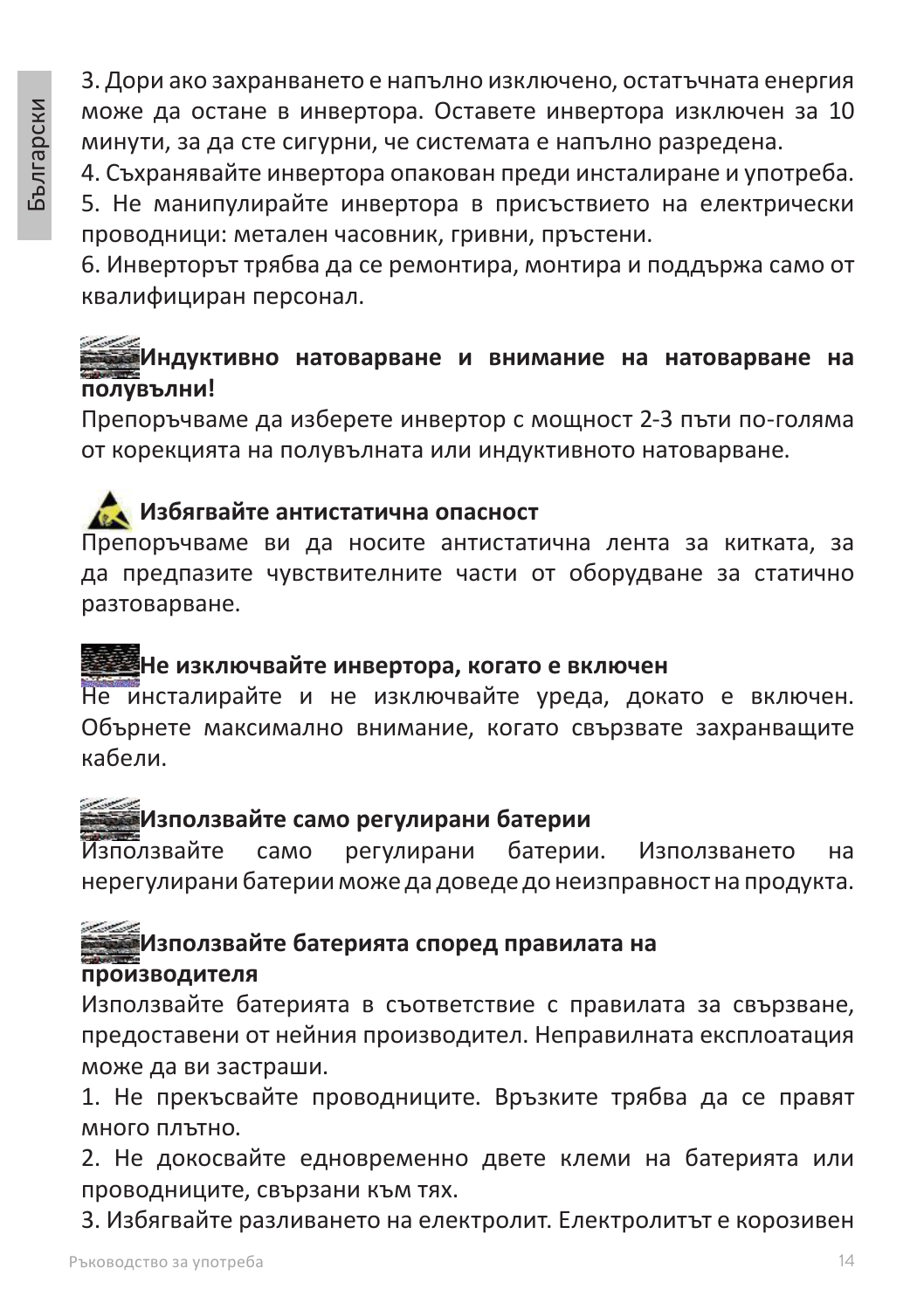за метала и представлява опасност от късо съединение.

4. Пазете батерията на сигурно място, далеч от огън или източник на искри.

#### **Избягвайте вредата от феновете**

Избягвайте случайно блокиране на вентилаторите. Не използвайте инструменти или пръсти, за да ги спрете.

#### **Дръжте инвертора добре вентилиран**

Уверете се, че изходите за вентилация и изпускане на въздух на инвертора не са блокирани по никакъв начин. Също така, не монтирайте пасивната радиаторна част на корпуса, прикрепена към стена, таван или под, а на разстояние, което позволява на въздуха да премине.

#### Инверторна инсталация

#### **Условия на околната среда**

Съхранявайте инвертора в суха и проветрива среда. Пазете инвертора далеч от влага, прах, топлина, слънчева светлина, летливи газове или висока соленост.

### **Внимание**

Диапазонът на работните температури на продукта е -26˚C ~ + 60˚C. Не претоварвайте инвертора при условия с температури над 40˚C. Ако използвате инвертора прекомерно при температури над 40°C, намалете консумацията с 10% за всеки градус над 40°C.

Оптималната работна температура на инвертора е между + 20˚C ~ + 30˚C. Ако се използва при температури над 30°C, животът на батерията значително ще намалее. Под 20°C времето за електрическо съхранение ще намалее.

#### **Спазвайте безопасно разстояние**

Инверторът трябва да бъде монтиран на най-малко 60 mm от околните стени, като охлаждащият радиатор трябва да бъде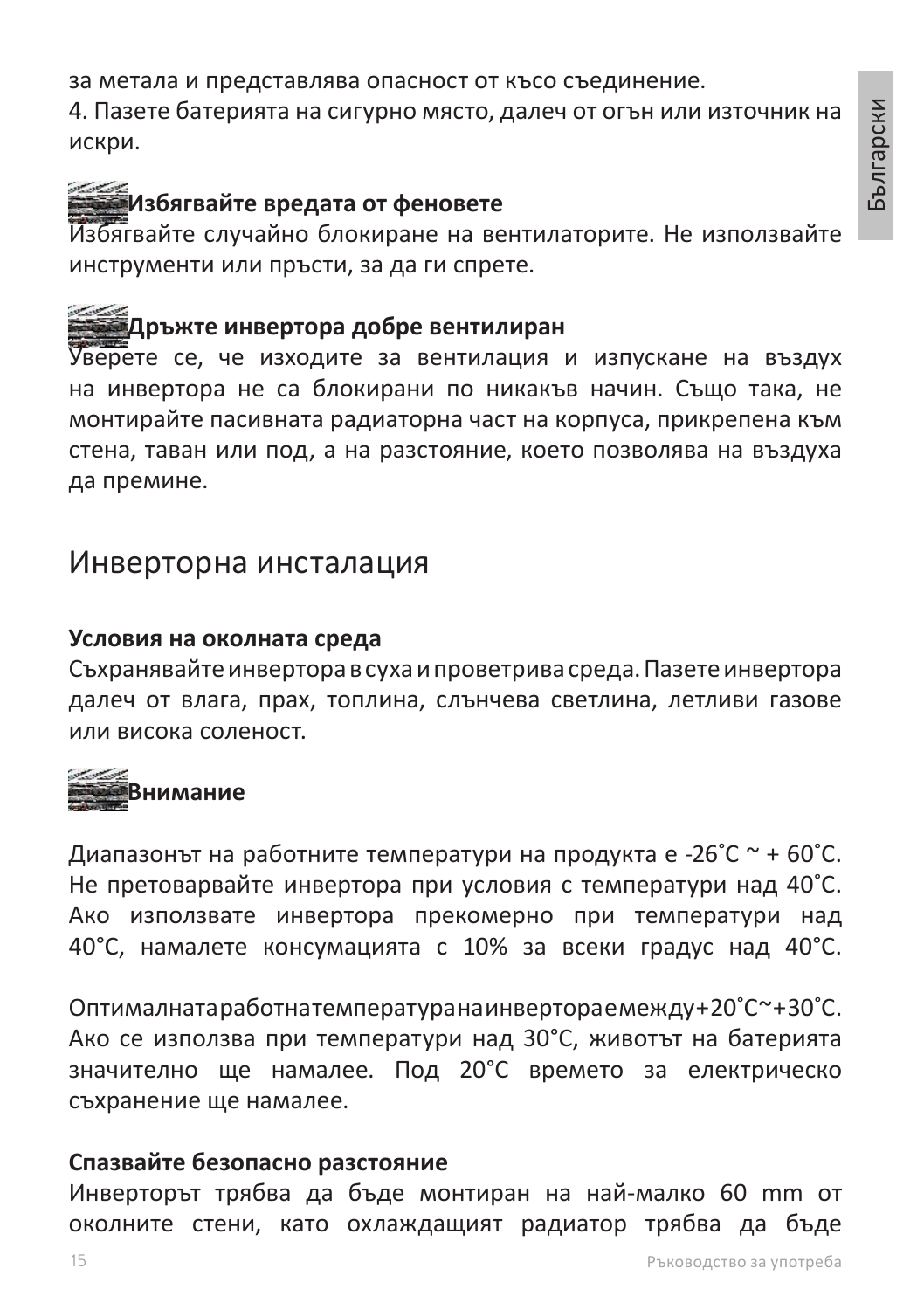безпрепятствен от други предмети.

Не покривайте страничните панели на инвертора, за да осигурите ефективно охлаждане и да избегнете прегряване.

#### **Свързването на електрическите кабели**

Уверете се, че бутонът за захранване на инвертора е ИЗКЛЮЧЕН.

Спазвайте полярността на проводниците и не ги свързвайте обратно, за да избегнете късо съединение на инвертора.

Следвайте тези стъпки, за да свържете инверторните кабели:

1. Изключете инвертора с бутона ON/OFF.

2. Свържете проводниците към клемите на батерията, като спазвате полярността.

3. Уверете се, че двата кабела са свързани плътно, за да избегнете прегряване.

4. Свържете товара към гнездото Schuko.

5. След като се уверите, че всички връзки са направени правилно, включете инвертора. Ако зеленият светодиоден индикатор светне, това означава, че изходното напрежение е правилно и инверторът работи правилно.

Правилното свързване на инвертора е показано на следващата схема.



#### **Внимание**

1. Не използвайте AC изхода на инвертора, за да го свържете към мрежата 230V, за да не изгорите инвертора.

2. Свържете товара един по един и не превишавайте декларираната максимална мощност на инвертора.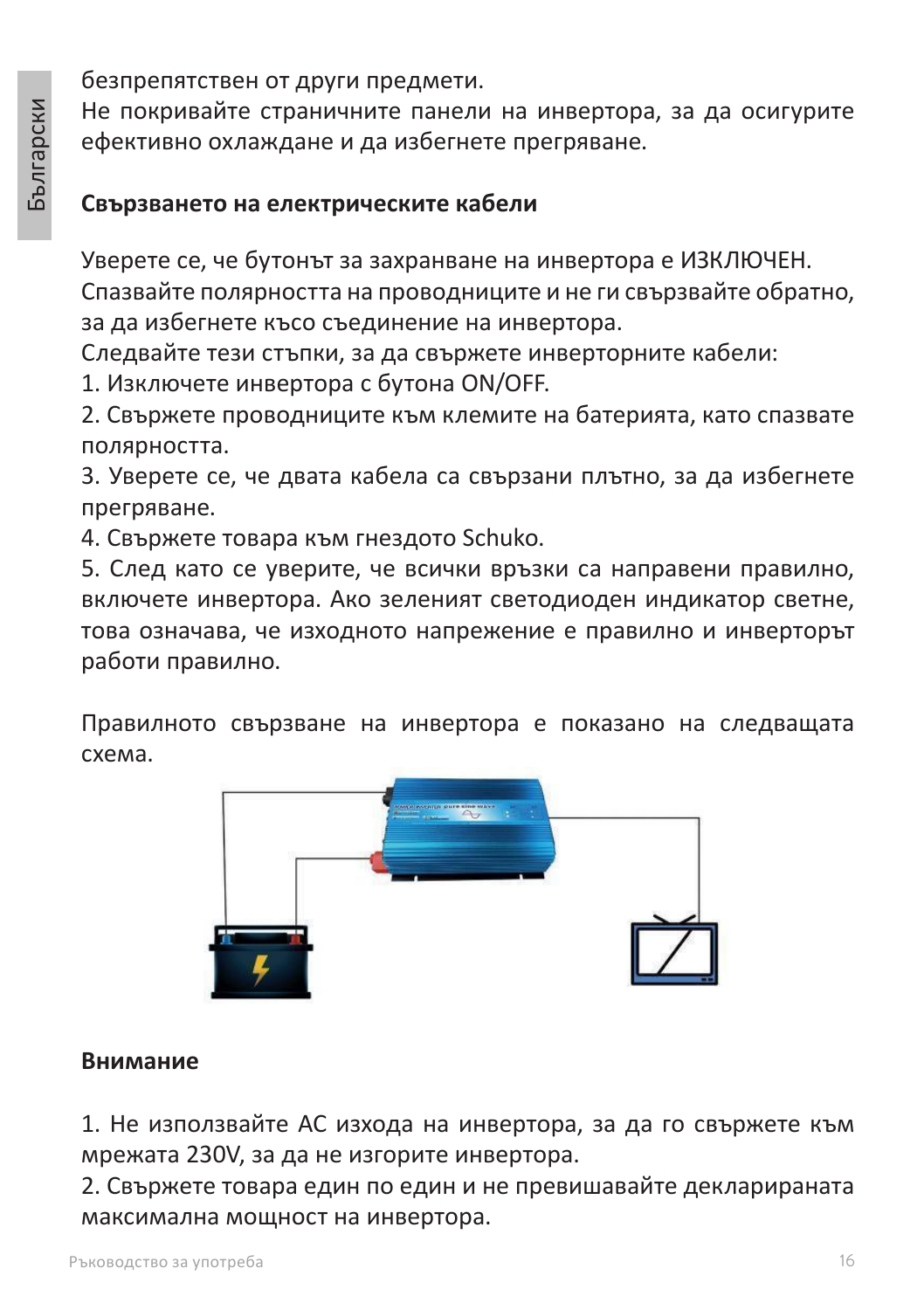3. За индуктивни натоварвания изберете инвертор с максимална мощност 2-3 пъти по-висока.

4. Препоръчително е да стартирате автомобила само с изключен инвертор, тъй като тази процедура ще консумира много ток и може да повлияе на инвертора.

5. Инверторът трябва да се монтира на проветриво място, не трябва да се покрива и трябва да бъде защитен от достъп на хора.

6. Не свързвайте инвертора към разредени, дефектни или стари батерии, тъй като това може да доведе до изгаряне на инвертора.

### Относно батерията

Акумулаторна батерия или акумулатор е устройство, което генерира енергия след химичен процес. Уверете се, че сте избрали подходяща батерия за този инвертор, за да осигурите правилна и оптимална работа.

#### **Индекс на производителност на батерията**

1. Капацитет: Представлява количеството енергия при максимална мощност, съставено от разрядния ток, умножен по времето на разреждане.

Капацитет = Разряден ток (I) x Време за разреждане (H)

2. Скорост на разреждане: Представлява скоростта на всеки разряден ток за определено време

3. Разряден ток: Разрядният ток е изходният ток.

Обикновено се изразява в ампери или обем, умножен по коефициент. 4. Напрежение на окончателното разреждане: Представлява напрежението, когато батерията не е разредена. Обикновено е около 1,75 V/клетка

5. Номинален капацитет: Представлява капацитета след 20 часа разтоварване.

6. Скорост на саморазряд: Батерията се разрежда, дори ако не се използва. Единицата е C/единица.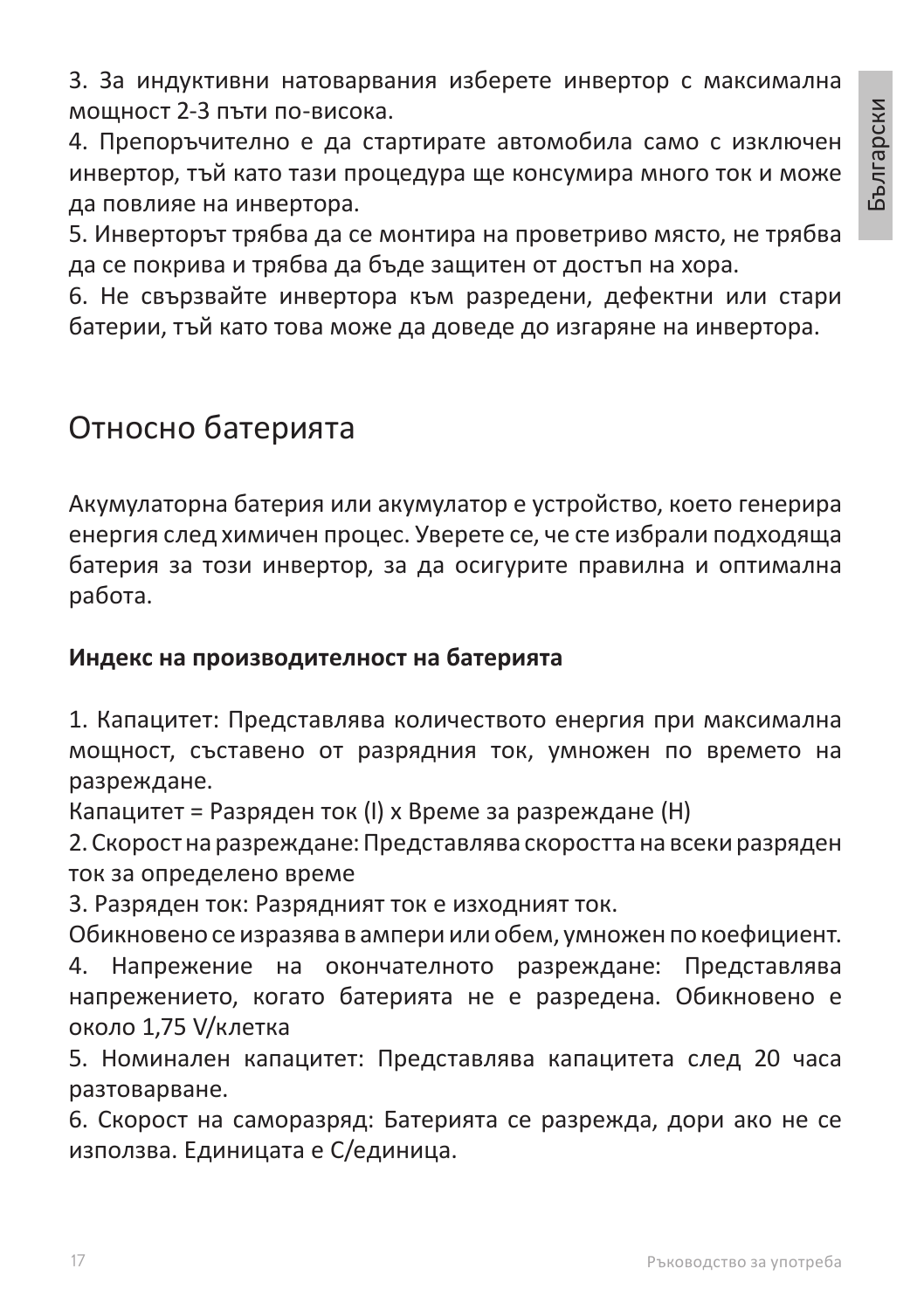#### **Изборът на правилната батерия**

Тъй като инверторите се нуждаят от силен ток при работа, максималният капацитет и токът на батерията са фактори, които определят ефективността, при която инверторът работи (50% - 100%). Тези фактори също могат да повредят батерията.

Капацитетът на акумулатора зависи от максималния ток на разреждане:

Максимален ток на разреждане = Номинална мощност/(напрежение на съхранение x0,85)

Капацитет на акумулаторната батерия = средно време за разреждане на текущия разряд

Пример:

PNI SP1000W има номинална мощност 1000W, 12V входно напрежение:

Среден разряден ток = 1000/(12x0,85) = 98A

Ако се държи 2 часа:

Капацитет за съхранение на батерията = 98x2 = 196 Ah

Изберете батерия с капацитет по-голям от 196 Ah.

### Препоръчителни стойности за батериите

| Инвертор | Мощност (W) | Препоръчителна<br><b>батерия</b> |
|----------|-------------|----------------------------------|
| SP1000W  | 1000        | 12V, ≥≥150Ah                     |

#### Отстраняване на неизправности

| Инверторът не се         | 1. Батерията е дефектна    | 1. Replace the battery |
|--------------------------|----------------------------|------------------------|
| включва и светодиодът за | 2. Връзката на батерията е | 2. Connect the battery |
| захранване не светва     | ненормална                 | carefully              |
|                          | 3. Предпазителят е изгорял | 3. Change the fuse     |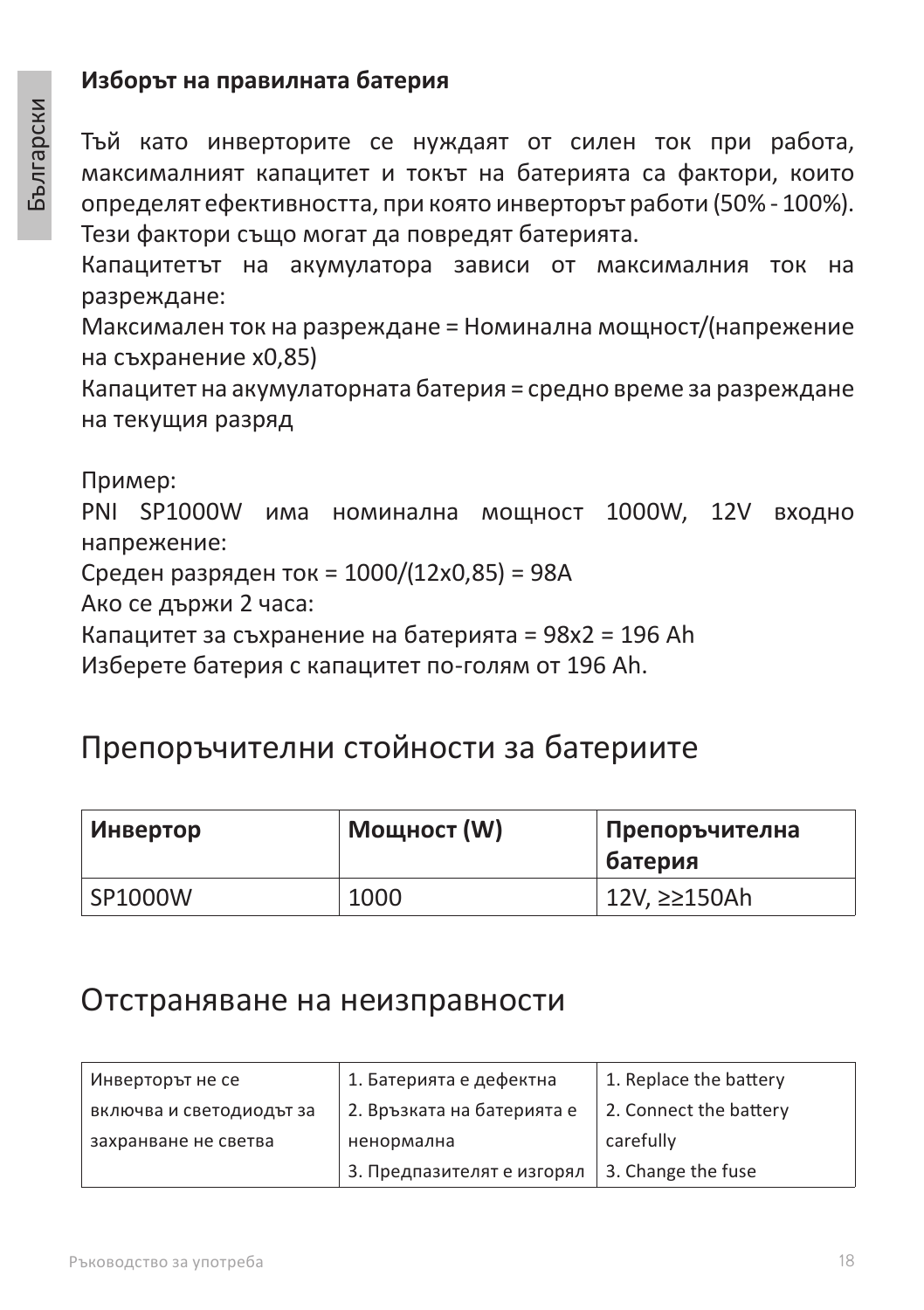| Инверторът е под защита     | Инверторът е защитен и       | 1. Намалете броя на        |
|-----------------------------|------------------------------|----------------------------|
| и светва червеният          | червеният светодиод за       | свързаните консуматори и   |
| светодиод за грешка (Fault) | неизправност свети.          | рестартирайте инвертора.   |
|                             | 1. Инверторът влиза в        | 2. Индуктивните            |
|                             | защита, когато общият        | консуматори (двигатели,    |
|                             | брой консуматори             | помпи) имат много голям    |
|                             | надвишава номиналната        | начален разход. В тези     |
|                             | мощност на инвертора.        | случаи изберете инвертор   |
|                             | 2. Стартовата мощност на     | с номинална мощност 4-5    |
|                             | консуматорите е по-висока    | пъти по-висока.            |
|                             | от декларираната пикова      | 3. Ако напрежението на     |
|                             | мощност за инвертора.        | акумулатора се повиши      |
|                             | Инверторът влиза в           | над минималното ниво       |
|                             | защита.                      | на защита, инверторът се   |
|                             | 3. Напрежението на           | рестартира автоматично.    |
|                             | батерията е твърде ниско.    | (или сменете батерията).   |
|                             | Инверторът задейства         | 4. Ако напрежението        |
|                             | защита от пренапрежение.     | на батерията падне под     |
|                             | 4. Напрежението на           | максималното ниво на       |
|                             | батерията е твърде високо.   | защита, инверторът се      |
|                             | Инверторът задейства         | рестартира автоматично     |
|                             | защита от пренапрежение.     | (или сменете батерията).   |
|                             | 5. Температурата на          | 5. Затворете инвертора за  |
|                             | инвертора е твърде висока.   | 15 минути, проверете и     |
|                             |                              | почистете вентилаторите    |
|                             |                              | и страничните отвори       |
|                             |                              | и поддържайте              |
|                             |                              | вентилационното            |
|                             |                              | пространство около         |
|                             |                              | корпуса.                   |
| Инверторът не работи при    | 1. The wires between the     | 1. Shorten the threads or  |
| 100% натоварване            | battery and the inverter are | use thicker threads. We    |
|                             | too long.                    | recommend using the wires  |
|                             | 2. The connection to the     | in the package.            |
|                             | battery/inverter is weak.    | 2. Check and tighten the   |
|                             |                              | connectors on the inverter |
|                             |                              | and battery.               |

Ако инверторът не работи след прилагане на горните решения,

Български

Български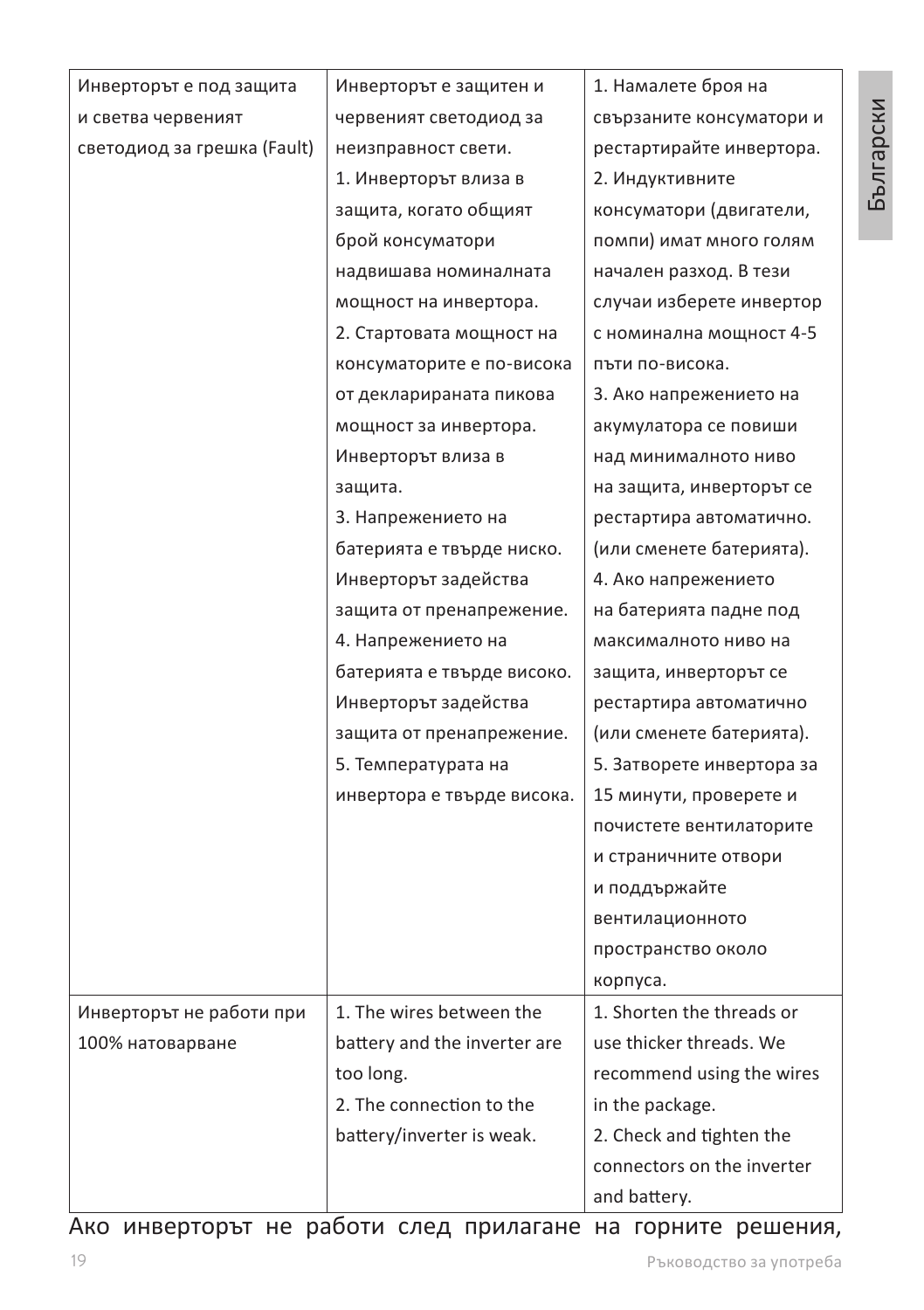препоръчваме да се свържете с продавача, вносителя или представителя на сервиза, като се консултирате с гаранционния сертификат.

Не разопаковайте продукта, тъй като ще загубите гаранцията за продукта.

Препоръчваме редовна поддръжка на продукта, за да удължим живота му.

1. Избягвайте да използвате инвертора във влажна, прашна среда с твърде висока температура.

- 2. Избягвайте да подлагате продукта на механични удари
- 3. Периодично проверявайте кабелите и връзките
- 4. Периодично почиствайте инверторните вентилатори.

### **Технически спецификации**

|                                       | <b>SP1000W</b>       |
|---------------------------------------|----------------------|
| Входен волтаж                         | 12V DC               |
| Изходяща мощност                      | 1000W                |
| Изходно напрежение                    | <b>230V AC</b>       |
| Честота                               | 50Hz/60Hz            |
| Ефективност на трансфера              | >88%                 |
| Изходна вълна                         | Чиста синусоида      |
|                                       | THDV ≤3% (100%       |
| Пълно хармонично изкривяване          | линейно натоварване) |
| Капацитет на претоварване             | >120%                |
|                                       | понижено             |
|                                       | напрежение,          |
|                                       | пренапрежение,       |
| Защити                                | прегряване,          |
|                                       | претоварване, късо   |
|                                       | съединение           |
| Препоръчителни параметри на батерията |                      |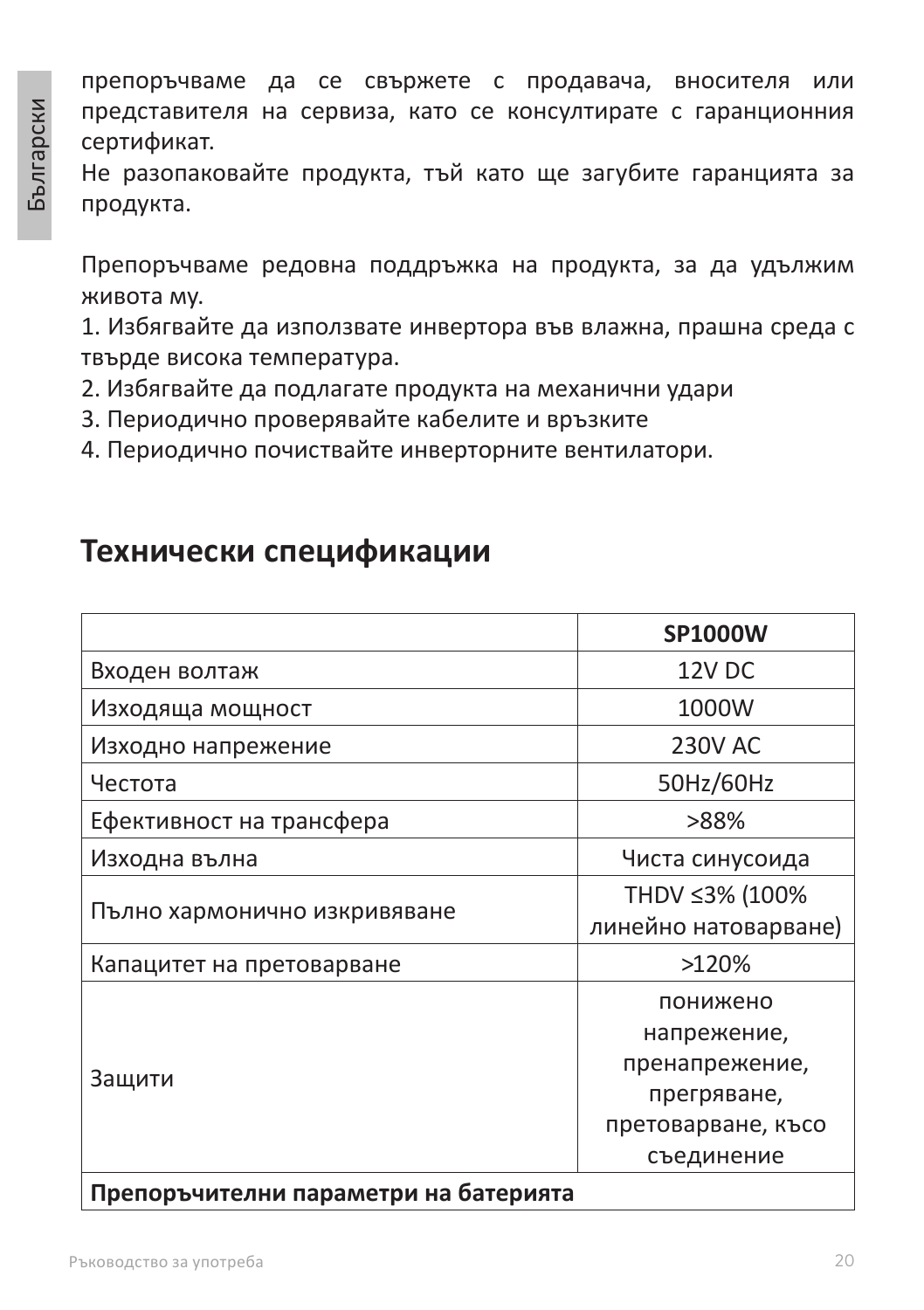| Тип                                  | Отвес-киселина/Литиу               |  |
|--------------------------------------|------------------------------------|--|
| Волтаж                               | 12V                                |  |
| Ток                                  | $\geq$ 150A                        |  |
| Защита под/над напрежение            | 10V/15.5V                          |  |
| Ниво на предупреждение за напрежение | 10.5V                              |  |
| Гранично ниво (прекъсване)           | 9.7V-10.2V                         |  |
| Ниво на възстановяване               | 12.5V                              |  |
| Общи параметри                       |                                    |  |
| LED индикатори                       | Зелено, червено<br>Вентилатор      |  |
| Активно охлаждане                    | Fan                                |  |
| Работна температура                  | $-26^{\circ}$ C ~ +60 $^{\circ}$ C |  |
| Работна влажност                     | ≤90% (без<br>кондензация)          |  |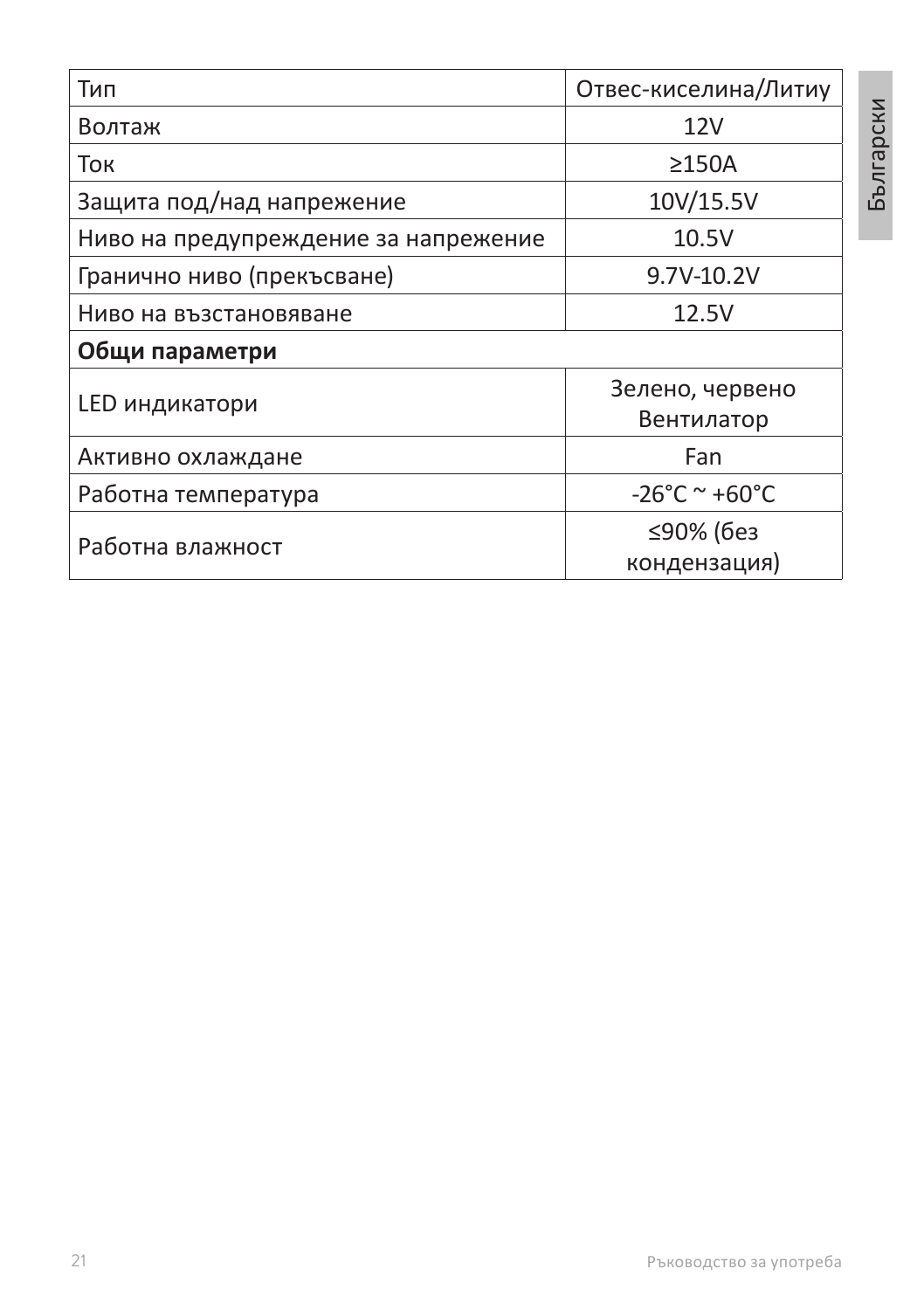### Haupteigenschaften

- Deutsche
- Reine Sinuswellenausgabe
- THD (Total Harmonic Distortion) <3%
- Schutz: Unterspannung, Überspannung, Überhitzung, Überlast, Kurzschluss

### Einführung

PNI SP1000W wandelt 12 V DC Eingangsspannung in 230 V AC 50 Hz Spannung um.

Wir empfehlen Ihnen, dieses Handbuch sorgfältig zu lesen, bevor Sie das Produkt in Betrieb nehmen.

### **Warnungen**

- Lagern Sie das Produkt nicht in Umgebungen mit ätzenden Gasen, hoher Luftfeuchtigkeit und hoher Temperatur, Staub und elektromagnetischen Störungen.
- Öffnen oder reparieren Sie dieses Produkt im Fehlerfall nicht selbst. Rufen Sie ein spezialisiertes Service-Center an.

### Symbolkonvention

| Symbol               | <b>Bedeutung</b>                                                                                                                                 |
|----------------------|--------------------------------------------------------------------------------------------------------------------------------------------------|
| <b>ADANGER</b>       | Mögliche ernsthafte Gefahr, die Verluste verursachen<br>kann.                                                                                    |
| WARNING Führen kann. | Mögliche mittlere Gefahr, die zu leichten Verletzungen                                                                                           |
| ACAUTION             | Mögliche Gefahr, die zu Geräteausfällen,<br>Datenverlust, Beeinträchtigung der Geräteleistung<br>und anderen unerwarteten Verlusten führen kann. |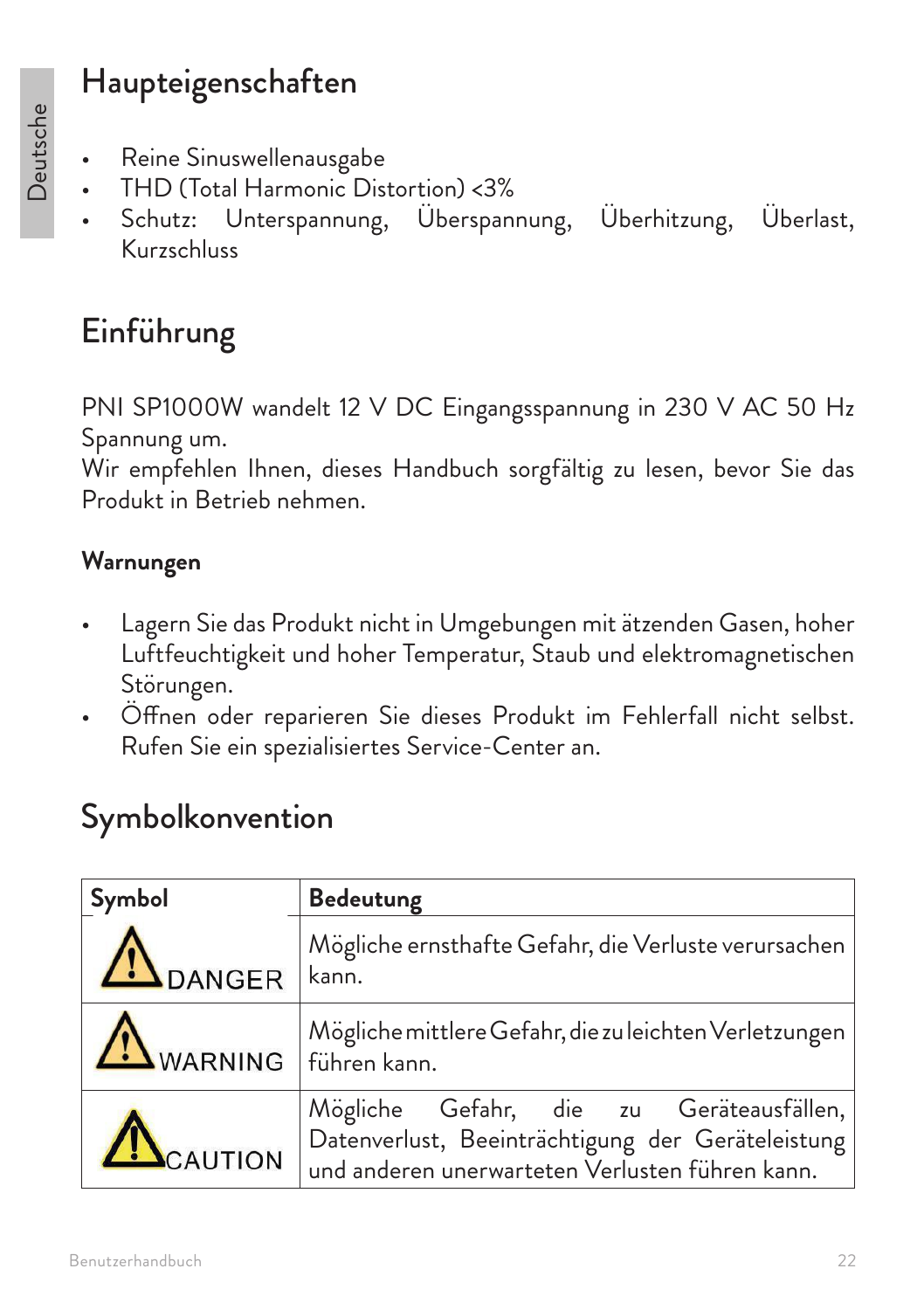Deutsche

### Sicherheitsvorkehrung

Wir empfehlen Ihnen, dieses Handbuch vor der Verwendung des Produkts sorgfältig zu lesen, um Verletzungen und Produktschäden zu vermeiden.

### **Symbolbeschreibung**

| Sicherheitsschild | Antistatisches Zeichen | Gefahr, elektrischer<br>Schlag |
|-------------------|------------------------|--------------------------------|

Der Wechselrichter erzeugt während des Betriebs hohe Temperaturen. Lesen Sie die Installations- und Bedienungsanleitung sorgfältig durch, um Verletzungen oder Schäden am Gerät zu vermeiden.

Warnung: Wir übernehmen keine Verantwortung für die Nichteinhaltung von Sicherheitsmaßnahmen.

Batterien unterschiedlicher Größe und Hersteller können unterschiedliche Spannungen aufweisen. Stellen Sie sicher, dass die Wechselrichterspannung der Batteriespannung entspricht. Kontaktieren Sie den Verkäufer für weitere Details. Jede Änderung der Konfiguration oder Struktur des Systems kann dessen ordnungsgemäße Funktion beeinträchtigen.

### **Achtung! Hochspannung!**

Das Berühren des Wechselrichters an einem feuchten oder nassen Gegenstand (oder an Händen) kann Sie in eine gefährliche Situation bringen. 1. Öffnen Sie unter keinen Umständen das Gehäuse des Produkts. Der Einund Ausgang des Wechselrichters birgt eine Hochspannungsgefahr. Das Öffnen des Wechselrichters und das Berühren der internen Komponenten kann Sie in eine gefährliche Situation bringen.

2. Vor der Wartung müssen Sie die Stromversorgung des Wechselrichters vollständig trennen. Es wird empfohlen, sowohl den Eingang als auch den Ausgang des Wechselrichters mit einem Voltmeter zu überprüfen, um sicherzustellen, dass er ordnungsgemäß getrennt ist.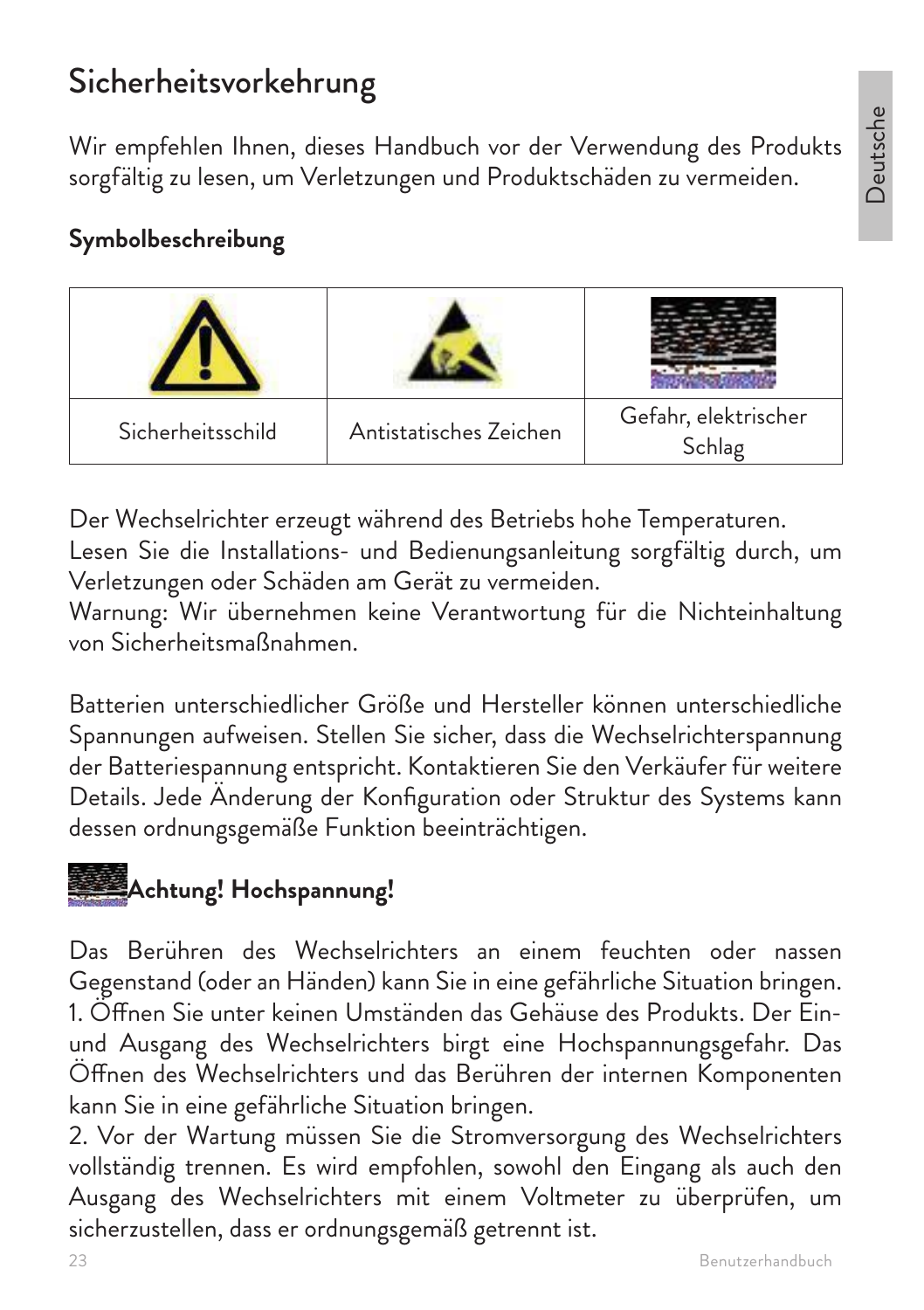3. Auch wenn die Stromversorgung vollständig unterbrochen ist, kann Restenergie im Wechselrichter verbleiben. Lassen Sie den Wechselrichter 10 Minuten lang nicht angeschlossen, um sicherzustellen, dass das System vollständig entladen ist.

4. Bewahren Sie den Wechselrichter vor der Installation und Verwendung verpackt auf.

5. Den Wechselrichter nicht in Gegenwart elektrischer Leiter manipulieren: Metalluhr, Armbänder, Ringe.

6. Der Wechselrichter darf nur von qualifiziertem Personal repariert, installiert und gewartet werden.

### **Aufmerksamkeit für induktive Last und Halbwellengleichrichtungslast!**

Wir empfehlen die Wahl eines Wechselrichters mit einer Leistung, die 2-3 mal höher ist als die Halbwellengleichrichtung oder die induktive Last.

### **Vermeiden Sie antistatische Gefahren**

Wir empfehlen Ihnen, ein antistatisches Armband zu tragen, um empfindliche Teile vor statischen Entladungsgeräten zu schützen.

## **Trennen Sie den Wechselrichter nicht, wenn er eingeschaltet ist**

Installieren oder trennen Sie das Gerät nicht, während es eingeschaltet ist. Achten Sie beim Anschließen der Netzkabel auf maximale Aufmerksamkeit.

### **Verwenden Sie nur geregelte Batterien**

Verwenden Sie nur geregelte Batterien. Die Verwendung nicht regulierter Batterien kann zu Fehlfunktionen des Produkts führen.

### **Verwenden Sie den Akku gemäß den Vorschriften des Herstellers**

Verwenden Sie den Akku gemäß den vom Hersteller angegebenen Anschlussregeln. Eine unsachgemäße Bedienung kann Sie gefährden.

1. Schließen Sie die Drähte nicht kurz. Die Verbindungen müssen sehr fest hergestellt werden.

2. Berühren Sie nicht beide Batterieklemmen oder an sie angeschlossenen Kabel gleichzeitig.

3. Vermeiden Sie das Verschütten von Elektrolyt. Der Elektrolyt ist korrosiv für Metall und birgt die Gefahr eines Kurzschlusses.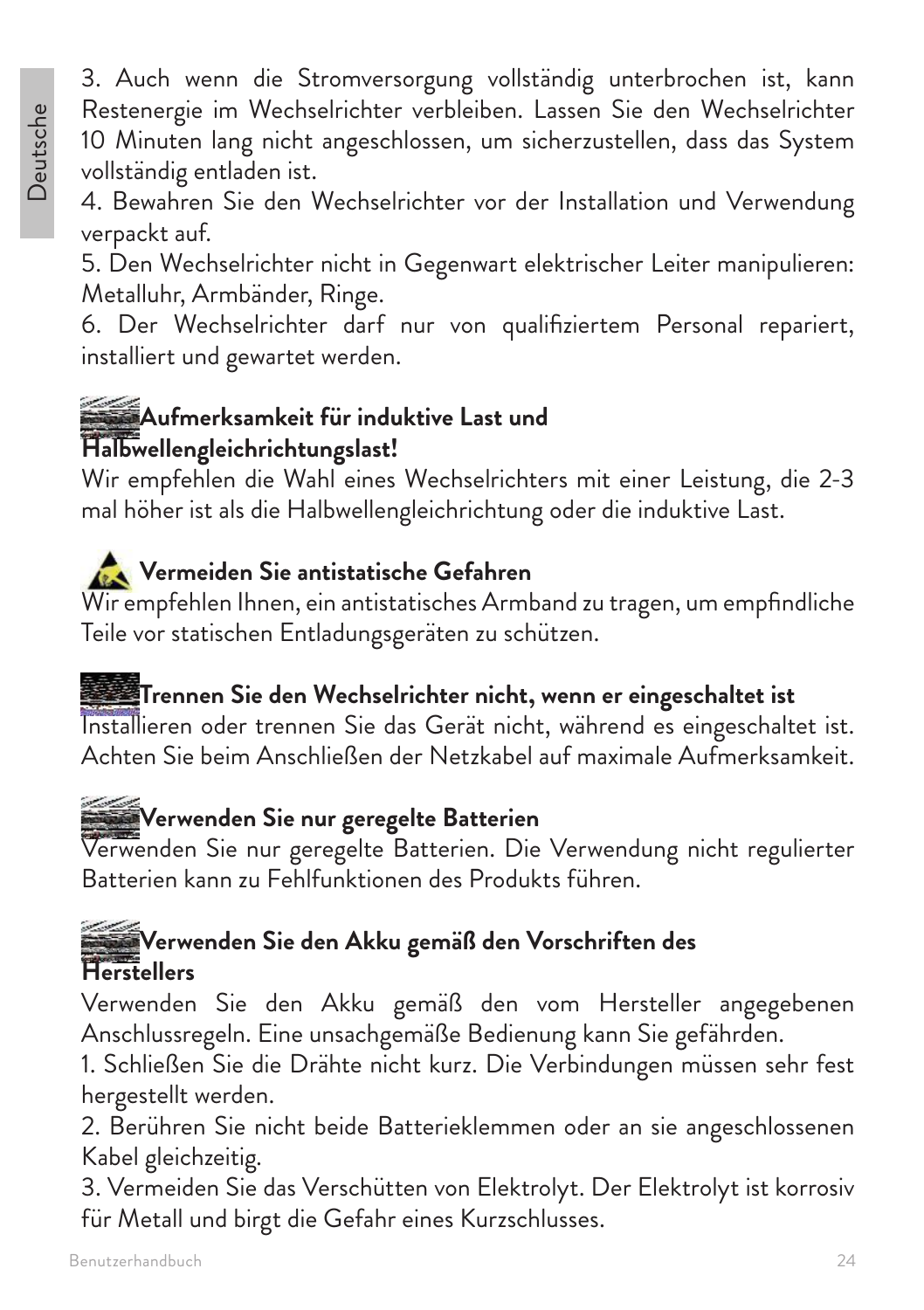#### 4. Bewahren Sie die Batterie vor Feuer und Funken geschützt auf.

### **Vermeiden Sie Schäden an den Lüftern**

Vermeiden Sie ein versehentliches Blockieren der Lüfter. Verwenden Sie keine Werkzeuge oder Finger, um sie zu stoppen.

### **Halten Sie den Wechselrichter gut belüftet**

Stellen Sie sicher, dass die Belüftungs- und Luftauslassöffnungen des Wechselrichters in keiner Weise blockiert sind. Montieren Sie den passiven Kühlerteil des Gehäuses nicht an einer Wand, Decke oder einem Boden, sondern in einem Abstand, der Luft durchlässt.

### Installation des Wechselrichters

#### **Umweltbedingungen**

Bewahren Sie den Wechselrichter in einer trockenen und belüfteten Umgebung auf. Halten Sie den Wechselrichter von Feuchtigkeit, Staub, Hitze, Sonnenlicht, flüchtigen Gasen oder hohem Salzgehalt fern.



Der Betriebstemperaturbereich des Produkts beträgt -26°C ~ + 60°C. Überlasten Sie den Wechselrichter nicht unter Bedingungen mit Temperaturen über 40°C.

Wenn Sie den Wechselrichter bei Temperaturen über 40°C übermäßig verwenden, reduzieren Sie den Verbrauch um 10% für jeden Grad über 40°C.

Die optimale Betriebstemperatur des Wechselrichters liegt zwischen + 20°C  $\sim +30^{\circ}$ C.

Bei Verwendung über 30°C verkürzt sich die Batterielebensdauer erheblich. Unter 20°C verringert sich die elektrische Speicherzeit.

#### **Sicherheitsabstand einhalten**

Der Wechselrichter muss mindestens 60 mm von den umgebenden Wänden entfernt montiert werden, wobei der Kühlkörper nicht durch andere Gegenstände behindert werden muss.

Decken Sie die Seitenwände des Wechselrichters nicht ab, um eine effiziente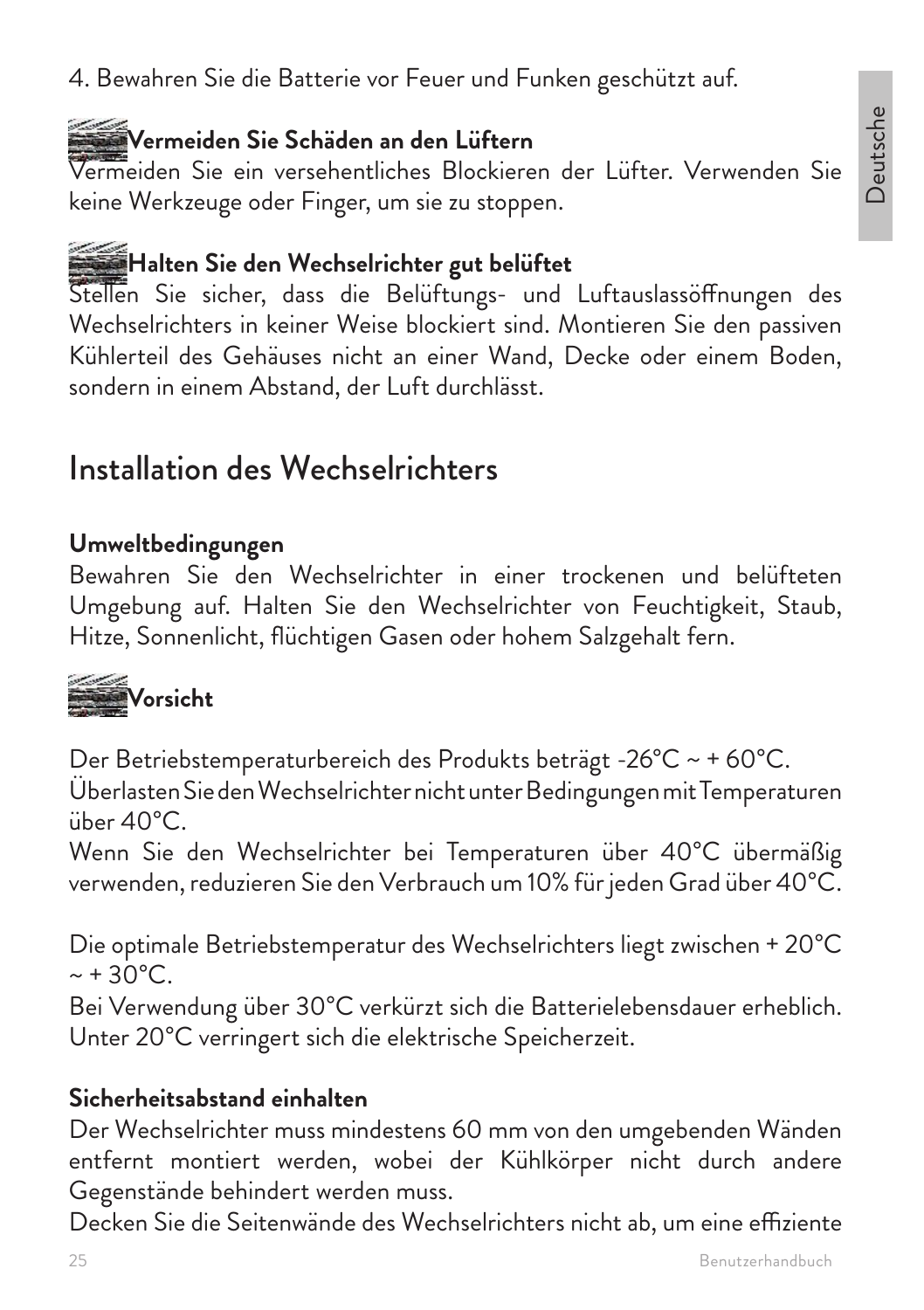### **Der elektrische Kabelanschluss**

Stellen Sie sicher, dass der Netzschalter des Wechselrichters ausgeschaltet ist.

Beachten Sie die Polarität der Drähte und schließen Sie sie nicht umgekehrt an, um einen Kurzschluss des Wechselrichters zu vermeiden.

Führen Sie die folgenden Schritte aus, um die Wechselrichterkabel anzuschließen:

1. Schalten Sie den Wechselrichter mit der EIN/AUS-Taste aus.

2. Schließen Sie die Kabel unter Berücksichtigung der Polarität an die Batterieklemmen an.

3. Stellen Sie sicher, dass die 2 Kabel fest angeschlossen sind, um eine Überhitzung zu vermeiden.

4. Schließen Sie die Last an die Schuko-Steckdose an.

5. Nachdem Sie sichergestellt haben, dass alle Verbindungen korrekt hergestellt wurden, schalten Sie den Wechselrichter ein. Wenn die grüne LED-Anzeige aufleuchtet, bedeutet dies, dass die Ausgangsspannung korrekt ist und der Wechselrichter ordnungsgemäß funktioniert.

Der korrekte Anschluss des Wechselrichters ist in der folgenden Abbildung dargestellt .



#### **Vorsicht**

1. Verwenden Sie den Wechselstromausgang des Wechselrichters nicht zum Anschließen an das 230-V-Netz, um den Wechselrichter nicht zu verbrennen. 2. Schließen Sie die Lasten nacheinander an und überschreiten Sie nicht die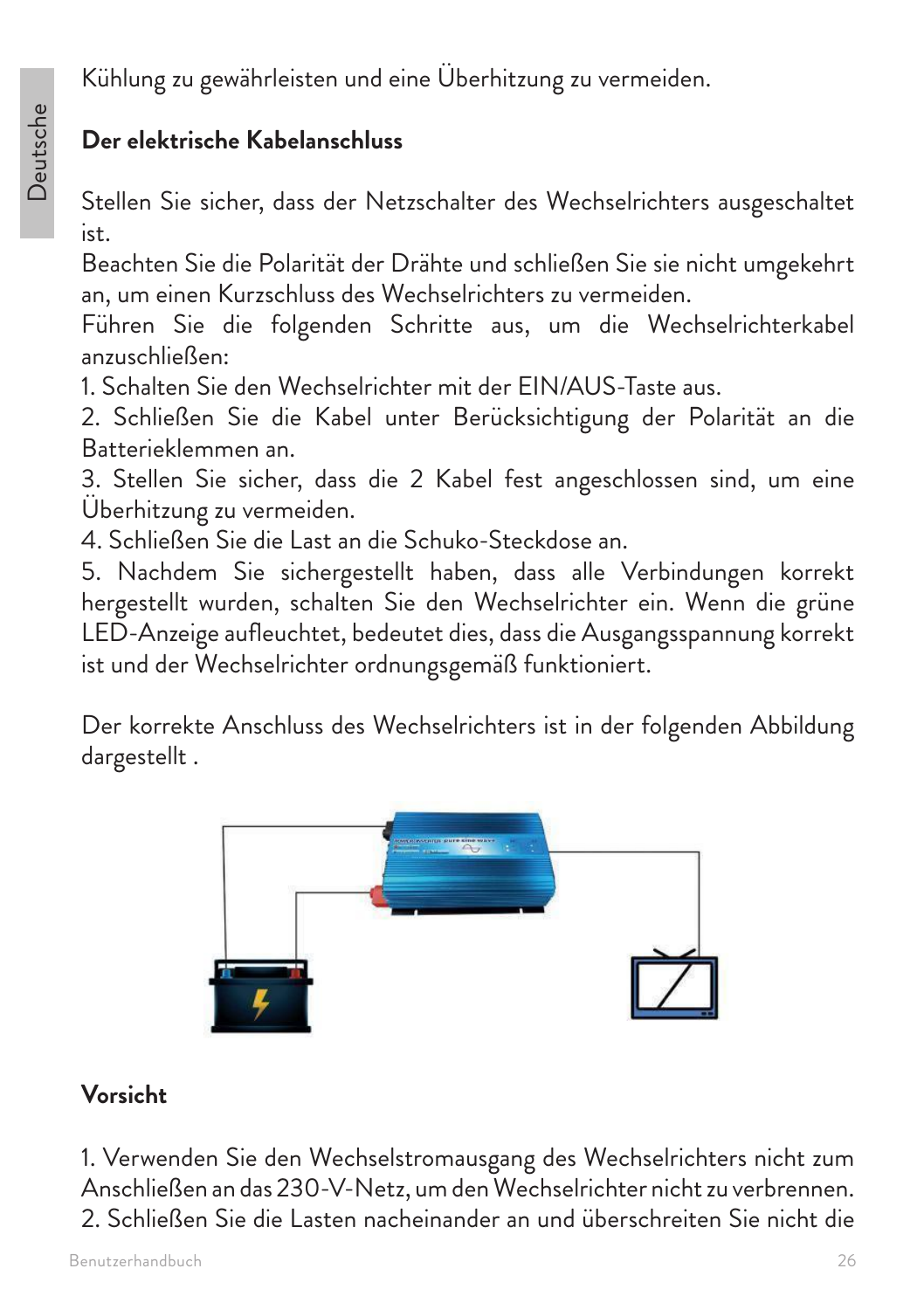angegebene maximale Leistung des Wechselrichters.

3. Wählen Sie für induktive Lasten einen Wechselrichter mit einer 2-3-mal höheren maximalen Leistung.

4. Es wird empfohlen, das Fahrzeug nur bei ausgeschaltetem Umrichter zu starten, da dieser Vorgang viel Strom verbraucht und den Umrichter beeinträchtigen kann.

5. Der Wechselrichter muss an einem belüfteten Ort montiert werden, darf nicht abgedeckt sein und muss vor dem Zugang durch Personen geschützt sein.

6. Schließen Sie den Wechselrichter nicht an entladene, defekte oder alte Batterien an, da dies zum Durchbrennen des Wechselrichters führen kann.

### Über die Batterie

Eine Speicherbatterie oder ein Akkumulator ist ein Gerät, das nach einem chemischen Prozess Energie erzeugt. Stellen Sie sicher, dass Sie eine geeignete Batterie für diesen Wechselrichter ausgewählt haben, um einen korrekten und optimalen Betrieb zu gewährleisten.

#### **Batterieleistungsindex**

1. Kapazität: Repräsentiert die Energiemenge bei maximaler Leistung, die sich aus dem Entladestrom multipliziert mit der Entladezeit zusammensetzt.

Kapazität = Entladestrom (I) x Entladezeit (H)

2. Entladerate: Repräsentiert die Geschwindigkeit jedes Entladestroms pro bestimmter Zeit

3. Entladestrom: Der Entladestrom ist der Ausgangsstrom.

Sie wird normalerweise in Ampere oder Volumen multipliziert mit einem Koeffizienten ausgedrückt.

4. Endentladungsspannung: Stellt die Spannung dar, wenn die Batterie nicht entladen ist. Es ist normalerweise ungefähr 1,75 V/Zelle

5. Nennkapazität: Repräsentiert die Kapazität nach 20 Stunden Entladen.

6. Selbstentladungsrate: Der Akku wird auch dann entladen, wenn er nicht verwendet wird. Die Einheit ist C/Einheit.

#### Auswahl der richtigen Batterie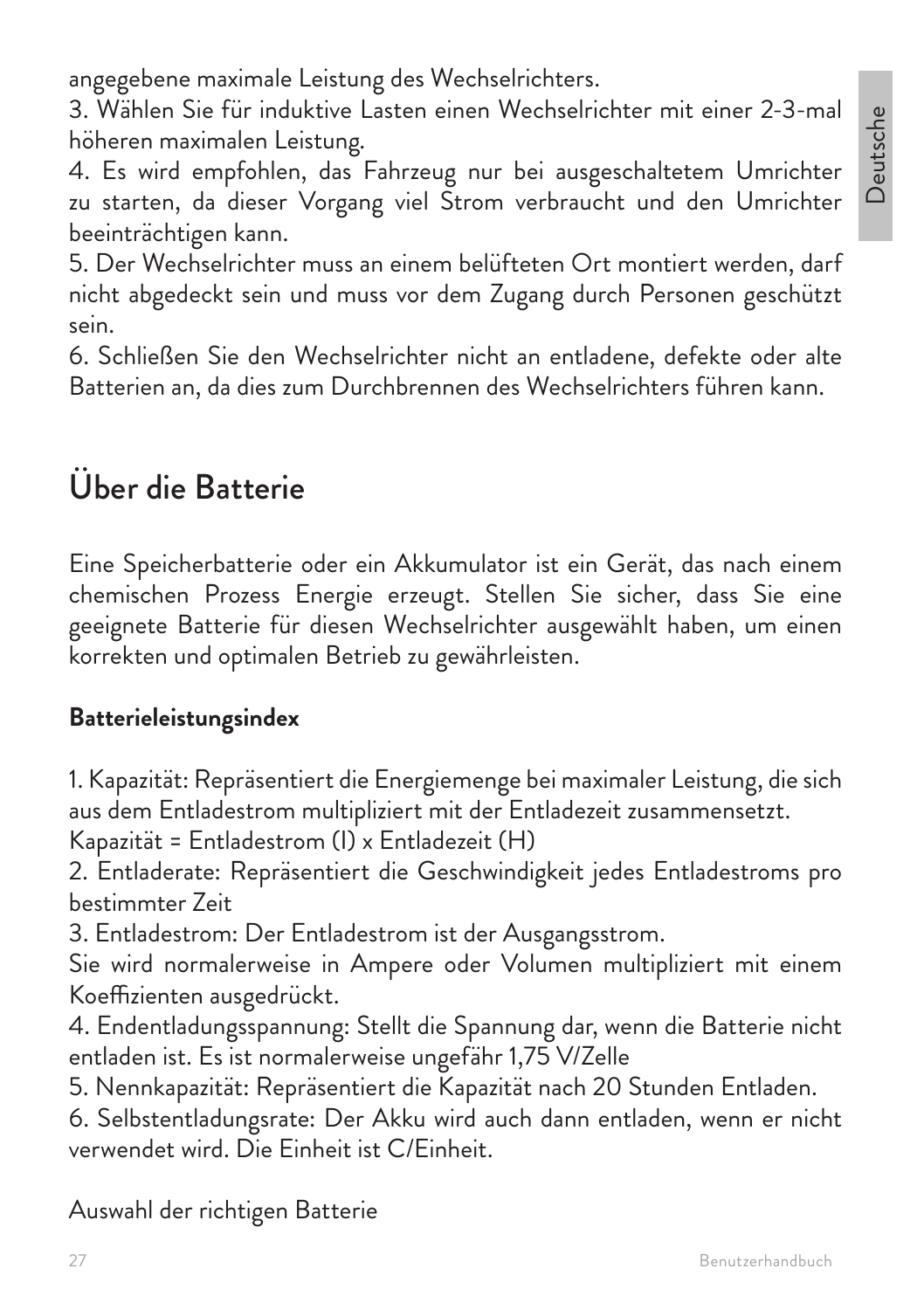Da Wechselrichter im Betrieb starken Strom benötigen, sind die maximale Kapazität und der Strom der Batterie Faktoren, die den Wirkungsgrad des Wechselrichters bestimmen (50% - 100%).

Diese Faktoren können auch die Batterie beschädigen.

Die Speicherkapazität des Akkus hängt vom maximalen Entladestrom ab: Maximaler Entladestrom = Nennleistung/(Speicherspannungx0,85) Batteriespeicherkapazität = durchschnittliche Entladungszeit des Entladestroms

Beispiel:

PNI SP1000W hat eine Nennleistung von 1000 W, 12 V Eingangsspannung: Durchschnittlicher Entladestrom = 1000/(12x0,85) = 98A Wenn 2 Stunden lang eingeschaltet: Batteriespeicherkapazität = 98x2 = 196 Ah Wählen Sie eine Batterie mit einer Kapazität von mehr als 196 Ah.

### Empfohlene Werte für die Batterien

| $\mid$ Wechselrichter | Leistung (W) | <b>Empfohlene Batterie</b> |
|-----------------------|--------------|----------------------------|
| SP1000W               | 1000         | 12V, ≥≥150Ah               |

### Fehlerbehebung

| Der Wechselrichter      | 1. Die Batterie ist defekt | 1. Tauschen Sie den Akku |
|-------------------------|----------------------------|--------------------------|
| schaltet sich nicht ein | 2. Die Batterieanbindung   | aus                      |
| und die Power-LED       | ist abnormal               | 2. Schließen Sie den     |
| leuchtet nicht auf      | 3. Die Sicherung ist       | Akku vorsichtig an       |
|                         | durchgebrannt              | 3. Wechseln Sie die      |
|                         |                            | Sicherung                |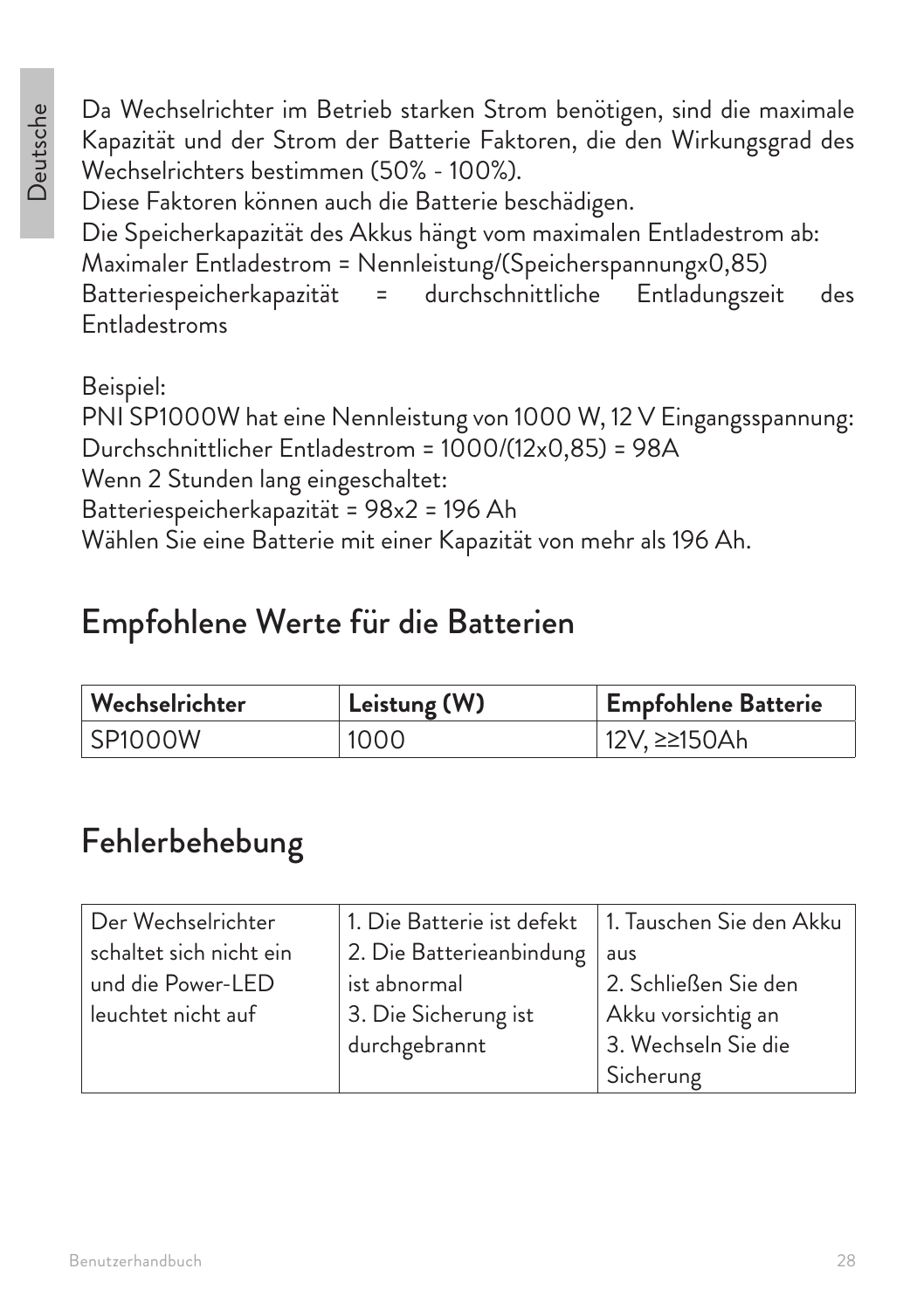| Der Wechselrichter steht | Der Wechselrichter ist    | 1. Reduzieren Sie          |
|--------------------------|---------------------------|----------------------------|
| unter Schutz und die     | geschützt und die rote    | die Anzahl der             |
| rote Fehler-LED (Fehler) | Fehler-LED leuchtet.      | angeschlossenen            |
| leuchtet auf             | 1. Der Wechselrichter     | Verbraucher und starten    |
|                          | tritt in den Schutz ein,  | Sie den Wechselrichter     |
|                          | wenn die Gesamtzahl       | neu.                       |
|                          | der Verbraucher           | 2. Induktive Verbraucher   |
|                          | die Nennleistung          | (Motoren, Pumpen)          |
|                          | des Wechselrichters       | haben einen sehr hohen     |
|                          | überschreitet.            | Anlaufverbrauch. Wählen    |
|                          | 2. Die Startleistung      | Sie in diesen Fällen einen |
|                          | der Verbraucher           | Wechselrichter mit         |
|                          | ist höher als die für     | einer 4-5-mal höheren      |
|                          | den Wechselrichter        | Nennleistung.              |
|                          | angegebene                | 3. Wenn die                |
|                          | Spitzenleistung. Der      | Batteriespannung über      |
|                          | Wechselrichter tritt in   | die Mindestschutzstufe     |
|                          | den Schutz ein.           | steigt, startet der        |
|                          | 3. Die Batteriespannung   | Wechselrichter             |
|                          | ist zu niedrig. Der       | automatisch neu.           |
|                          | Wechselrichter löst einen | (oder wechseln Sie die     |
|                          | Uberspannungsschutz       | Batterie).                 |
|                          | aus.                      | 4. Wenn die                |
|                          | 4. Die Batteriespannung   | Batteriespannung           |
|                          | ist zu hoch. Der          | unter die maximale         |
|                          | Wechselrichter löst einen | Schutzstufe fällt, startet |
|                          | Uberspannungsschutz       | der Wechselrichter         |
|                          | aus.                      | automatisch neu (oder      |
|                          | 5. Die wechselrich-       | wechselt die Batterie).    |
|                          | tertemperatur ist zu      | 5. Schließen Sie den       |
|                          | hoch. Wechselrich-        | Wechselrichter für 15      |
|                          | tertemperatur ist zu      | Minuten, überprüfen        |
|                          | hoch.                     | und reinigen Sie die       |
|                          |                           | Lüfter und Seitenschlitze  |
|                          |                           | und halten Sie den         |
|                          |                           | Lüftungsraum um das        |
|                          |                           | Gehäuse herum frei.        |

Benutzerhandbuch

Deutsche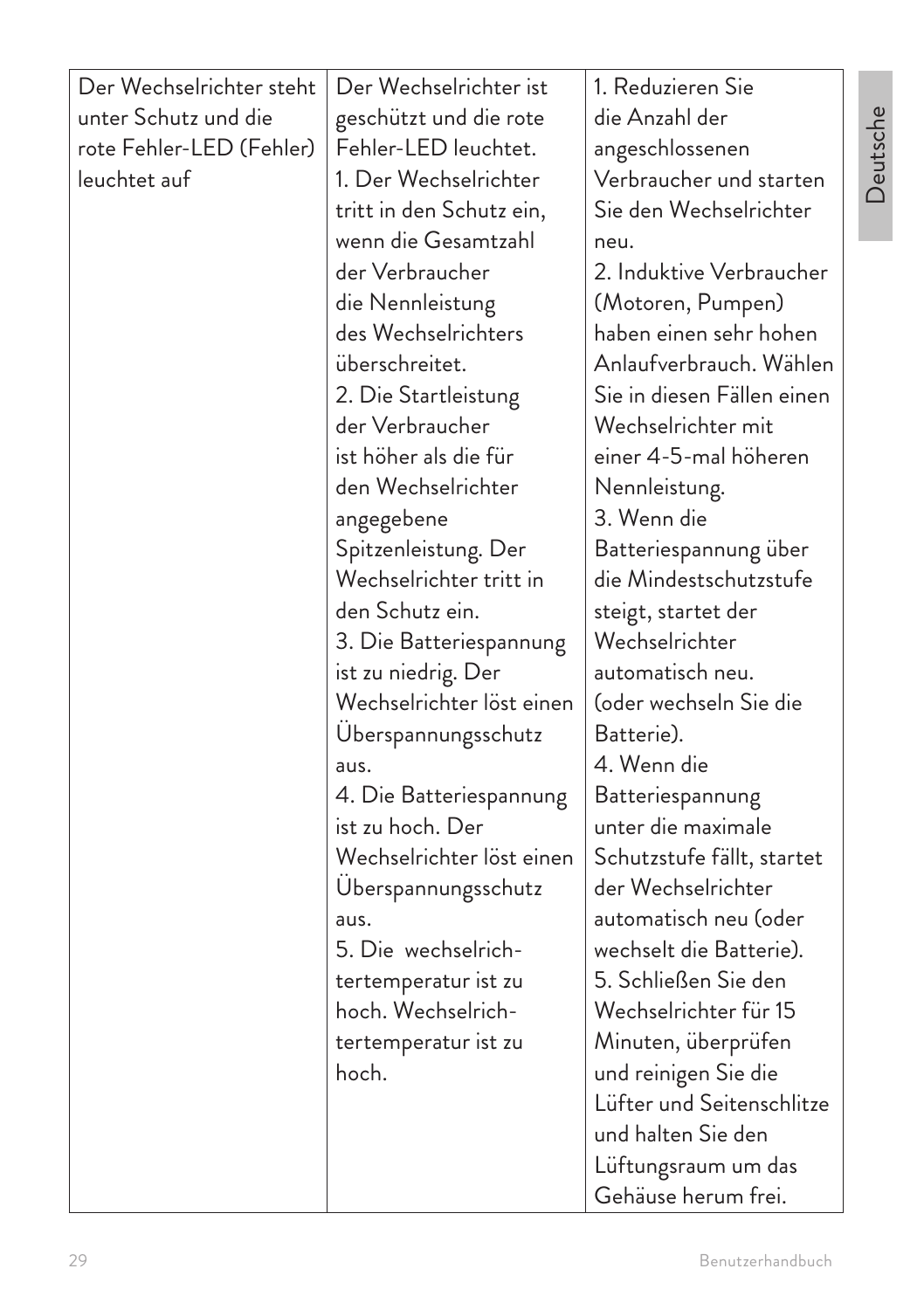| 1. Die Kabel zwischen  | 1. Kürzen Sie die       |
|------------------------|-------------------------|
| Batterie und           | Fäden oder verwenden    |
| Wechselrichter sind zu | Sie dickere Fäden.      |
| lang.                  | Wir empfehlen die       |
| 2. Die Verbindung      | Verwendung der          |
| zur Batterie/zum       | im Lieferumfang         |
| Wechselrichter ist     | enthaltenen Kabel.      |
| schwach.               | 2. Uberprüfen Sie       |
|                        | die Anschlüsse am       |
|                        | Wechselrichter und an   |
|                        | der Batterie und ziehen |
|                        | Sie sie fest.           |
|                        |                         |

Wenn der Wechselrichter nach Anwendung der oben genannten Lösungen nicht funktioniert, empfehlen wir Ihnen, sich an den Verkäufer, Importeur oder Servicevertreter zu wenden und das Garantiezertifikat zu konsultieren. Packen Sie das Produkt nicht aus, da Sie sonst die Produktgarantie verlieren.

Wir empfehlen eine regelmäßige Wartung des Produkts, um seine Lebensdauer zu verlängern.

1. Verwenden Sie den Wechselrichter nicht in feuchten, staubigen Umgebungen mit zu hohen Temperaturen.

- 2. Setzen Sie das Produkt keinen mechanischen Stößen aus
- 3. Überprüfen Sie regelmäßig Kabel und Verbindungen

4. Reinigen Sie die Wechselrichterlüfter regelmäßig.

### Technische Spezifikationen

|                       | <b>SP1000W</b> |
|-----------------------|----------------|
| Eingangsspannung      | 12V DC         |
| Ausgangsleistung      | 1000W          |
| Ausgangsspannung      | 230V AC        |
| Frequenz              | 50Hz/60Hz      |
| Übertragungseffizienz | $>88\%$        |

Deutsche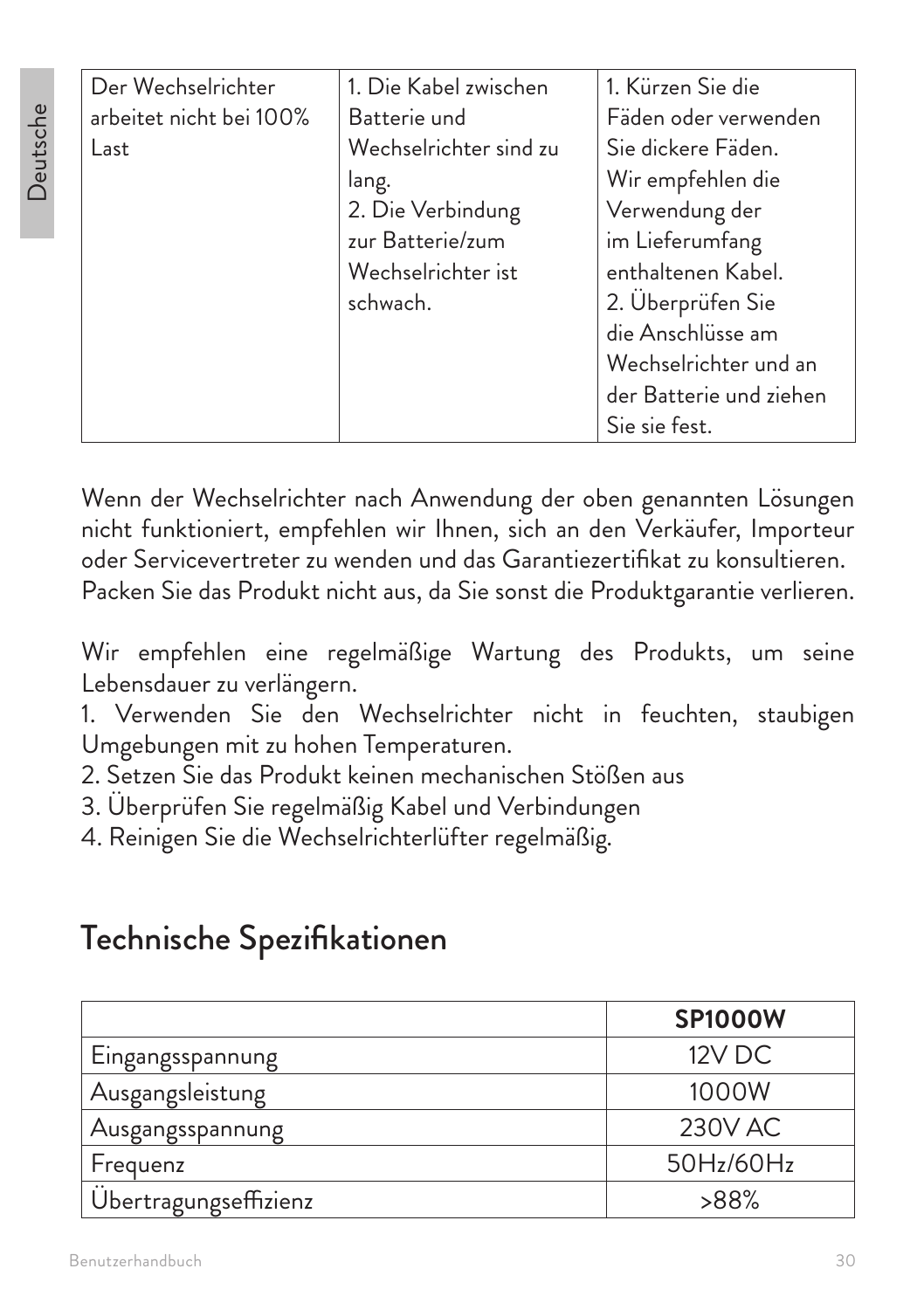| Ausgangswelle                 | Reine Sinuswelle                                                         |  |
|-------------------------------|--------------------------------------------------------------------------|--|
| Totale harmonische Verzerrung | THDV ≤3% (100%<br>lineare Last)                                          |  |
| Überlastfähigkeit             | >120%                                                                    |  |
| Schutz                        | Unterspannung,<br>Überspannung,<br>Überhitzung,<br>Überlast, Kurzschluss |  |
| Empfohlene Batterieparameter  |                                                                          |  |
| Art                           | Blei-Säure/Lithium                                                       |  |
| Stromspannung                 | 12V                                                                      |  |
| Strom                         | $≥150A$                                                                  |  |
| Unter-/Überspannungsschutz    | 12V                                                                      |  |
| Spannungswarnstufe            | 10.5V                                                                    |  |
| Abschaltpegel (Interrupt)     | 9.7V-10.2V                                                               |  |
| Wiederherstellungsstufe       | 12.5V                                                                    |  |
| <b>Allgemeine Parameter</b>   |                                                                          |  |
| LED-Anzeigen                  | Grün Rot                                                                 |  |
| Aktive Kühlung                | Ventilator                                                               |  |
| Arbeitstemperatur             | $-26^{\circ}$ C ~ +60 $^{\circ}$ C                                       |  |
| Arbeitsfeuchtigkeit           | ≤90% (nicht<br>kondensierend)                                            |  |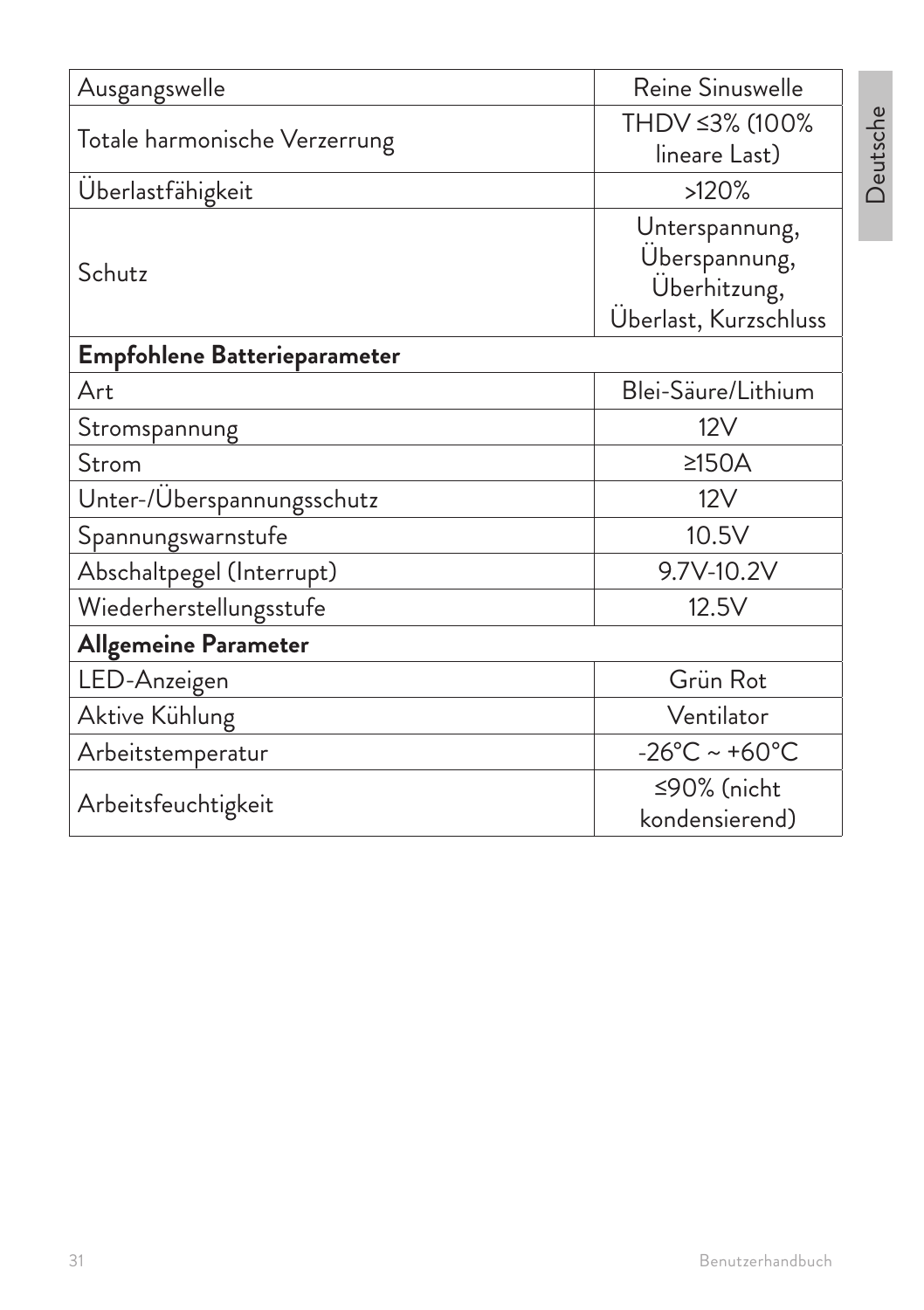### Principales características

- Salida de onda sinusoidal pura
- THD (distorsión armónica total) <3%
- Protecciones: subtensión, sobretensión, sobrecalentamiento, sobrecarga, cortocircuito

### Introducción

PNI SP1000W convierte el voltaje de entrada de 12 V CC en voltaje de 230 V CA 50 Hz.

Le recomendamos que lea este manual detenidamente antes de poner el producto en funcionamiento.

#### **Advertencias**

- No almacene el producto en entornos con gases corrosivos, alta humedad y alta temperatura, polvo e interferencias electromagnéticas.
- En caso de avería, no abra ni repare este producto usted mismo. Llame a un centro de servicio especializado.

### Convención de símbolos

| Símbolo          | Significación                                                                                                                                                 |
|------------------|---------------------------------------------------------------------------------------------------------------------------------------------------------------|
| <b>IN</b> DANGER | Posible peligro grave que podría causar víctimas.                                                                                                             |
| WARNING          | Peligro potencial medio que podría provocar lesiones<br>leves.                                                                                                |
| CAUTION          | Peligro potencial que podría causar fallas en el<br>dispositivo, pérdida de datos, deterioro del rendimiento<br>del dispositivo y otras pérdidas inesperadas. |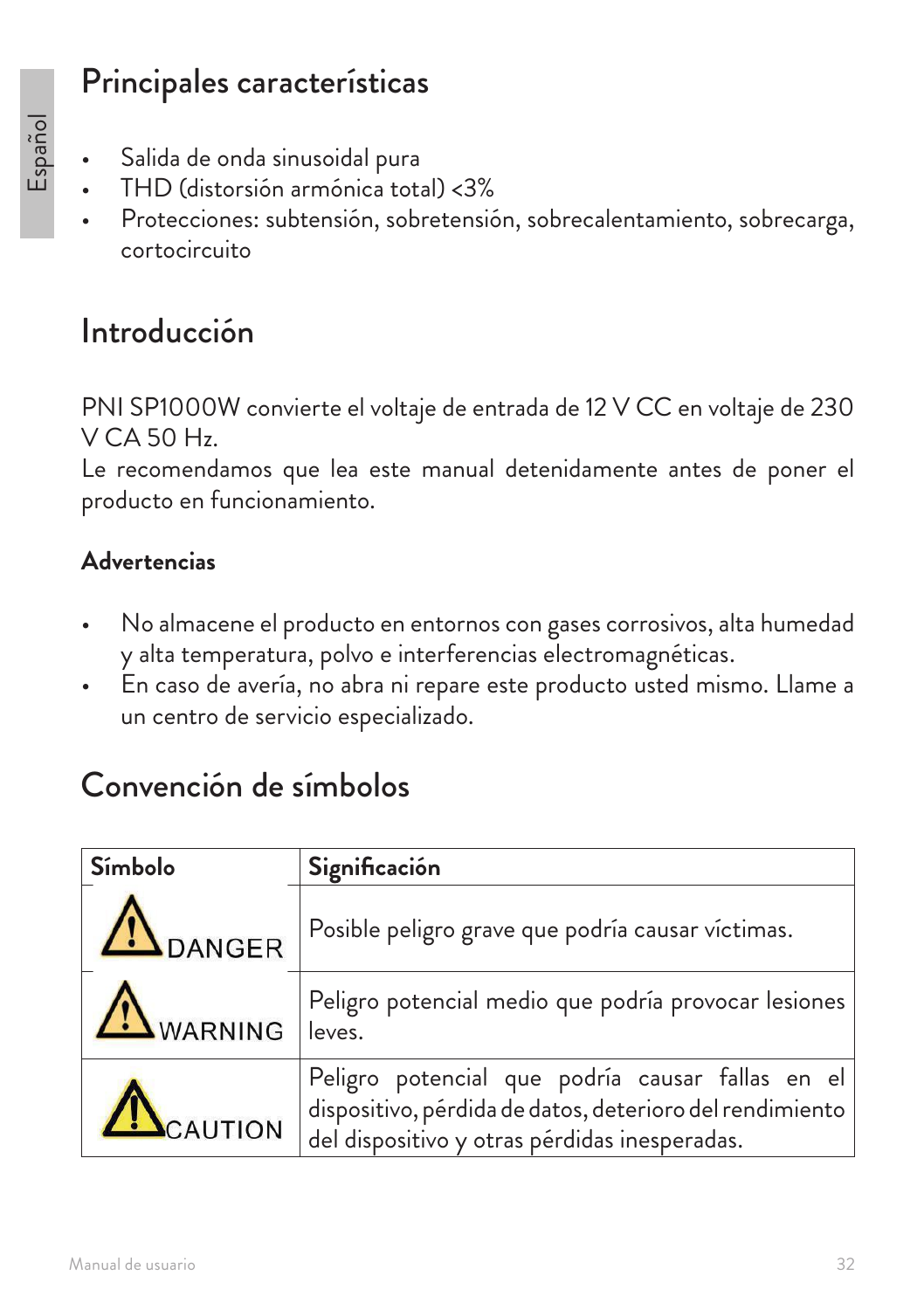# Español

### Precauciones de seguridad

Le recomendamos que lea este manual detenidamente antes de utilizar el producto, para evitar lesiones personales y daños al producto.

Descripción de los símbolos



El inversor genera altas temperaturas durante su uso.

Lea atentamente las instrucciones de instalación y funcionamiento para evitar lesiones personales o daños al equipo.

Advertencia: No nos hacemos responsables del incumplimiento de las medidas de seguridad.

Las baterías de diferentes tamaños y de diferentes fabricantes pueden tener diferente voltaje. Asegúrese de que el voltaje del inversor se corresponda con el voltaje de la batería. Contacte al vendedor para más detalles. Cualquier cambio en la configuración o estructura del sistema puede afectar su correcto funcionamiento.



Tocar el inversor en un objeto (o en las manos) húmedo o mojado puede ponerlo en una situación peligrosa.

1. No abra la carcasa del producto bajo ninguna circunstancia. La entrada y salida del inversor presenta un peligro de alto voltaje. Abrir el inversor y tocar los componentes internos puede ponerlo en una situación peligrosa.

2. Antes del mantenimiento, debe desconectar completamente la fuente de alimentación del inversor. Se recomienda que verifique tanto la entrada como la salida del inversor con un voltímetro para asegurarse de que esté desconectado correctamente.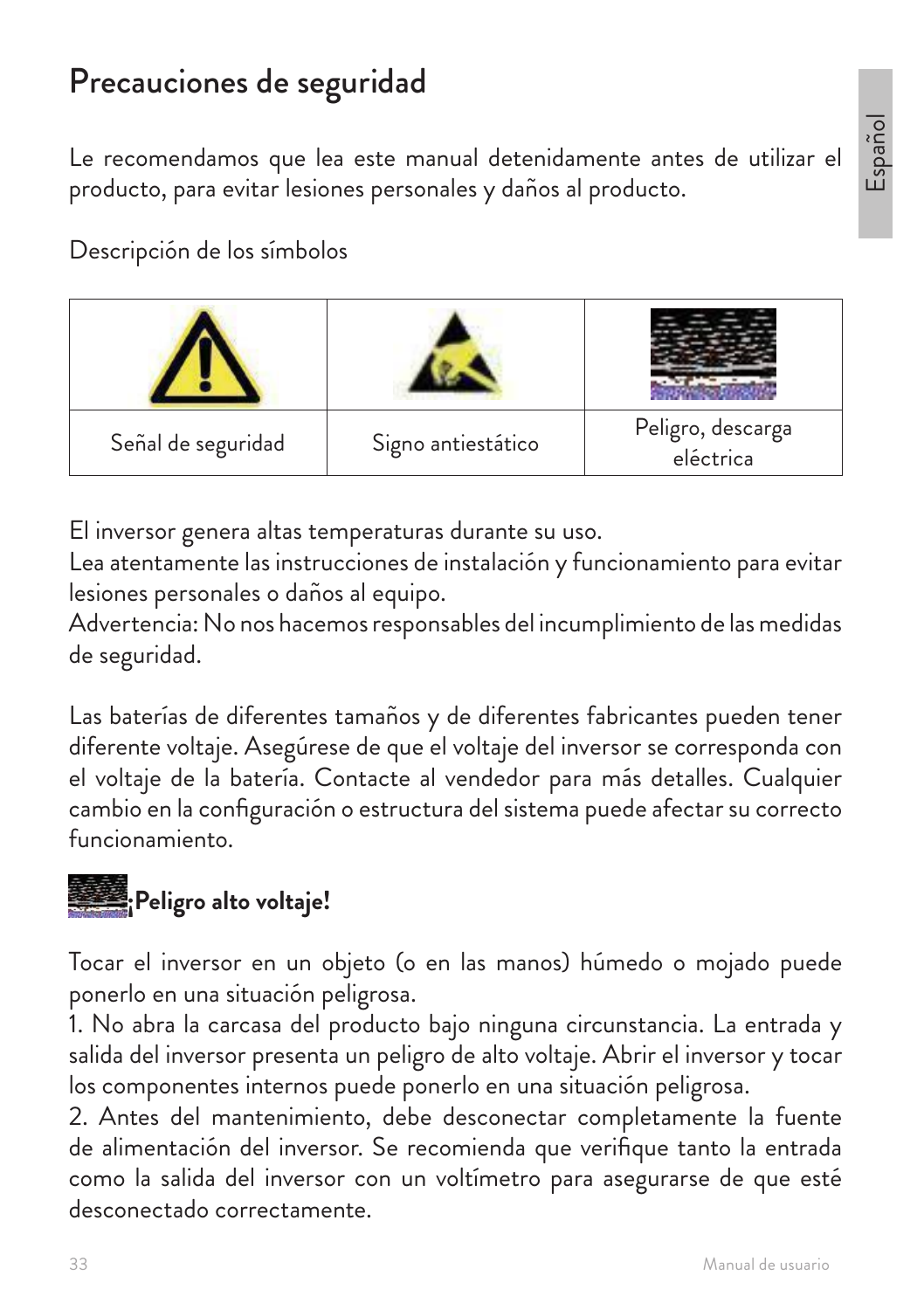3. Incluso si la energía está completamente desconectada, la energía residual puede permanecer en el inversor. Deje el inversor desconectado durante 10 minutos para asegurarse de que el sistema esté completamente descargado.

4. Mantenga el inversor empaquetado antes de la instalación y el uso.

5. No manipule el inversor en presencia de conductores eléctricos: reloj de metal, pulseras, anillos.

6. El inversor debe ser reparado, instalado y mantenido únicamente por personal calificado.

### **¡Atenciones de carga inductiva y de rectificación de media onda!**

Recomendamos elegir un inversor con una potencia 2-3 veces mayor que la rectificación de media onda o la carga inductiva.

### **Evite el peligro antiestático**

Recomendamos que use una muñequera antiestática para proteger las partes sensibles del equipo de descarga estática.

### **No desconecte el inversor cuando esté encendido**

No instale ni desconecte el aparato mientras esté encendido. Preste máxima atención al conectar los cables de alimentación.

### **Use solo baterías reguladas**

Utilice solo baterías reguladas. El uso de baterías no reguladas puede provocar un mal funcionamiento del producto.

### **Utilice la batería de acuerdo con las reglas del fabricante.**

Utilice la batería de acuerdo con las reglas de conexión proporcionadas por su fabricante. La operación incorrecta puede ponerlo en peligro.

1. No cortocircuite los cables. Las conexiones deben hacerse muy bien.

2. No toque ambos terminales de la batería ni los cables conectados a ellos al mismo tiempo.

3. Evite derramar electrolito. El electrolito es corrosivo para el metal y presenta un riesgo de cortocircuito.

4. Mantenga la batería segura, alejada del fuego o de una fuente de chispas.

### **Evite el daño de lo ventilador**

Evite el bloqueo accidental de los ventiladores. No use herramientas o sus dedos para detenerlos.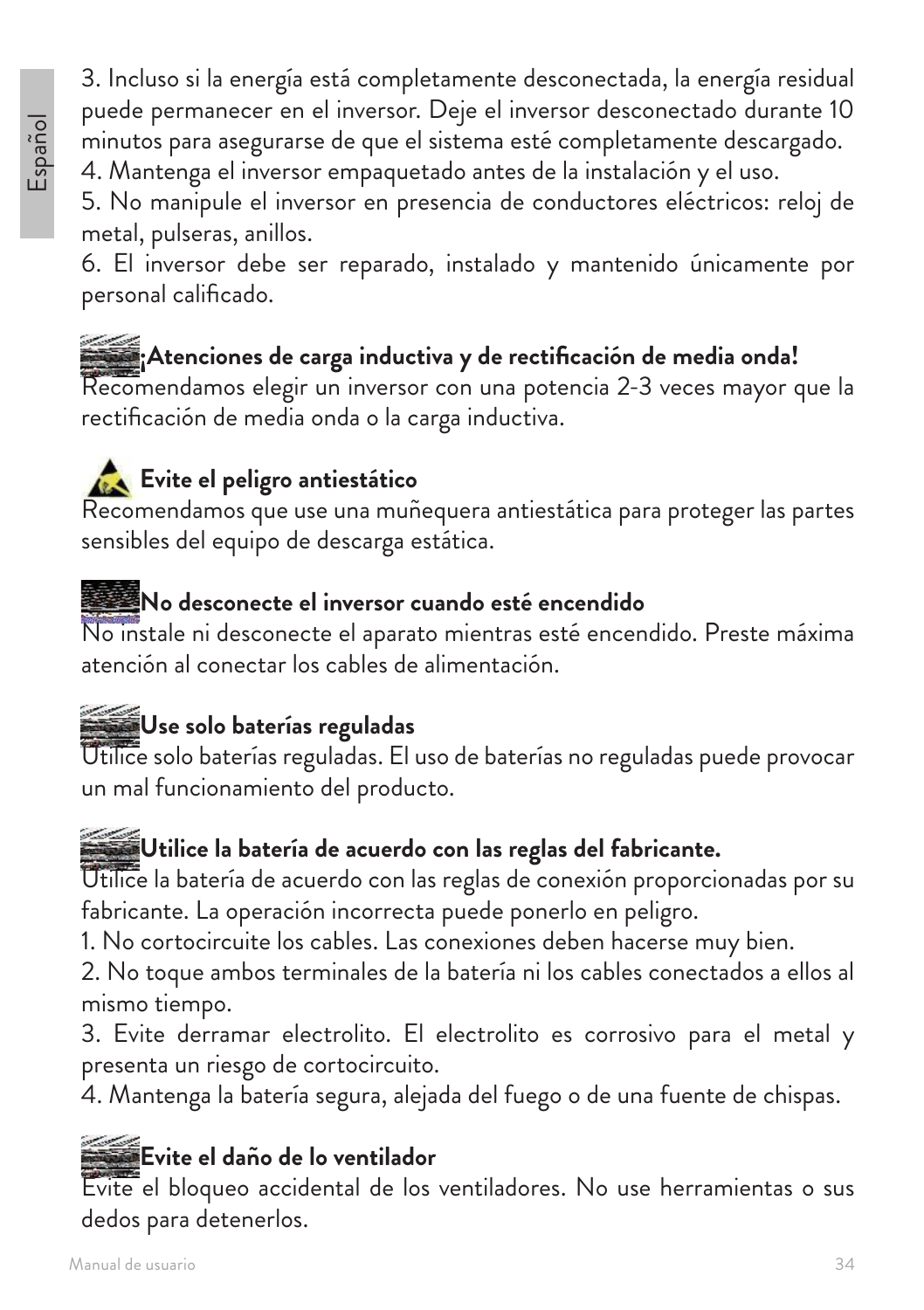#### Manual de usuario

### **Mantenga el inversor bien ventilado**

Make sure that the ventilation and air exhaust outputs of the inverter are not blocked in any way. Also, do not mount the passive radiator part of the housing attached to a wall, ceiling or floor, but at a distance that allows air to pass.

### Instalación del inversor

#### **Condiciones ambientales**

Mantenga el inversor en un ambiente seco y ventilado. Mantenga el inversor alejado de la humedad, el polvo, el calor, la luz solar, los gases volátiles o la salinidad alta.

# **Precaución**

El rango de temperatura de funcionamiento del producto es de -26 $^{\circ}$ C ~ +  $60^{\circ}$ C.

No sobrecargue el inversor en condiciones con temperaturas superiores a  $40^{\circ}$ C.

Si utiliza el inversor en exceso a temperaturas superiores a 40°C, reduzca el consumo en un 10% por cada grado superior a 40°C.

La temperatura de funcionamiento óptima del inversor está entre + 20°C ~  $+30^{\circ}$ C.

Si se usa a temperaturas superiores a 30°C, la vida útil de la batería disminuirá considerablemente. Por debajo de 20˚C, el tiempo de almacenamiento eléctrico disminuirá.

#### **Mantenga la distancia de seguridad**

El inversor debe montarse al menos a 60 mm de las paredes circundantes, con el radiador de refrigeración sin obstáculos por otros objetos.

No cubra los paneles laterales del inversor para garantizar una refrigeración eficiente y evitar el sobrecalentamiento.

#### **La conexión de cables eléctricos**

Asegúrese de que el botón de encendido del inversor esté APAGADO.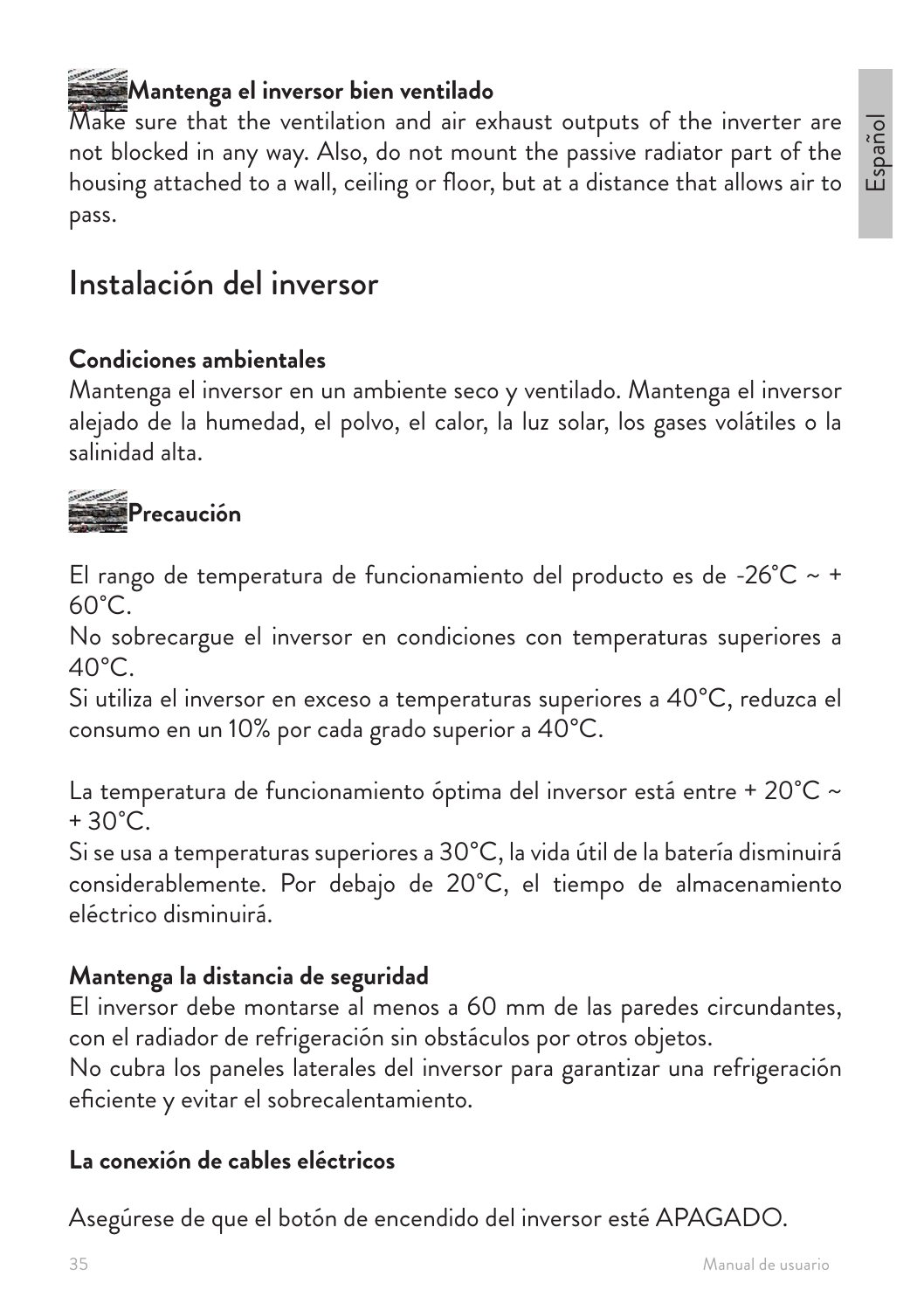Observe la polaridad de los cables y no los conecte al revés para evitar cortocircuitos en el inversor.

Siga estos pasos para conectar los cables del inversor:

1. Apague el inversor con el botón ON/OFF.

2. Conecte los cables a los terminales de la batería respetando la polaridad.

3. Asegúrese de que los 2 cables estén bien conectados para evitar el sobrecalentamiento.

4. Conecte la carga a la toma Schuko.

5. Después de asegurarse de que todas las conexiones estén hechas correctamente, encienda el inversor. Si el indicador LED verde se enciende, significa que el voltaje de salida es correcto y el inversor está funcionando correctamente.

La correcta conexión del inversor se muestra en el siguiente diagrama.



#### **Precaución**

1. No utilice la salida de CA del inversor para conectarlo a la red de 230 V, para no quemar el inversor.

2. Conecte las cargas una a una y no supere la potencia máxima declarada del inversor.

3. Para cargas inductivas, elija un inversor con una potencia máxima 2-3 veces mayor.

4. Se recomienda arrancar el automóvil solo con el inversor apagado, ya que este procedimiento consumirá mucha corriente y puede afectar al inversor.

5. El inversor debe montarse en un lugar ventilado, no debe cubrirse y debe protegerse del acceso de personas.

6. No conecte el inversor a baterías descargadas, defectuosas o viejas, ya que esto puede hacer que el inversor se queme.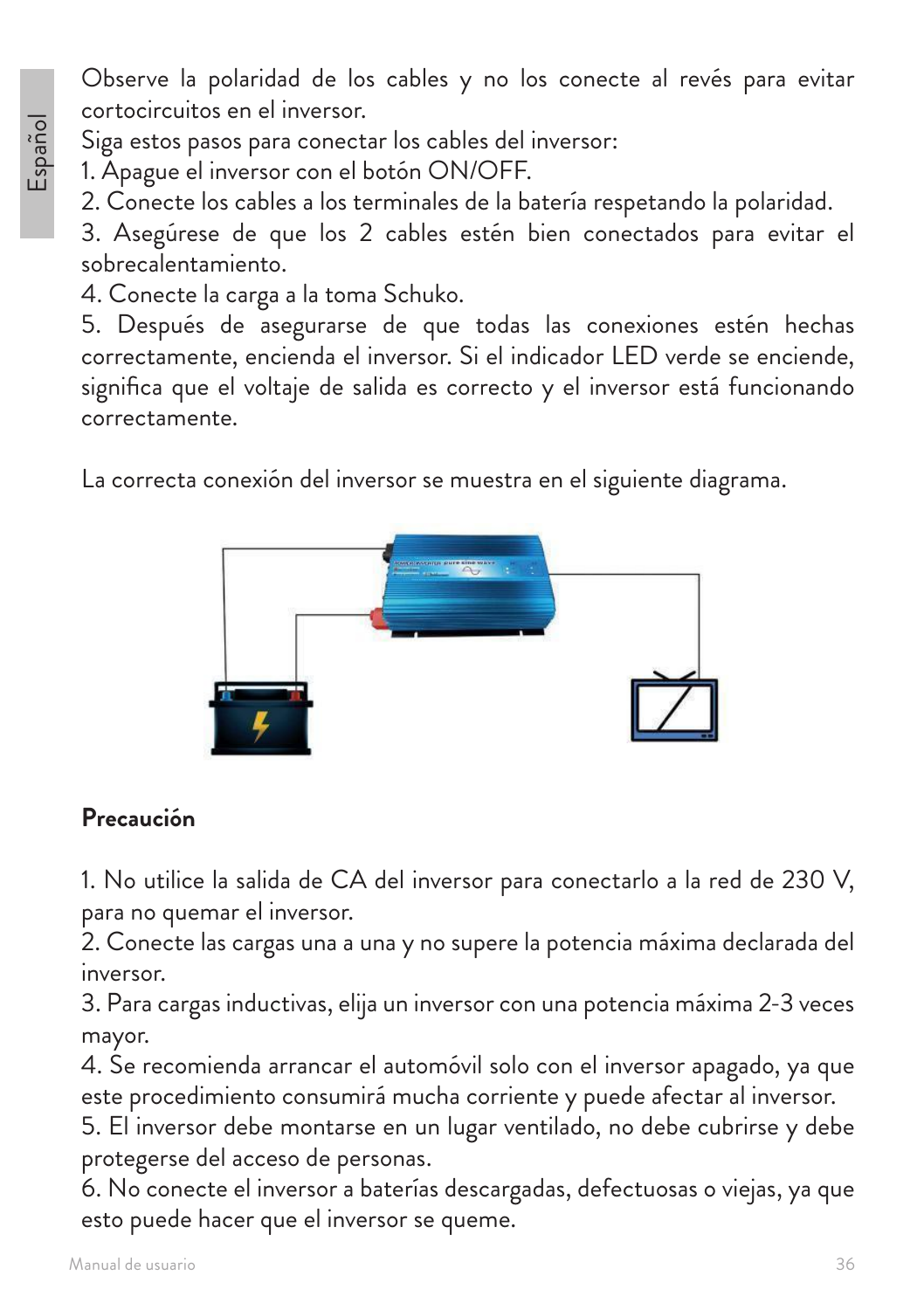## Acerca de la batería

Una batería de almacenamiento o acumulador es un dispositivo que genera energía siguiendo un proceso químico. Asegúrese de haber elegido una batería adecuada para este inversor, para garantizar un funcionamiento correcto y óptimo.

#### **Índice de rendimiento de la batería**

1. Capacidad: Representa la cantidad de energía a máxima potencia compuesta por la corriente de descarga multiplicada por el tiempo de descarga.

Capacidad = corriente de descarga (I) x tiempo de descarga (H)

2. Tasa de descarga: representa la velocidad de cada corriente de descarga por tiempo específico

3. Corriente de descarga: La corriente de descarga es la corriente de salida.

Suele expresarse en amperios o volumen multiplicado por un coeficiente.

4. Voltaje de descarga final: Representa el voltaje cuando la batería no está descargada. Suele ser de aproximadamente 1,75 V/celda.

5. Capacidad nominal: Representa la capacidad después de 20 horas de descarga.

6. Tasa de autodescarga: la batería se descarga incluso si no se utiliza. La unidad es C/unidad.

#### **Elegir la batería adecuada**

Debido a que los inversores necesitan una corriente fuerte cuando funcionan, la capacidad máxima y la corriente de la batería son factores que determinan la eficiencia a la que funciona el inversor (50% - 100%).

Estos factores también pueden dañar la batería.

La capacidad de almacenamiento de la batería depende de la corriente de descarga máxima:

Corriente de descarga máxima = potencia nominal/(voltaje de almacenamiento x 0,85)

Capacidad de almacenamiento de la batería = tiempo de descarga de corriente de descarga promedio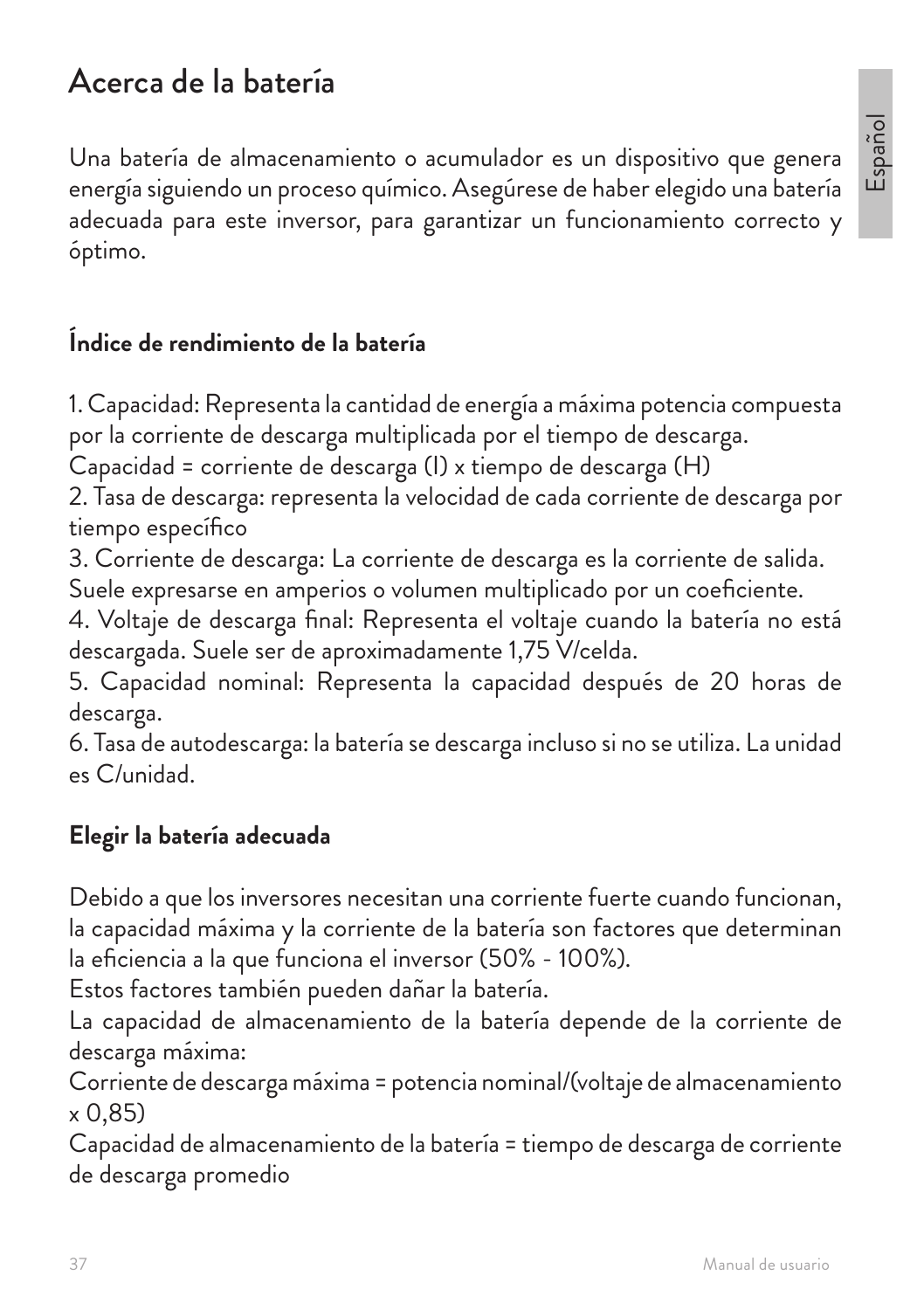# Español

Ejemplo: PNI SP1000W tiene una potencia nominal de 1000W, voltaje de entrada de 12V:

Corriente de descarga promedio = 1000/(12x0.85) = 98A Si se mantiene durante 2 horas:

Capacidad de almacenamiento de la batería = 98x2 = 196 Ah

Elija una batería con una capacidad superior a 196 Ah.

## Valores recomendados para las baterías

| l Invertor | Energía (W) | Batería recomendada |
|------------|-------------|---------------------|
| SP1000W    | 1000        | 12V, ≥≥150Ah        |

## Solución de problemas

| El inversor no se       | 1. La batería está   | 1. Reemplace la batería   |
|-------------------------|----------------------|---------------------------|
| enciende y el LED de    | defectuosa           | 2. Conecte la batería con |
| encendido no se ilumina | 2. La conexión de la | cuidado                   |
|                         | batería es anormal   | 3. Cambie el fusible      |
|                         | 3. El fusible está   |                           |
|                         | quemado              |                           |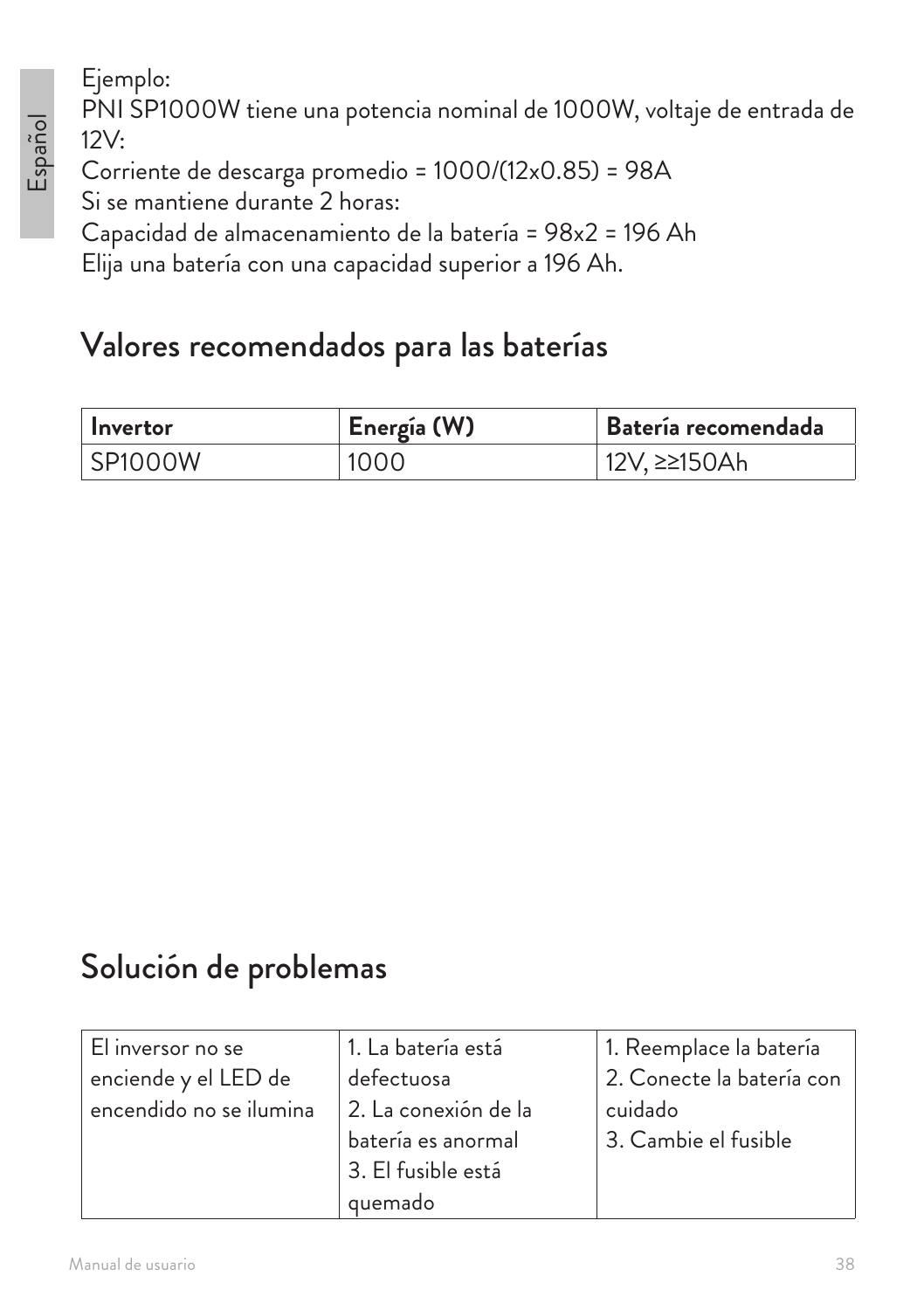| El inversor está protegido | El inversor está protegido  | 1. Reduzca el número        |
|----------------------------|-----------------------------|-----------------------------|
| y el LED rojo de error     | y el LED rojo de fallo      | de consumidores             |
| (Fallo) se enciende        | está encendido.             | conectados y reinicie el    |
|                            | 1. El inversor entra en     | inversor.                   |
|                            | protección cuando           | 2. Los consumidores         |
|                            | el número total de          | inductivos (motores,        |
|                            | consumidores supera         | bombas) tienen un           |
|                            | la potencia nominal del     | consumo de arranque         |
|                            | inversor.                   | muy elevado. Elija un       |
|                            | 2. La potencia de           | inversor con una potencia   |
|                            | arranque de los             | nominal 4-5 veces mayor     |
|                            | consumidores es superior    | en estos casos.             |
|                            | a la potencia máxima        | 3. Si el voltaje de la      |
|                            | declarada para el inversor. | batería supera el nivel     |
|                            | El inversor entra en        | mínimo de protección,       |
|                            | protección.                 | el inversor se reinicia     |
|                            | 3. El voltaje de la         | automáticamente. (o         |
|                            | batería es demasiado        | cambie la batería).         |
|                            | bajo. El inversor activa    | 4. Si el voltaje de la      |
|                            | la protección contra        | batería cae por debajo      |
|                            | sobretensiones.             | del nivel máximo de         |
|                            | 4. El voltaje de la         | protección, el inversor se  |
|                            | batería es demasiado        | reinicia automáticamente    |
|                            | alto. El inversor activa    | (o cambia la batería).      |
|                            | la protección contra        | 5. Cierre el inversor       |
|                            | sobretensiones.             | durante 15 minutos,         |
|                            | 5. La temperatura del       | compruebe y limpie los      |
|                            | inversor es demasiado       | ventiladores y las rejillas |
|                            | alta.                       | de ventilación laterales y  |
|                            |                             | mantenga un espacio de      |
|                            |                             | ventilación alrededor de    |
|                            |                             | la carcasa.                 |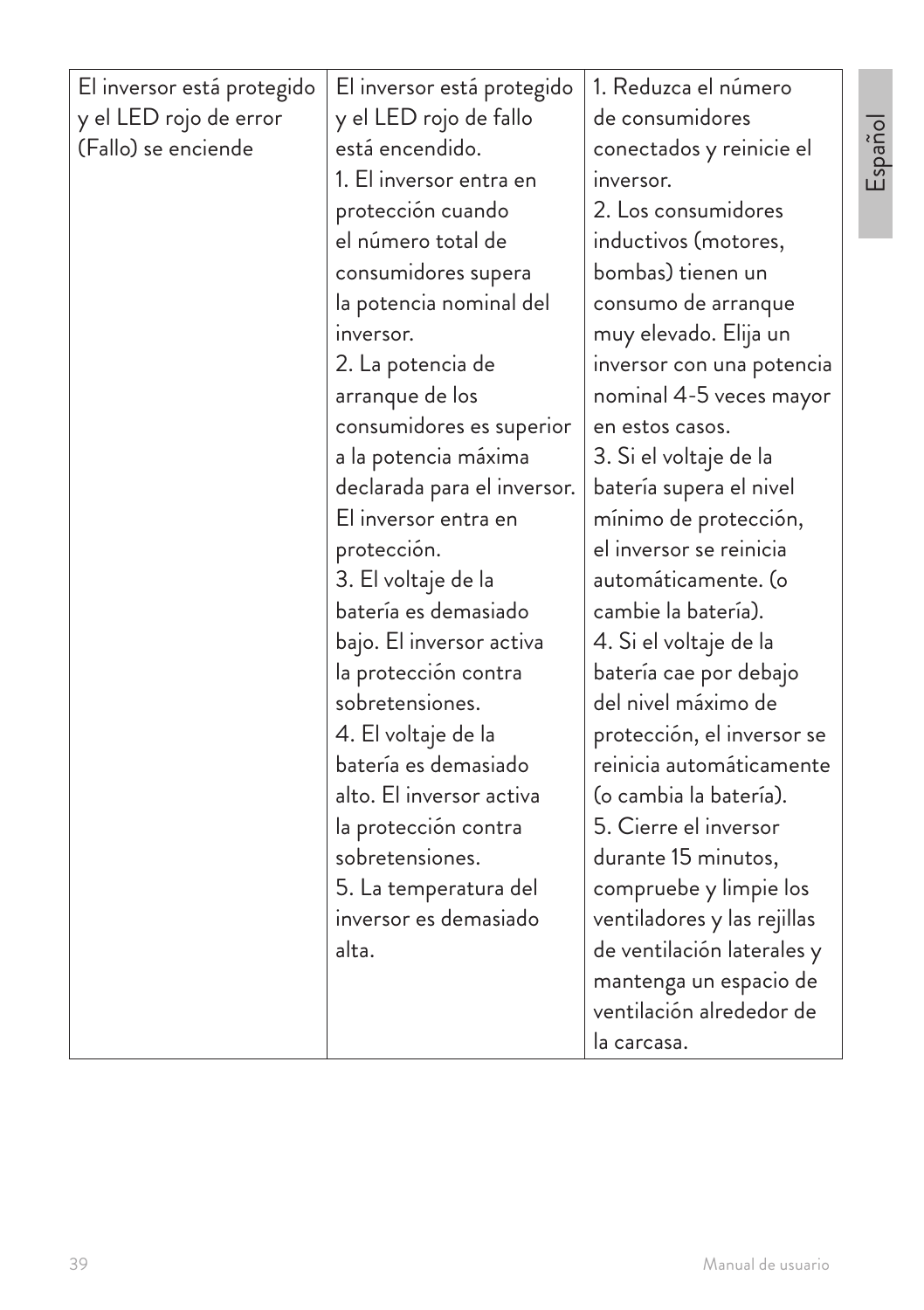| El inversor no funciona al   1. Los cables entre la |                            | 1. Acorte los hilos o      |
|-----------------------------------------------------|----------------------------|----------------------------|
| 100% de carga                                       | batería y el inversor son  | utilice hilos más gruesos. |
|                                                     | demasiado largos.          | Recomendamos utilizar      |
|                                                     | 2. La conexión a la        | los cables del paquete.    |
|                                                     | batería/inversor es débil. | 2. Compruebe y apriete     |
|                                                     |                            | los conectores del         |
|                                                     |                            | inversor y la batería      |

Si el inversor no funciona después de aplicar las soluciones anteriores, le recomendamos que se ponga en contacto con el vendedor, importador o representante de servicio, consultando el certificado de garantía.

No desembale el producto ya que perderá la garantía del producto.

Recomendamos un mantenimiento regular del producto para prolongar su vida.

1. Evite el uso del inversor en entornos húmedos y polvorientos con una temperatura demasiado alta.

2. Evite someter el producto a golpes mecánicos.

3. Compruebe periódicamente los cables y las conexiones.

4. Limpiar periódicamente los ventiladores del inversor.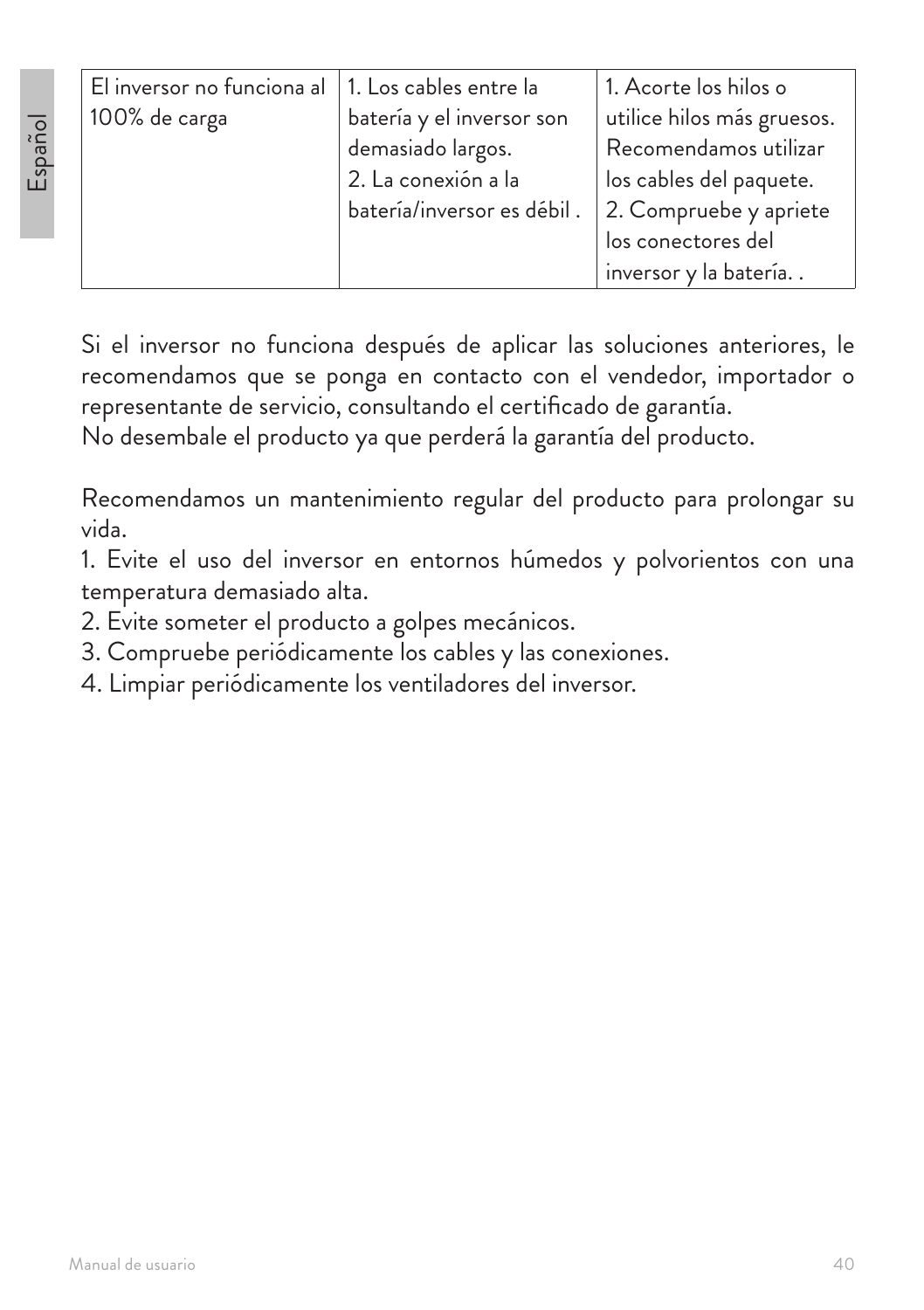# Especificaciones técnicas

|                                       | <b>SP1000W</b>                                                                      |
|---------------------------------------|-------------------------------------------------------------------------------------|
| Voltaje de entrada                    | 12V DC                                                                              |
| Potencia de salida                    | 1000W                                                                               |
| Tensión de salida                     | <b>230V AC</b>                                                                      |
| Frecuencia                            | 50Hz/60Hz                                                                           |
| Transferencia de eficiencia           | >88%                                                                                |
| Onda de salida                        | Onda sinusoidal pura                                                                |
| Distorsión armónica total             | THDV ≤3% (100%<br>linear load)                                                      |
| Capacidad de sobrecarga               | >120%                                                                               |
| Protecciones                          | subtensión,<br>sobretensión,<br>sobrecalentamiento,<br>sobrecarga,<br>cortocircuito |
| Parámetros de batería recomendados    |                                                                                     |
| Tipo                                  | Plomo-ácido/litio                                                                   |
| Voltaje                               | 12V                                                                                 |
| Corriente                             | $\geq$ 150A                                                                         |
| Protección de sobretensión/subtensión | 10V/15.5V                                                                           |
| Nivel de advertencia de voltaje       | 10.5V                                                                               |
| Nivel de corte (interrupción)         | 9.7V-10.2V                                                                          |
| Nivel de recuperación                 | 12.5V                                                                               |
| Parametros generales                  |                                                                                     |
| Indicadores LED                       | Verde rojo                                                                          |
| Refrigeración activa                  | Ventilador                                                                          |
| Temperatura de trabajo                | $-26^{\circ}$ C ~ +60 $^{\circ}$ C                                                  |
| Humedad de trabajo                    | ≤90% (sin<br>condensación)                                                          |

Español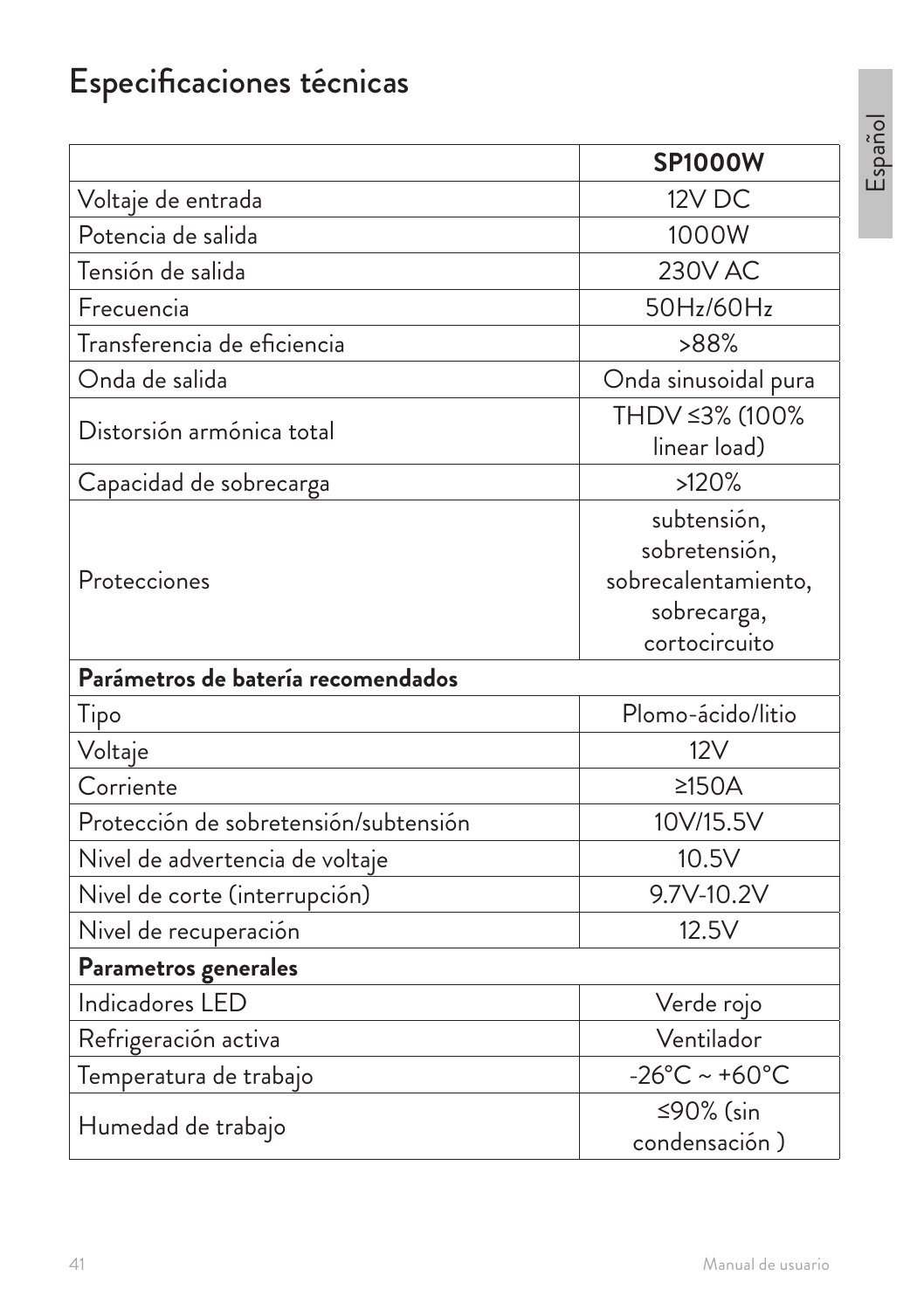## Caractéristiques principales

- Français
- Sortie d'onde sinusoïdale pure
- THD (distorsion harmonique totale) <3%
- Protections: sous-tension, surtension, surchauffe, surcharge, court-circuit

## Introduction

PNI SP1000W convertit la tension d'entrée 12 V CC en tension 230 V CA 50 Hz.

Nous vous recommandons de lire attentivement ce manuel avant de mettre le produit en service.

#### **Mises en garde**

- Ne stockez pas le produit dans des environnements avec des gaz corrosifs, une humidité élevée et une température élevée, de la poussière et des interférences électromagnétiques.
- En cas de panne, n'ouvrez pas et ne réparez pas ce produit vous-même. Appelez un centre de service spécialisé.

## Convention de symbole

| Symbole                | Signification                                                                                                                                                                                         |
|------------------------|-------------------------------------------------------------------------------------------------------------------------------------------------------------------------------------------------------|
| $\sum_{\text{DANGER}}$ | Danger grave potentiel pouvant faire des victimes.                                                                                                                                                    |
|                        | Danger moyen potentiel pouvant entraîner des<br>$\Delta$ WARNING   blessures légères.                                                                                                                 |
|                        | Danger potentiel pouvant entraîner une panne de<br>l'appareil, une perte de données, une altération<br>$\blacktriangle$ CAUTION $ $ des performances de l'appareil et d'autres pertes<br>inattendues. |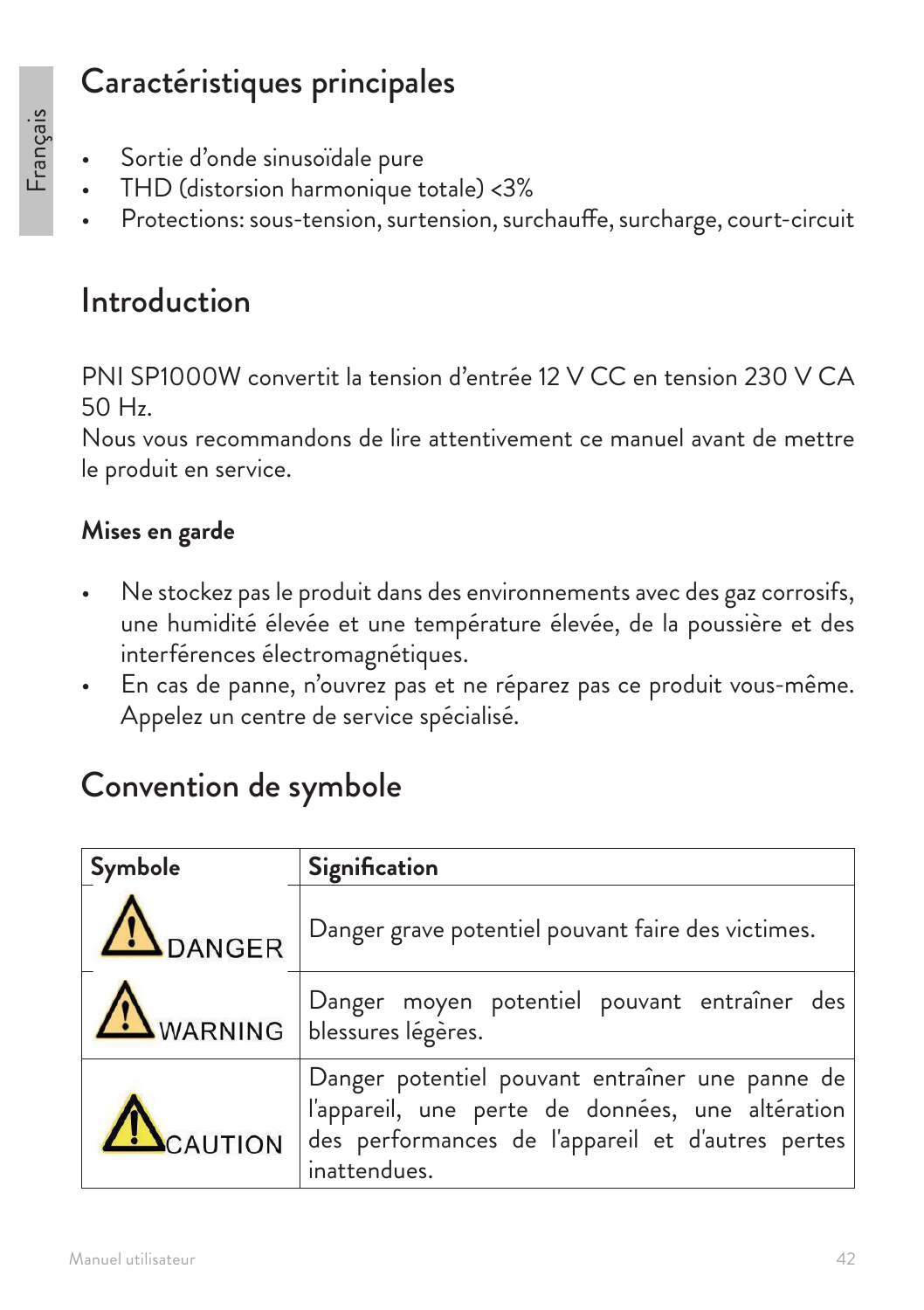# Français

## Mesure de sécurité

Nous vous recommandons de lire attentivement ce manuel avant d'utiliser le produit, afin d'éviter des blessures corporelles et des dommages au produit.

Description des symboles



L'onduleur génère des températures élevées pendant son utilisation.

Lisez attentivement les instructions d'installation et d'utilisation pour éviter des blessures corporelles ou des dommages à l'équipement.

Attention: nous déclinons toute responsabilité en cas de non-respect des mesures de sécurité.

Les batteries de tailles différentes et de fabricants différents peuvent avoir une tension différente. Assurez-vous que la tension de l'onduleur correspond à la tension de la batterie. Contactez le vendeur pour plus de détails. Tout changement dans la configuration ou la structure du système peut affecter son bon fonctionnement .



Toucher l'onduleur dans un objet (ou des mains) humide ou mouillé peut vous mettre dans une situation dangereuse.

1. N'ouvrez en aucun cas le boîtier du produit. L'entrée et la sortie de l'onduleur présentent un danger de haute tension. Ouvrir l'onduleur et toucher les composants internes peut vous mettre dans une situation dangereuse.

2. Avant la maintenance, vous devez complètement déconnecter l'alimentation électrique de l'onduleur. Il est recommandé de vérifier à la fois l'entrée et la sortie de l'onduleur avec un voltmètre pour s'assurer qu'il est correctement déconnecté.

3. Même si l'alimentation est complètement déconnectée, de l'énergie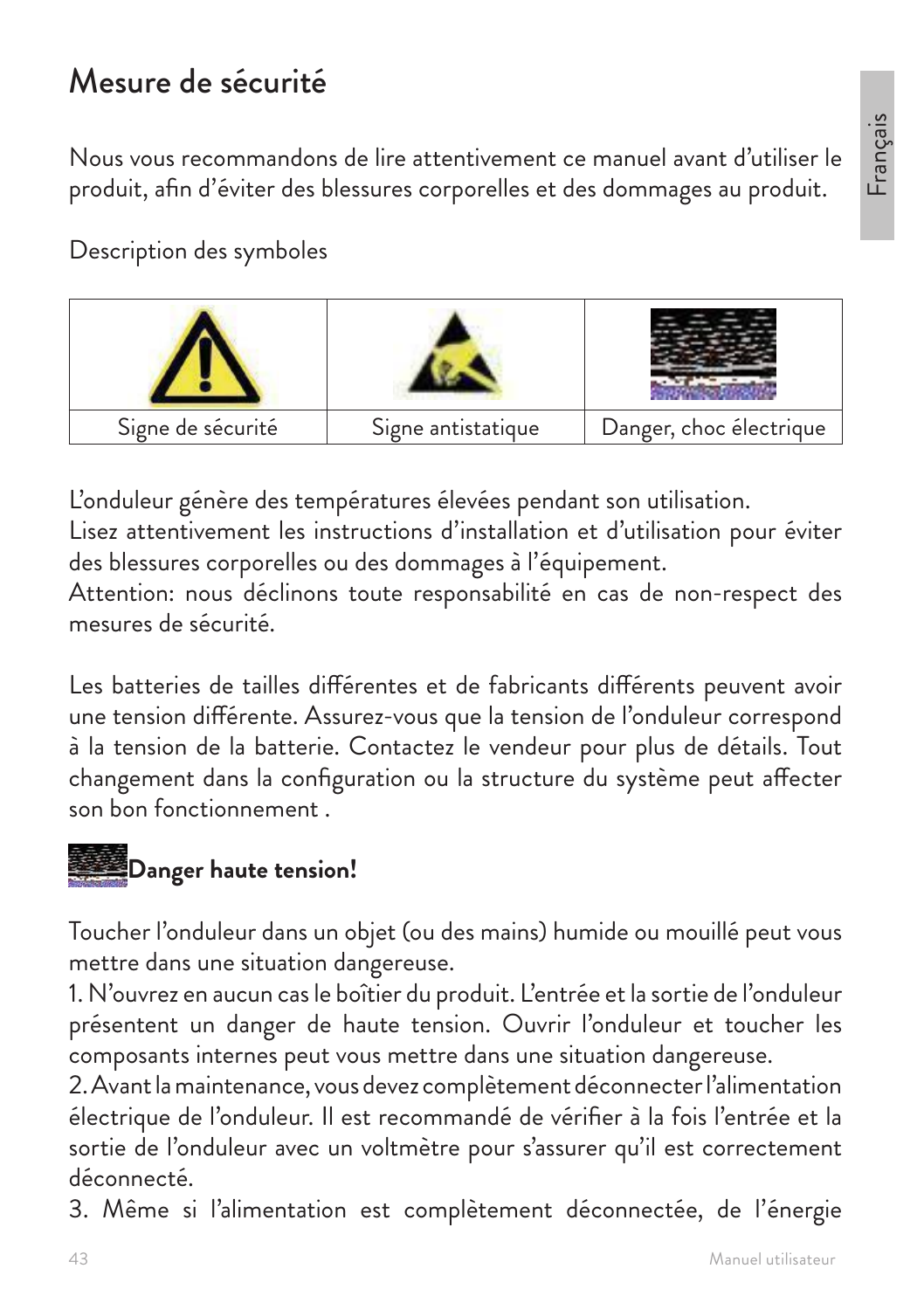#### résiduelle peut rester dans l'onduleur. Laissez l'onduleur déconnecté pendant 10 minutes pour vous assurer que le système est complètement déchargé.

4. Gardez l'onduleur emballé avant l'installation et l'utilisation.

5. Ne manipulez pas l'onduleur en présence de conducteurs électriques: montre en métal, bracelets, bagues.

6. L'onduleur doit être réparé, installé et entretenu uniquement par du personnel qualifié.

#### **Attention à la charge inductive et à la charge de redressement demionde!**

Nous vous recommandons de choisir un onduleur avec une puissance 2 à 3 fois supérieure au redressement demi-onde ou à la charge inductive.

#### **Évitez le danger antistatique**

Nous vous recommandons de porter un bracelet antistatique pour protéger les pièces sensibles des équipements de décharge électrostatique.

#### **Ne déconnectez pas l'onduleur lorsqu'il est allumé**

N'installez pas et ne déconnectez pas l'appareil lorsqu'il est allumé. Faites très attention lorsque vous connectez les cordons d'alimentation.

## **N'utilisez que des batteries réglementées**

N'utilisez que des batteries réglementées. L'utilisation de batteries non réglementées peut entraîner un dysfonctionnement du produit.

#### **Utilisez la batterie selon les règles du fabricant**

Utilisez la batterie selon les règles de connexion fournies par son fabricant. Une utilisation incorrecte peut vous mettre en danger.

1. Ne court-circuitez pas les fils. Les connexions doivent être réalisées très étroitement.

2. Ne touchez pas les deux bornes de la batterie ou les fils qui y sont connectés en même temps.

3. Évitez de renverser des électrolytes. Les électrolytes sont corrosifs pour le métal et présentent un risque de court-circuit.

4. Conservez la batterie à l'abri du feu ou d'une source d'étincelles.

## **Évitez de blesser les fans**

Évitez le blocage accidentel des ventilateurs. N'utilisez pas d'outils ou vos

Français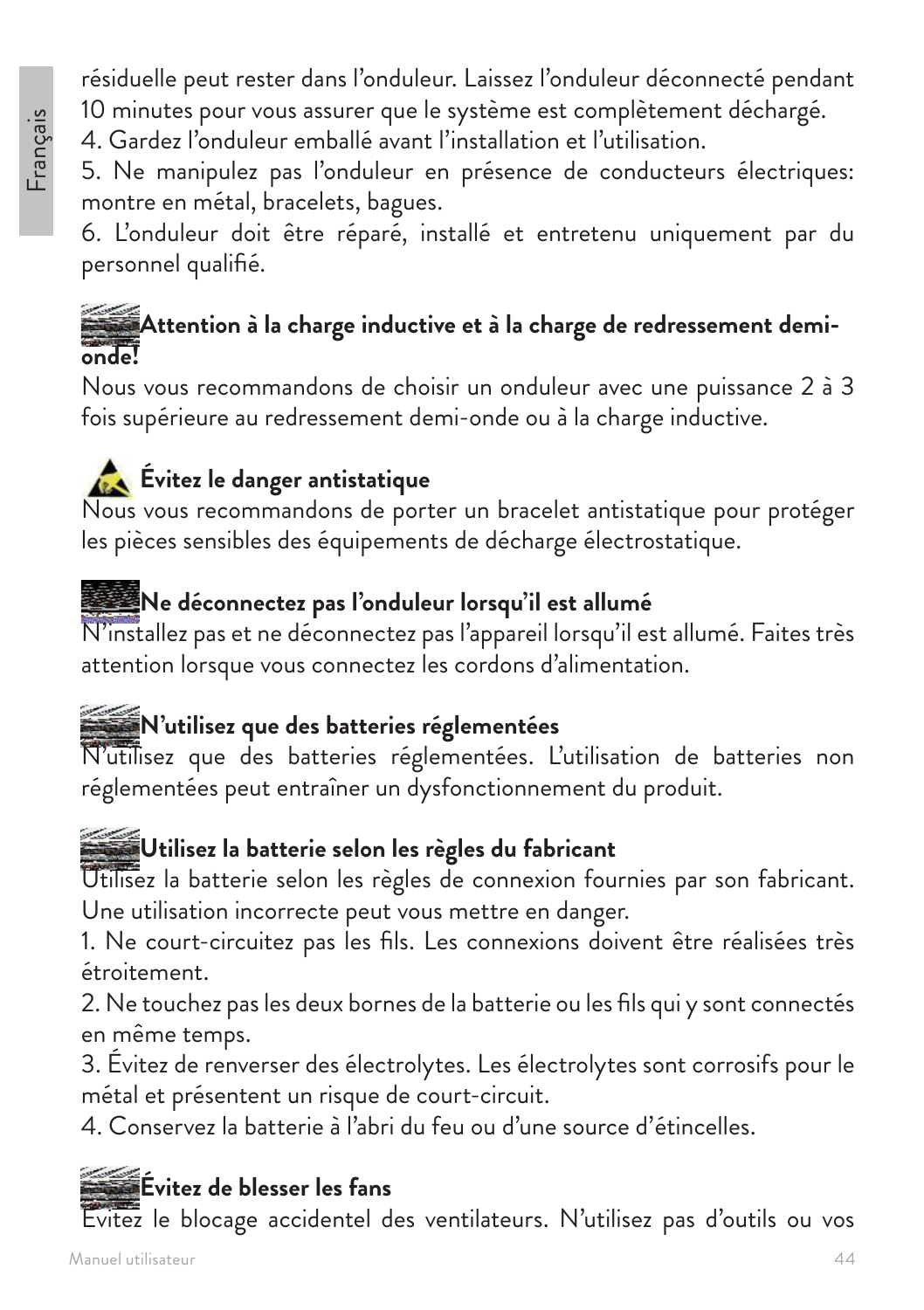doigts pour les arrêter.

## **Gardez l'onduleur bien ventilé**

Assurez-vous que les sorties de ventilation et d'extraction d'air de l'onduleur ne sont en aucun cas bloquées. De plus, ne montez pas la partie radiateur passif du boîtier fixée à un mur, au plafond ou au sol, mais à une distance qui laisse passer l'air.

## Installation de l'onduleur

#### **Conditions environnementales**

Conservez l'onduleur dans un environnement sec et aéré. Gardez l'onduleur à l'abri de l'humidité, de la poussière, de la chaleur, de la lumière du soleil, des gaz volatils ou d'une salinité élevée.

# **Mise en garde**

La plage de température de fonctionnement du produit est de -26°C ~ +  $60^{\circ}$ C.

Ne surchargez pas l'onduleur dans des conditions avec des températures supérieures à 40°C.

Si vous utilisez l'onduleur de manière excessive à des températures supérieures à 40°C, réduisez la consommation de 10% pour chaque degré au-dessus de  $40^{\circ}$ C

La température de fonctionnement optimale de l'onduleur est comprise entre  $+20^{\circ}$ C et  $+30^{\circ}$ C.

Si elle est utilisée à des températures supérieures à 30°C, la durée de vie de la batterie diminue considérablement. En dessous de 20°C, la durée de stockage électrique diminuera.

#### **Gardez une distance de sécurité**

L'onduleur doit être monté à au moins 60 mm des murs environnants, le radiateur de refroidissement ne devant pas être obstrué par d'autres objets. Ne couvrez pas les panneaux latéraux de l'onduleur pour assurer un refroidissement efficace et éviter la surchauffe.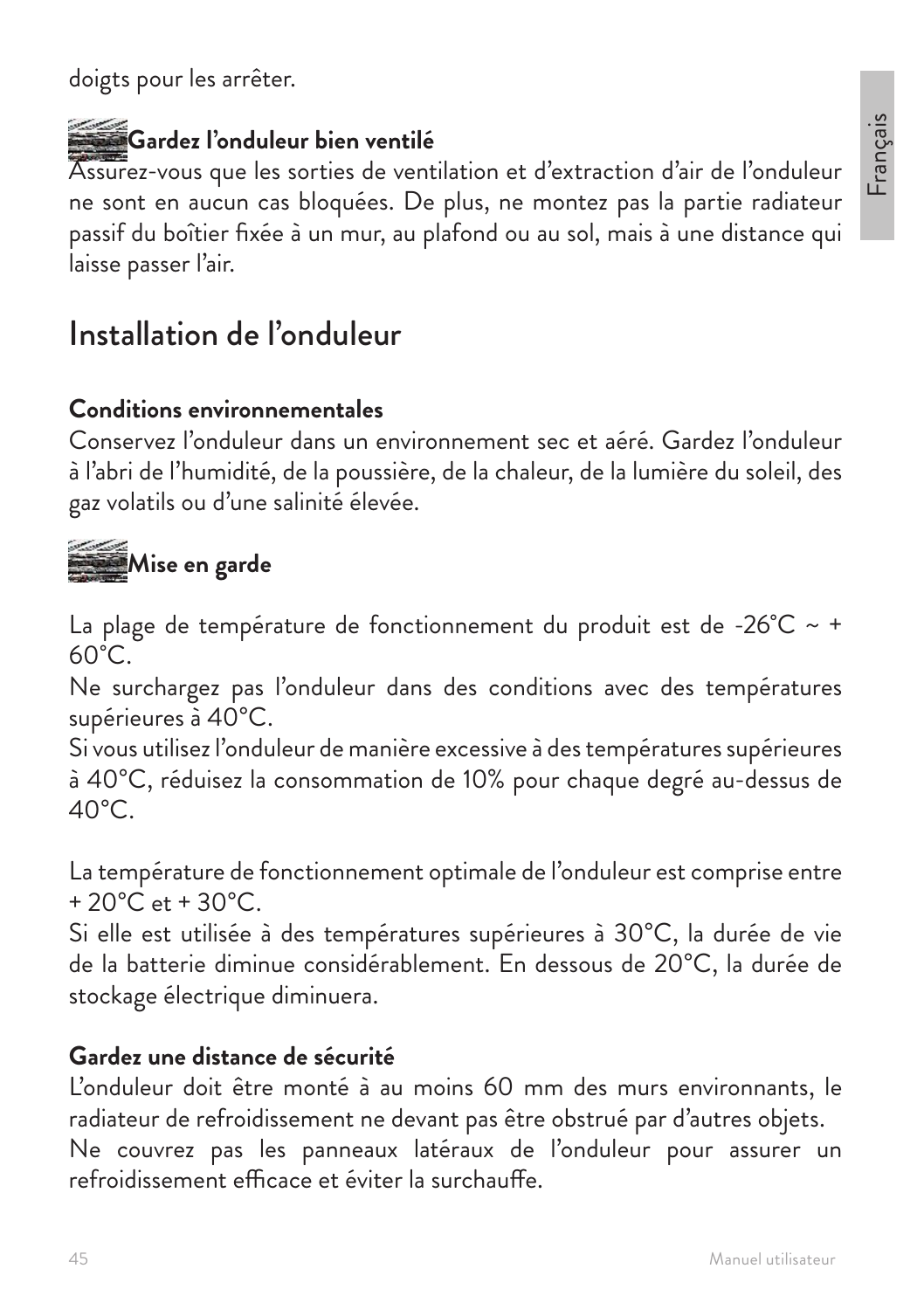#### **La connexion des câbles électriques**

Assurez-vous que le bouton d'alimentation de l'onduleur est sur OFF. Respectez la polarité des fils et ne les connectez pas en sens inverse pour éviter de court-circuiter l'onduleur.

Suivez ces étapes pour connecter les câbles de l'onduleur:

1. Éteignez l'onduleur avec le bouton MARCHE/ARRÊT.

2. Connectez les fils aux bornes de la batterie en respectant la polarité.

3. Assurez-vous que les 2 câbles sont bien connectés pour éviter la surchauffe. 4. Connectez la charge à la prise Schuko.

5. Après vous être assuré que toutes les connexions sont correctement effectuées, mettez l'onduleur sous tension. Si le voyant LED vert s'allume, cela signifie que la tension de sortie est correcte et que l'onduleur fonctionne correctement.

La connexion correcte de l'onduleur est illustrée dans le schéma suivant.



#### **Mise en garde**

1. N'utilisez pas la sortie CA de l'onduleur pour le connecter au secteur 230V, afin de ne pas brûler l'onduleur.

2. Connectez les charges une par une et ne dépassez pas la puissance maximale déclarée de l'onduleur.

3. Pour les charges inductives, choisissez un onduleur avec une puissance maximale 2-3 fois plus élevée.

4. Il est recommandé de démarrer la voiture uniquement avec l'onduleur éteint, car cette procédure consommera beaucoup de courant et peut affecter l'onduleur.

5. L'onduleur doit être monté dans un endroit ventilé, ne doit pas être couvert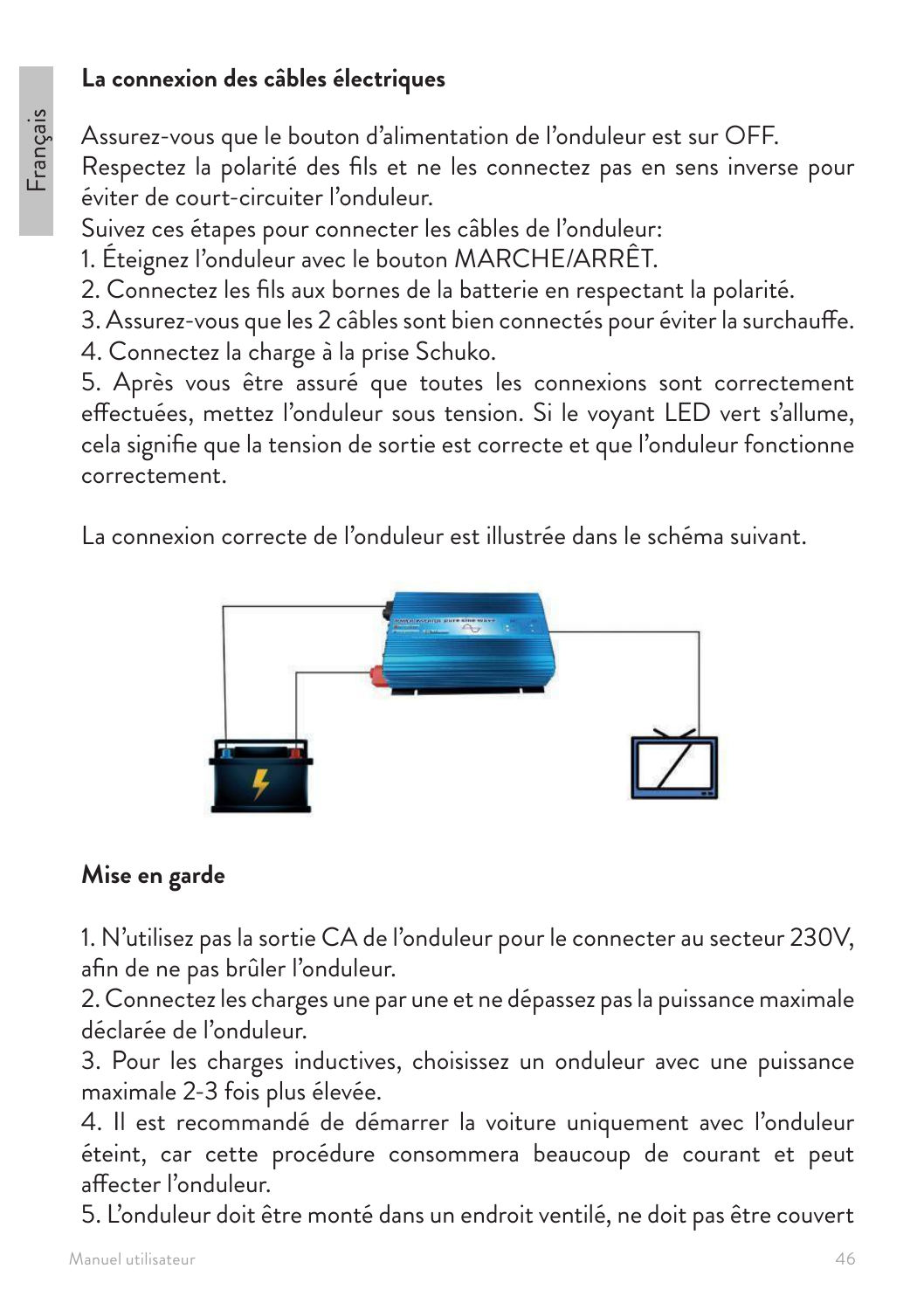et doit être protégé de l'accès des personnes.

6. Ne connectez pas l'onduleur à des batteries déchargées, défectueuses ou anciennes, car cela pourrait provoquer la combustion de l'onduleur.

# À propos de la batterie

Une batterie de stockage ou un accumulateur est un appareil qui génère de l'énergie suite à un processus chimique. Assurez-vous d'avoir choisi une batterie adaptée à cet onduleur, afin de garantir un fonctionnement correct et optimal.

#### **Indice de performance de la batterie**

1. Capacité: représente la quantité d'énergie à puissance maximale composée du courant de décharge multiplié par le temps de décharge.

Capacité = courant de décharge (I) x temps de décharge (H)

2. Taux de décharge: représente la vitesse de chaque courant de décharge par heure spécifique

3. Courant de décharge: Le courant de décharge est le courant de sortie.

Il est généralement exprimé en ampères ou en volume multiplié par un coefficient.

4. Tension de décharge finale: représente la tension lorsque la batterie n'est pas déchargée. C'est généralement environ 1,75 V/cellule

5. Capacité nominale: représente la capacité après 20 heures de déchargement. 6. Taux d'auto-décharge: la batterie est déchargée même si elle n'est pas utilisée. L'unité est C/unité.

#### **Choisir la bonne batterie**

Étant donné que les onduleurs ont besoin d'un courant fort lorsqu'ils fonctionnent, la capacité et le courant maximum de la batterie sont des facteurs qui déterminent le rendement auquel l'onduleur fonctionne (50% - 100%).

Ces facteurs peuvent également endommager la batterie.

La capacité de stockage de la batterie dépend du courant de décharge maximal: Courant de décharge maximal = puissance nominale/(tension de stockage x

Français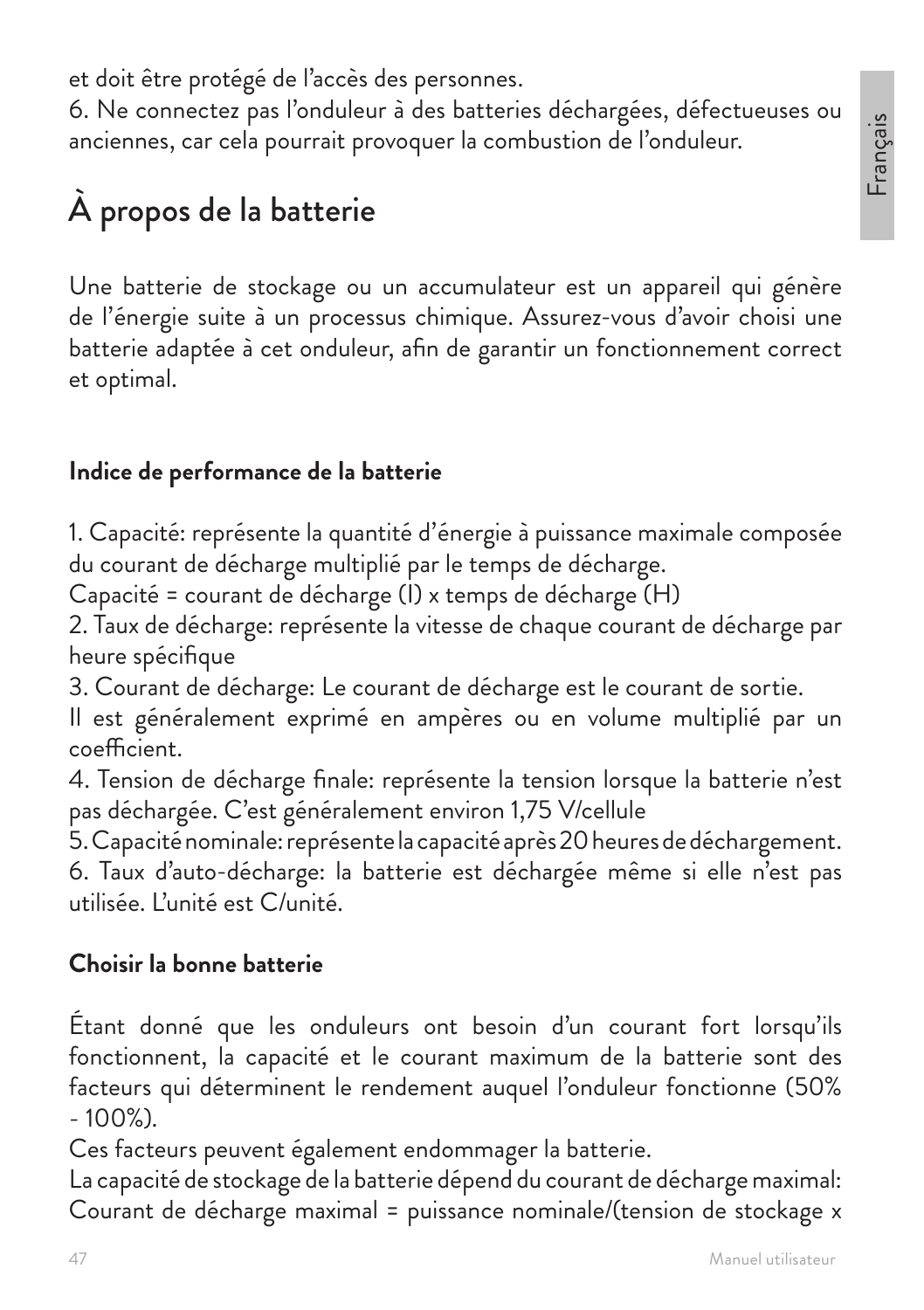## 0,85)

Capacité de stockage de la batterie = temps de décharge moyen du courant de décharge

Exemple:

PNI SP1000W a une puissance nominale de 1000W, tension d'entrée 12V:

Courant de décharge moyen = 1000/(12x0,85) = 98A

Si maintenu pendant 2 heures:

Capacité de stockage de la batterie = 98x2 = 196 Ah

Choisissez une batterie d'une capacité supérieure à 196 Ah.

## Valeurs recommandées pour les batteries

| <b>Inverseur</b> | Puissance (W) | Batterie recommandée      |
|------------------|---------------|---------------------------|
| SP1000W          | 1000          | <sup>∣</sup> 12V, ≥≥150Ah |

## Dépannage

| L'onduleur ne s'allume                             | 1. La batterie est       | 1. Remplacez la batterie  |
|----------------------------------------------------|--------------------------|---------------------------|
| pas et le voyant                                   | défectueuse              | 2. Connectez              |
| d'alimentation ne s'allume   2. La connexion de la |                          | soigneusement la batterie |
| pas                                                | batterie est anormale    | 3. Changer le fusible     |
|                                                    | 3. Le fusible est grillé |                           |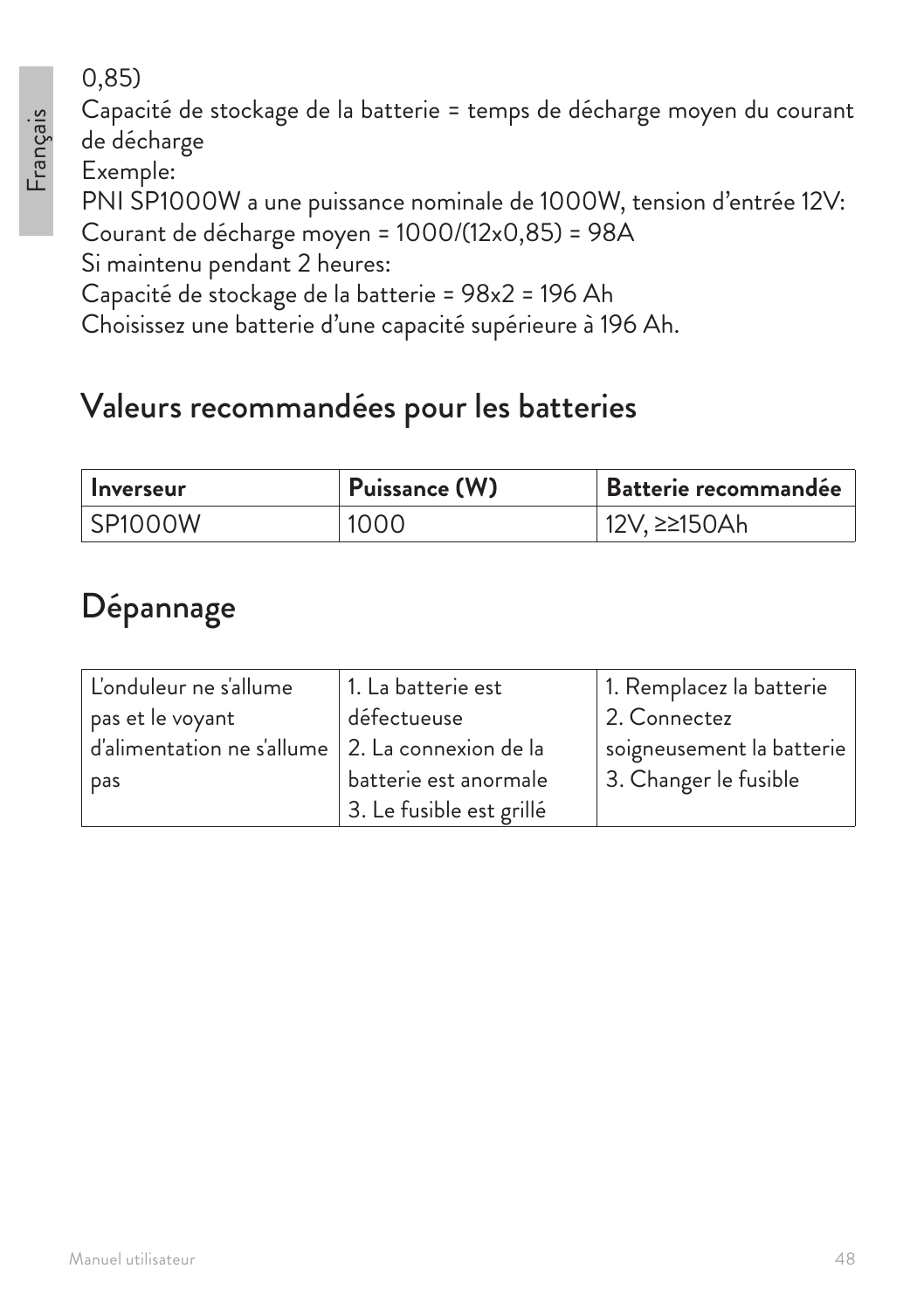| L'onduleur est sous<br>protection et la LED<br>d'erreur rouge (Fault)<br>s'allume | L'onduleur est protégé et<br>la LED rouge de défaut<br>est allumée.<br>1. L'onduleur entre en<br>protection lorsque<br>le nombre total de<br>consommateurs dépasse<br>la puissance nominale de<br>l'onduleur. | 1. Réduisez le nombre<br>de consommateurs<br>connectés et redémarrez<br>l'onduleur.<br>2. Les consommateurs<br>inductifs (moteurs,<br>pompes) ont une<br>consommation de<br>démarrage très élevée. |
|-----------------------------------------------------------------------------------|---------------------------------------------------------------------------------------------------------------------------------------------------------------------------------------------------------------|----------------------------------------------------------------------------------------------------------------------------------------------------------------------------------------------------|
|                                                                                   | de démarrage des                                                                                                                                                                                              | avec une puissance                                                                                                                                                                                 |
|                                                                                   | consommateurs est                                                                                                                                                                                             | nominale 4 à 5 fois                                                                                                                                                                                |
|                                                                                   | supérieure à la puissance                                                                                                                                                                                     | supérieure dans ces cas.                                                                                                                                                                           |
|                                                                                   | de crête déclarée pour                                                                                                                                                                                        | 3. Si la tension de la                                                                                                                                                                             |
|                                                                                   | l'onduleur. L'onduleur                                                                                                                                                                                        | batterie dépasse le niveau                                                                                                                                                                         |
|                                                                                   | entre en protection.                                                                                                                                                                                          | de protection minimum,                                                                                                                                                                             |
|                                                                                   | 3. La tension de la                                                                                                                                                                                           | l'onduleur redémarre                                                                                                                                                                               |
|                                                                                   | batterie est trop faible.                                                                                                                                                                                     | automatiquement. (ou                                                                                                                                                                               |
|                                                                                   | L'onduleur déclenche                                                                                                                                                                                          | changer la pile).                                                                                                                                                                                  |
|                                                                                   | la protection contre les                                                                                                                                                                                      | 4. Si la tension de la                                                                                                                                                                             |
|                                                                                   | surtensions.                                                                                                                                                                                                  | batterie tombe en                                                                                                                                                                                  |
|                                                                                   | 4. La tension de la                                                                                                                                                                                           | dessous du niveau de                                                                                                                                                                               |
|                                                                                   | batterie est trop élevée.                                                                                                                                                                                     | protection maximum,                                                                                                                                                                                |
|                                                                                   | L'onduleur déclenche                                                                                                                                                                                          | l'onduleur redémarre                                                                                                                                                                               |
|                                                                                   | la protection contre les                                                                                                                                                                                      | automatiquement (ou                                                                                                                                                                                |
|                                                                                   | surtensions.                                                                                                                                                                                                  | changez la batterie).                                                                                                                                                                              |
|                                                                                   | 5. La température de                                                                                                                                                                                          | 5. Fermez l'onduleur                                                                                                                                                                               |
|                                                                                   | l'onduleur est trop                                                                                                                                                                                           | pendant 15 minutes,                                                                                                                                                                                |
|                                                                                   | élevée.                                                                                                                                                                                                       | vérifiez et nettoyez les                                                                                                                                                                           |
|                                                                                   |                                                                                                                                                                                                               | ventilateurs et les évents                                                                                                                                                                         |
|                                                                                   |                                                                                                                                                                                                               | latéraux et laissez un                                                                                                                                                                             |
|                                                                                   |                                                                                                                                                                                                               | espace de ventilation                                                                                                                                                                              |
|                                                                                   |                                                                                                                                                                                                               | autour du boîtier.                                                                                                                                                                                 |

Français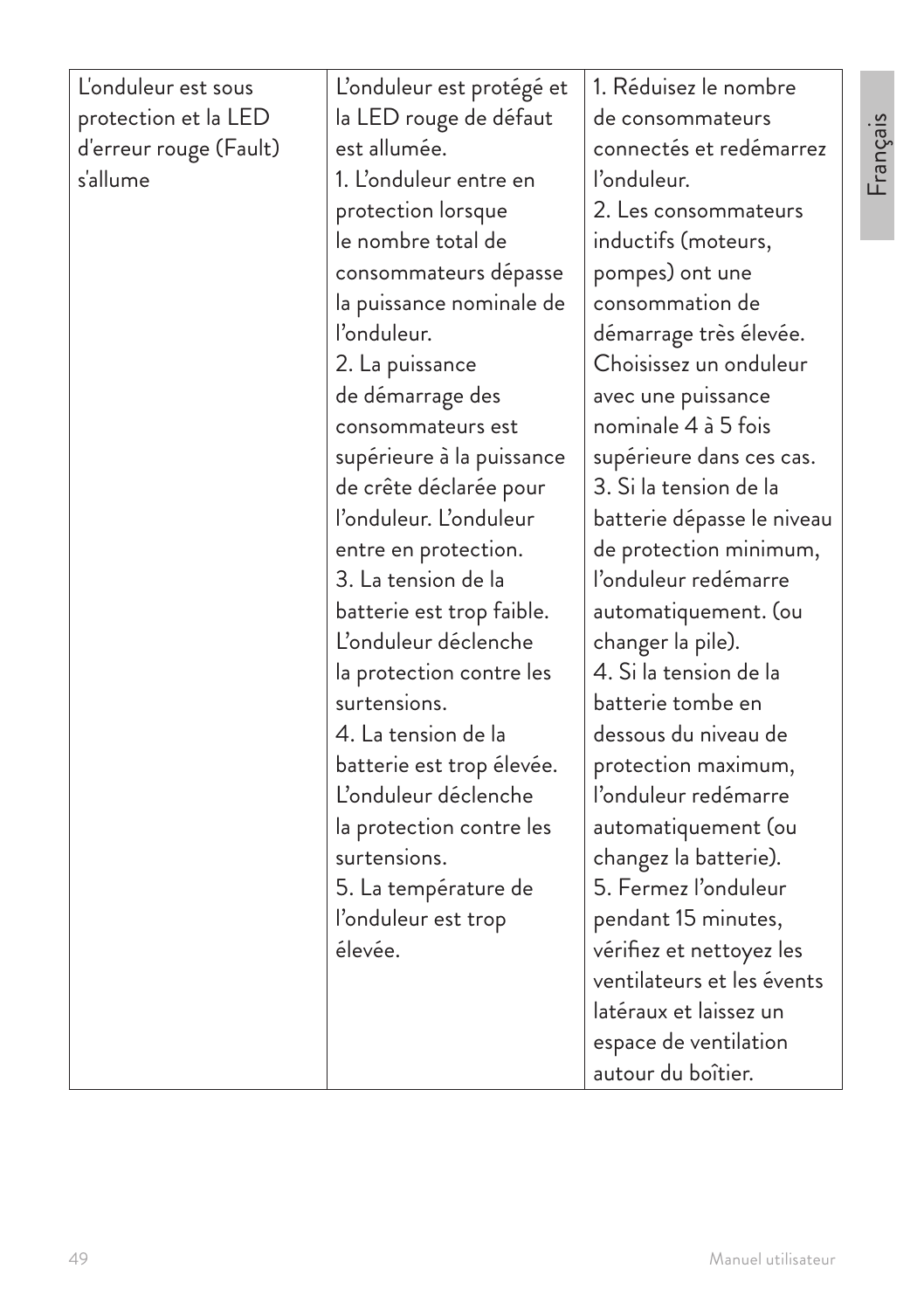| L'onduleur ne fonctionne | 1. Les fils entre la batterie | 1. Raccourcissez les       |
|--------------------------|-------------------------------|----------------------------|
| pas à 100% de charge     | et l'onduleur sont trop       | fils ou utilisez des fils  |
|                          | longs.                        | plus épais. Nous vous      |
|                          | 2. La connexion à la          | recommandons d'utiliser    |
|                          | batterie/à l'onduleur est     | les fils dans l'emballage. |
|                          | faible.                       | 2. Vérifiez et serrez      |
|                          |                               | les connecteurs de         |
|                          |                               | l'onduleur et de la        |
|                          |                               | batterie                   |

Si l'onduleur ne fonctionne pas après l'application des solutions ci-dessus, nous vous recommandons de contacter le vendeur, l'importateur ou le représentant de service, en consultant le certificat de garantie.

Ne déballez pas le produit car vous perdrez la garantie du produit.

Nous recommandons un entretien régulier du produit pour prolonger sa durée de vie.

1. Évitez d'utiliser l'onduleur dans des environnements humides et poussiéreux avec une température trop élevée.

- 2. Évitez de soumettre le produit à des chocs mécaniques
- 3. Vérifiez régulièrement les câbles et les connexions
- 4. Nettoyez régulièrement les ventilateurs de l'onduleur.

**Francais**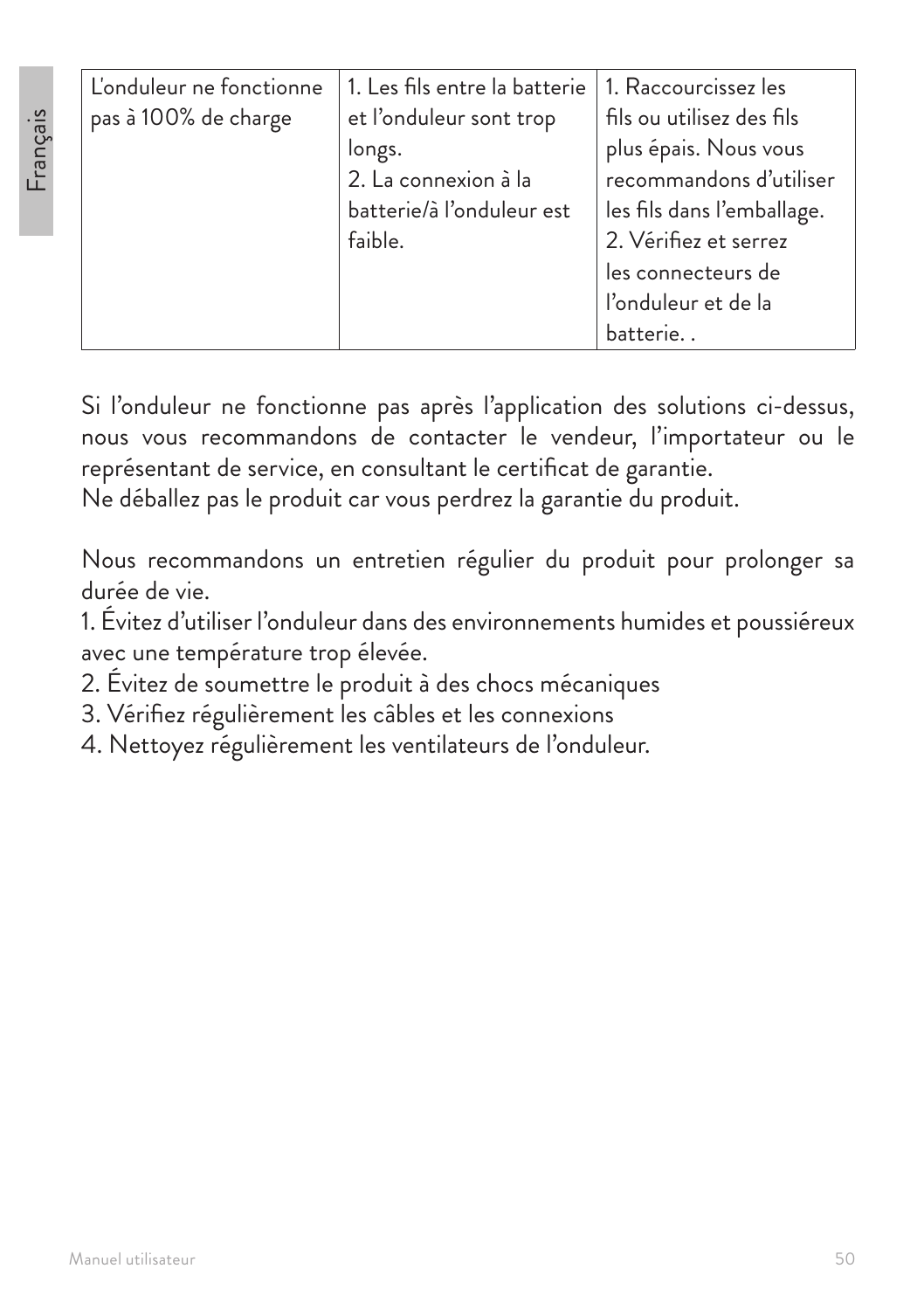# Spécifications techniques

|                                        | <b>SP1000W</b>                                                       |
|----------------------------------------|----------------------------------------------------------------------|
| Tension d'entrée                       | 12V DC                                                               |
| Puissance de sortie                    | 1000W                                                                |
| Tension de sortie                      | <b>230V AC</b>                                                       |
| La fréquence                           | 50Hz/60Hz                                                            |
| Efficacité du transfert                | >88%                                                                 |
| Onde de sortie                         | Onde sinusoïdale pure                                                |
| Distorsion harmonique totale           | THDV ≤3% (100%<br>charge linéaire)                                   |
| Capacité de surcharge                  | >120%                                                                |
| Protections                            | sous-tension,<br>surtension, surchauffe,<br>surcharge, court-circuit |
| Paramètres de batterie recommandés     |                                                                      |
| Taper                                  | Plomb-acide/lithium                                                  |
| Tension                                | 12V                                                                  |
| Courant                                | $\geq$ 150A                                                          |
| Protection contre les sous/surtensions | 10V/15.5V                                                            |
| Niveau d'avertissement de tension      | 10.5V                                                                |
| Niveau de coupure (interruption)       | 9.7V-10.2V                                                           |
| Niveau de récupération                 | 12.5V                                                                |
| Paramètres généraux                    |                                                                      |
| Indicateurs LED                        | Vert rouge                                                           |
| Refroidissement actif                  | Ventilateur                                                          |
| Température de fonctionnement          | $-26^{\circ}$ C ~ +60 $^{\circ}$ C                                   |
| Humidité de travail                    | ≤90% (sans<br>condensation)                                          |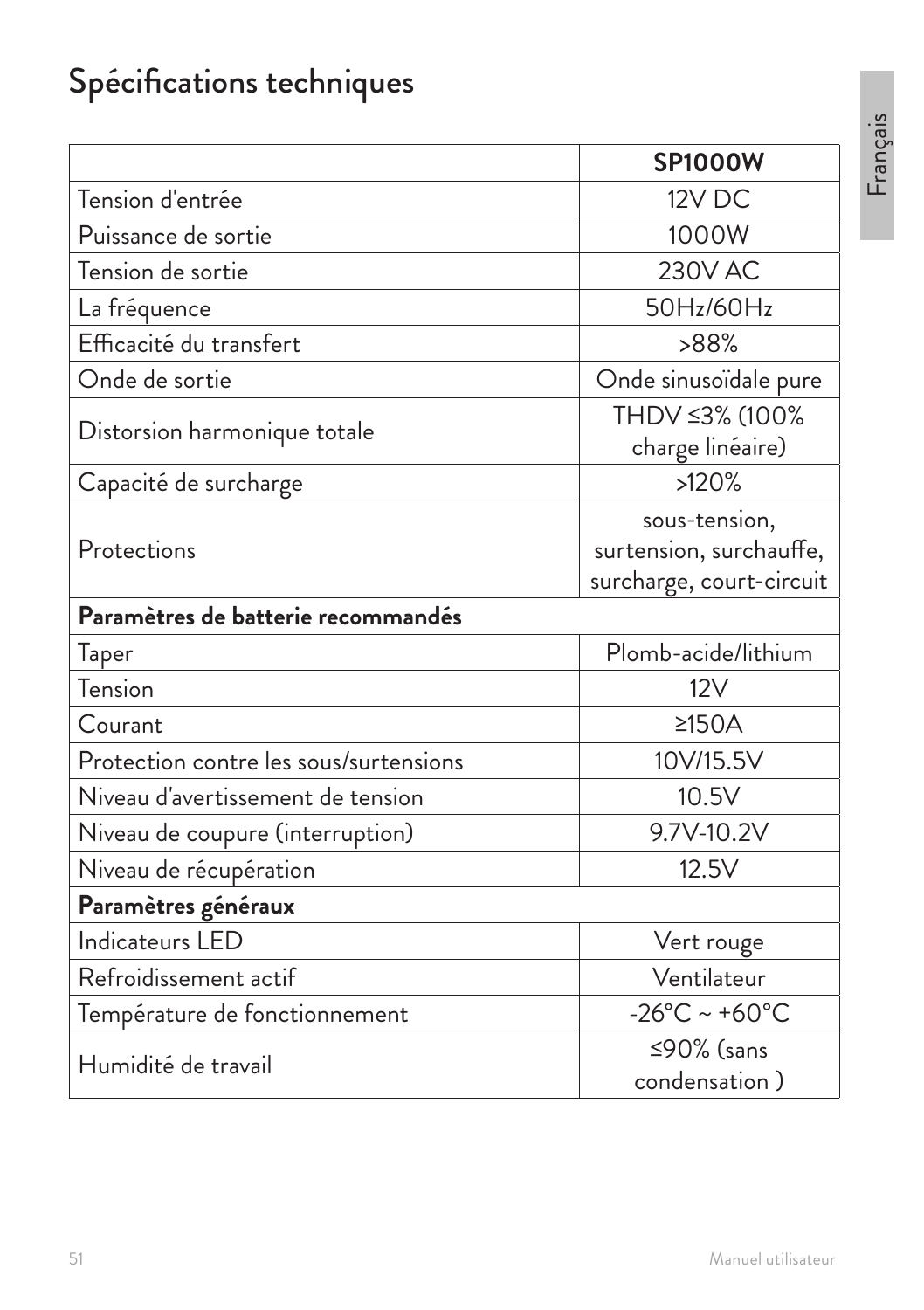## Főbb jellemzői

- Tiszta szinusz hullám kimenet
- THD (teljes harmonikus torzítás) <3%
- Védelmek: túlfeszültség, túlfeszültség, túlmelegedés, túlterhelés, rövidzárlat

## Bevezetés

A PNI SP1000W 12V DC bemeneti feszültséget 230V AC 50Hz feszültséggé alakít.

Javasoljuk, hogy a termék üzembe helyezése előtt olvassa el figyelmesen ezt a kézikönyvet.

#### **Figyelmeztetések**

- Ne tárolja a terméket maró gázokat, magas páratartalmat és magas hőmérsékletet, port és elektromágneses interferenciát okozó környezetben.
- Hiba esetén ne saját kezűleg nyissa meg és ne javítsa meg a terméket. Hívjon egy szakszervizt.

## Szimbólum konvenció

| Szimbólum        | Jelzés                                                                                                                                             |
|------------------|----------------------------------------------------------------------------------------------------------------------------------------------------|
| <b>IN</b> DANGER | Súlyos veszély, amely áldozatokat okozhat.                                                                                                         |
| WARNING          | Közepes veszély, amely könnyű sérüléseket okozhat.                                                                                                 |
| CAUTION          | Lehetséges veszély, amely az eszköz meghibásodását,<br>adatvesztést, az eszköz teljesítményének romlását és<br>más váratlan veszteségeket okozhat. |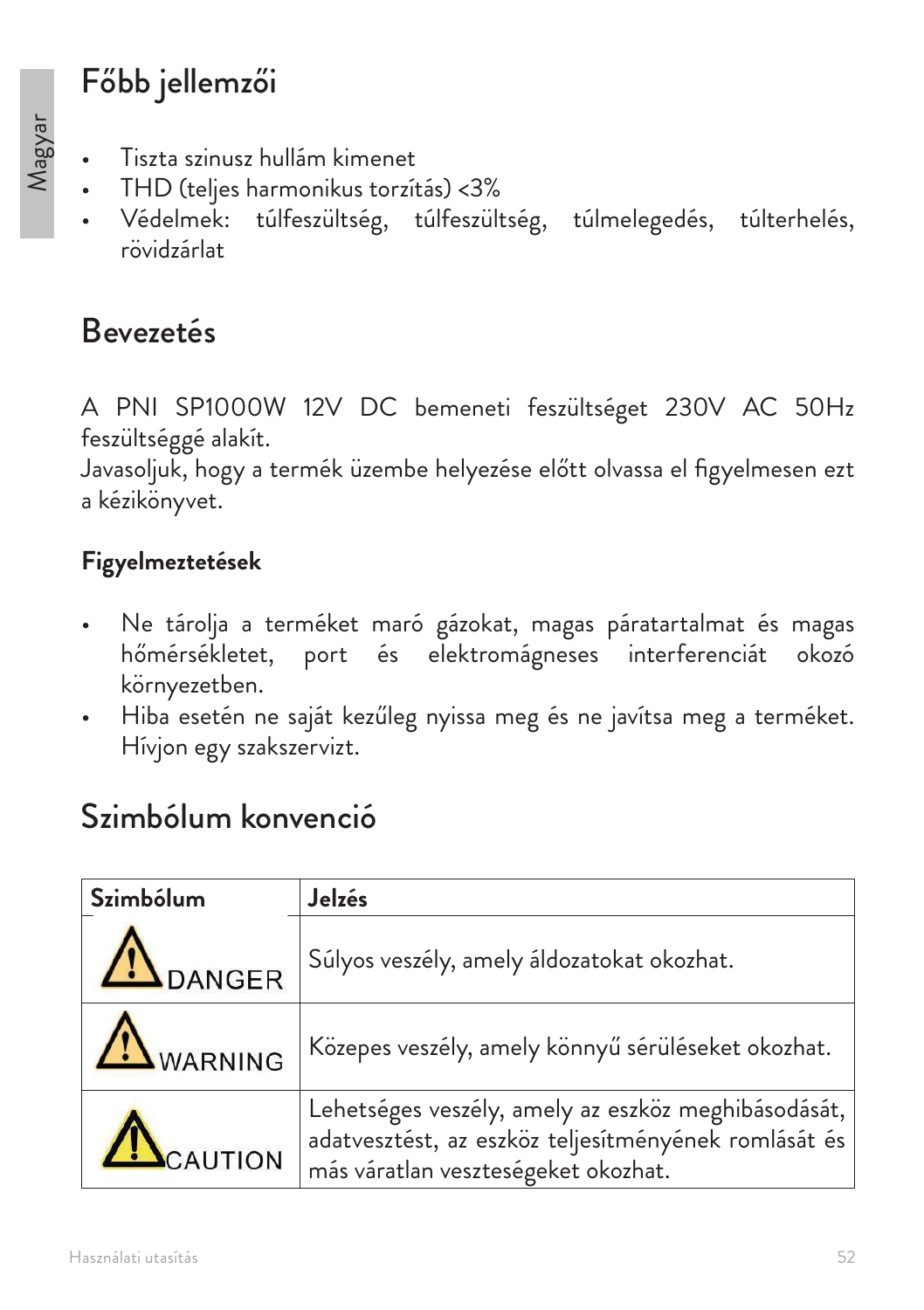# Óvintézkedés

A személyi sérülések és a termék károsodásának elkerülése érdekében javasoljuk, hogy a termék használata előtt olvassa el figyelmesen ezt a kézikönyvet.

Szimbólumok leírása



Az inverter magas hőmérsékletet generál használat közben.

Gondosan olvassa el a telepítési és kezelési útmutatót, hogy elkerülje a személyi sérüléseket vagy a berendezés károsodását.

Figyelem: Nem vállalunk felelősséget a biztonsági intézkedések be nem tartásáért.

A különböző méretű és különböző gyártók akkumulátorainak feszültsége eltérő lehet. Ellenőrizze, hogy az inverter feszültsége megegyezik-e az akkumulátor feszültségével. További részletekért forduljon az eladóhoz. A rendszer konfigurációjában vagy felépítésében bekövetkező bármilyen változás befolyásolhatja a rendszer megfelelő működését.



Ha az invertert nedves vagy nedves tárgyban (vagy kézben) érinti, veszélyes helyzetbe kerülhet.

1. Semmilyen körülmények között ne nyissa ki a termék házát. Az inverter bemenete és kimenete nagyfeszültség veszélyt jelent. Az inverter kinyitása és a belső alkatrészek megérintése veszélyes helyzetbe kerülhet.

2. A karbantartás előtt teljesen le kell választania az inverter áramellátását. Javasoljuk, hogy ellenőrizze az inverter bemenetét és kimenetét voltmérővel, hogy megbizonyosodjon a megfelelő leválasztásról.

3. Még akkor is, ha az áram teljesen ki van kapcsolva, maradhat energia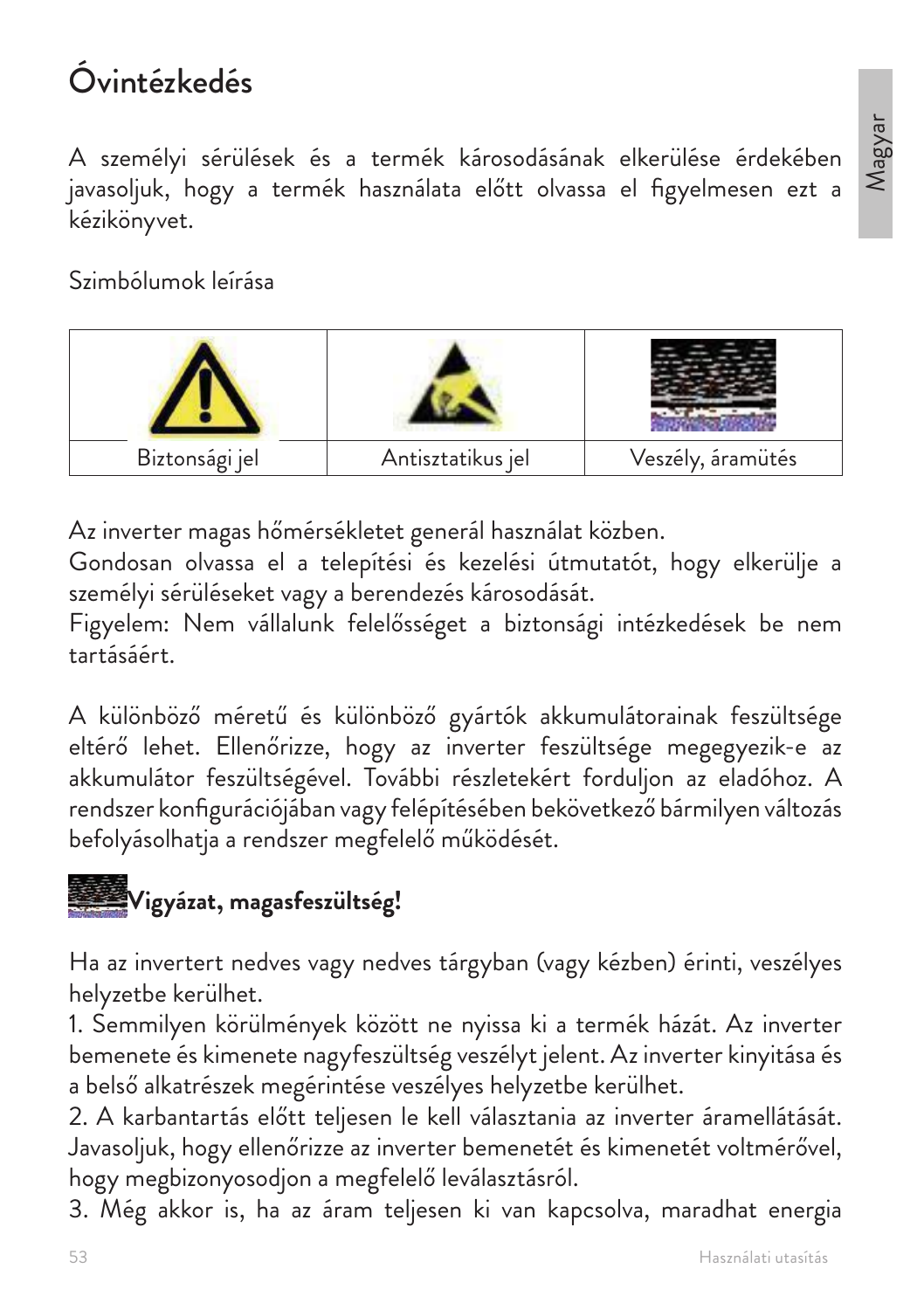maradhat az inverterben. Hagyja 10 percig szétkapcsolva az invertert, hogy a rendszer teljesen lemerüljön.

4. Telepítés és használat előtt tartsa az invertert csomagolva.

5. Ne manipulálja az invertert elektromos vezetők jelenlétében: fémóra, karkötők, gyűrűk.

6. Az inverter javítását, telepítését és karbantartását csak képzett személyzet végezheti.

# **Induktív terhelés és félhullámú egyenirányító terhelés figyelem!**

Javasoljuk, hogy válasszon egy invertert, amelynek teljesítménye 2-3-szor nagyobb, mint a félhullámú egyenirányítás vagy az induktív terhelés.

## **Kerülje az antisztatikus veszélyt**

Javasoljuk, hogy viseljen antisztatikus csuklópántot, hogy megvédje az érzékeny részeket a statikus kisüléstől.

## **Ne húzza ki az invertert, ha be van kapcsolva**

Ne szerelje be és ne válassza le a készüléket, ha be van kapcsolva. A tápkábelek csatlakoztatásakor maximálisan ügyeljen.

## **Csak szabályozott elemeket használjon**

Csak szabályozott elemeket használjon. Szabályozatlan elemek használata hibás működést okozhat.

#### **Az akkumulátort a gyártó szabályainak megfelelően használja**

Az akkumulátort a gyártó által megadott csatlakozási szabályok szerint használja. A nem megfelelő működés veszélyeztetheti Önt.

1. Ne zárja rövidre a vezetékeket. A csatlakozásokat nagyon szorosan kell kialakítani.

2. Ne érintse meg egyszerre az akkumulátor pólusait vagy a hozzájuk csatlakozó vezetékeket.

3. Kerülje az elektrolitok kiömlését. Az elektrolitok maró hatásúak a fémre és rövidzárlat veszélyt jelentenek.

4. Tartsa az akkumulátort biztonságban, tűz és szikra forrásától távol.

#### **Kerülje a ventilátorok károsodását**

Kerülje a ventilátorok véletlen blokkolását. Ne használja szerszámokat vagy ujjait azok megállításához.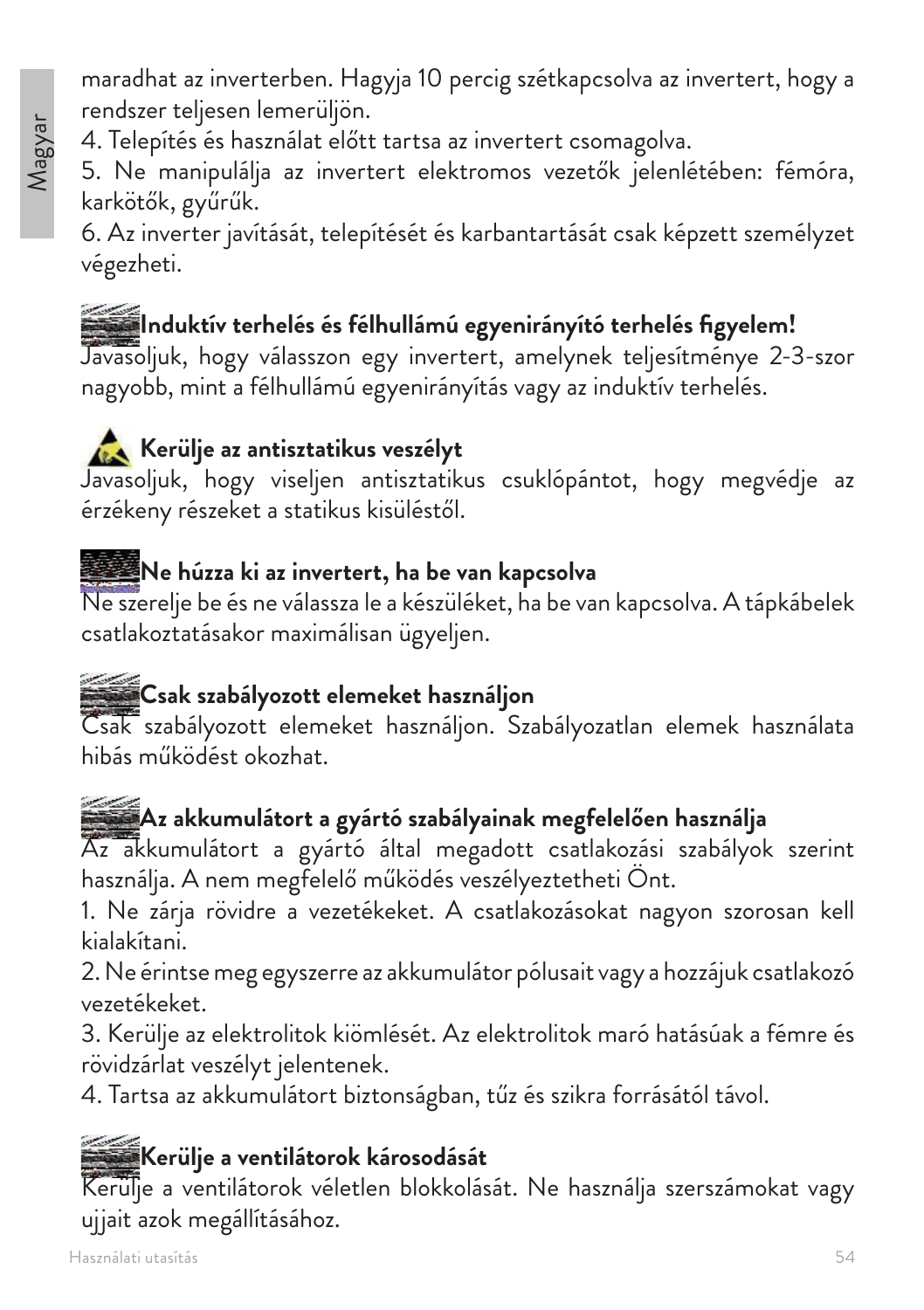## **Az invertert jól szellőztesse**

Ügyeljen arra, hogy az inverter szellőző és levegő kimeneti kimenetei semmilyen módon ne legyenek elzárva. Ezenkívül ne a ház passzív radiátorrészét szerelje a falhoz, a mennyezethez vagy a padlóhoz, hanem olyan távolságra, amely lehetővé teszi a levegő áthaladását.

## Inverter telepítése

#### **Környezeti feltételek**

Az invertert tartsa száraz és szellőztetett környezetben. Tartsa távol az invertert nedvességtől, portól, hőtől, napfénytől, illékony gázoktól vagy magas sótartalmúaktól.



A termék üzemi hőmérséklet-tartománya -26˚C ~ + 60˚C. Ne terhelje túl az invertert 40˚C feletti hőmérsékleten. Ha az invertert túlzottan használja 40˚C feletti hőmérsékleten, akkor 10% -kal csökkentse a fogyasztást minden 40˚C feletti fokon.

Az inverter optimális üzemi hőmérséklete + 20˚C ~ + 30˚C között van. Ha 30˚C feletti hőmérsékleten használják, az akkumulátor élettartama jelentősen csökken. 20˚C alatt csökken az elektromos tárolási idő.

#### **Tartsa a biztonsági távolságot**

Az invertert legalább 60 mm-re kell felszerelni a környező falaktól úgy, hogy a hűtő radiátort más tárgyak ne akadályozzák.

A hatékony hűtés és a túlmelegedés elkerülése érdekében ne takarja le az inverter oldallapjait.

#### **Az elektromos kábelek csatlakozása**

Ellenőrizze, hogy az inverter bekapcsológombja ki van-e kapcsolva. Vegye figyelembe a vezetékek polaritását, és ne csatlakoztassa őket ellentétesen, hogy elkerülje az inverter rövidzárlatát.

Kövesse az alábbi lépéseket az inverter kábelek csatlakoztatásához:

1. Kapcsolja ki az invertert az ON/OFF gombbal.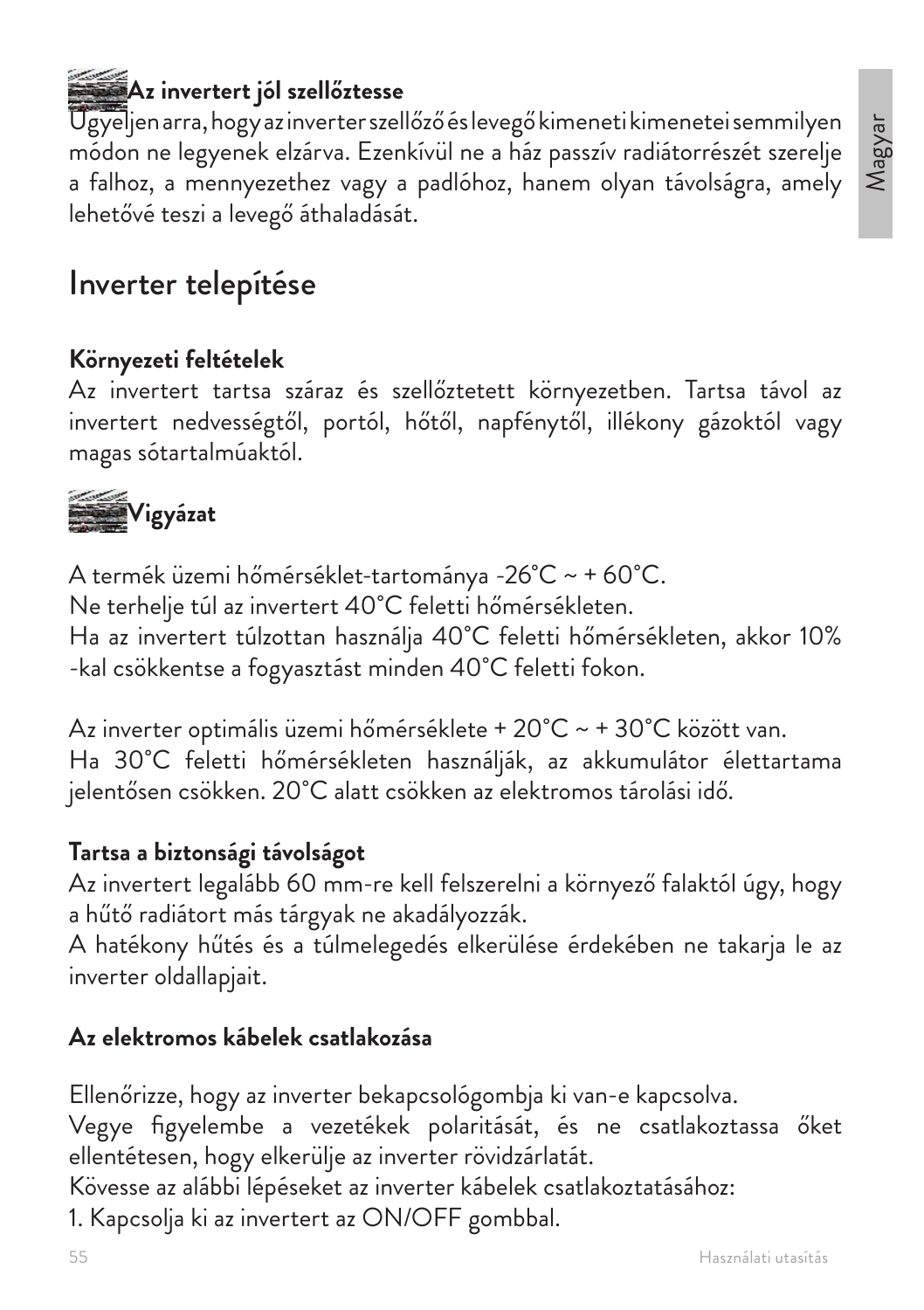2. Csatlakoztassa a vezetékeket az akkumulátor pólusaihoz, figyelembe véve a polaritást.

3. A túlmelegedés elkerülése érdekében ellenőrizze, hogy a 2 kábel szorosan csatlakozik-e.

4. Csatlakoztassa a terhelést a Schuko aljzathoz.

5. Miután megbizonyosodott arról, hogy minden csatlakozás megfelelő-e, kapcsolja be az invertert. Ha a zöld LED jelzőfény világít, az azt jelenti, hogy a kimeneti feszültség megfelelő, és az inverter megfelelően működik.

Az inverter helyes csatlakoztatását a következő ábra mutatja.



#### **Vigyázat**

1. Ne használja az inverter váltakozó áramú kimenetét a 230 V-os hálózatra történő csatlakoztatáshoz, nehogy megégjen az inverter.

2. Csatlakoztassa egyesével a terheléseket, és ne lépje túl az inverter megadott maximális teljesítményét.

3. Induktív terheléshez válasszon egy invertert, amelynek maximális teljesítménye 2-3-szor nagyobb.

4. Az autót csak kikapcsolt inverter mellett ajánlott elindítani, mert ez az eljárás sok áramot emészt fel, és hatással lehet az inverterre.

5. Az invertert szellőztetett helyre kell felszerelni, nem szabad letakarni és védeni kell az emberek hozzáférésétől.

6. Ne csatlakoztassa az invertert lemerült, hibás vagy régi elemekhez, mert ez az inverter kiégését okozhatja.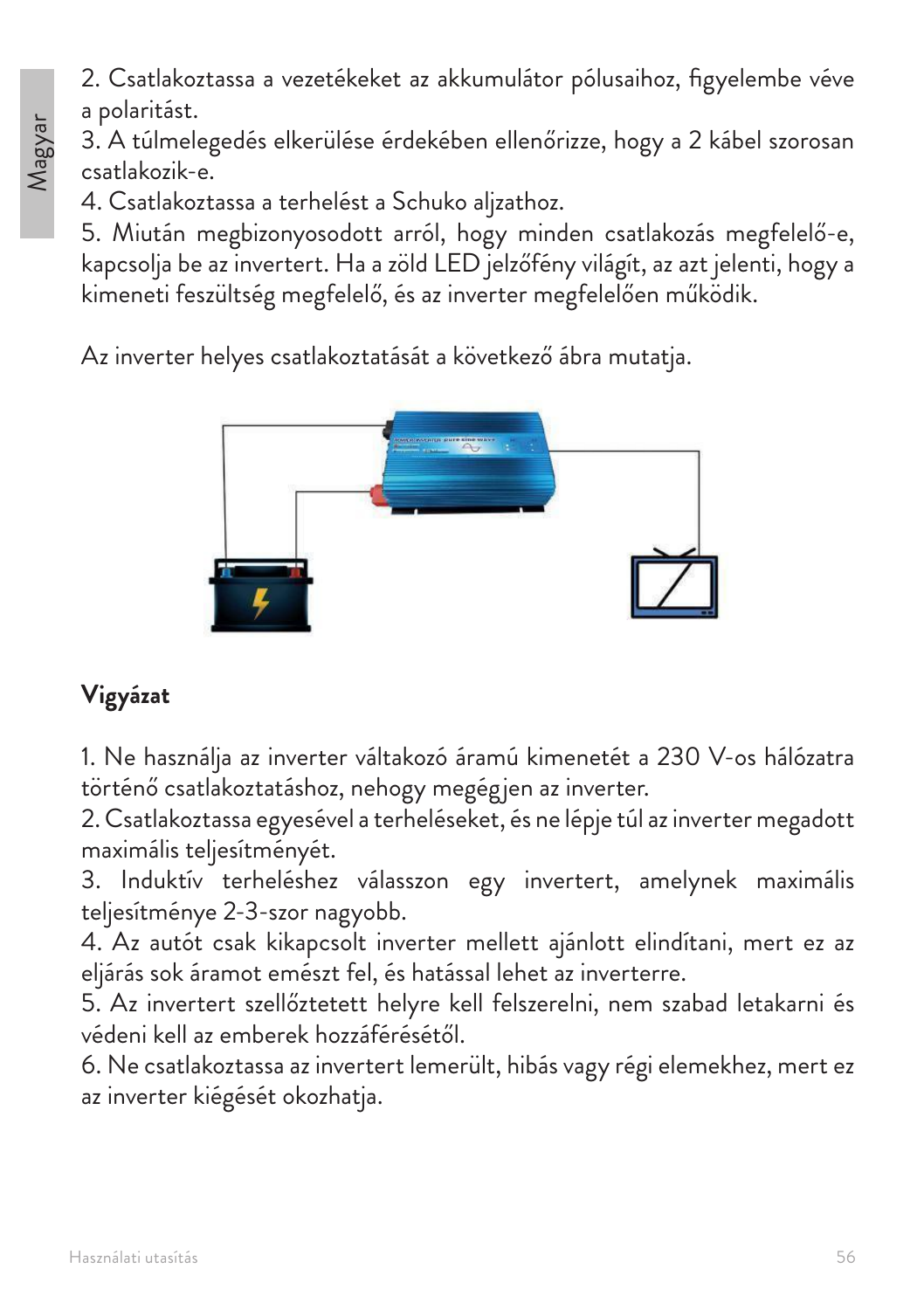## Az akkumulátorról

Az akkumulátor vagy akkumulátor olyan eszköz, amely kémiai folyamat nyomán energiát termel. A helyes és optimális működés érdekében győződjön meg arról, hogy megfelelő invertert választott ehhez az inverterhez.

#### **Az akkumulátor teljesítménymutatója**

1. Kapacitás: A maximális teljesítményen mért energiamennyiséget képviseli, amely a kisülési áram és a kisütési idő szorzata.

Kapacitás = kisülési áram (I) x kisütési idő (H)

2. Kibocsátási arány: Az egyes kisülési áramok sebességét jelöli meghatározott időnként

3. Kisülési áram: A kisülési áram a kimeneti áram.

Általában amperben vagy térfogatban kifejezve egy tényezővel.

4. Végső kisütési feszültség: A feszültséget képviseli, ha az akkumulátor nincs lemerülve. Általában kb. 1,75 V/cella

5. Névleges kapacitás: 20 óra kirakodás után képviseli a kapacitást.

6. Önkisütési sebesség: Az akkumulátor akkor is lemerül, ha nem használják. Az egység C/egység.

#### **A megfelelő akkumulátor kiválasztása**

Mivel az inverterek működéséhez erős áramra van szükségük, az akkumulátor maximális kapacitása és áramerőssége meghatározza az inverter működésének hatékonyságát (50% - 100%).

Ezek a tényezők károsíthatják az akkumulátort is.

Az akkumulátor tárolókapacitása a maximális kisülési áramtól függ: Maximális kisülési áram = Névleges teljesítmény/(tárolási feszültségx0,85) Az akkumulátor kapacitása = az átlagos kisütési áram kisütési ideje

Példa:

A PNI SP1000W névleges teljesítménye 1000 W, 12 V bemeneti feszültség: Átlagos kisülési áram = 1000/(12x0,85) = 98A

2 órán át tartva:

Az akkumulátor tárolási kapacitása = 98x2 = 196 Ah

Válasszon egy 196 Ah-nál nagyobb kapacitású akkumulátort.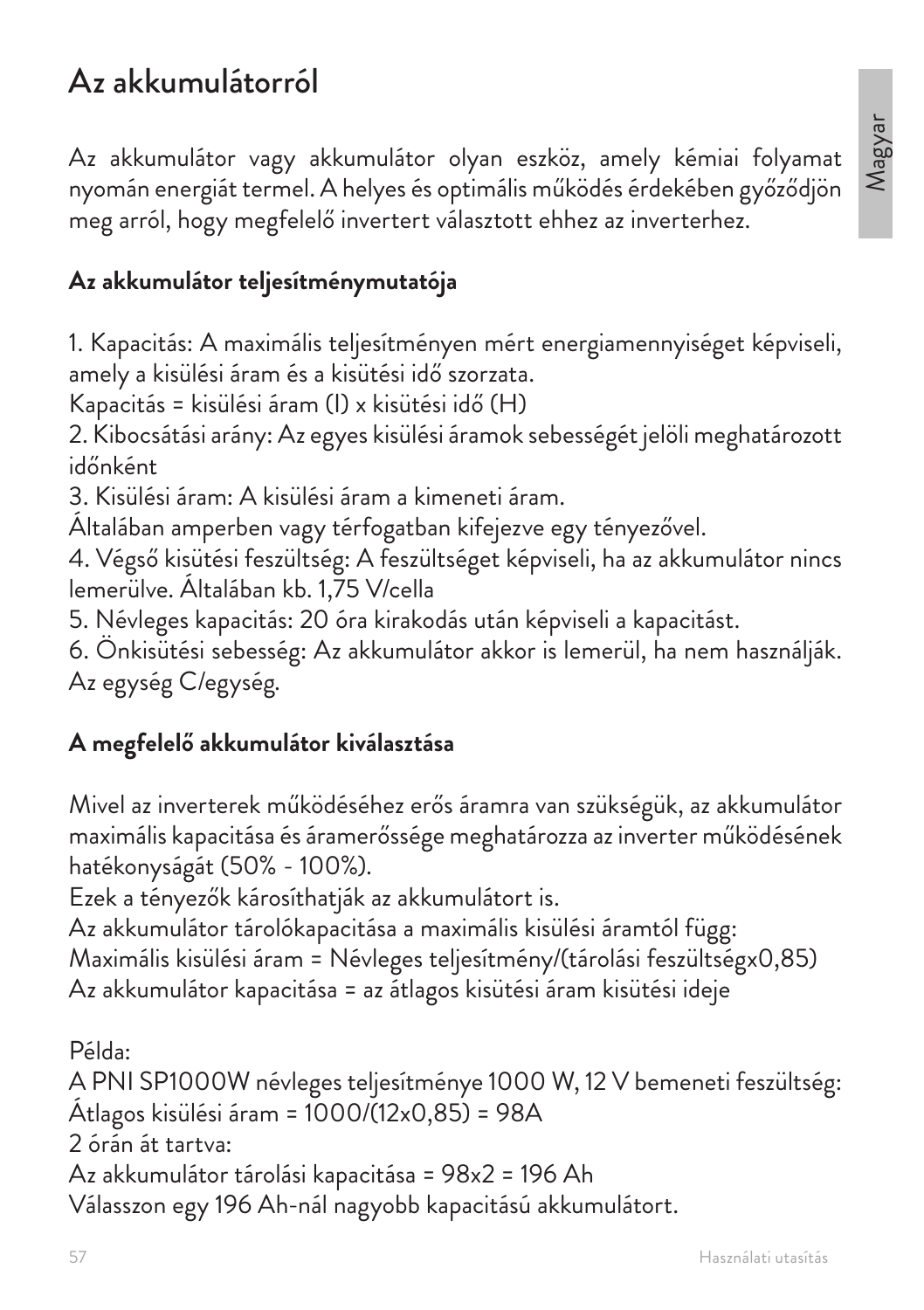# Az elemek ajánlott értékei

| Inverter       | Aram (W) | Ajánlott akkumulátor |
|----------------|----------|----------------------|
| <b>SP1000W</b> | 1000     | 12V, ≥≥150Ah         |

## Hibaelhárítás

| Az inverter nem kapcsol                          | 1. Az akkumulátor hibás  | 1. Cserélje ki az elemet |
|--------------------------------------------------|--------------------------|--------------------------|
| be, és a Power LED nem $\vert 2.$ Az akkumulátor |                          | . 2. Óvatosan            |
| világít                                          | csatlakozása rendellenes | csatlakoztassa az        |
|                                                  | 3. A biztosíték kiégett  | akkumulátort             |
|                                                  |                          | 3. Cserélje ki a         |
|                                                  |                          | biztosítékot             |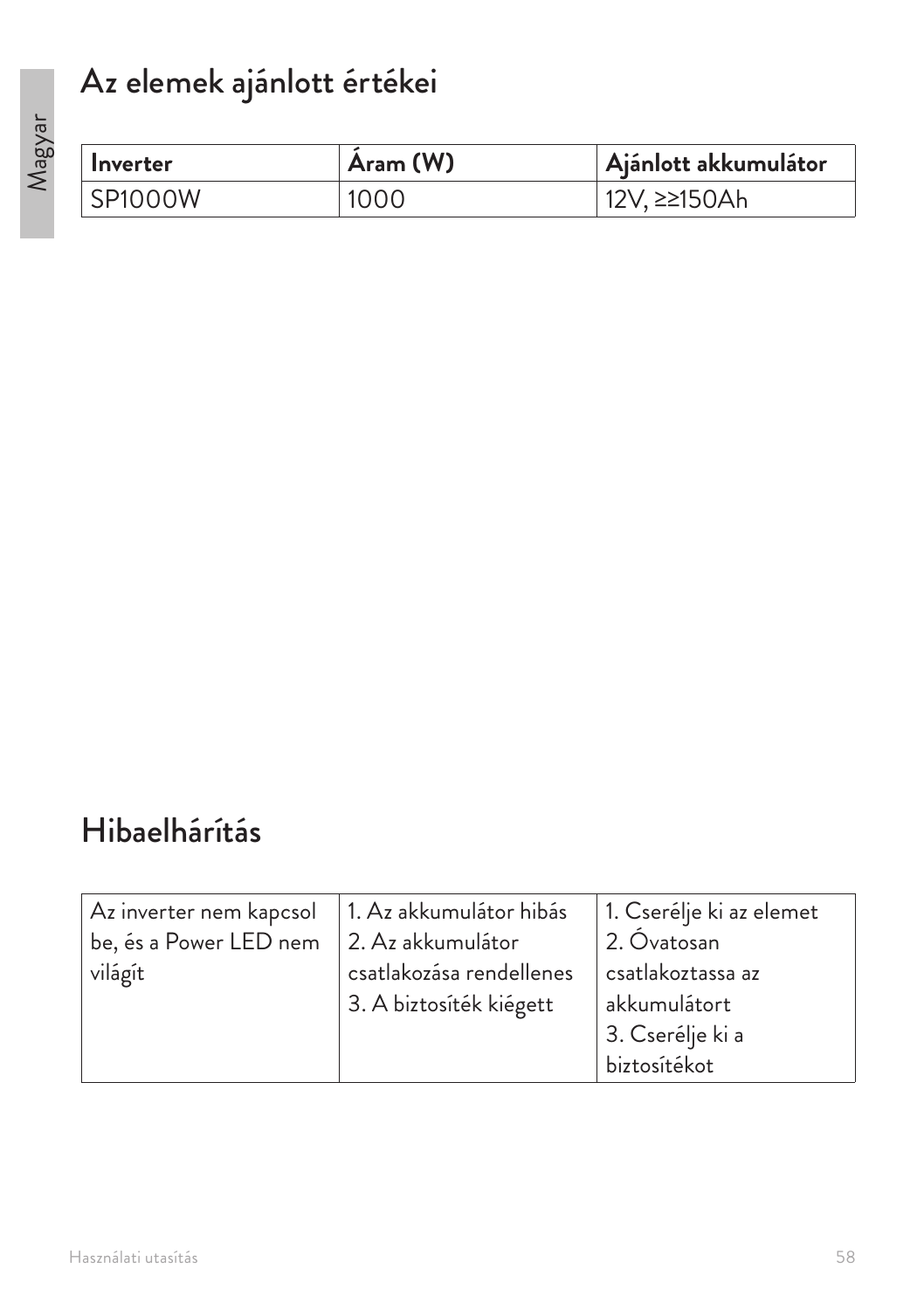| Az inverter védelem alatt | Az inverter védett és a    | 1. Csökkentse a              |
|---------------------------|----------------------------|------------------------------|
| áll, és a piros hiba LED  | piros hiba LED világít.    | csatlakoztatott              |
| (hiba) világít            | 1. Az inverter akkor       | fogyasztók számát, és        |
|                           | lép védelembe, ha a        | indítsa újra az invertert.   |
|                           | fogyasztók teljes száma    | 2. Az induktív fogyasztók    |
|                           | meghaladja az inverter     | (motorok, szivattyúk)        |
|                           | névleges teljesítményét.   | nagyon magas                 |
|                           | 2. A fogyasztók indulási   | induló fogyasztással         |
|                           | teljesítménye nagyobb,     | rendelkeznek. Ezekben        |
|                           | mint az inverter deklarált | az esetekben 4-5-            |
|                           | csúcsteljesítménye. Az     | ször nagyobb névleges        |
|                           | inverter védelembe lép.    | teljesítményű invertert      |
|                           | 3. Az akkumulátor          | válasszon.                   |
|                           | feszültsége túl alacsony.  | 3. Ha az akkumulátor         |
|                           | Az inverter túlfeszültség- | feszültsége meghaladja a     |
|                           | védelmet vált ki.          | minimális védelmi szintet,   |
|                           | 4. Az akkumulátor          | az inverter automatikusan    |
|                           | feszültsége túl magas. Az  | újraindul. (vagy cserélje ki |
|                           | inverter túlfeszültség-    | az elemet).                  |
|                           | védelmet vált ki.          | 4. Ha az akkumulátor         |
|                           | 5. Az inverter             | feszültsége a maximális      |
|                           | hőmérséklete túl magas.    | védelmi szint alá csökken,   |
|                           |                            | az inverter automatikusan    |
|                           |                            | újraindul (vagy cserélje ki  |
|                           |                            | az elemet).                  |
|                           |                            | 5. Zárja le az invertert     |
|                           |                            | 15 percre, ellenőrizze       |
|                           |                            | és tisztítsa meg a           |
|                           |                            | ventilátorokat és az         |
|                           |                            | oldalsó szellőzőnyílásokat,  |
|                           |                            | és tartson szellőző helyet   |
|                           |                            | a ház körül.                 |

Magyar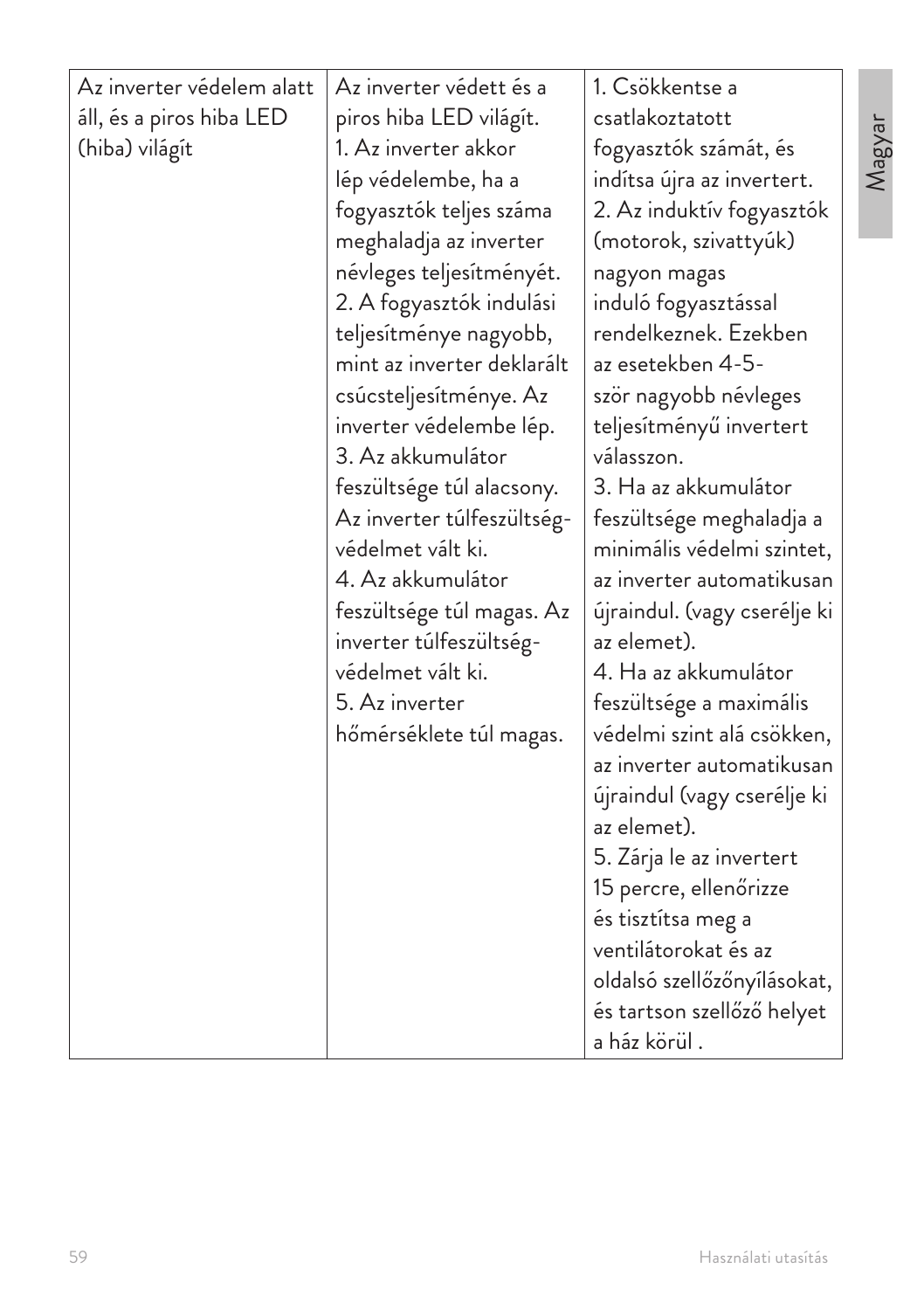| 1. Az akkumulátor és az    | 1. Rövidítse le a szálakat, |
|----------------------------|-----------------------------|
| inverter közötti vezetékek | vagy használjon             |
| túl hosszúak.              | vastagabb szálakat.         |
| 2. Az akkumulátor/         | Javasoljuk a csomagban      |
| inverter kapcsolata        | található vezetékek         |
| gyenge.                    | használatát.                |
|                            | 2. Ellenőrizze és húzza     |
|                            | meg az inverter és az       |
|                            | akkumulátor csatlakozóit.   |
|                            |                             |

Ha az inverter nem működik a fenti megoldások alkalmazása után, javasoljuk, hogy vegye fel a kapcsolatot az eladóval, az importőrrel vagy a szervizképviselővel, a garanciális tanúsítvány áttekintésével.

Ne csomagolja ki a terméket, mert elveszíti a termék jótállását.

Javasoljuk a termék rendszeres karbantartását az élettartam meghosszabbítása érdekében.

1. Kerülje az inverter használatát párás, poros, túl magas hőmérsékletű környezetben.

- 2. Kerülje a termék mechanikai ütés hatásait
- 3. Rendszeresen ellenőrizze a kábeleket és csatlakozásokat
- 4. Rendszeresen tisztítsa meg az inverter ventilátorait.

Magyar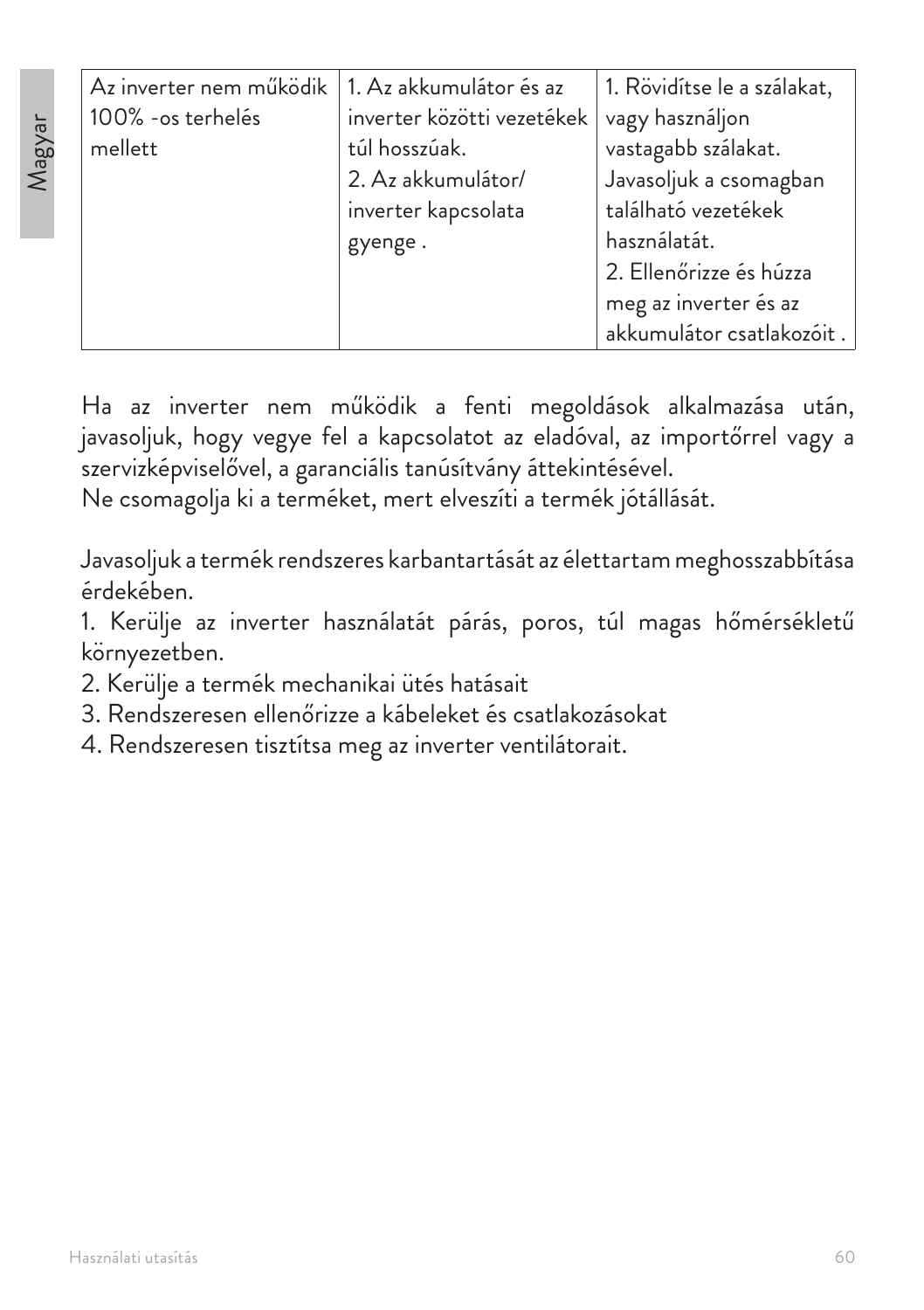## Műszaki adatok

|                                     | <b>SP1000W</b>                                                                |
|-------------------------------------|-------------------------------------------------------------------------------|
| Bemeneti feszültség                 | 12V DC                                                                        |
| Kimeneti teljesítmény               | 1000W                                                                         |
| Kimeneti feszültség                 | <b>230V AC</b>                                                                |
| Frekvencia                          | 50Hz/60Hz                                                                     |
| Transzfer hatékonyság               | >88%                                                                          |
| Kimeneti hullám                     | Tiszta szinusz hullám                                                         |
| Teljes harmonikus torzítás          | THDV ≤3% (100%<br>lineáris terhelés)                                          |
| Túlterhelés                         | >120%                                                                         |
| Védelmek                            | túlfeszültség,<br>túlfeszültség,<br>túlmelegedés,<br>túlterhelés, rövidzárlat |
| Az akkumulátor ajánlott paraméterei |                                                                               |
| Típus                               | Ólom-sav/lítium                                                               |
| Feszültség                          | 12V                                                                           |
| Maximális áram                      | $\geq$ 150A                                                                   |
| Alul/túl feszültség védelem         | 10V/15.5V                                                                     |
| Feszültség figyelmeztető szint      | 10.5V                                                                         |
| Levágási szint (megszakítás)        | 9.7V-10.2V                                                                    |
| Helyreállítási szint                | 12.5V                                                                         |
| Általános paraméterek               |                                                                               |
| LED-jelzők                          | Green, Red                                                                    |
| Aktív hűtés                         | Fan                                                                           |
| Üzemhőmérséklet                     | $-26^{\circ}$ C ~ +60 $^{\circ}$ C                                            |
| Munka páratartalom                  | ≤90% (nem lecsapódó)                                                          |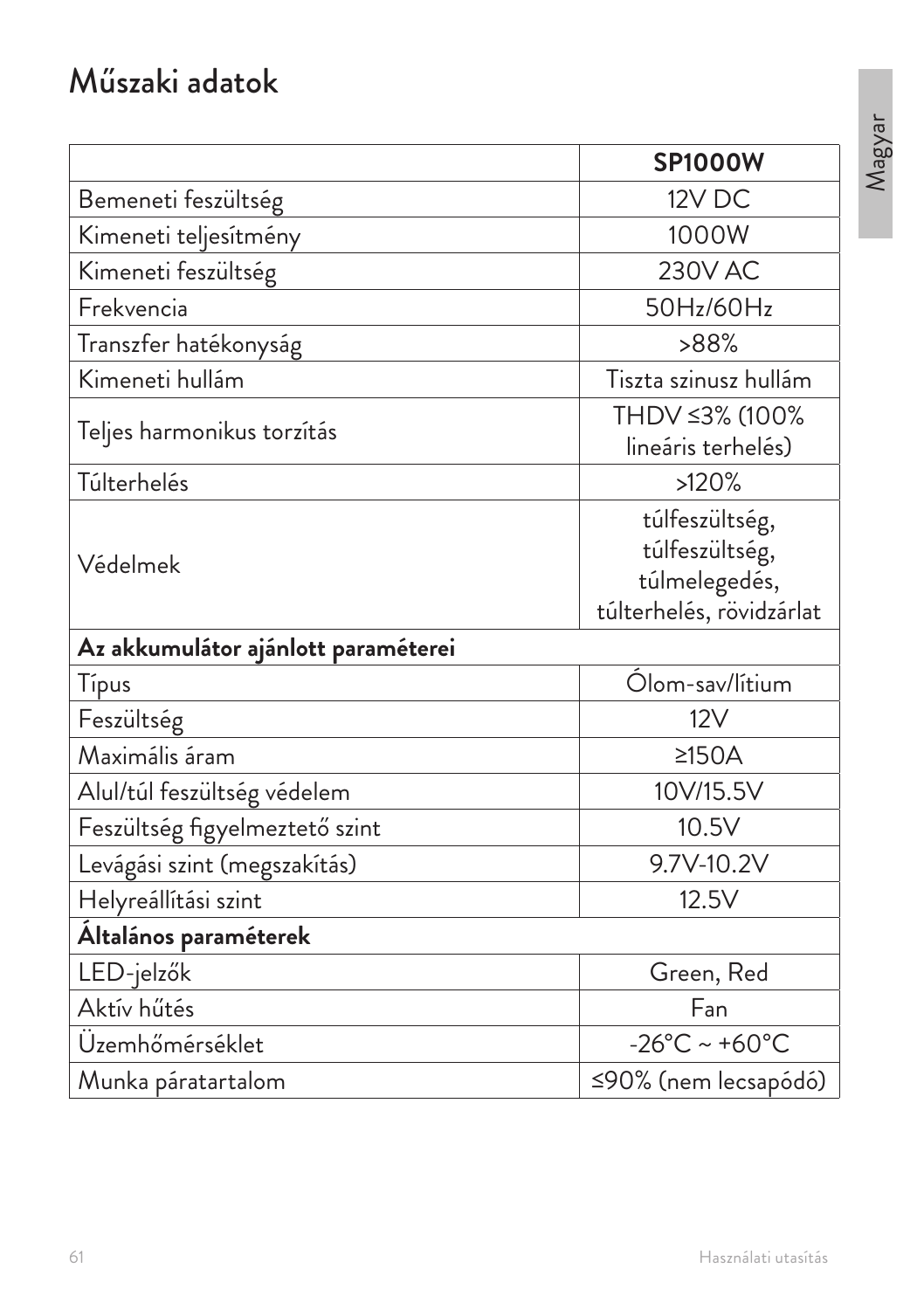## Caratteristiche di base

- Forma dell'onda di uscita: sinusoide pura
- THD (Total Harmonic Distorsion) <3%
- Protezione alla sottotensione, sovratensione, surriscaldamento, sovraccarico, corto circuito.

## Introduzione

L'invertitore di potenza PNI SP1000W transforma la tensione di ingresso di 12V DC in 230V AC 50Hz.

Si consiglia di leggere attentamente questo manuale d'uso prima di mettere in funzione il prodotto.

#### **Avvertenze**

- Non tenere l'invertitore in ambienti con dei gas corosivi, con umidità e temperatura elevata, con polvere ed interferenze elettromagnetiche.
- In caso di malfunzionamento, non aprire l'alloggiamento e non riparare sa solo questo invertitore. Chimare un centro assistenza.

## Significato dei simboli

| Simbolo  | Significato                                                                                                                                                                            |
|----------|----------------------------------------------------------------------------------------------------------------------------------------------------------------------------------------|
| DANGER   | Potenziale pericolo grave che potrebbe causare delle<br>vittime.                                                                                                                       |
|          | Potenziale pericolo medio come gravità che potrebbe<br>$\Delta$ WARNING $ $ causare dei danni.                                                                                         |
| ACAUTION | Potenziale pericolo che potrebbe causare il<br>malfunzionamento del dispositivo, la perdita dei dati,<br>l'alterazione delle performanze del dispositivo e alte<br>perdite impreviste. |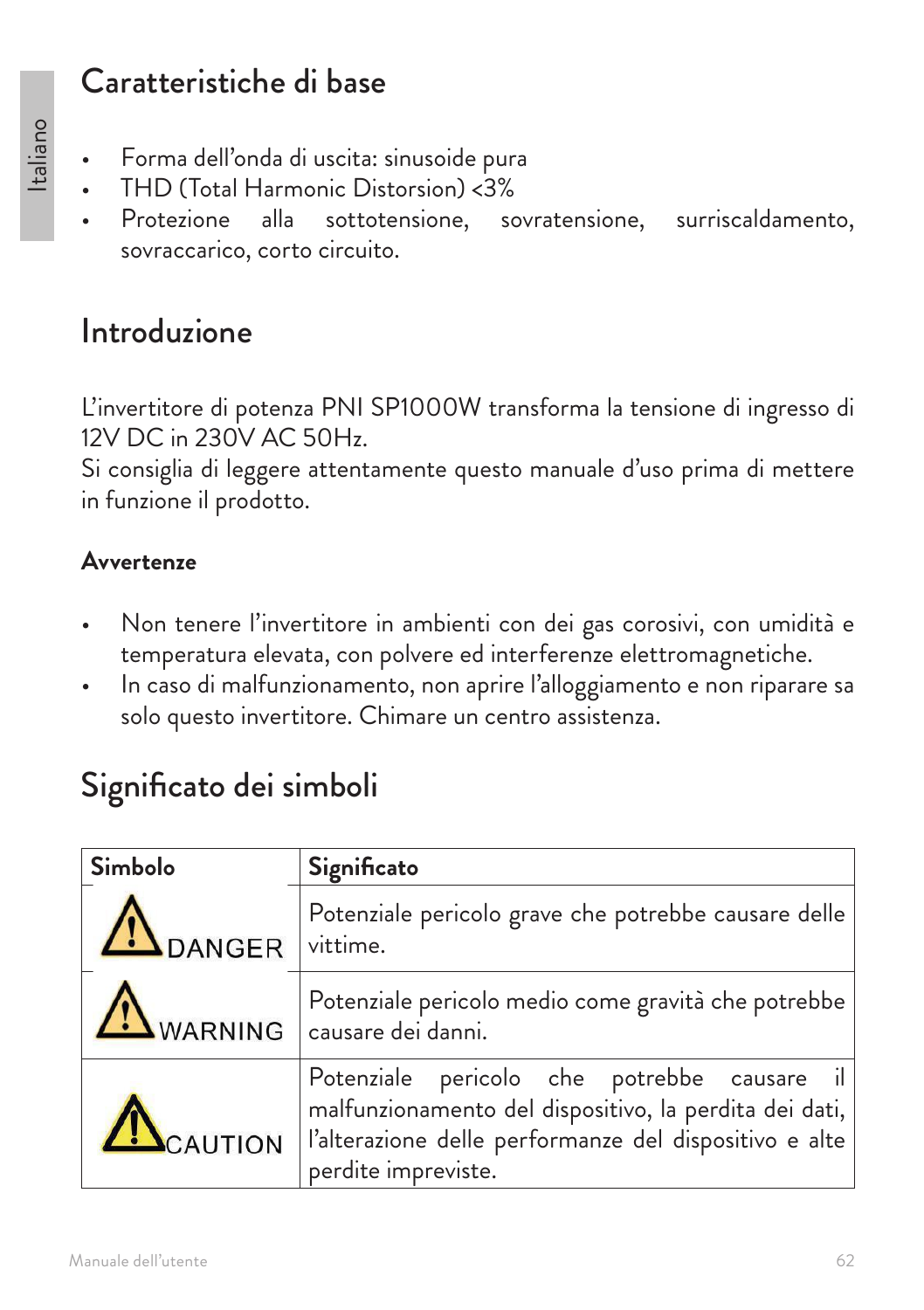## Misure di sicurezza

Si consiglia di leggere attentamente questo capitolo prima di utilizare l'invertitore, per evitare lesioni personali e danni al prodotto.

#### **Descrizione dei simboli**

| Segno di sicurezza | Segno anti statico | Pericolo di scossa<br>elettrica |
|--------------------|--------------------|---------------------------------|

Durante il funzionamento, l'invertitore genera delle temperature alte.

Leggere attentamente le istruzioni di installazione e montaggio, per evitare lesioni personali e danni al prodotto.

**Attenzione:** Non ci assumiamo la responsabilità in caso di mancato rispetto delle misure di sicurezza.

Batterie di dimensioni diverse e da diversi produttori possono avere tensione diversa. Assicurarsi che la tensione dell'invertitore è uguale alla tensione della batteria. Contattare il rivenditore per maggiori informazioni. Qualsiasi modifica portata alla configurazione o alla struttura del sistema può influire sul funzionamento del invertitore.

## **Pericolo tensione alta!**

L'uso dell'invertitore in un ambiente umido può causare delle situazioni di pericolo.

1. Non aprire l'alloggiamento del invertitore in nessun caso. L'ingresso e l'uscita di corrente del invertitore presenta pericolo di tensione alta. Toccare i componenti interni del invertitore può metterla in una situazione di grave pericolo.

2. Prima delle operazioni di mantenimento, deve complettamente arrestare l'alimentazione dell'invertitore. Si consiglia di misurare con un voltmetro sia l'ingresso che l'uscita dell'invertitore.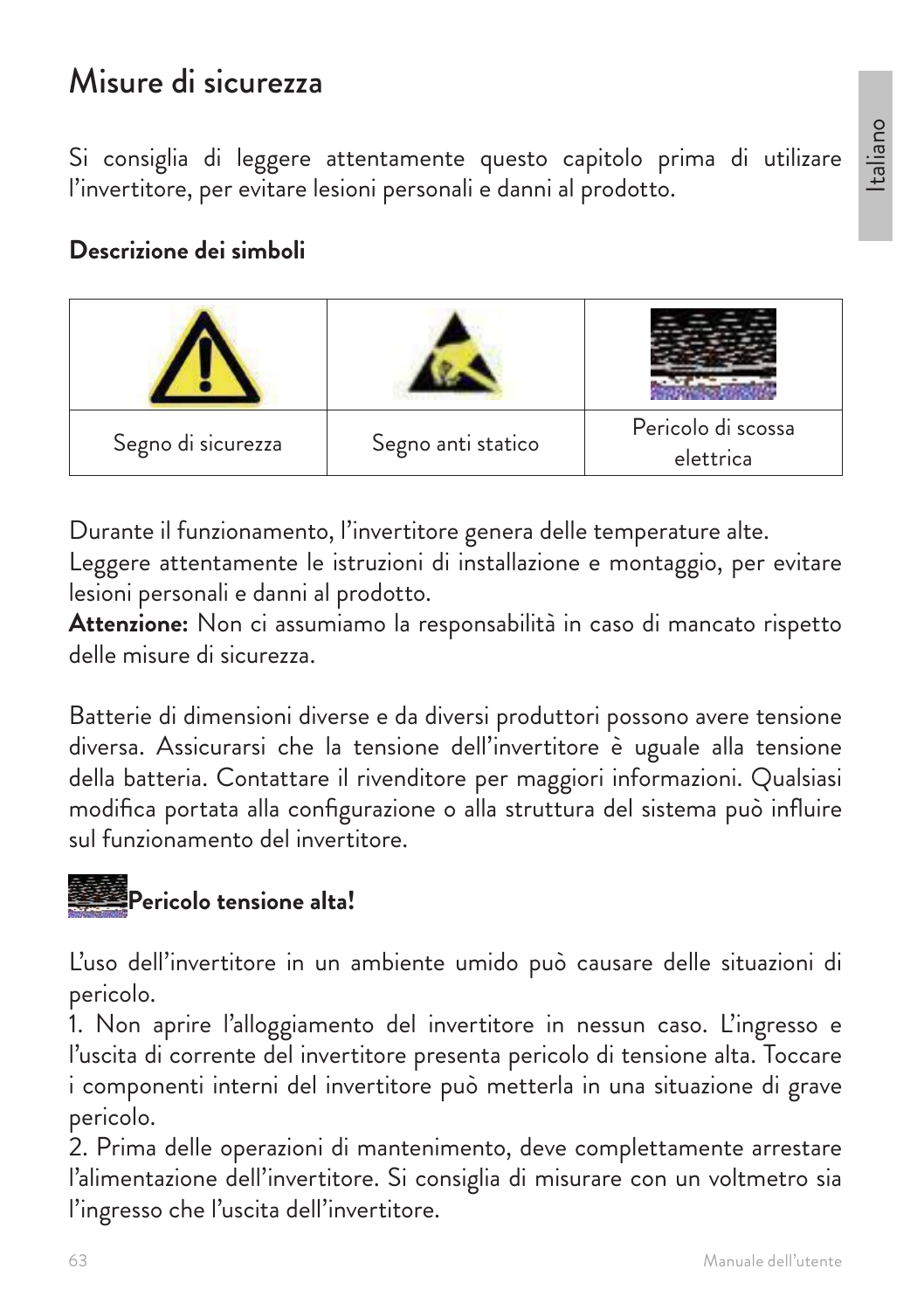#### 3. Anche se l'alimentazione è complettamente staccata, energia residua può rimanere nell'invertitore. Lasciare l'invertitore staccato per circa 10 minuti per essere sicuri che non resta più dell'energia residua all'interno.

4. Conservare l'invertitore nella confezione originale prima dell'uso.

5. Non usare l'invertitore in presenza di conduttori ellettrici: orologio metallico, braccialetti, anelli.

6. L'invertitore deve essere installato e riparato solo da personale qualificato.

## **Prestare attenzione ai carichi induttivi e alle rettifiche a semionda**

Si consiglia di scegliere un invertitore con una potenza 2-3 volte maggiore della potenza dei dispozitivi collegati tipo semionda induttivo o modificato.

## **Evitare il pericolo anti statico**

Si consiglia di indossare un braccialetto anti statico collegato a terra per proteggere le parti sensibili dell'invertitore da scariche statiche.

#### **Non scollegare l'invertitore alimentato e in funzione**

Non scollegare l'invertitore quando è in funzione. Prestare speciale attenzione al collegamento dei fili.

#### **Utilizzare solo batterie regolamentate**

Utilizzare delle batterie non regolamentate può portare al malfunzionamento dell'invertitore.

#### **Utilizzare la batteria nel rispetto delle regole del produttore**

L'utilizzo scorretto della batteria può metterla in una situazione di pericolo.

1. Non cortocircuitare i cavi. I legami devono essere molto fermi.

2. Non toccare nello stesso tempo entrambi i terminali della batteria o i cavi connessi ad essi.

3. Evitare di versare l'elettrolito. L'elettrolito è corrosivo per il metallo e rappresenta un rischio di cortocircuito.

4. Conservare la batteria in condizoni di sicurezza, lantano da fonti di fiame o scintille.

## **Prestare attenzione al ventilatore**

Evitare il blocco accidentale delle ventole. Non usare oggetti o le dita per fermare le ventole.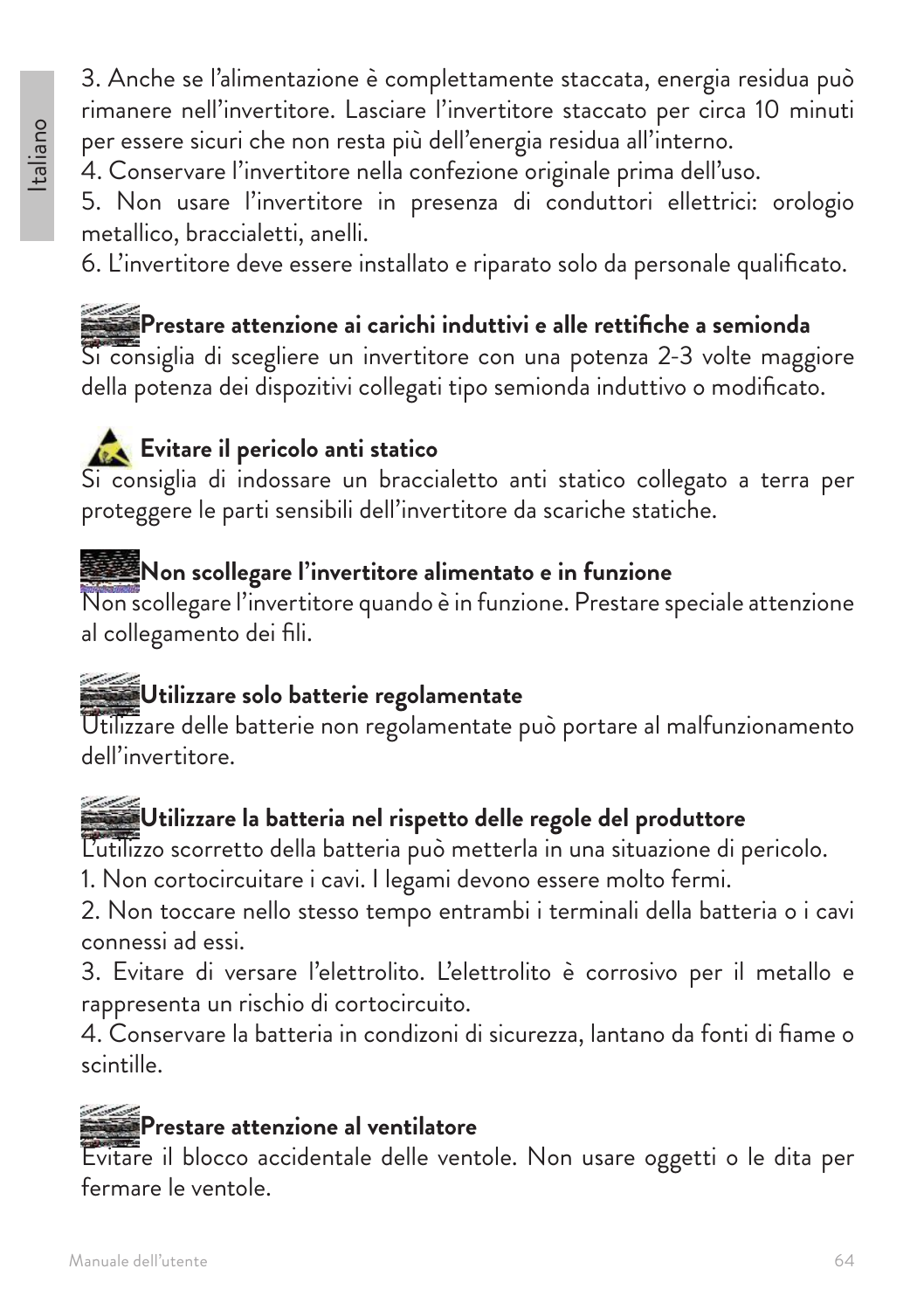Italiano

#### **Installare l'invertitore in un'area ariosa**

Assicurarsi che le parti di ventilazione del invertitore non sono bloccate. Altrettanto, non montare la parte del radiatore passivo fissata a una parete, soffitto o pavimento, ma a una distanza che consenta il passaggio dell'aria.

## L'installazione dell'invertitore

#### **Condizioni ambientali di installazione**

Conservare l'invertitore in un ambiente asciuto e arioso, lontano da umidità, polvere, calore, sole, gas volatile o con elevata salinità.

## **Avvertenze**

L'intervallo di temperatura di funzionamento dell'invertitore è -26 $^{\circ}$ C ~ +  $60^{\circ}$ C.

Non sovraccaricare l'invertitore à temperature sopra i 40˚C.

Se si utilizza l'invertitote in modo eccessivo a temperature superiori a 40˚C, ridurre il consumo del 10% per ogni grado superiore a 40˚C.

La temperatura operativa ottimale è compresa tra + 20°C e + 30°C. Se utilizzato a temperature superiori a 30˚C, la durata della batteria diminuirà notevolmente. Al di sotto di 20°C il tempo di accumulo elettrico diminuirà.

#### **Distanza di sicurezza**

L'invertitore deve essere installato à una distanta di almeno 60 mm dalle pareti, con il ventilatore non bloccato da altri oggetti.

Non coprire i pannelli laterali dell'invertitore per garantire un raffreddamento efficiente ed evitare il surriscaldamento.

#### **La connessione dei cavi elettrici**

Assicurarsi che il tasto di avvio dell'invertitore sia sulla posizione OFF (oprit). Rispettare la polarità dei cavi e non collegarli al contrario, per evitare di cortocircuitare l'invertitore.

Seguire i seguenti passi per la connessione dei cavi:

- 1. Spegnere l'invertitore dal tasto ON/OFF.
- 2. Connettere i cavi ai terminali della batteria rispettando la polarità.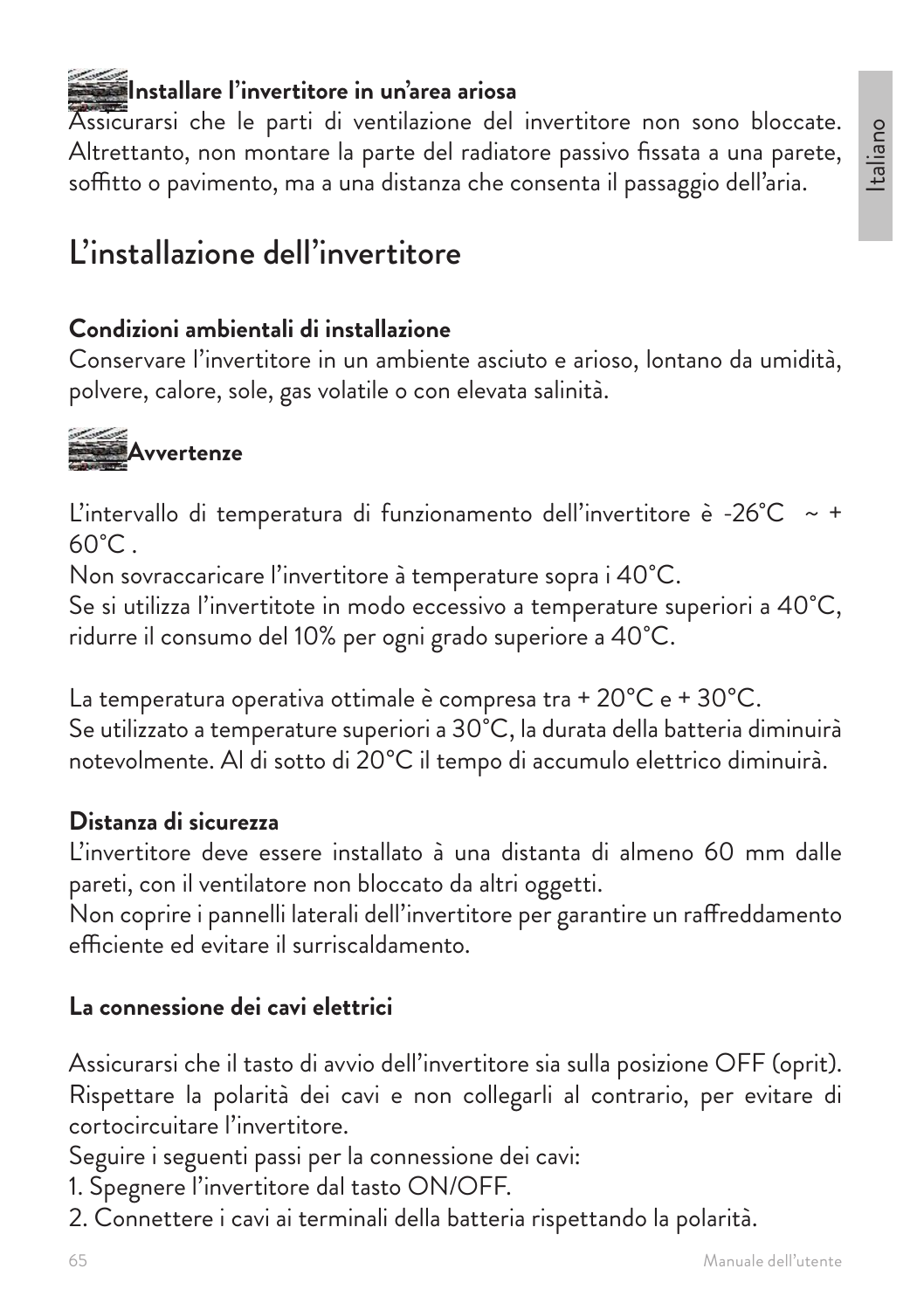3. Assicurarsi che le connessioni siano ben strette, per evitare il surriscaldamento dei cavi.

4. Connettere i dispositivi alle prese Schuko sul invertitore.

5. Dopo essersi accertati che tutti i collegamenti siano stati effettuati correttamente, avviare l'invertitore. Se l'indicatore LED verde si accende, significa che la tensione di uscita è corretta e l'invertitore funziona correttamente.

#### **Schema di collegamento:**



#### **Avvertenze**

1. Non utilizzare l'uscita AC dell'invertitore per il collegamento alla rete 230V, in modo da non bruciare l'invertitore.

2. Collegare le utenze una ad una e non superare la potenza massima dichiarata dell'invertitore.

3. Per i carichi induttivi scegliere un invertitore con una potenza massima 2-3 volte superiore.

4. Si consigilia di accendere il veicolo solo con l'invertitore spento, perché questa procedura consumerà molta corrente e può influire sull'invertitore.

5. L'invertitore deve essere installato in luogo ventilato, non deve essere coperto e deve essere lontano dall'accesso delle persone.

6. Non collegare l'invertitore a batterie scariche, difettose o vecchie, poiché ciò potrebbe causare la bruciatura dell'invertitore.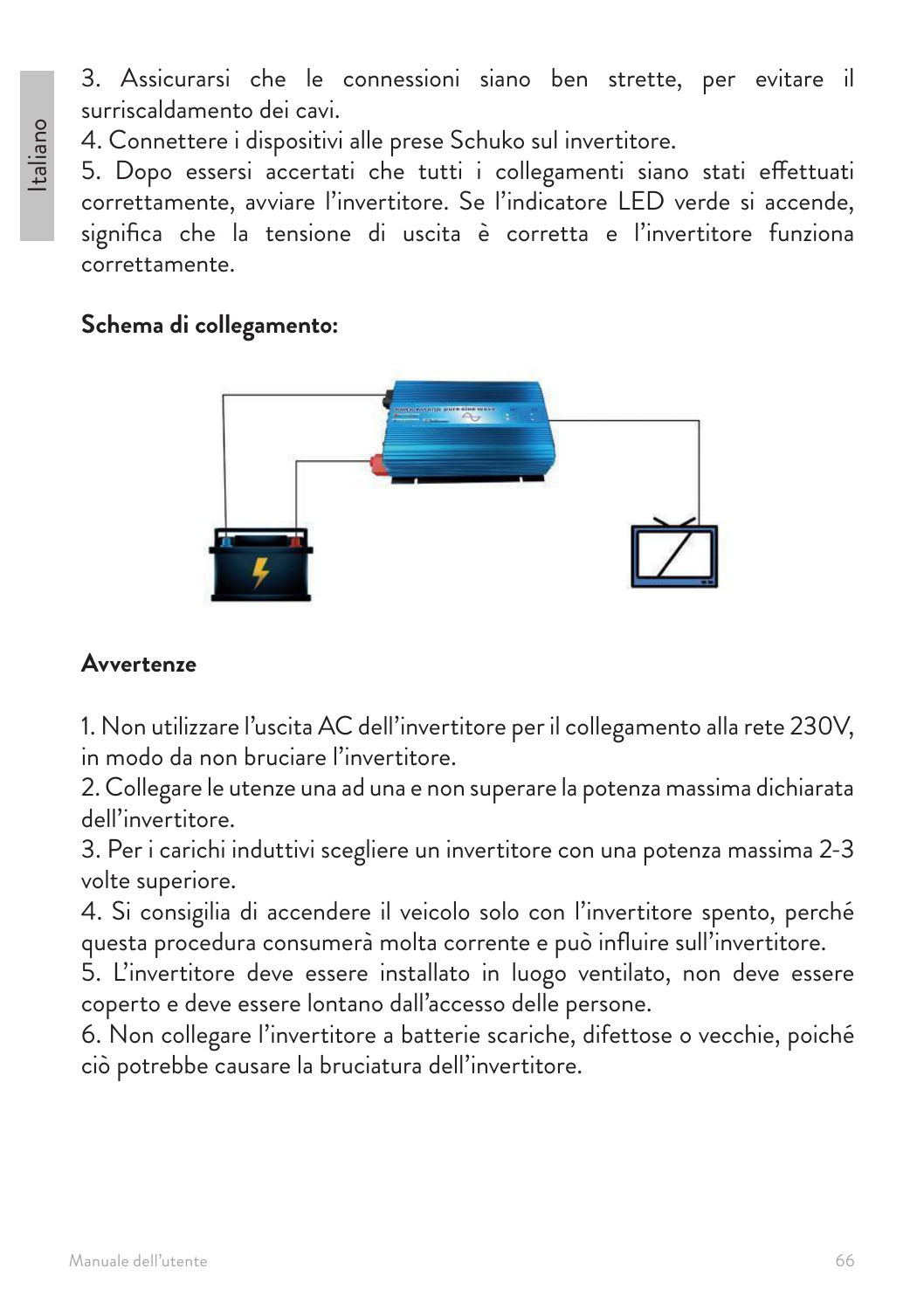## Sulla batteria

Una batteria o un accumulatore è un dispositivo che genera energia da un processo chimico. Assicurati di aver scelto una batteria adatta per questo invertitore, per garantire un funzionamento corretto e ottimale.

#### **Indice di prestazione della batteria**

**1. Capacità:** rappresenta la quantità di energia alla massima potenza composta dalla corrente di scarica moltiplicata per il tempo di scarica.

Capacità = Corrente di scarica (I) x Tempo di scarica (H)

**2. Velocità di scarica**: rappresenta la velocità di ciascuna corrente di scarica

**3. Corrente di scarica**: la corrente di scarica è la corrente di uscita.

Di solito è espresso in Ampere o volume moltiplicato per un coefficiente.

**4. Tensione di scarica finale**: rappresenta la tensione quando la batteria non è scarica. Di solito è di circa 1,75 V/cella

**5. Capacità nominale**: rappresenta la capacità dopo 20 ore di scarico.

**6. Tasso di autoscarica**: la batteria è scarica anche se non viene utilizzata. L'unità è C/unità.

#### **Correggere la dimensione della batteria**

Poiché gli invertitore necessitano di una forte corrente durante il funzionamento, la capacità e la corrente massima della batteria sono fattori che determinano l'efficienza con cui opera l'invertitore (50% - 100%). Questi fattori possono anche causare danni alla batteria.

La capacità di accumulo della batteria dipende dalla massima corrente di scarica:

Massima corrente di scarica = Potenza nominale/(tensione di stoccaggio x 0,85)

Capacità di accumulo della batteria = tempo medio di scarica della corrente di scarica

Esempio: PNI SP1000W ha una potenza nominale di 1000W, tensione di ingresso 12V, quindi: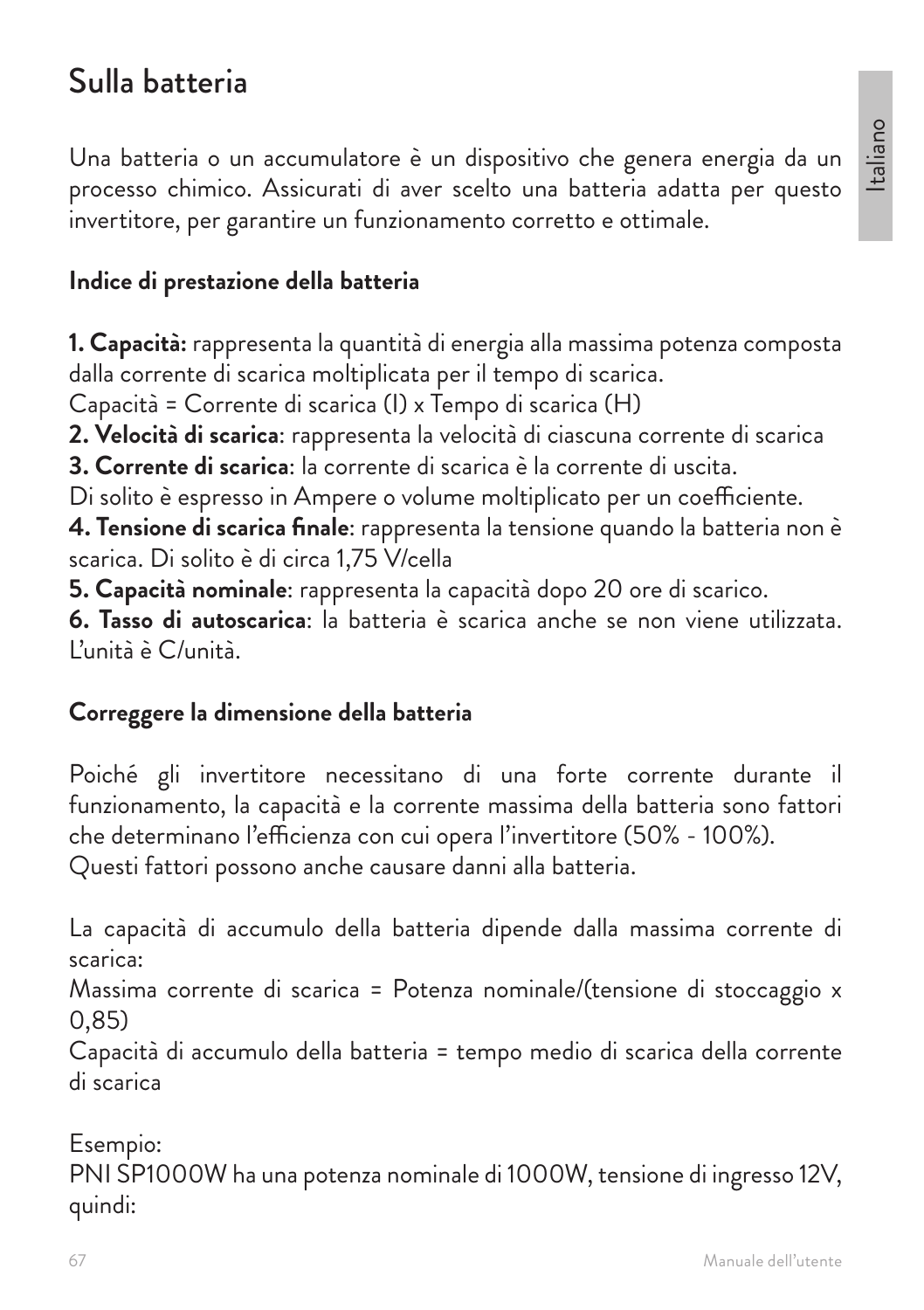Corrente di scarica media = 1000/(12x0,85) = 98A Se tenuto acceso per 2 ore: Capacitate de stocare baterie = 98x2=196 Ah Scegli una batteria con una capacità superiore a 196 Ah.

## Valori consigliati per la batteria

| l Invertitore | Potenza (W) | <b>Batteria consigliata</b> |
|---------------|-------------|-----------------------------|
| SP1000W       | 1000        | 12V, ≥≥150Ah                |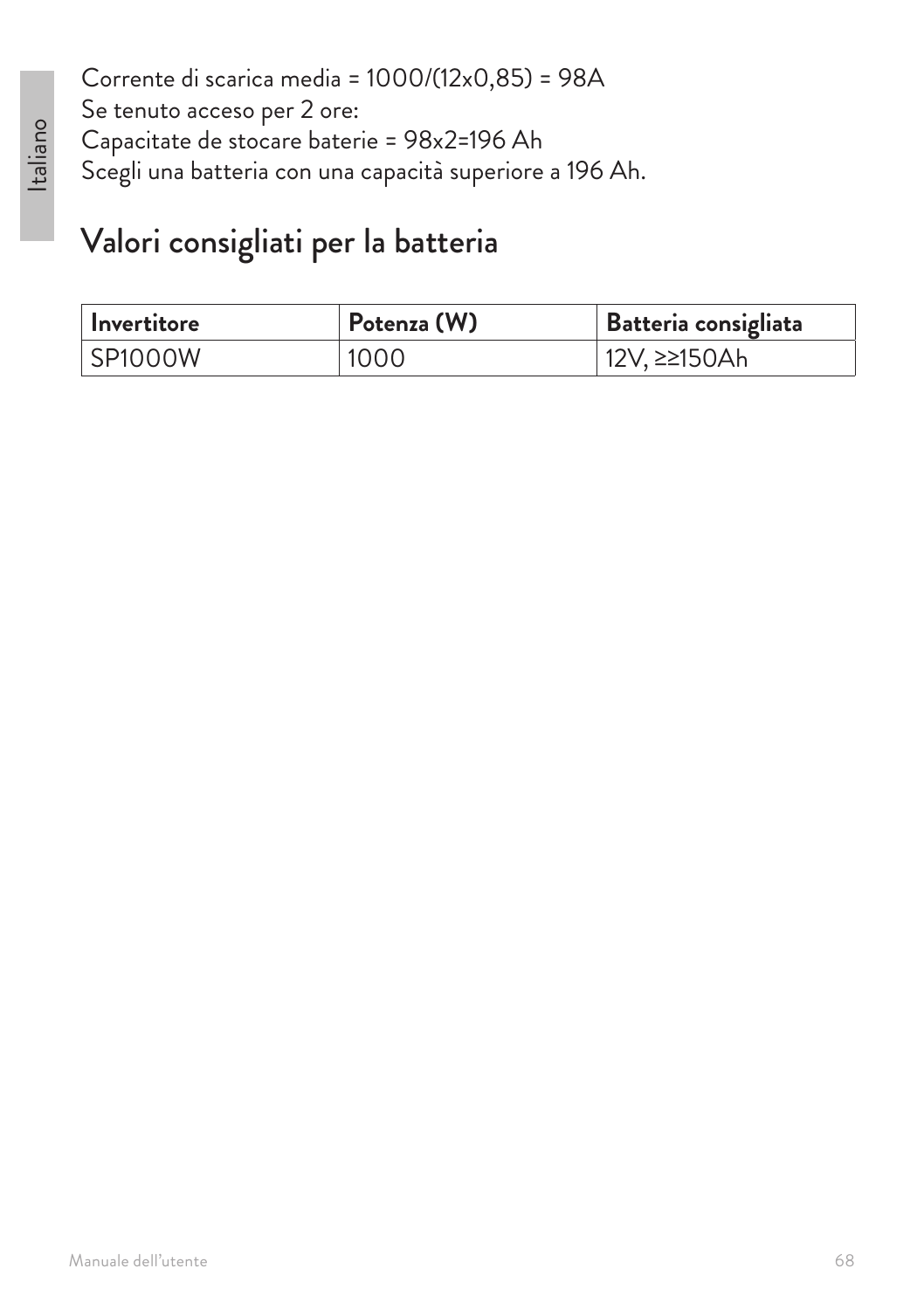## Problemi e soluzioni

| L'invertitore non si     | 1. La batteria è difettosa   | 1. Sostituire la batteria   |
|--------------------------|------------------------------|-----------------------------|
| accende e il LED Power   | 2. Il collegamento della     | 2. Collegare la batteria    |
| non si accende           | batteria è anormale          | con attenzione              |
|                          | 3. Il fusibile è bruciato    | 3. Sostituire il fusibile   |
| L'invertitore è protetto | L'invertitore è protetto e   | 1. Ridurre il numero        |
| e il LED rosso di errore | il LED rosso di guasto è     | di utenze collegate e       |
| (Fault) si accende       | acceso.                      | riavviare l'invertitore.    |
|                          | 1. L'invertitore entra       | 2. Le utenze induttive      |
|                          | in protezione quando         | (motori, pompe)             |
|                          | il numero totale di          | hanno un consumo            |
|                          | utenze supera la potenza     | di avviamento molto         |
|                          | nominale dell'invertitore.   | elevato. Scegli un          |
|                          | 2. La potenza di             | invertitore con una         |
|                          | avviamento delle utenze      | potenza nominale 4-5        |
|                          | è superiore alla potenza     | volte superiore in questi   |
|                          | di picco dichiarata per      | casi.                       |
|                          | l'invertitore. L'invertitore | 3. Se la tensione della     |
|                          | entra in protezione.         | batteria supera il livello  |
|                          | 3. La tensione della         | di protezione minimo,       |
|                          | batteria è troppo bassa.     | l'invertitore si riavvia    |
|                          | L'invertitore attiva la      | automaticamente. (o         |
|                          | protezione contro le         | cambiare la batteria).      |
|                          | sovratensioni.               | 4. Se la tensione della     |
|                          | 4. La tensione della         | batteria scende al di sotto |
|                          | batteria è troppo            | del livello di protezione   |
|                          | alta. L'invertitore          | massimo, l'invertitore si   |
|                          | attiva la protezione da      | riavvia automaticamente     |
|                          | sovratensione.               | (o sostituire la batteria). |
|                          | 5. La temperatura            | 5. Chiudere l'invertitore   |
|                          | dell'invertitore è troppo    | per 15 minuti, controllare  |
|                          | alta.                        | e pulire le ventole e le    |
|                          |                              | prese d'aria laterali e     |
|                          |                              | mantenere uno spazio        |
|                          |                              | di ventilazione intorno     |
|                          |                              | all'alloggiamento.          |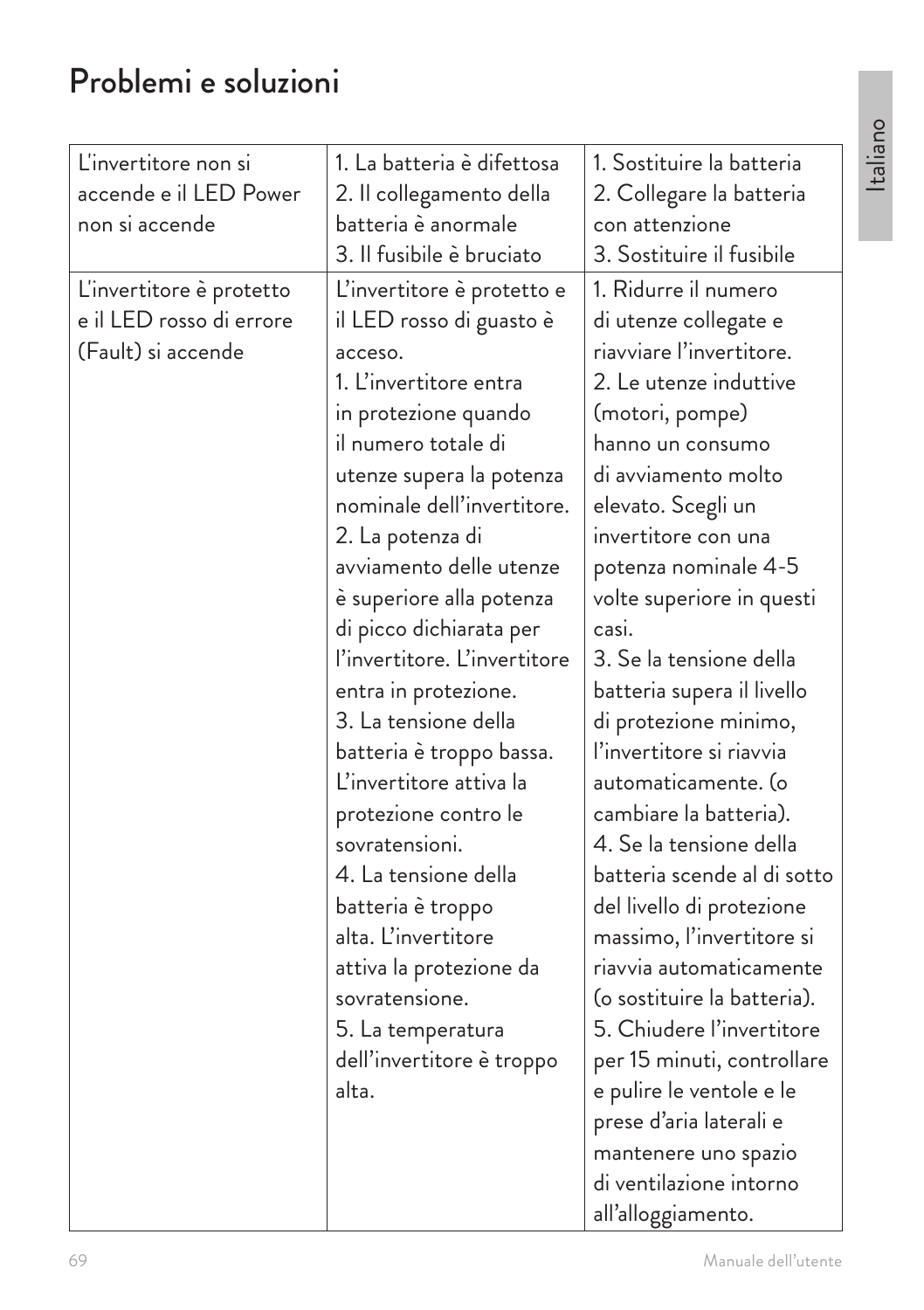| L'invertitore non funziona   1. I cavi tra la batteria e |                           | 1. Accorciare i fili o         |
|----------------------------------------------------------|---------------------------|--------------------------------|
| al 100% del carico                                       | l'invertitore sono troppo | utilizzare fili più spessi. Si |
|                                                          | lunghi.                   | consiglia di utilizzare i fili |
|                                                          | 2. La connessione alla    | nella confezione.              |
|                                                          | batteria/invertitore è    | 2. Controllare e serrare i     |
|                                                          | debole.                   | connettori su invertitore      |
|                                                          |                           | e batteria.                    |

Se l'invertitore non funziona dopo aver applicato le soluzioni di cui sopra, si consiglia di contattare il venditore, l'importatore o il rappresentante dell'assistenza, consultando il certificato di garanzia.

Non disimballare il prodotto poiché si perde la garanzia del prodotto.

Si consiglia una manutenzione regolare del prodotto per prolungarne la durata.

1. Evitare di utilizzare l'invertitore in ambienti umidi, polverosi con una temperatura troppo elevata.

2. Evitare di sottoporre il prodotto a urti meccanici

3. Controllare periodicamente cavi e collegamenti

4. Pulire periodicamente le ventole dell'invertitore.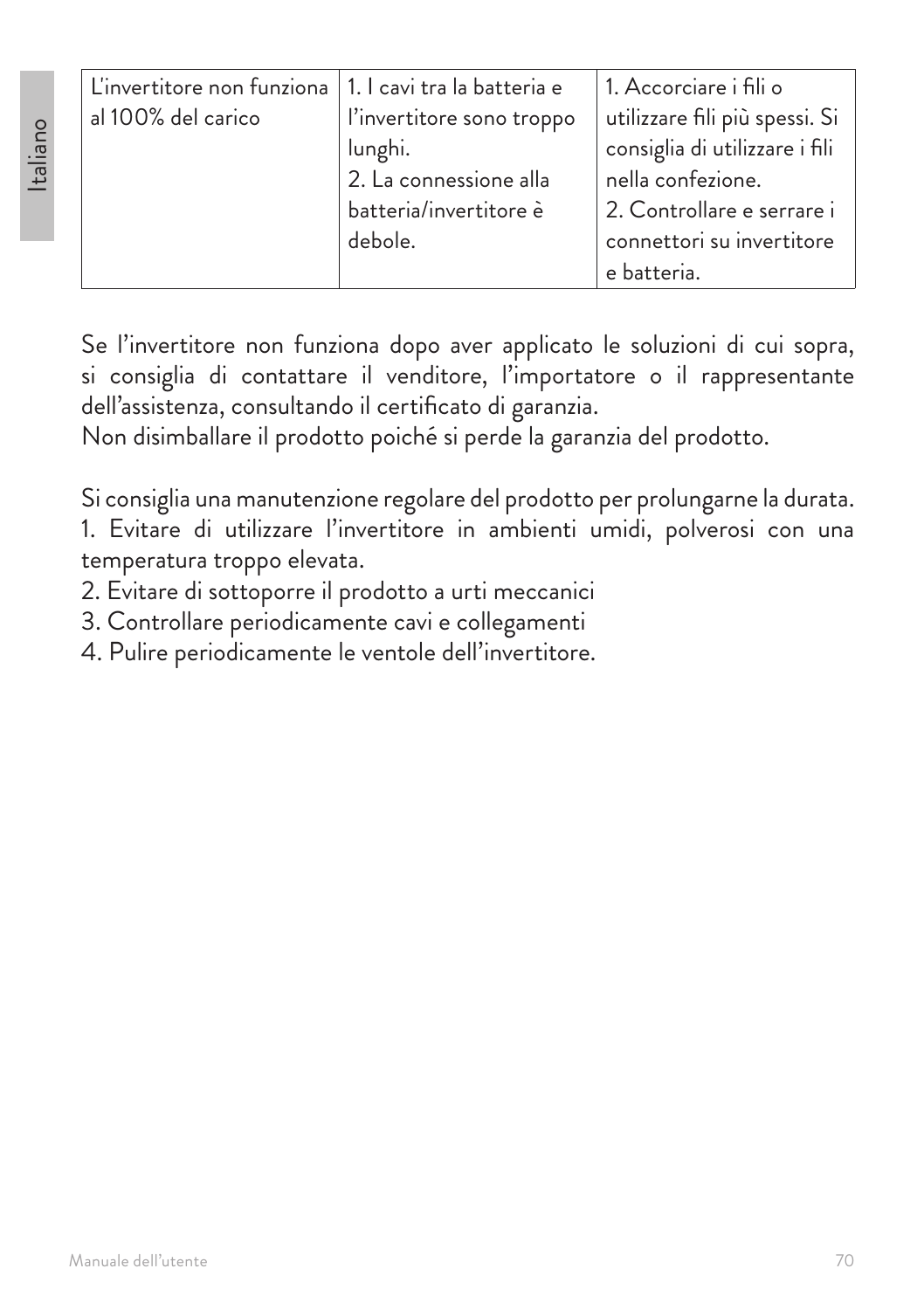# Specifiche tecniche

|                                 | <b>SP1000W</b>                                                                       |
|---------------------------------|--------------------------------------------------------------------------------------|
| Tensione di ingresso            | 12V DC                                                                               |
| Potenza di uscita               | 1000W                                                                                |
| Tensione di uscita              | <b>230V AC</b>                                                                       |
| Frequenza                       | 50Hz/60Hz                                                                            |
| Efficienza di trasferimento     | >88%                                                                                 |
| Onda di uscita                  | Sinusoide pura                                                                       |
| Distorsione Armonica Totale     | THDV ≤3% (100% linear<br>load)                                                       |
| Capacità sovracarico            | >120%                                                                                |
| Protezioni                      | Cortocircuito, sovraccarico,<br>surriscaldamento,<br>sovratensione,<br>sottotensione |
| Parametri batteria raccomandata |                                                                                      |
| Tipo                            | Piombo-acido/Litio                                                                   |
| Tensione                        | 12V                                                                                  |
| Corrente                        | $\geq$ 150A                                                                          |
| Protezione sotto/sovratensione  | 10V/15.5V                                                                            |
| Livello sottotensione           | 10.5V                                                                                |
| Livello cut-of                  | 9.7V-10.2V                                                                           |
| Livello recupero (recovery)     | 12.5V                                                                                |
| Parametri generali              |                                                                                      |
| Indicatori led                  | Verde, Rosso                                                                         |
| Raffreddamento attivo           | Ventilatore                                                                          |
| Temperatura di lavoro           | $-26^{\circ}$ C ~ +60 $^{\circ}$ C                                                   |
| Umidità di lavoro               | ≤90% (senza condensa)                                                                |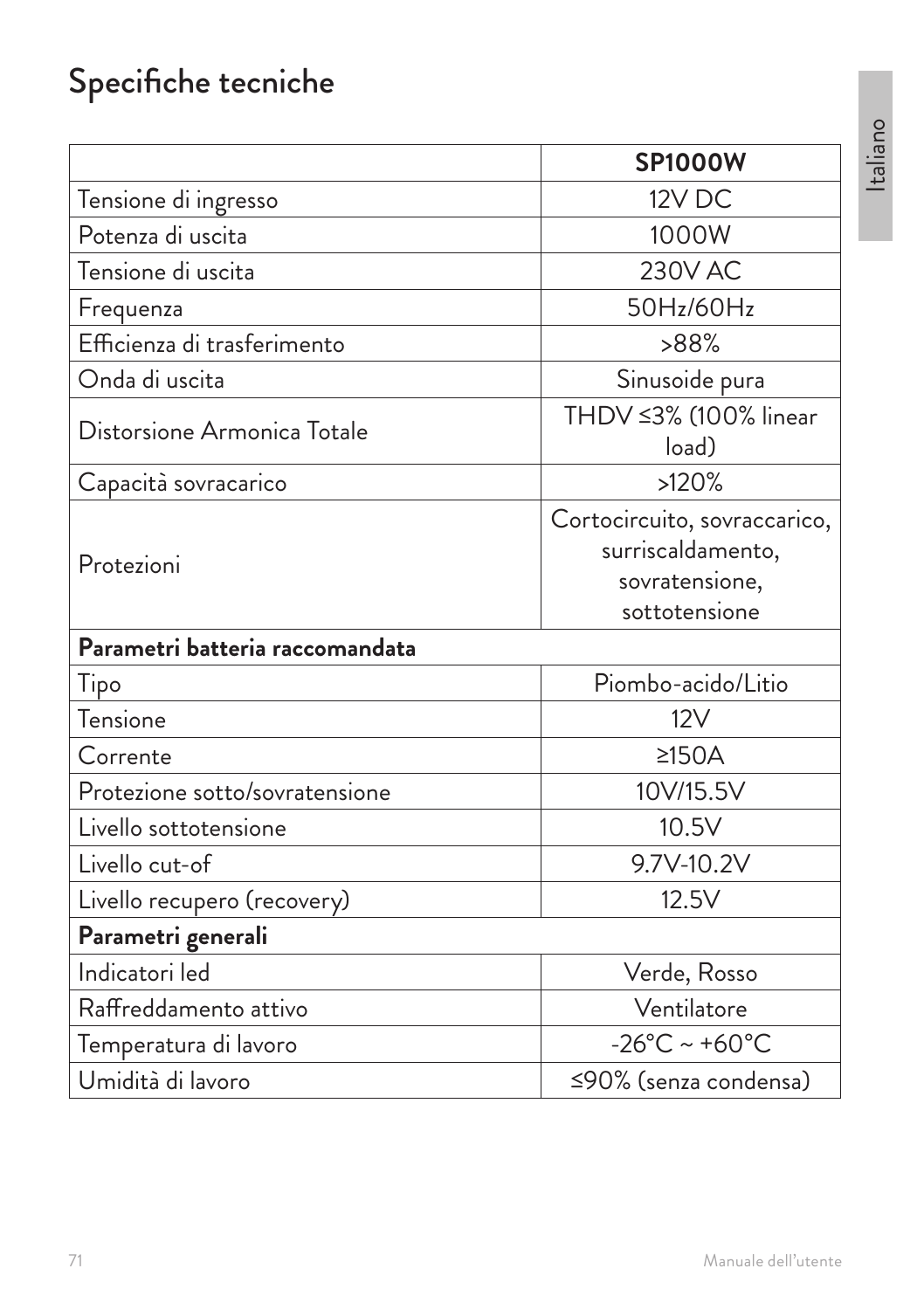## Belangrijkste kenmerken

- Nederlands Nederlands
- Zuivere sinusgolfuitgang
- THD (totale harmonische vervorming) <3%
- Beveiligingen: onderspanning, overspanning, oververhitting, overbelasting, kortsluiting

## Invoering

PNI SP1000W zet 12V DC-ingangsspanning om in 230V AC 50Hzspanning.

We raden u aan deze handleiding zorgvuldig te lezen voordat u het product in gebruik neemt.

#### **Waarschuwingen**

- Bewaar het product niet in omgevingen met corrosieve gassen, hoge vochtigheid en hoge temperatuur, stof en elektromagnetische interferentie.
- Open of repareer dit product in geval van een defect niet zelf. Bel een gespecialiseerd servicecentrum.

## Symboolconventie

| Symbool              | <b>Betekenis</b>                                                                                                                                          |
|----------------------|-----------------------------------------------------------------------------------------------------------------------------------------------------------|
| <b>IN</b> DANGER     | Mogelijk ernstig gevaar dat kan leiden tot slachtoffers.                                                                                                  |
| WARNING veroorzaken. | Mogelijk middelgroot gevaar dat licht letsel kan                                                                                                          |
| <b>ACAUTION</b>      | Mogelijk gevaar dat apparaatstoringen,<br>gegevensverlies, verminderde prestaties van het<br>apparaat en andere onverwachte verliezen kan<br>veroorzaken. |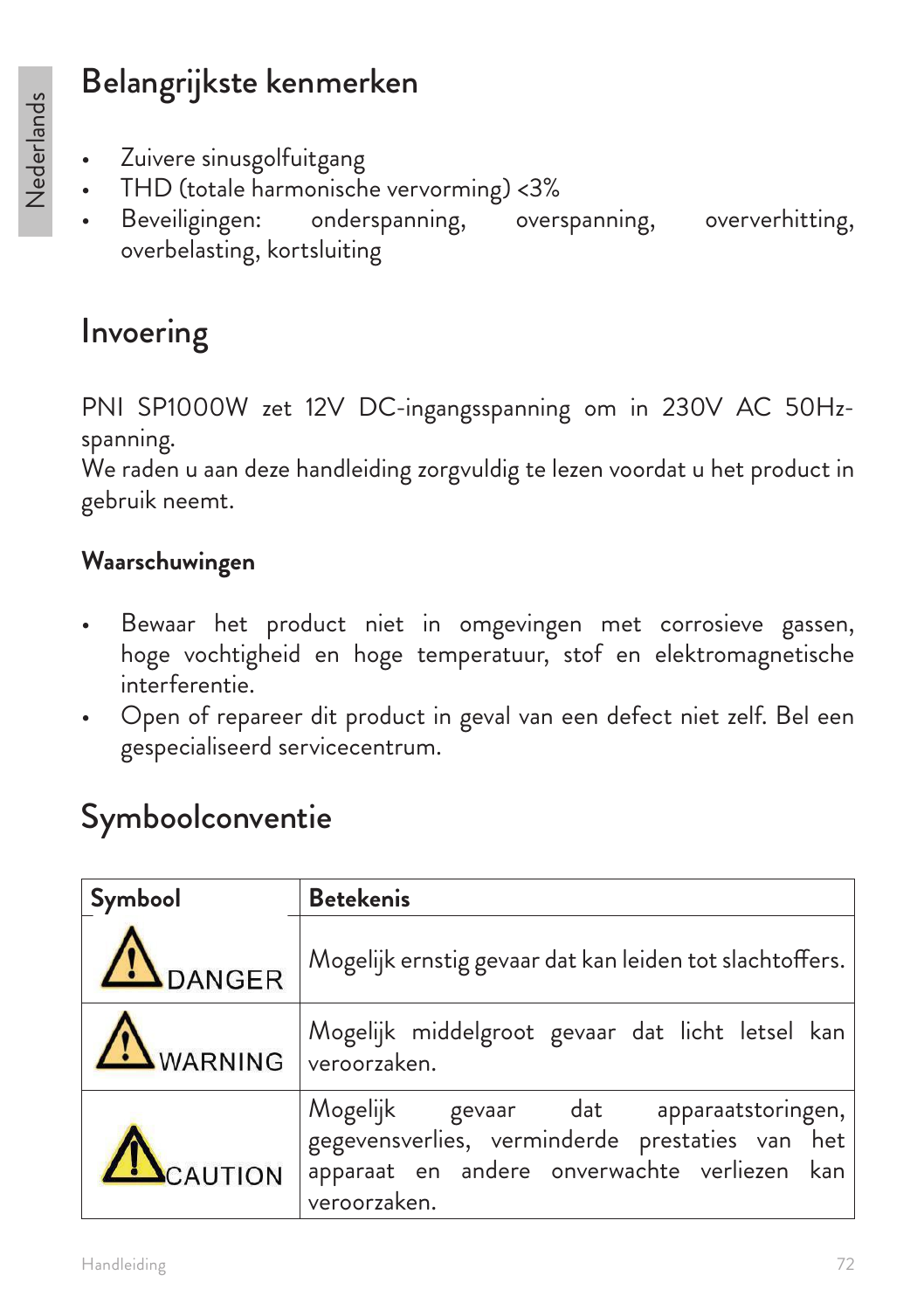## Veiligheidsmaatregel

We raden u aan deze handleiding zorgvuldig te lezen voordat u het product gebruikt, om persoonlijk letsel en productschade te voorkomen.

Symbolen beschrijving



De omvormer genereert hoge temperaturen tijdens het gebruik.

Lees de installatie- en bedieningsinstructies aandachtig om persoonlijk letsel of schade aan de apparatuur te voorkomen.

Waarschuwing: wij nemen geen verantwoordelijkheid voor het niet naleven van veiligheidsmaatregelen.

Batterijen van verschillende groottes en van verschillende fabrikanten kunnen een verschillende spanning hebben. Zorg ervoor dat de omvormerspanning overeenkomt met de accuspanning. Neem contact op met de verkoper voor meer details. Elke wijziging in de configuratie of structuur van het systeem kan de goede werking ervan beïnvloeden.



Als u de omvormer aanraakt in een vochtig of nat voorwerp (of handen), kunt u in een gevaarlijke situatie terechtkomen.

1. Open in geen geval de behuizing van het product. De in- en uitgang van de omvormer vormen een hoogspanningsgevaar. Als u de omvormer opent en de interne onderdelen aanraakt, kunt u in een gevaarlijke situatie terechtkomen. 2. Voordat u met onderhoud begint, moet u de voeding van de omvormer volledig loskoppelen. Het wordt aanbevolen om zowel de ingang als de uitgang van de omvormer te controleren met een voltmeter om er zeker van te zijn dat deze correct is losgekoppeld.

3. Zelfs als de stroom volledig is uitgeschakeld, kan er restenergie in de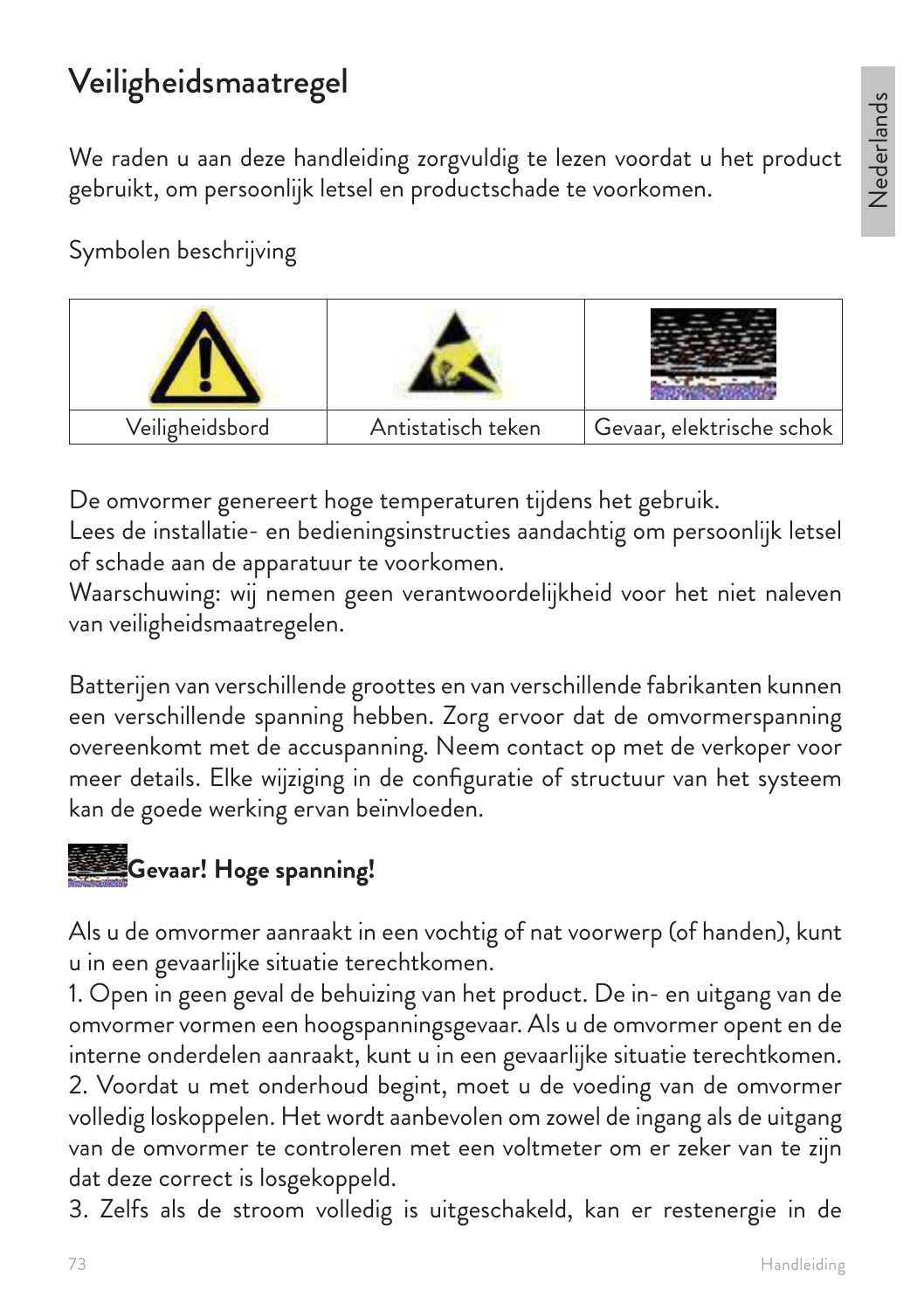omvormer achterblijven. Laat de omvormer 10 minuten losgekoppeld om er zeker van te zijn dat het systeem volledig ontladen is.

4. Bewaar de omvormer vóór installatie en gebruik verpakt in een verpakking.

5. Manipuleer de omvormer niet in de buurt van elektrische geleiders: metalen horloge, armbanden, ringen.

6. De omvormer mag alleen worden gerepareerd, geïnstalleerd en onderhouden door gekwalificeerd personeel.

## **Inductieve belasting en halfgolf rectificatie belastingsattenties !**

We raden aan om een omvormer te kiezen met een vermogen dat 2-3 keer hoger is dan de halfgolf gelijkrichting of inductieve belasting.

## **Voorkom antistatisch gevaar**

We raden u aan een antistatische polsband te dragen om gevoelige onderdelen te beschermen tegen statische ontladingsapparatuur.

### **Koppel de omvormer niet los wanneer deze is ingeschakeld**

Installeer of ontkoppel het apparaat niet terwijl het is ingeschakeld. Besteed maximale aandacht bij het aansluiten van de netsnoeren.

## **Gebruik alleen gereguleerde batterijen**

Gebruik alleen gereguleerde batterijen. Het gebruik van niet-gereguleerde batterijen kan leiden tot defecten aan het product.

## **Gebruik de batterij volgens de regels van de fabrikant**

Gebruik de batterij volgens de aansluitregels van de fabrikant. Bij ondeskundig gebruik kunt u in gevaar komen.

1. Veroorzaak geen kortsluiting in de draden. De verbindingen moeten zeer strak worden gemaakt.

2. Raak niet beide accupolen of draden die erop zijn aangesloten tegelijkertijd aan.

3. Voorkom het morsen van elektrolyten. De elektrolyten zijn corrosief voor metaal en vormen een gevaar voor kortsluiting.

4. Houd de batterij op een veilige plaats, uit de buurt van vuur of vonken.

## **Voorkom schade aan ventilatoren**

Voorkom per ongeluk blokkeren van de ventilatoren. Gebruik geen gereedschap of uw vingers om ze te stoppen.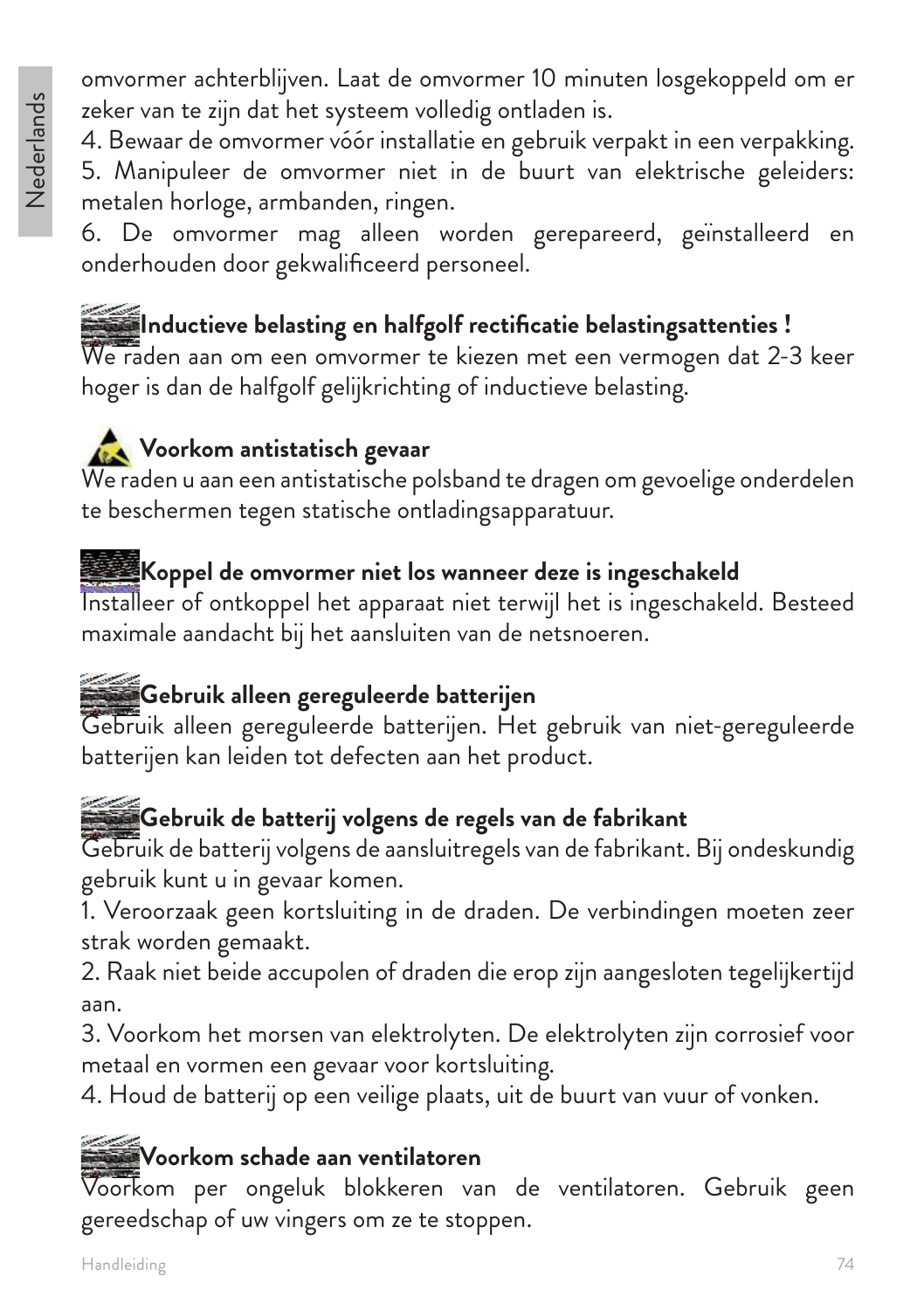# Nederlands Nederlands

## **Houd de omvormer goed geventileerd**

Zorg ervoor dat de ventilatie- en luchtafvoeruitgangen van de omvormer op geen enkele manier worden geblokkeerd. Monteer het passieve radiatorgedeelte van de behuizing ook niet aan een muur, plafond of vloer, maar op een afstand die lucht doorlaat.

### Inverter installatie

#### **Milieu omstandigheden**

Bewaar de omvormer in een droge en geventileerde omgeving. Houd de omvormer uit de buurt van vocht, stof, hitte, zonlicht, vluchtige gassen of een hoog zoutgehalte.

# **Voorzichtigheid**

Het bedrijfstemperatuurbereik van het product is -26 $^{\circ}$ C ~ + 60 $^{\circ}$ C.

Overbelast de omvormer niet bij temperaturen boven 40°C.

Als u de omvormer overmatig gebruikt bij temperaturen boven 40°C, verlaag dan het verbruik met 10% voor elke graad boven 40°C.

De optimale bedrijfstemperatuur van de omvormer ligt tussen + 20˚C ~ +  $30^{\circ}$ C.

Bij gebruik bij temperaturen boven 30˚C zal de levensduur van de batterij aanzienlijk afnemen. Onder de 20˚C zal de elektrische opslagtijd afnemen.

#### **Houd veilige afstand**

De omvormer moet minimaal 60 mm van de omringende muren worden gemonteerd, waarbij de koelradiator niet wordt belemmerd door andere objecten. Dek de zijpanelen van de omvormer niet af om een efficiënte koeling te garanderen en oververhitting te voorkomen.

#### **De elektrische kabels verbinding**

Zorg ervoor dat de aan/uit-knop van de omvormer UIT staat.

Let op de polariteit van de draden en sluit ze niet omgekeerd aan om kortsluiting in de omvormer te voorkomen.

Volg deze stappen om de omvormerkabels aan te sluiten: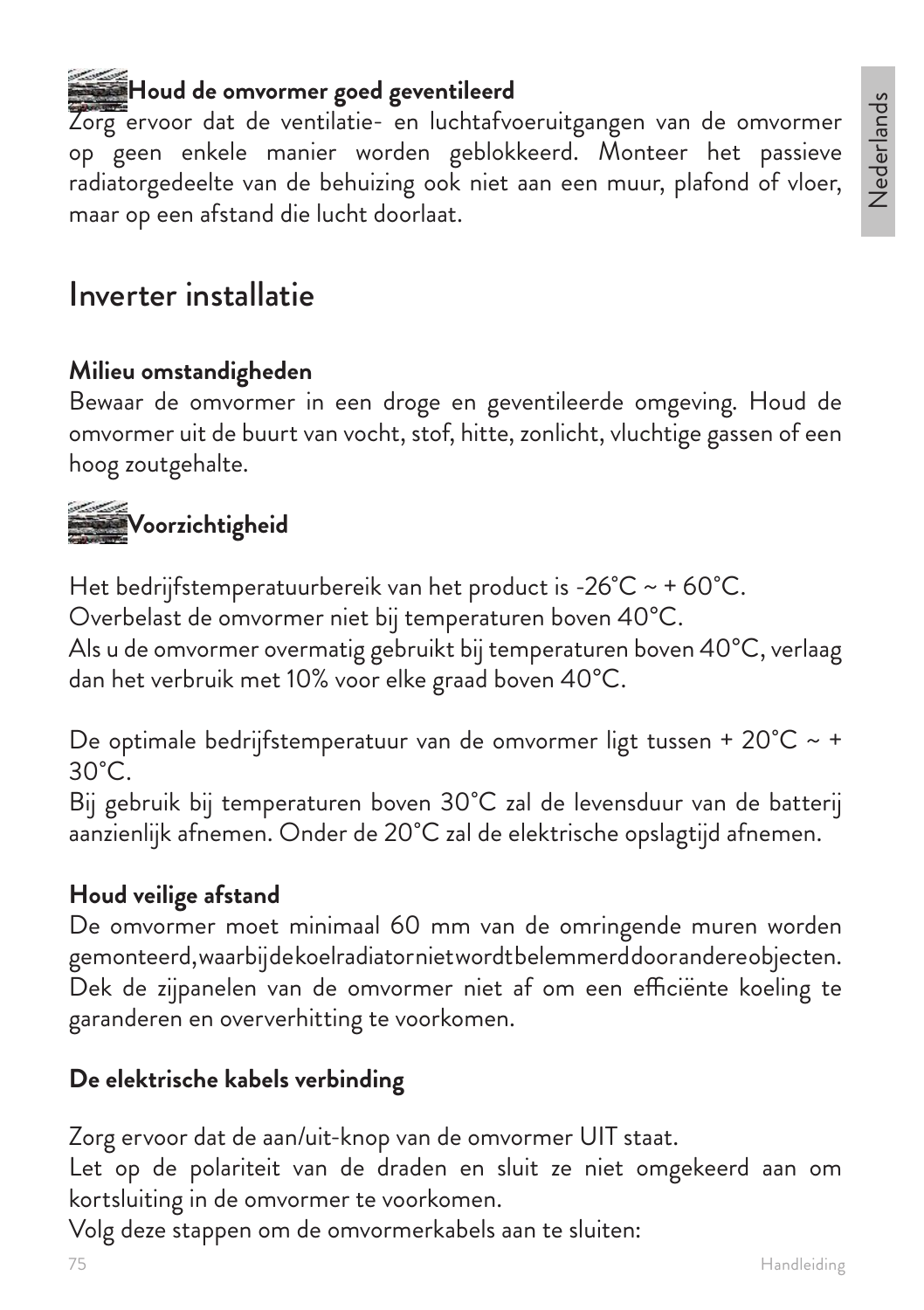1. Schakel de omvormer uit met de AAN/UIT-knop.

2. Sluit de draden aan op de accupolen en houd daarbij rekening met de polariteit.

3. Zorg ervoor dat de 2 kabels stevig zijn aangesloten om oververhitting te voorkomen.

4. Sluit de belasting aan op de Schuko-aansluiting.

5. Schakel de omvormer in nadat u er zeker van bent dat alle aansluitingen correct zijn gemaakt. Als de groene LED-indicator oplicht, betekent dit dat de uitgangsspanning correct is en dat de omvormer correct werkt.

De juiste aansluiting van de omvormer wordt weergegeven in het volgende diagram.



#### **Voorzichtigheid**

1. Gebruik de AC-uitgang van de omvormer niet om deze op 230V aan te sluiten, om de omvormer niet te verbranden.

2. Sluit de belastingen een voor een aan en overschrijd het aangegeven maximale vermogen van de omvormer niet.

3. Kies voor inductieve belastingen een omvormer met een maximaal vermogen dat 2-3 keer hoger is.

4. Het wordt aanbevolen om de auto alleen te starten met uitgeschakelde omvormer, omdat deze procedure veel stroom verbruikt en de omvormer kan beïnvloeden.

5. De omvormer moet op een geventileerde plaats worden gemonteerd, mag niet worden afgedekt en moet worden beschermd tegen toegang door mensen.

6. Sluit de omvormer niet aan op ontladen, defecte of oude accu's, aangezien de omvormer hierdoor kan doorbranden.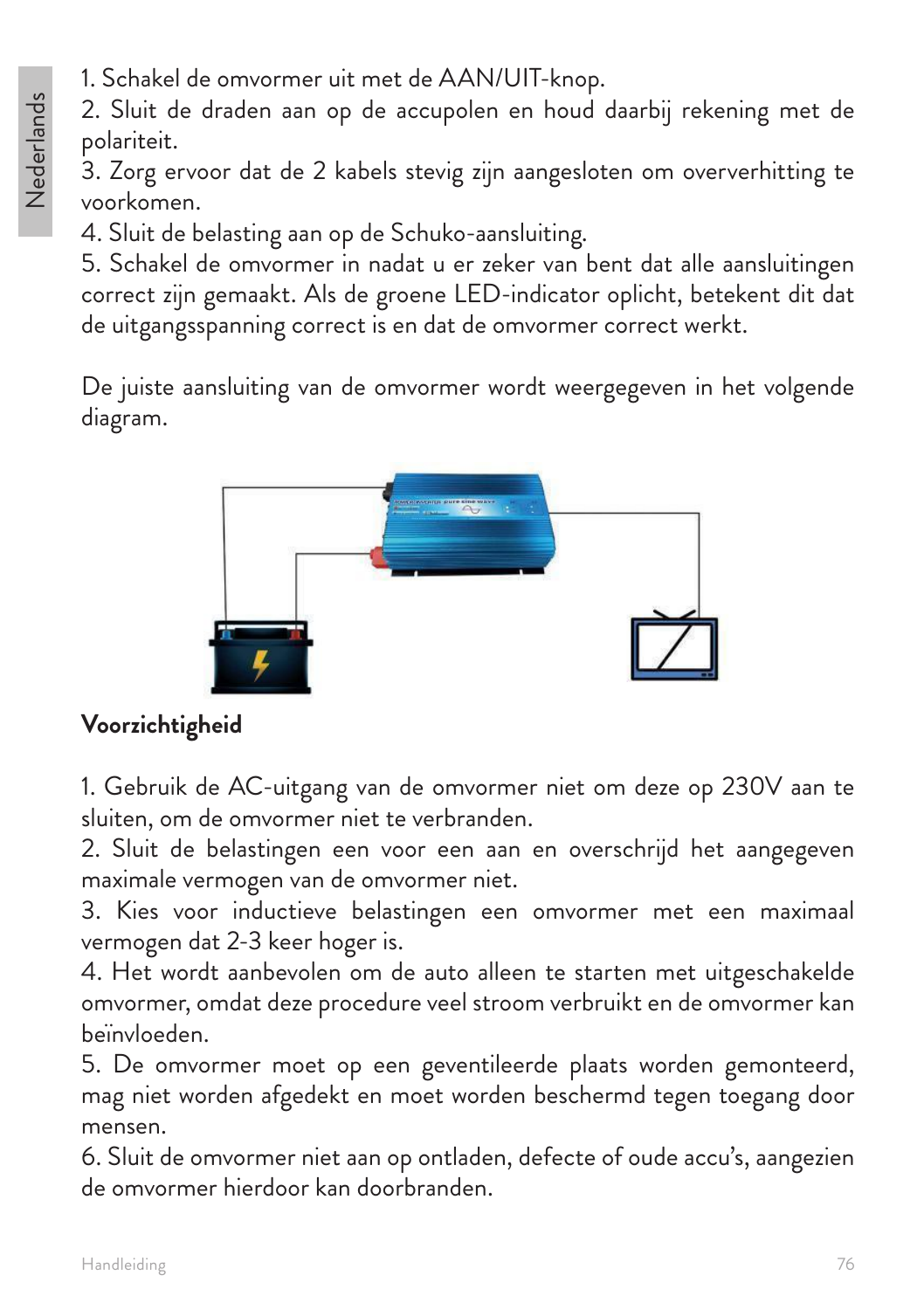## Over de batterij

Een accu of accu is een apparaat dat energie opwekt na een chemisch proces. Zorg ervoor dat u voor deze omvormer een geschikte accu heeft gekozen, zodat deze correct en optimaal functioneert.

#### **Batterij prestatie-index**

1. Capaciteit: vertegenwoordigt de hoeveelheid energie bij maximaal vermogen, bestaande uit de ontlaadstroom vermenigvuldigd met de ontladingstijd.

Capaciteit = Ontlaadstroom (I) x Ontlaadtijd (H)

2. Ontlaadsnelheid: Geeft de snelheid van elke ontlaadstroom per specifieke tijd weer

3. Ontlaadstroom: De ontlaadstroom is de uitgangsstroom.

Het wordt meestal uitgedrukt in ampère of volume vermenigvuldigd met een coëfficiënt.

4. Eindontladingsspanning: vertegenwoordigt de spanning wanneer de batterij niet leeg is. Het is gewoonlijk ongeveer 1,75 V/cel

5. Nominale capaciteit: vertegenwoordigt de capaciteit na 20 uur lossen.

6. Zelfontladingssnelheid: de batterij wordt ontladen, zelfs als deze niet wordt gebruikt. De eenheid is C/eenheid.

### **De juiste batterij kiezen**

Omdat omvormers tijdens bedrijf een sterke stroom nodig hebben, zijn de maximale capaciteit en stroomsterkte van de batterij factoren die het rendement bepalen waarmee de omvormer werkt (50% - 100%).

Deze factoren kunnen ook de batterij beschadigen.

De opslagcapaciteit van de accu is afhankelijk van de maximale ontlaadstroom: Maximale ontlaadstroom = nominaal vermogen/(opslagspanning x 0,85) Accu-opslagcapaciteit = gemiddelde ontlaadstroom ontlaadtijd

```
Voorbeeld:
PNI SP1000W heeft een nominaal vermogen van 1000W, 12V 
ingangsspanning:
Gemiddelde ontlaadstroom = 1000/(12x0,85) = 98A
Indien 2 uur aangehouden:
```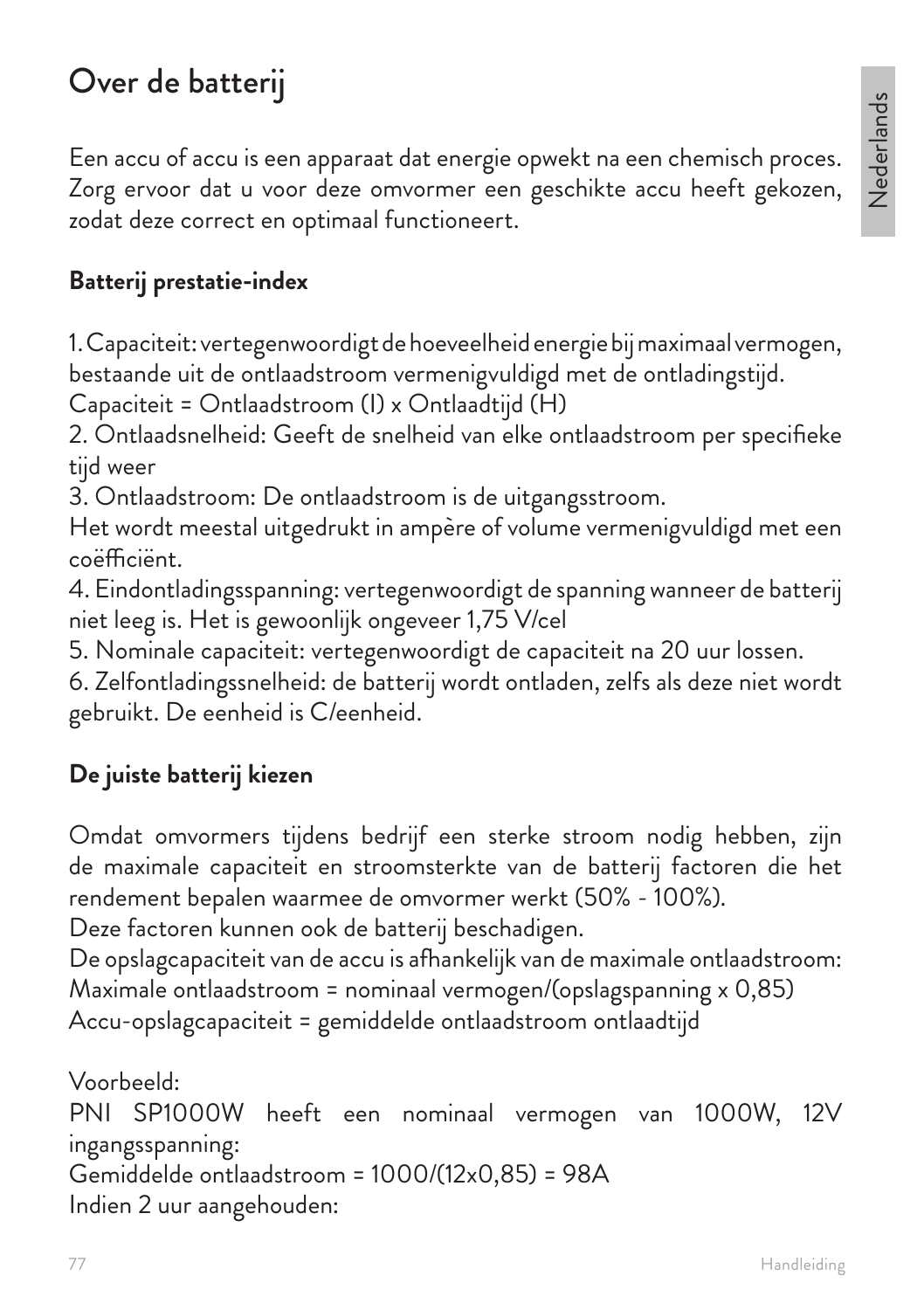Accu-opslagcapaciteit = 98x2 = 196 Ah Choose a battery with a capacity greater than 196 Ah.

## Aanbevolen waarden voor de batterijen

| <b>Omvormer</b> | Kracht (W) | Aanbevolen batterij |
|-----------------|------------|---------------------|
| SP1000W         | 1000       | 12V, ≥≥150Ah        |

## Probleemoplossen

| De omvormer gaat niet | 1. De batterij is defect | 1. Vervang de batterij |
|-----------------------|--------------------------|------------------------|
| aan en de Power-LED   | 2. De batterijverbinding | 2. Sluit de accu       |
| brandt niet           | is abnormaal             | voorzichtig aan        |
|                       | 3. De zekering is        | 3. Vervang de zekering |
|                       | doorgebrand              |                        |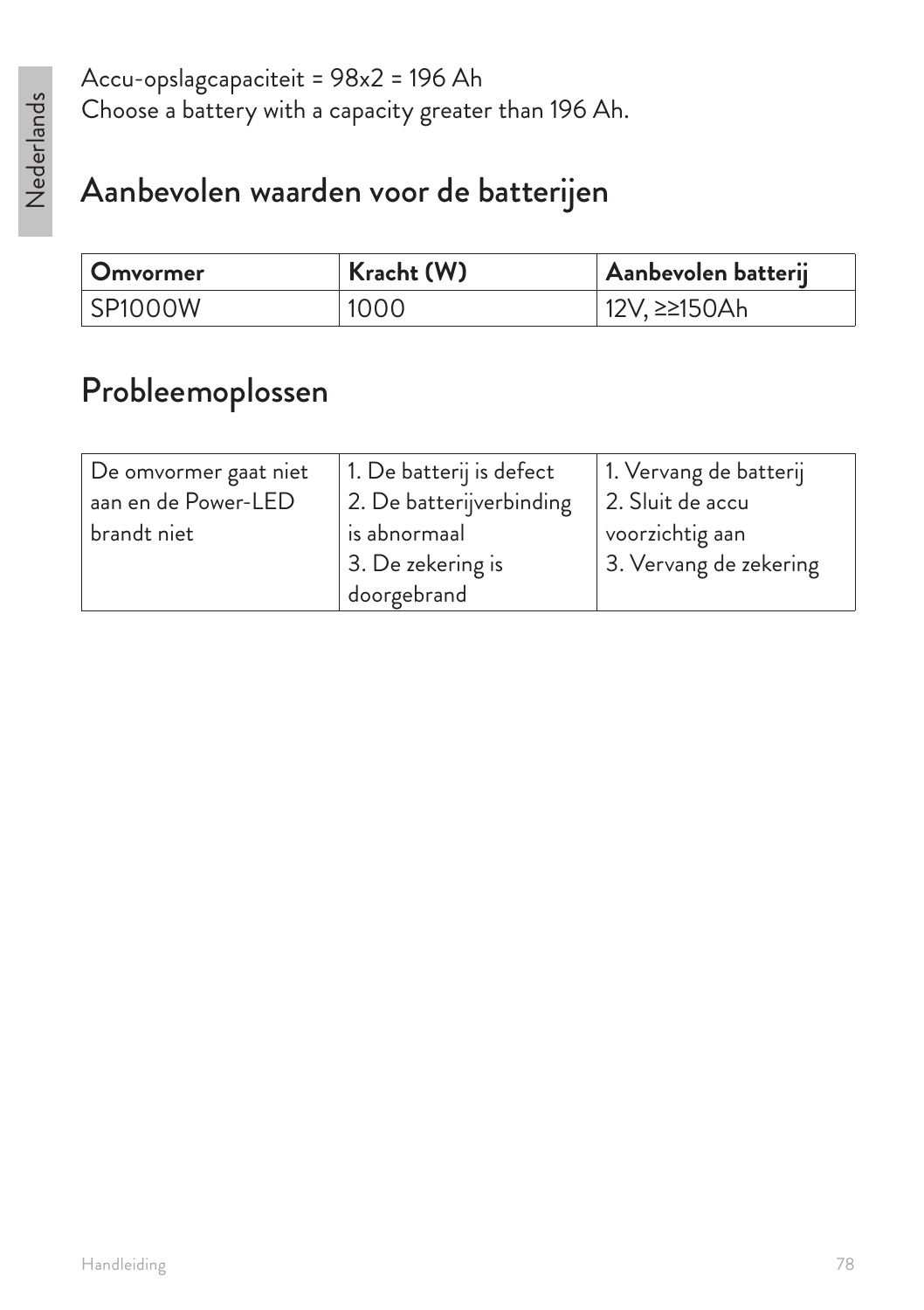| De omvormer is beveiligd<br>en de rode fout-LED<br>(Fault) gaat branden | De omvormer is beveiligd<br>en de rode storings-LED<br>brandt.<br>1. De omvormer wordt<br>beschermd als het totale<br>aantal verbruikers het<br>nominale vermogen<br>van de omvormer<br>overschrijdt.<br>2. Het startvermogen<br>van de verbruikers is<br>hoger dan het opgegeven<br>piekvermogen voor de<br>omvormer. De omvormer<br>komt in bescherming.<br>3. De accuspanning is<br>te laag. De omvormer<br>activeert een<br>overspanningsbeveiliging.<br>4. De accuspanning<br>is te hoog. De<br>omvormer activeert een<br>overspanningsbeveiliging.<br>5. De temperatuur van<br>de omvormer is te hoog. | 1. Verminder het aantal<br>aangesloten verbruikers<br>en start de omvormer<br>opnieuw.<br>2. Inductieve verbruikers<br>(motoren, pompen)<br>hebben een zeer hoog<br>startverbruik. Kies<br>in deze gevallen een<br>omvormer met een<br>nominaal vermogen dat<br>4-5 keer hoger ligt.<br>3. Als de accuspanning<br>boven het minimale<br>beschermingsniveau<br>komt, start de omvormer<br>automatisch opnieuw op.<br>(of vervang de batterij).<br>4. Als de accuspanning<br>onder het maximale<br>beschermingsniveau<br>daalt, start de omvormer<br>automatisch opnieuw (of<br>vervang de accu).<br>5. Sluit de omvormer<br>gedurende 15 minuten,<br>controleer en reinig<br>de ventilatoren en<br>ventilatieopeningen aan<br>de zijkant en zorg voor |
|-------------------------------------------------------------------------|--------------------------------------------------------------------------------------------------------------------------------------------------------------------------------------------------------------------------------------------------------------------------------------------------------------------------------------------------------------------------------------------------------------------------------------------------------------------------------------------------------------------------------------------------------------------------------------------------------------|------------------------------------------------------------------------------------------------------------------------------------------------------------------------------------------------------------------------------------------------------------------------------------------------------------------------------------------------------------------------------------------------------------------------------------------------------------------------------------------------------------------------------------------------------------------------------------------------------------------------------------------------------------------------------------------------------------------------------------------------------|
|                                                                         |                                                                                                                                                                                                                                                                                                                                                                                                                                                                                                                                                                                                              | ventilatie rondom de<br>behuizing.                                                                                                                                                                                                                                                                                                                                                                                                                                                                                                                                                                                                                                                                                                                   |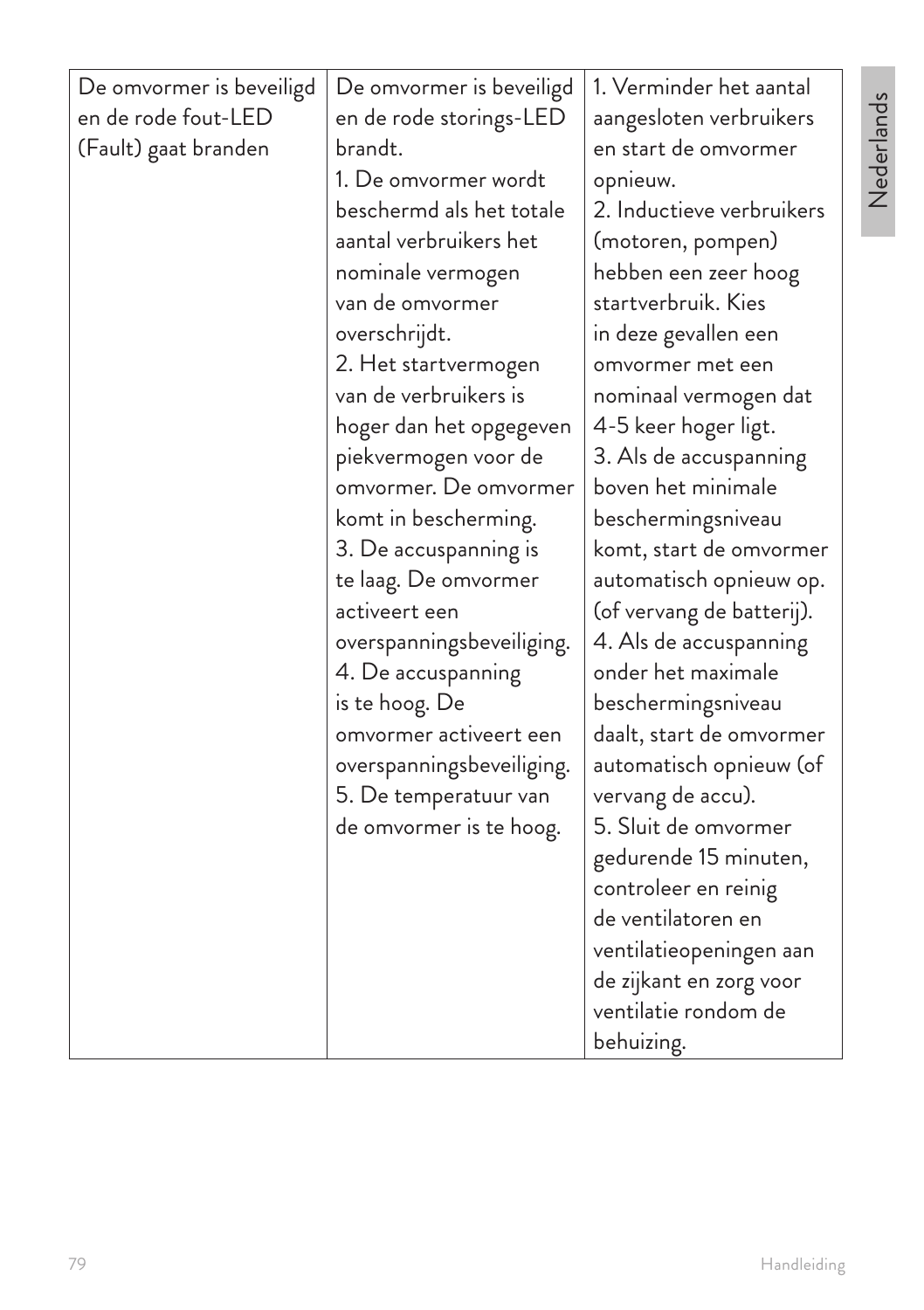| De omvormer werkt niet | 1. De draden tussen de   | 1. Kort de draden in of |
|------------------------|--------------------------|-------------------------|
| bij 100% belasting     | accu en de omvormer zijn | gebruik dikkere draden. |
|                        | te lang.                 | We raden aan om de      |
|                        | 2. De verbinding met de  | draden in de verpakking |
|                        | accu/omvormer is zwak.   | te gebruiken.           |
|                        |                          | 2. Controleer de        |
|                        |                          | connectoren op de       |
|                        |                          | omvormer en de accu en  |
|                        |                          | draai ze vast.          |

Als de omvormer niet werkt na het toepassen van de bovenstaande oplossingen, raden we u aan contact op te nemen met de verkoper, importeur of servicevertegenwoordiger en het garantiecertificaat te raadplegen. Pak het product niet uit, anders verliest u de productgarantie.

We raden regelmatig onderhoud van het product aan om de levensduur te verlengen.

1. Gebruik de omvormer niet in vochtige, stoffige omgevingen met een te hoge temperatuur.

- 2. Stel het product niet bloot aan mechanische schokken
- 3. Controleer regelmatig kabels en aansluitingen
- 4. Reinig regelmatig de ventilatoren van de omvormer.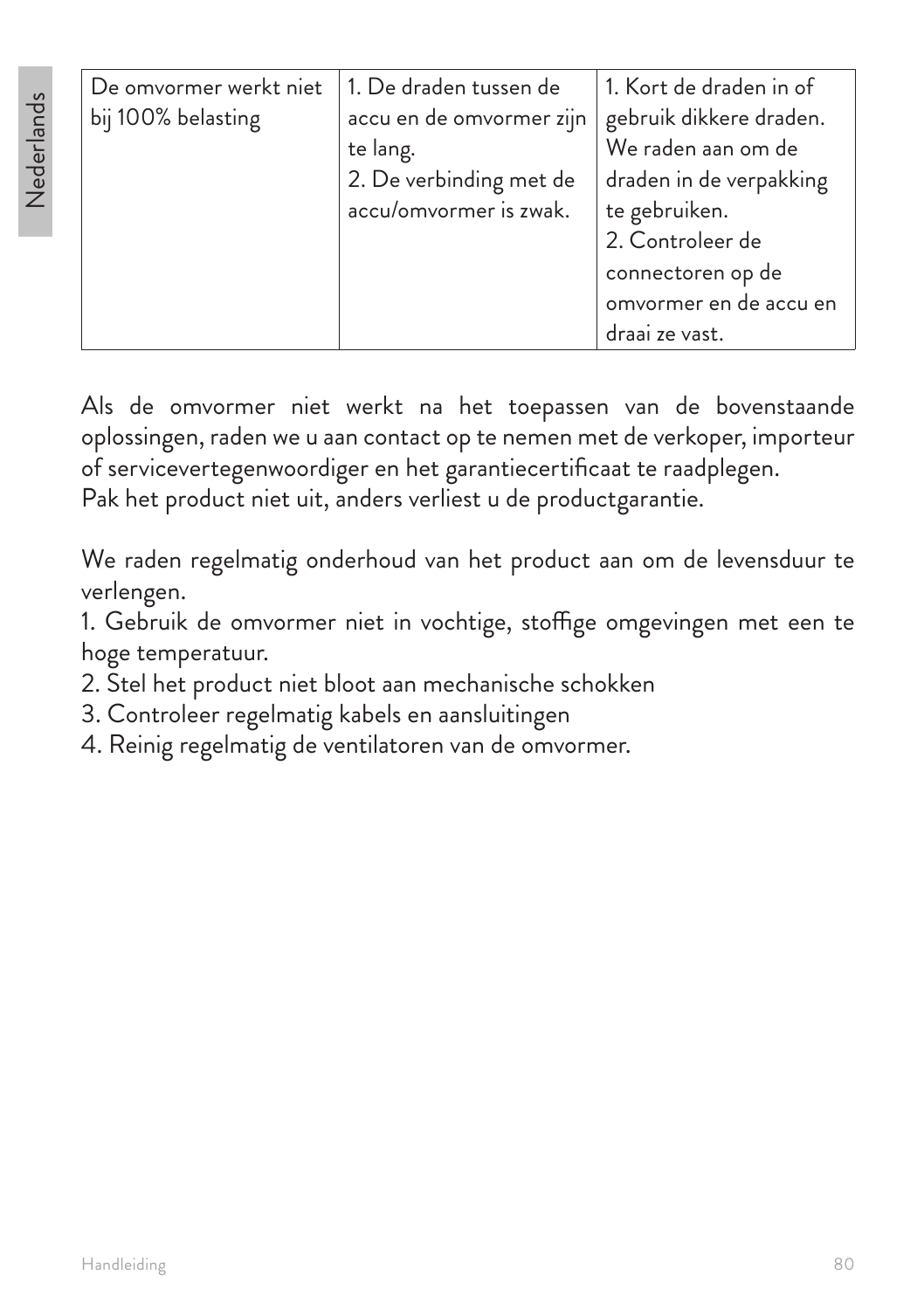# Technische specificaties

|                                   | <b>SP1000W</b>                                                                       |
|-----------------------------------|--------------------------------------------------------------------------------------|
| Ingangsspanning                   | 12V DC                                                                               |
| Uitgangsvermogen                  | 1000W                                                                                |
| Uitgangsspanning                  | <b>230V AC</b>                                                                       |
| Frequentie                        | 50Hz/60Hz                                                                            |
| Overdrachtsefficiëntie            | >88%                                                                                 |
| Uitgangsgolf                      | Zuivere sinusgolf                                                                    |
| Totale harmonische vervorming     | THDV ≤3% (100%<br>lineaire belasting)                                                |
| Overbelastingscapaciteit          | >120%                                                                                |
| Beveiligingen                     | onderspanning,<br>overspanning,<br>oververhitting,<br>overbelasting,<br>kortsluiting |
| Aanbevolen batterijparameters     |                                                                                      |
| Type                              | Loodzuur / lithium                                                                   |
| Spanning                          | 12V                                                                                  |
| Stroom                            | $\geq$ 150A                                                                          |
| Onder- / overspanningsbeveiliging | 10V/15.5V                                                                            |
| Spanningswaarschuwingsniveau      | 10.5V                                                                                |
| Cut-off niveau (onderbreken)      | 9.7V-10.2V                                                                           |
| Herstelniveau                     | 12.5V                                                                                |
| Algemene parameters               |                                                                                      |
| LED-indicatoren                   | Groen rood                                                                           |
| Actieve koeling                   | Fan                                                                                  |
| Werktemperatuur                   | $-26^{\circ}$ C ~ +60 $^{\circ}$ C                                                   |
| Werkvochtigheid                   | ≤90% (niet<br>condenserend)                                                          |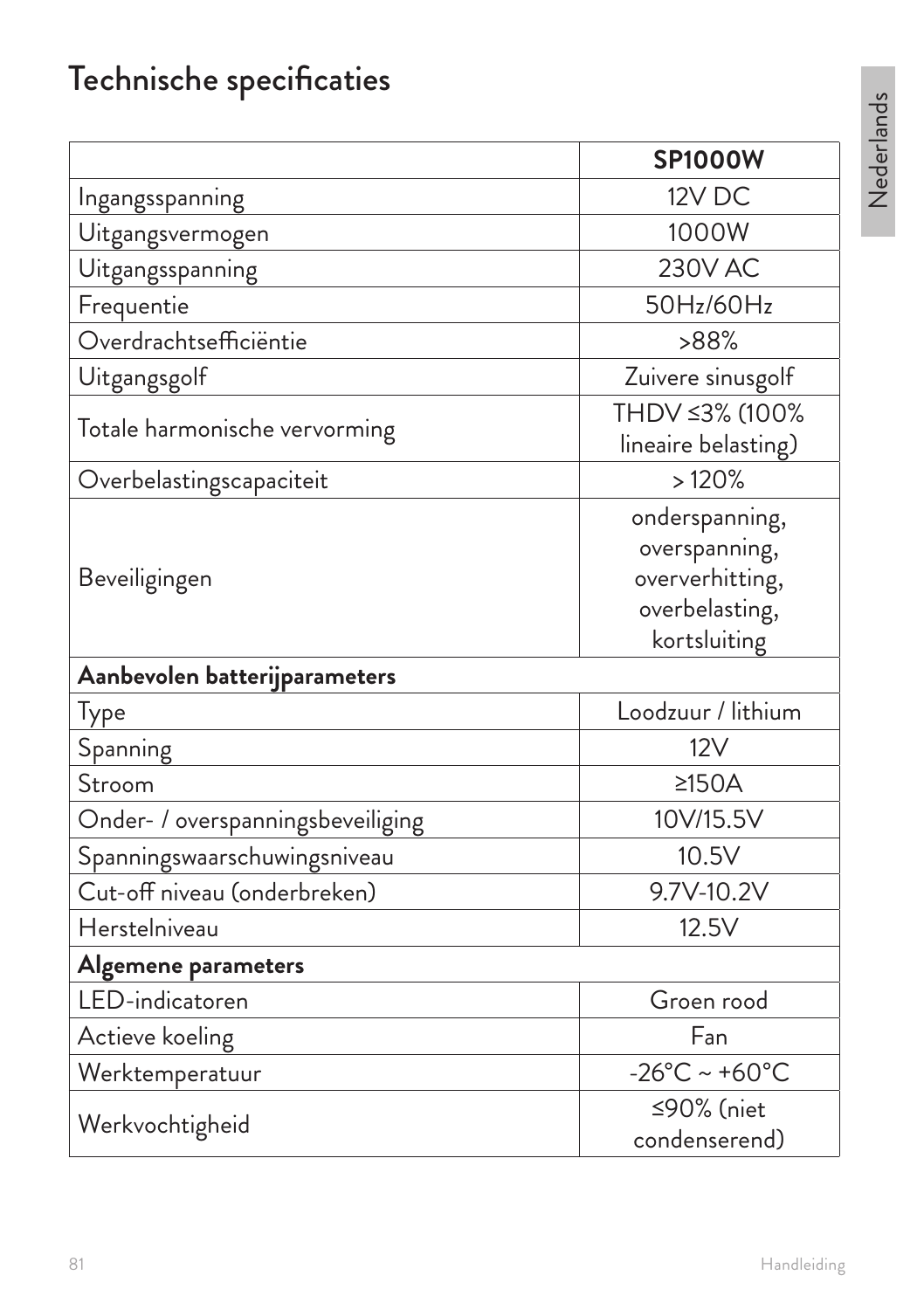## Główne cechy

- Czysta fala sinusoidalna
- THD (całkowite zniekształcenia harmoniczne) <3%
- Zabezpieczenia: podnapięciowe, przepięciowe, przegrzanie, przeciążenie, zwarcie

## Wprowadzenie

PNI SP1000W konwertuje napięcie wejściowe 12 V DC na napięcie 230 V AC 50 Hz.

Zalecamy uważne przeczytanie niniejszej instrukcji przed uruchomieniem produktu.

### **Ostrzeżenia**

- Nie przechowuj produktu w środowiskach z korozyjnymi gazami, wysoką wilgotnością i wysoką temperaturą, zapyleniem i zakłóceniami elektromagnetycznymi.
- W przypadku usterki nie otwieraj ani nie naprawiaj samodzielnie tego produktu. Zadzwoń do wyspecjalizowanego centrum serwisowego.

## Konwencja symboli

| Symbol  | <b>Znaczenie</b>                                                                                                                                     |
|---------|------------------------------------------------------------------------------------------------------------------------------------------------------|
|         | Potencjalne poważne zagrożenie, które może<br>DANGER   spowodować ofiary.                                                                            |
|         | Potencjalne średnie zagrożenie, które może<br>WARNING   spowodować drobne obrażenia.                                                                 |
| CAUTION | Potencjalne zagrożenie, które może spowodować<br>awarię urządzenia, utratę danych, pogorszenie<br>wydajności urządzenia i inne nieoczekiwane straty. |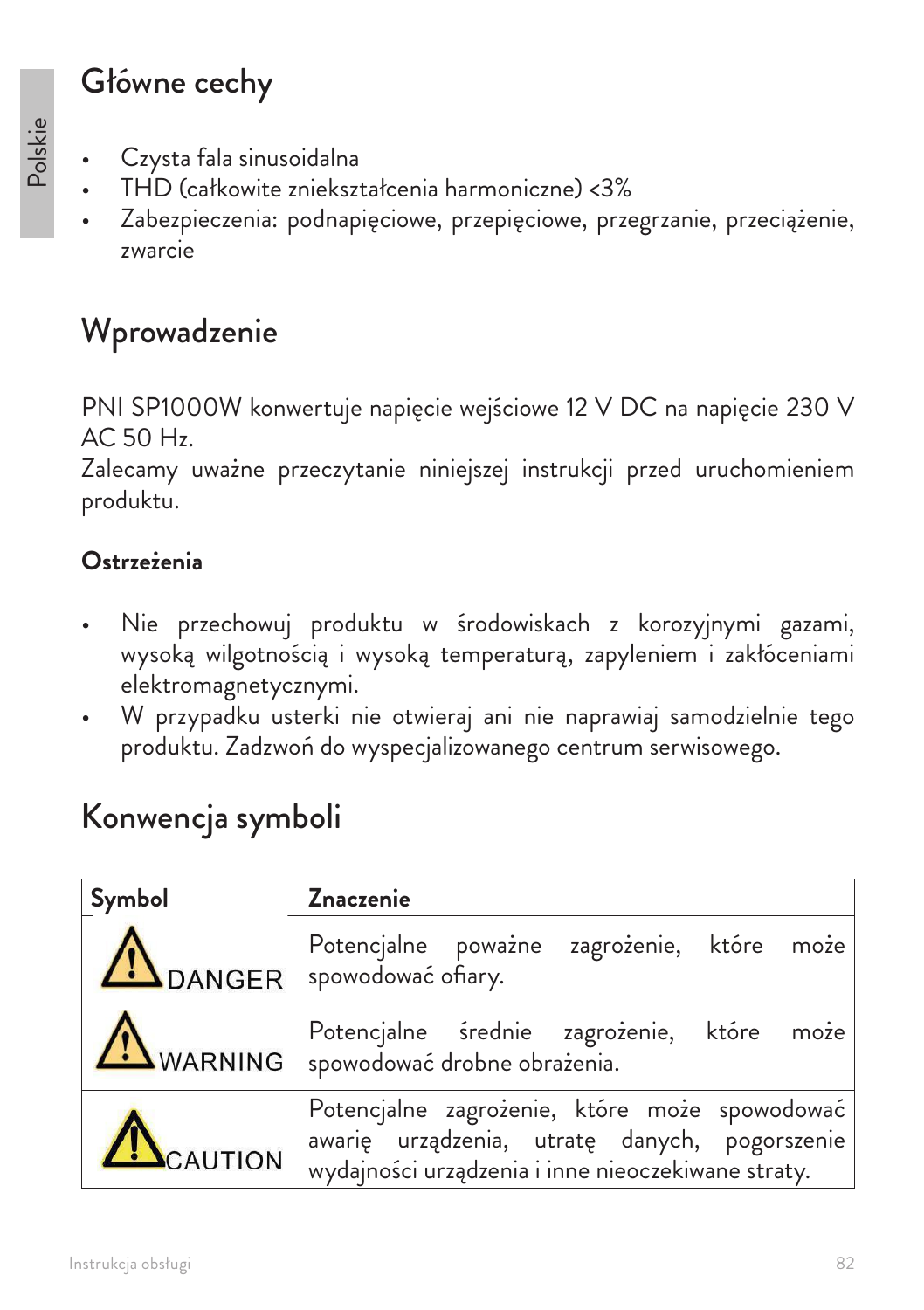# Środki bezpieczeństwa

Zalecamy uważne przeczytanie niniejszej instrukcji przed użyciem produktu, aby uniknąć obrażeń ciała i uszkodzenia produktu.

### Opis symboli



Podczas użytkowania falownik generuje wysokie temperatury.

Uważnie przeczytaj instrukcję montażu i obsługi, aby uniknąć obrażeń ciała lub uszkodzenia sprzętu.

Ostrzeżenie: Nie bierzemy odpowiedzialności za nieprzestrzeganie środków bezpieczeństwa.

Akumulatory różnych rozmiarów i pochodzące od różnych producentów mogą mieć różne napięcie. Upewnij się, że napięcie falownika odpowiada napięciu akumulatora. Aby uzyskać więcej informacji, skontaktuj się ze sprzedawcą. Każda zmiana konfiguracji lub struktury systemu może wpłynąć na jego prawidłowe działanie.

# **Niebezpieczeństwo wysokiego napięcia!**

Dotykanie falownika w wilgotnym lub mokrym przedmiocie (lub dłoniach) może narazić Cię na niebezpieczną sytuację.

1. Pod żadnym pozorem nie otwieraj obudowy produktu. Wejście i wyjście falownika stwarza zagrożenie wysokiego napięcia. Otwarcie falownika i dotknięcie wewnętrznych komponentów może narazić Cię na niebezpieczną sytuację.

2. Przed konserwacją należy całkowicie odłączyć zasilanie falownika. Zaleca się sprawdzenie za pomocą woltomierza zarówno wejścia, jak i wyjścia falownika, aby upewnić się, że jest on prawidłowo odłączony.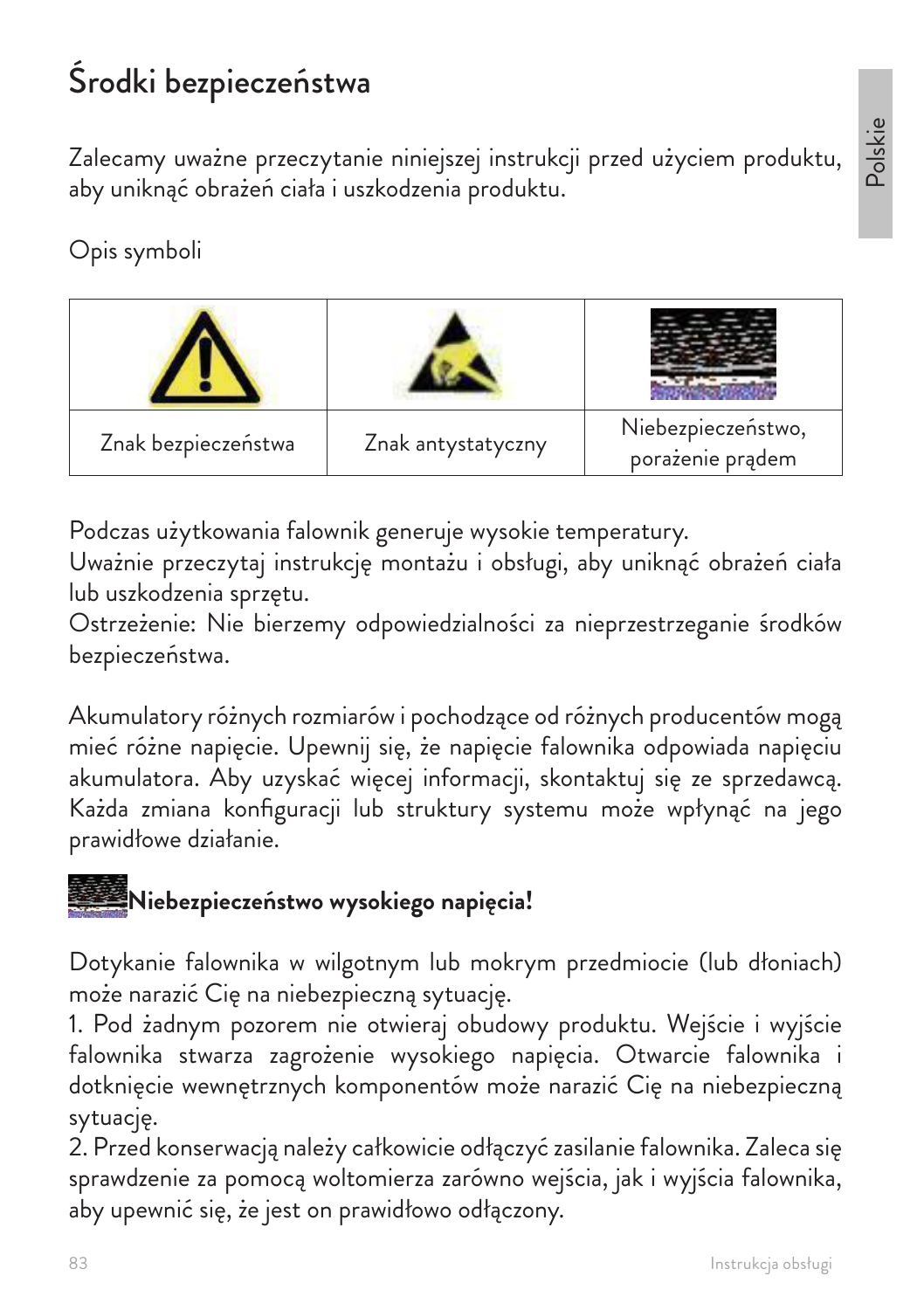3. Nawet po całkowitym odłączeniu zasilania w falowniku może pozostać energia resztkowa. Pozostaw falownik odłączony na 10 minut, aby upewnić się, że system jest całkowicie rozładowany.

4. Przechowuj falownik w opakowaniu przed instalacją i użyciem.

5. Nie manipuluj falownikiem w obecności przewodników elektrycznych: metalowego zegarka, bransoletek, pierścionków.

6. Falownik może być naprawiany, instalowany i konserwowany wyłącznie przez wykwalifikowany personel.

**Uwagi dotyczące obciążenia indukcyjnego i prostowania półfalowego!** Zalecamy wybór falownika o mocy 2-3 razy większej niż prostowanie półfalowe lub obciążenie indukcyjne.

### **Unikaj niebezpieczeństwa antystatycznego**

Zalecamy noszenie antystatycznej opaski na nadgarstek, aby chronić wrażliwe części przed wyładowaniami elektrostatycznymi.

### **Nie odłączaj falownika, gdy jest włączony**

Nie instalować ani nie odłączać urządzenia, gdy jest włączone. Zachowaj maksymalną ostrożność podczas podłączania przewodów zasilających.

## **Używaj tylko regulowanych baterii**

Używaj tylko regulowanych baterii. Używanie nieuregulowanych baterii może spowodować nieprawidłowe działanie produktu.

### **Używaj baterii zgodnie z zasadami producenta**

Używaj akumulatora zgodnie z zasadami podłączania dostarczonymi przez jego producenta. Niewłaściwa obsługa może stanowić zagrożenie.

1. Nie zwierać przewodów. Połączenia należy wykonać bardzo szczelnie.

2. Nie dotykać jednocześnie zacisków akumulatora ani podłączonych do nich przewodów.

3. Unikaj rozlewania elektrolitów. Elektrolity powodują korozję metalu i stwarzają ryzyko zwarcia.

4. Akumulator należy przechowywać z dala od ognia lub źródeł iskier.

## **Unikaj krzywdy fanów**

Unikaj przypadkowego blokowania wentylatorów. Nie używaj narzędzi ani palców, aby je zatrzymać.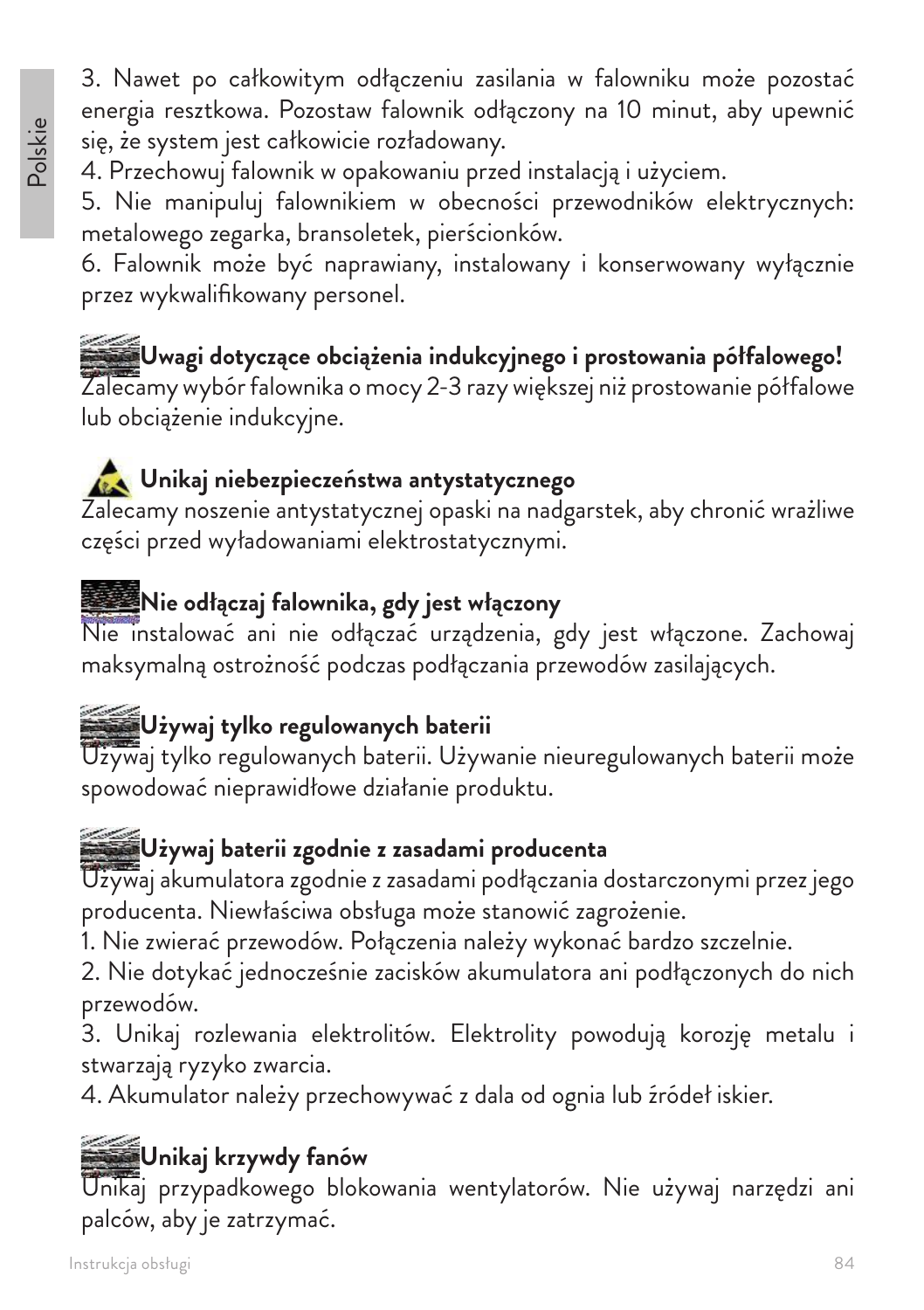Instrukcja obsługi

## **Utrzymuj dobrą wentylację falownika**

Upewnij się, że wentylacja i wylot powietrza falownika nie są w żaden sposób zablokowane. Nie należy również montować części obudowy z pasywnym radiatorem przymocowanej do ściany, sufitu lub podłogi, ale w odległości umożliwiającej przepływ powietrza.

## Instalacja falownika

#### **Warunki środowiska**

Falownik należy przechowywać w suchym i wentylowanym miejscu. Falownik należy trzymać z dala od wilgoci, kurzu, ciepła, światła słonecznego, lotnych gazów lub wysokiego zasolenia.



Zakres temperatur pracy produktu to -26 $^{\circ}$ C ~ + 60 $^{\circ}$ C. Nie należy przeciążać falownika w przypadku temperatur powyżej 40˚C. W przypadku nadmiernego użytkowania falownika w temperaturach powyżej 40°C zmniejsz zużycie o 10% na każdy stopień powyżej 40°C.

Optymalna temperatura pracy falownika wynosi od + 20˚C do + 30˚C. W przypadku używania w temperaturach powyżej 30˚C żywotność baterii znacznie się zmniejszy. Poniżej 20˚C skróci się czas magazynowania energii elektrycznej.

#### **Zachowaj bezpieczną odległość**

Falownik należy zamontować w odległości co najmniej 60 mm od otaczających ścian, tak aby chłodnica nie była zasłonięta innymi przedmiotami. Nie zakrywaj bocznych paneli falownika, aby zapewnić wydajne chłodzenie i

uniknąć przegrzania.

#### **Podłączenie przewodów elektrycznych**

Upewnij się, że przycisk zasilania falownika jest wyłączony.

Przestrzegaj biegunowości przewodów i nie podłączaj ich odwrotnie, aby uniknąć zwarcia falownika.

Wykonaj poniższe czynności, aby podłączyć kable falownika: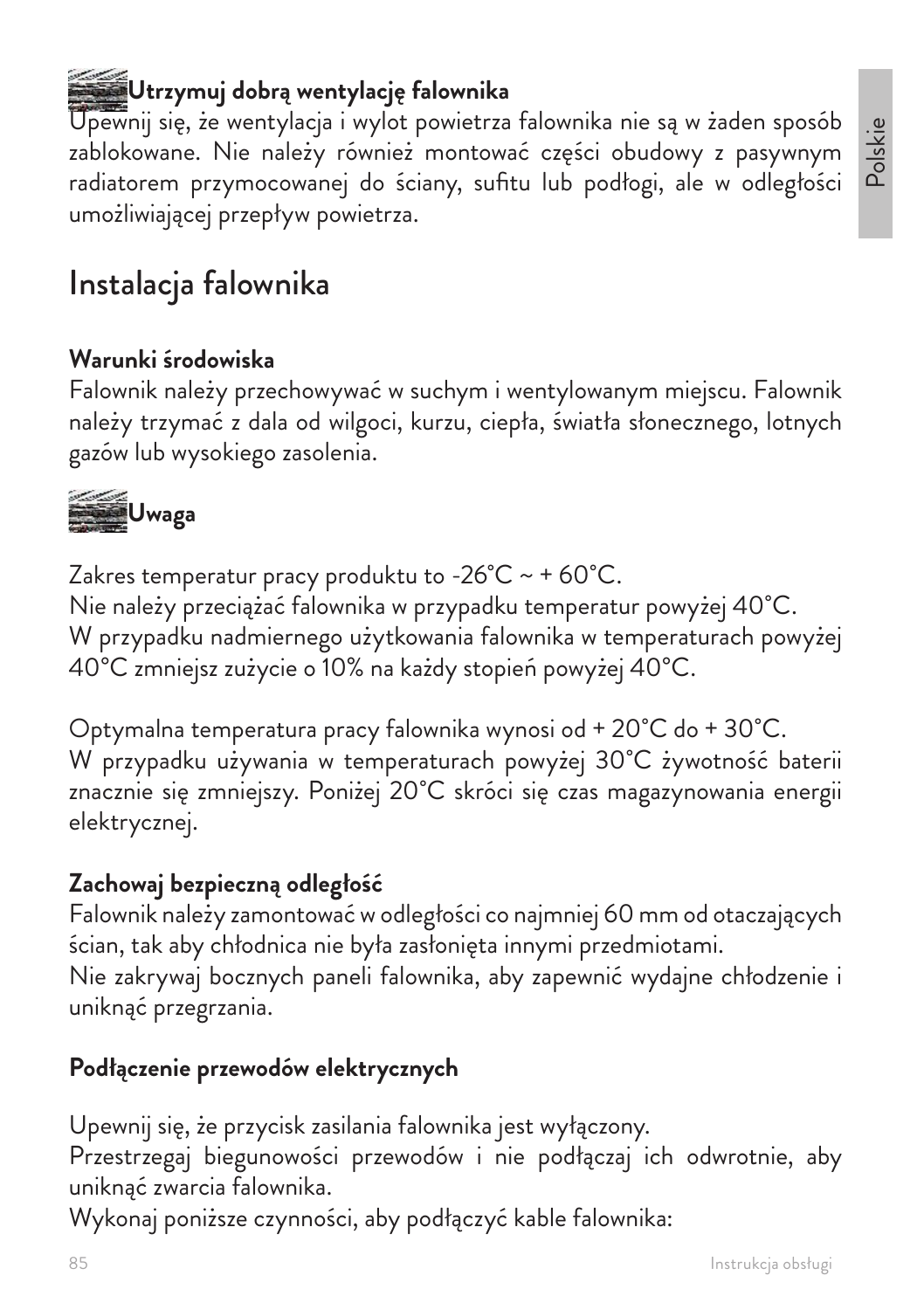- 1. Wyłączyć falownik przyciskiem WŁ./WYŁ.
- 2. Podłączyć przewody do zacisków akumulatora, przestrzegając biegunowości.
- 3. Upewnij się, że 2 kable są mocno połączone, aby uniknąć przegrzania.
- 4. Podłączyć obciążenie do gniazda Schuko.

5. Po upewnieniu się, że wszystkie połączenia są wykonane poprawnie, włącz falownik. Jeśli zaświeci się zielona dioda LED, oznacza to, że napięcie wyjściowe jest prawidłowe, a falownik działa prawidłowo.

Poniższy schemat przedstawia prawidłowe podłączenie falownika.



### **Uwaga**

1. Nie używać wyjścia AC falownika do podłączenia go do sieci 230V, aby nie spalić falownika.

2. Podłączaj obciążenia pojedynczo i nie przekraczaj deklarowanej maksymalnej mocy falownika.

3. W przypadku obciążeń indukcyjnych wybierz falownik o mocy maksymalnej 2-3 razy większej.

4. Zaleca się uruchamianie samochodu tylko przy wyłączonym falowniku, ponieważ procedura ta będzie zużywać dużo prądu i może wpłynąć na falownik.

5. Falownik musi być zamontowany w wentylowanym miejscu, nie może być przykryty i musi być chroniony przed dostępem osób.

6. Nie podłączaj falownika do rozładowanych, uszkodzonych lub starych akumulatorów, ponieważ może to spowodować przepalenie falownika.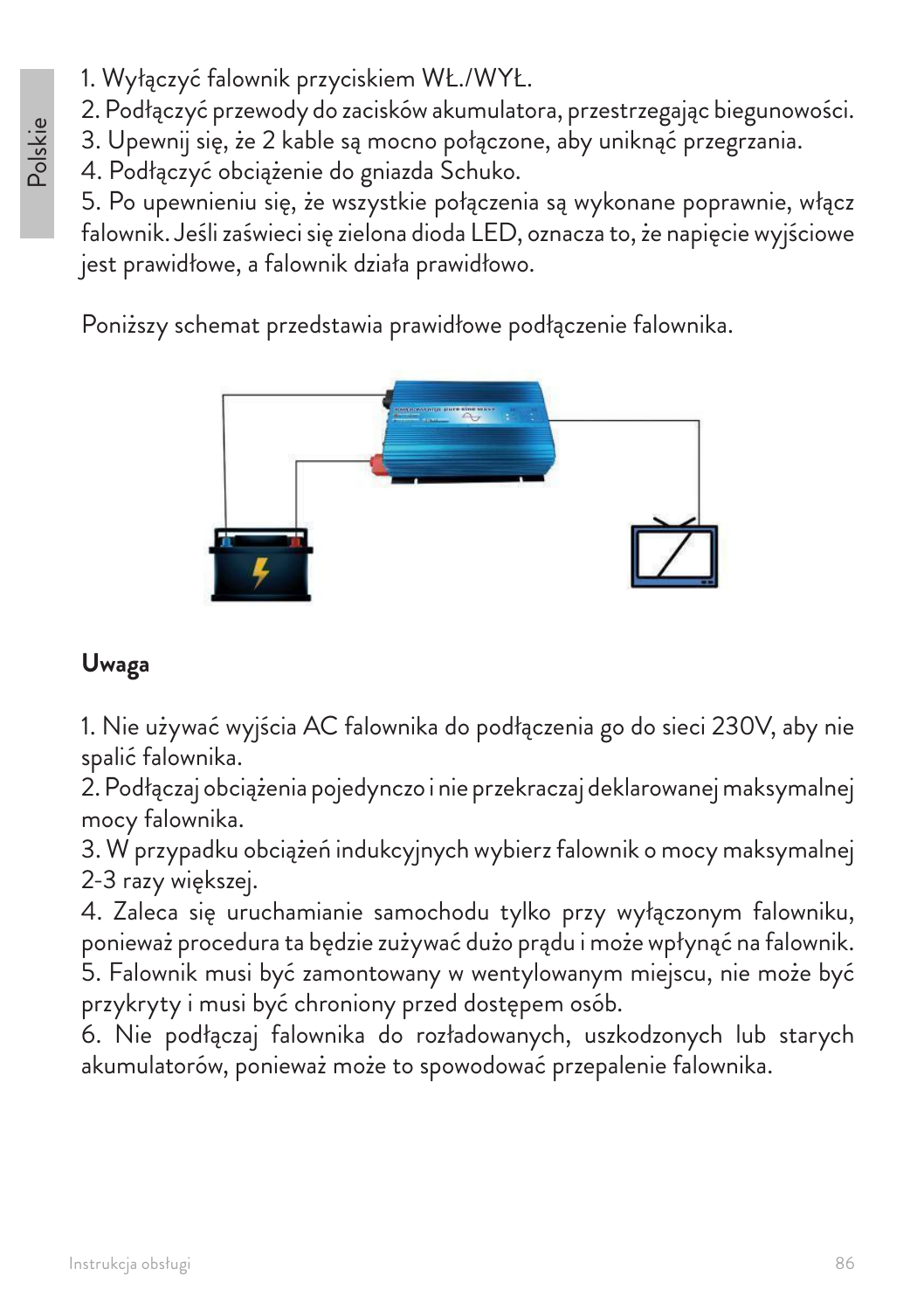## O baterii

Akumulator lub akumulator to urządzenie wytwarzające energię w wyniku procesu chemicznego. Upewnij się, że wybrałeś odpowiedni akumulator do tego falownika, aby zapewnić prawidłowe i optymalne działanie.

#### **Wskaźnik wydajności baterii**

1. Pojemność: Przedstawia ilość energii przy maksymalnej mocy, na którą składa się prąd rozładowania pomnożony przez czas rozładowania.

Pojemność = prąd rozładowania (I) x czas rozładowania (H)

2. Szybkość rozładowania: Przedstawia prędkość każdego prądu rozładowania w określonym czasie

3. Prąd rozładowania: prąd rozładowania jest prądem wyjściowym.

Zwykle jest wyrażany w amperach lub objętości pomnożonej przez współczynnik.

4. Końcowe napięcie rozładowania: Reprezentuje napięcie, gdy bateria nie jest rozładowana. Zwykle wynosi około 1,75 V/ogniwo

5. Nominalna pojemność: Przedstawia pojemność po 20 godzinach rozładunku.

6. Szybkość samorozładowania: Akumulator jest rozładowywany, nawet jeśli nie jest używany. Jednostką jest C/jednostka.

#### **Wybór odpowiedniej baterii**

Ponieważ falowniki podczas pracy potrzebują dużego prądu, maksymalna pojemność i prąd akumulatora są czynnikami określającymi sprawność, z jaką pracuje falownik (50% - 100%).

Te czynniki mogą również uszkodzić baterię.

Pojemność akumulatora zależy od maksymalnego prądu rozładowania:

Maksymalny prąd rozładowania = moc znamionowa/(napięcie przechowywania  $\times$  0.85)

Pojemność akumulatora = średni czas rozładowania prądu rozładowania

Przykład: PNI SP1000W ma moc znamionową 1000 W, napięcie wejściowe 12 V: Średni prąd rozładowania = 1000/(12x0,85) = 98A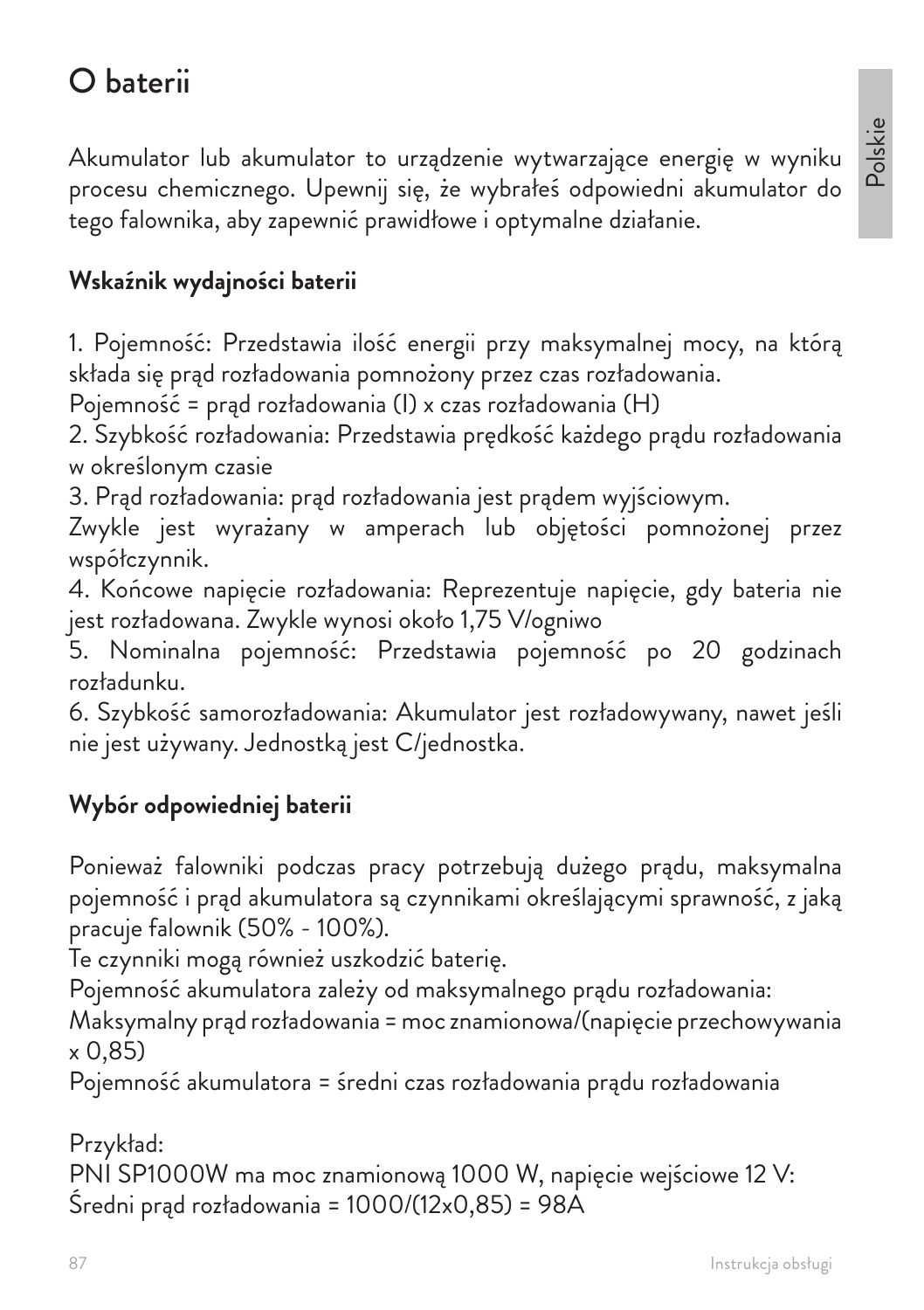Jeśli jest włączony przez 2 godziny: Pojemność akumulatora = 98x2 = 196 Ah Wybierz akumulator o pojemności większej niż 196 Ah.

## Zalecane wartości dla akumulatorów

| <b>Falownik</b> | Moc(W) | Zalecana bateria |
|-----------------|--------|------------------|
| SP1000W         | 1000   | 12V, ≥≥150Ah     |

## Rozwiązywanie problemów

| Falownik nie włącza się i | 1. Akumulator jest        | 1. Wymień baterię     |
|---------------------------|---------------------------|-----------------------|
| nie świeci się dioda LED  | uszkodzony                | 2. Ostrożnie podłącz  |
| zasilania                 | 2. Nieprawidłowe          | akumulator            |
|                           | podłączenie akumulatora   | 3. Wymień bezpiecznik |
|                           | 3. Przepalony bezpiecznik |                       |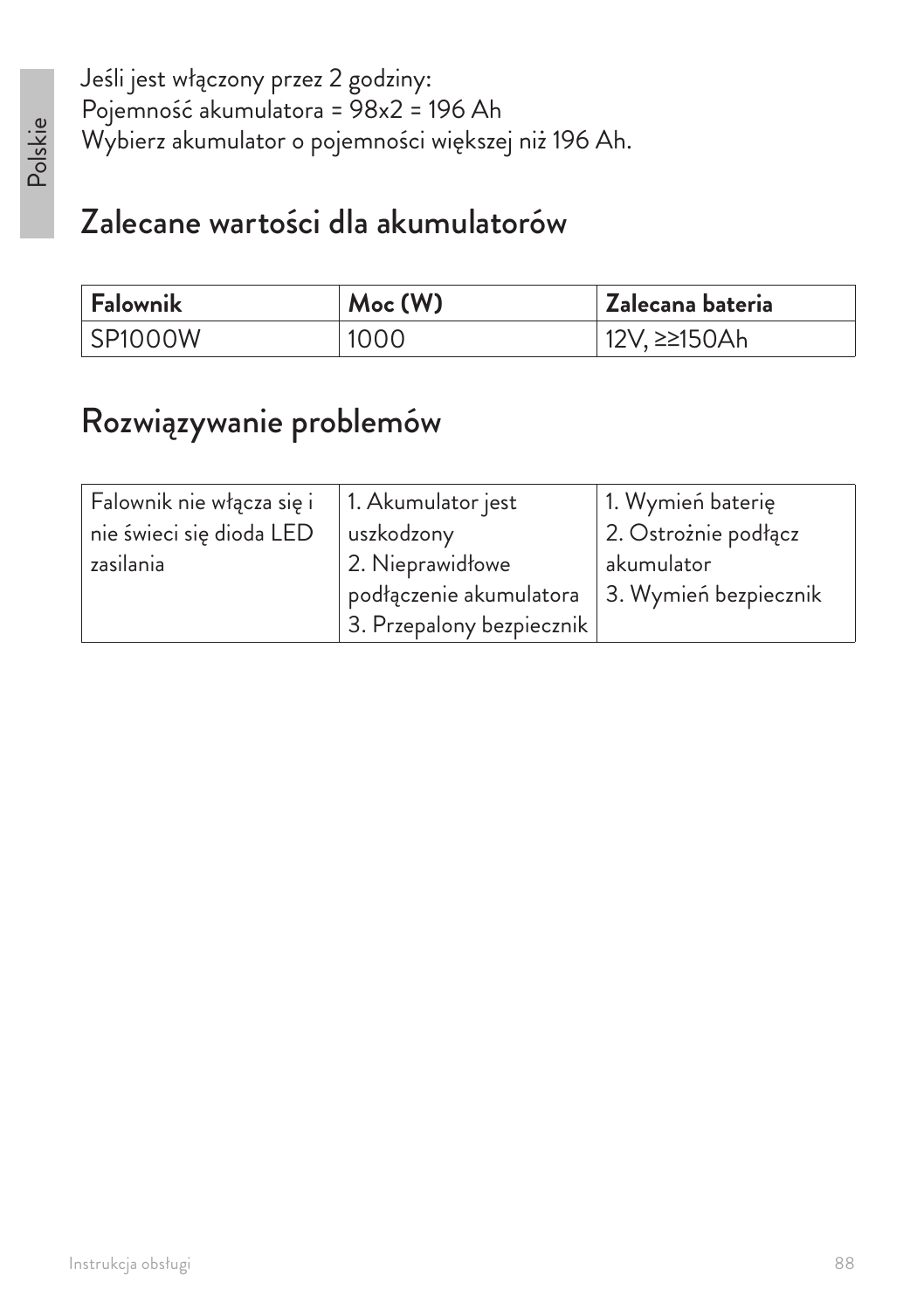| Falownik jest pod<br>ochroną i zapala się<br>czerwona dioda LED<br>błędu (błąd) | Falownik jest chroniony i<br>świeci się czerwona dioda<br>LED błędu.<br>1. Falownik jest<br>chroniony, gdy całkowita<br>liczba odbiorników<br>przekracza moc | 1. Zmniejszyć liczbę<br>podłączonych<br>odbiorników i ponownie<br>uruchomić falownik.<br>2. Odbiorniki indukcyjne<br>(silniki, pompy) mają<br>bardzo wysoki pobór |
|---------------------------------------------------------------------------------|--------------------------------------------------------------------------------------------------------------------------------------------------------------|-------------------------------------------------------------------------------------------------------------------------------------------------------------------|
|                                                                                 | znamionową falownika.<br>2. Moc rozruchowa                                                                                                                   | mocy podczas rozruchu.<br>W takich przypadkach                                                                                                                    |
|                                                                                 | odbiorników jest wyższa<br>niż deklarowana moc                                                                                                               | należy wybrać falownik o<br>mocy znamionowej 4-5                                                                                                                  |
|                                                                                 | szczytowa falownika.<br>Falownik jest chroniony.                                                                                                             | razy większej.<br>3. Jeśli napięcie                                                                                                                               |
|                                                                                 | 3. Napięcie akumulatora                                                                                                                                      | akumulatora wzrośnie                                                                                                                                              |
|                                                                                 | jest zbyt niskie. Falownik<br>uruchamia ochronę                                                                                                              | powyżej minimalnego<br>poziomu ochrony,                                                                                                                           |
|                                                                                 | przeciwprzepięciową.<br>4. Napięcie                                                                                                                          | falownik automatycznie<br>uruchomi się ponownie.                                                                                                                  |
|                                                                                 | akumulatora jest zbyt<br>wysokie. Falownik                                                                                                                   | (lub wymień baterię).<br>4. Jeśli napięcie                                                                                                                        |
|                                                                                 | uruchamia ochronę<br>przeciwprzepięciową.                                                                                                                    | baterii spadnie poniżej<br>maksymalnego poziomu                                                                                                                   |
|                                                                                 | 5. Temperatura inwertera                                                                                                                                     | ochrony, falownik                                                                                                                                                 |
|                                                                                 | jest zbyt wysoka.                                                                                                                                            | automatycznie uruchomi<br>się ponownie (lub                                                                                                                       |
|                                                                                 |                                                                                                                                                              | wymień baterię).<br>5. Zamknij falownik na 15                                                                                                                     |
|                                                                                 |                                                                                                                                                              | minut, sprawdź i wyczyść<br>wentylatory oraz boczne                                                                                                               |
|                                                                                 |                                                                                                                                                              | otwory wentylacyjne                                                                                                                                               |
|                                                                                 |                                                                                                                                                              | i zachowaj przestrzeń<br>wentylacyjną wokół                                                                                                                       |
|                                                                                 |                                                                                                                                                              | obudowy.                                                                                                                                                          |

Polskie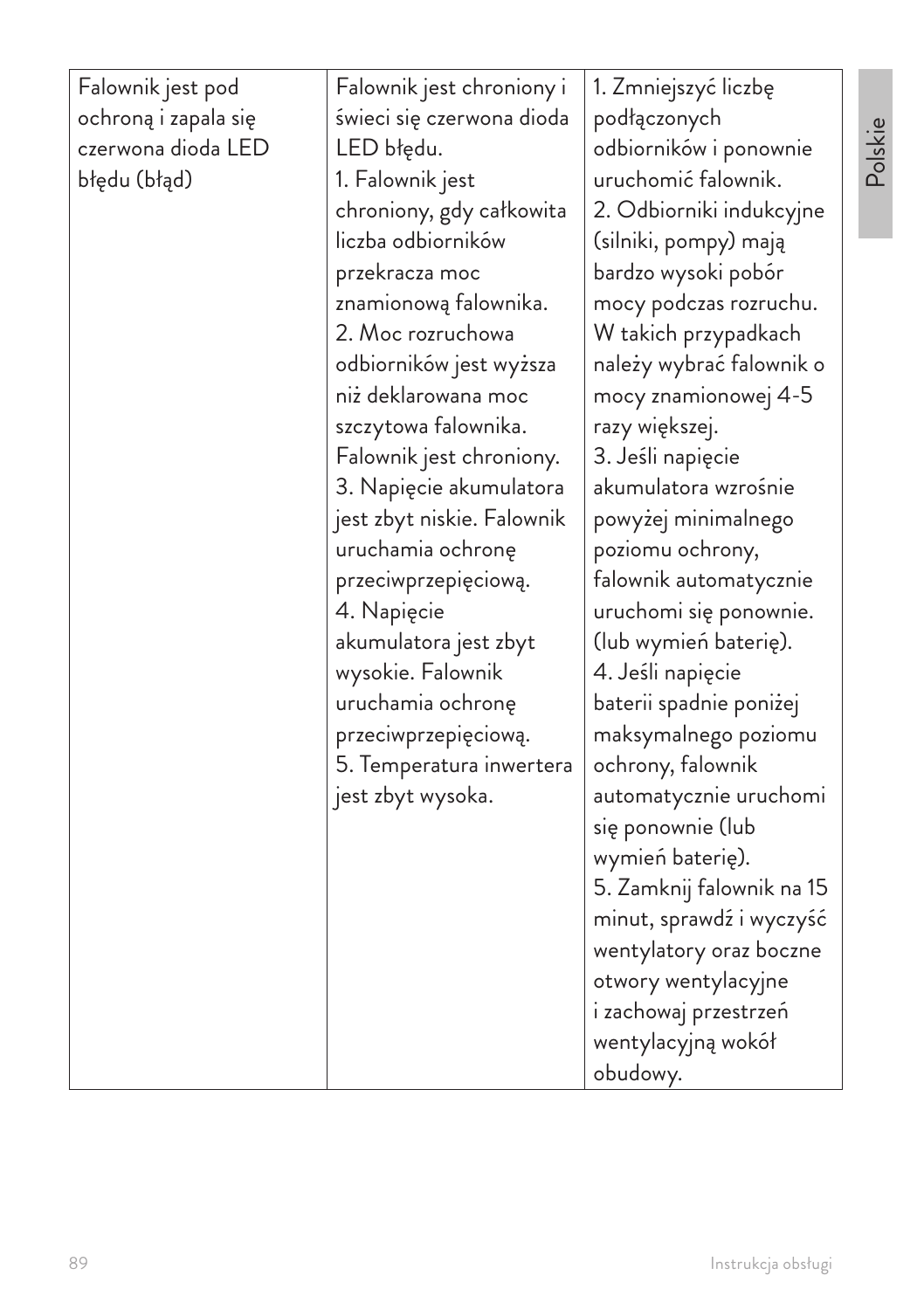| Falownik nie działa przy | 1. Przewody między      | 1. Skróć nici lub użyj   |
|--------------------------|-------------------------|--------------------------|
| 100% obciążeniu          | akumulatorem a          | grubszych nici. Zalecamy |
|                          | falownikiem są zbyt     | użycie przewodów w       |
|                          | długie.                 | opakowaniu.              |
|                          | 2. Połączenie z         | 2. Sprawdź i dokręć      |
|                          | akumulatorem/           | złącza falownika i       |
|                          | falownikiem jest słabe. | akumulatora.             |

Jeśli falownik nie działa po zastosowaniu powyższych rozwiązań, zalecamy skontaktowanie się ze sprzedawcą, importerem lub przedstawicielem serwisu w celu zapoznania się z kartą gwarancyjną.

Nie rozpakuj produktu, ponieważ utracisz gwarancję na produkt.

Zalecamy regularną konserwację produktu, aby przedłużyć jego żywotność.

1. Unikaj używania falownika w wilgotnym, zapylonym środowisku o zbyt wysokiej temperaturze.

- 2. Unikać narażania produktu na wstrząsy mechaniczne
- 3. Okresowo sprawdzaj kable i połączenia
- 4. Okresowo czyścić wentylatory falownika.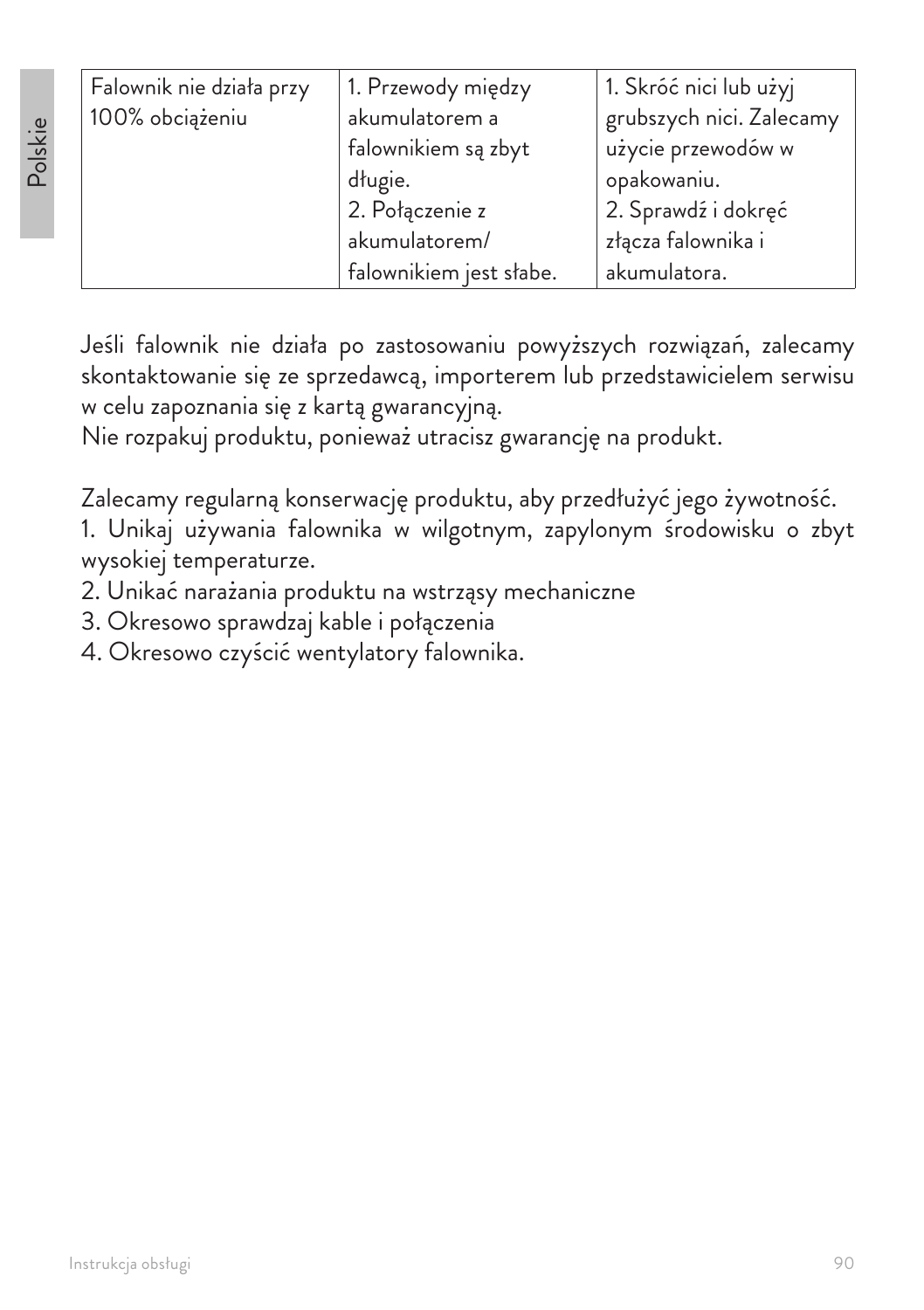# Technical specifications

|                                                       | <b>SP1000W</b>                                                    |
|-------------------------------------------------------|-------------------------------------------------------------------|
| Napięcie wejściowe                                    | 12V DC                                                            |
| Moc wyjściowa                                         | 1000W                                                             |
| Napięcie wyjściowe                                    | <b>230V AC</b>                                                    |
| Częstotliwość                                         | 50Hz/60Hz                                                         |
| Wydajność transferu                                   | >88%                                                              |
| Fala wyjściowa                                        | Czysta fala sinusoidalna                                          |
| Całkowite zniekształcenia harmoniczne                 | THDV ≤3% (100%<br>obciążenia liniowego)                           |
| Zdolność przeciążeniowa                               | >120%                                                             |
| Zabezpieczenia                                        | podnapięcie,<br>przepięcie, przegrzanie,<br>przeciążenie, zwarcie |
| Zalecane parametry baterii                            |                                                                   |
| Rodzaj                                                | Kwas ołowiowy / Lit                                               |
| Napięcie                                              | 12V                                                               |
| Prąd                                                  | $\geq$ 150A                                                       |
| Ochrona przed zbyt niskim / zbyt wysokim<br>napięciem | 10V/15.5V                                                         |
| Poziom ostrzegawczy napięcia                          | 10.5V                                                             |
| Poziom odcięcia (przerwanie)                          | 9.7V-10.2V                                                        |
| Poziom regeneracji                                    | 12.5V                                                             |
| Parametry ogólne                                      |                                                                   |
| Wskaźniki LED                                         | Zielono czerwony                                                  |
| Aktywne chłodzenie                                    | Wentylator                                                        |
| Temperatura pracy                                     | $-26^{\circ}$ C ~ +60 $^{\circ}$ C                                |
| Wilgotność podczas pracy                              | ≤90% (bez kondensacji)                                            |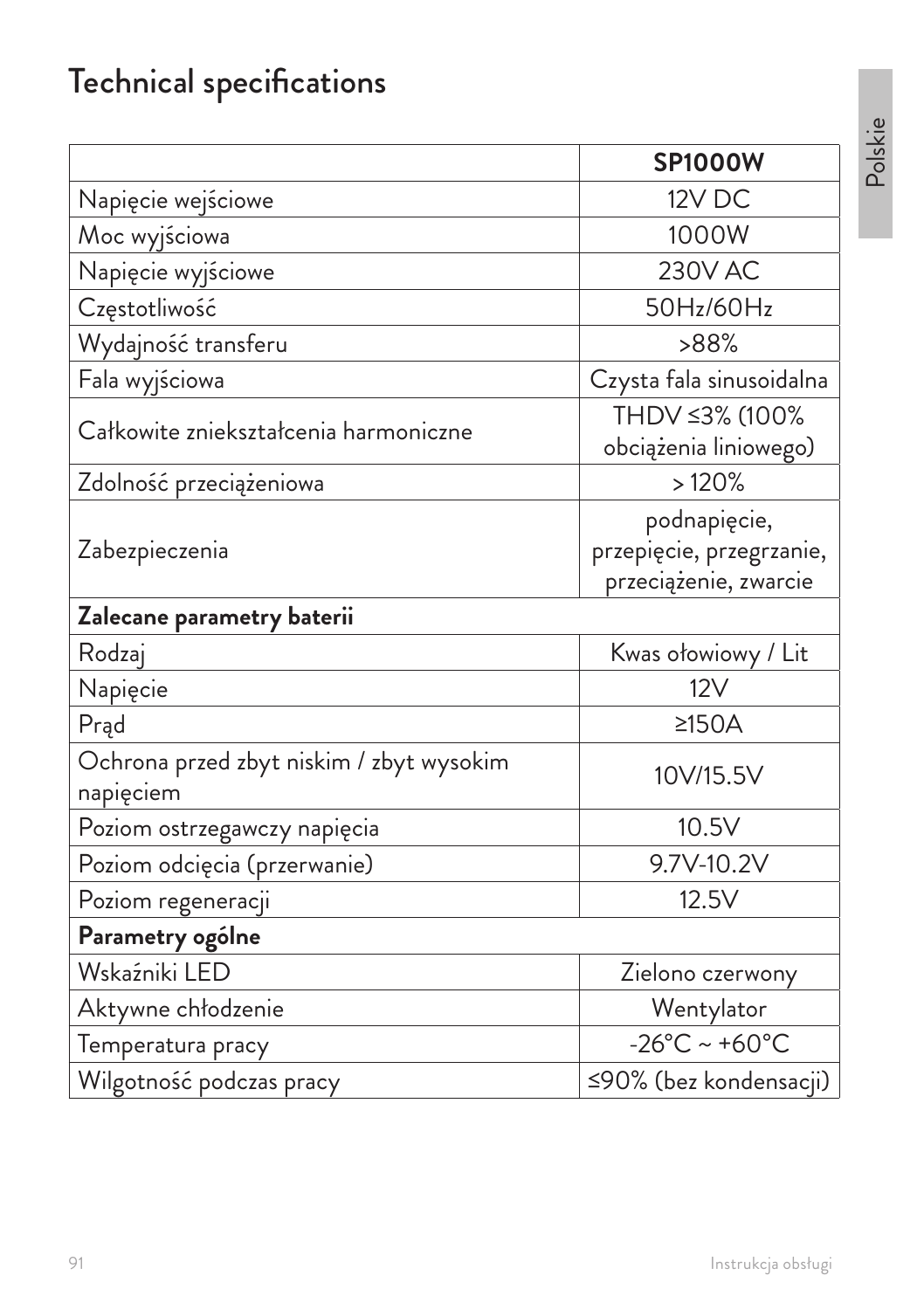## Caracteristici de baza

- Forma de unda de iesire: sinusoida pura
- THD (Total Harmonic Distorsion) <3%
- Protectie la subtensiune, supratensiune, supraincalzire, suprasarcina, scurtcircuit

## Introducere

PNI SP1000W transforma tensiunea de intrare 12V DC in 230V AC 50Hz. Va recomandam sa cititi cu atentie acest manual inainte de punerea in functiune a produsului.

### **Atentionari**

- Nu tineti produsul in medii cu gaze corozive, cu umiditate si temperatura mare, cu praf si interferente electromagnetice.
- In caz de defectiune nu desfaceti si nu reparati singur acest produs. Apelati la un centru service specializat.

## Semnificatia simbolurilor

| <b>Simbol</b>    | <b>Semnificatie</b>                                                                                                                                                |  |
|------------------|--------------------------------------------------------------------------------------------------------------------------------------------------------------------|--|
| <b>IN</b> DANGER | Potential pericol grav care ar putea cauza victime.                                                                                                                |  |
| WARNING          | Potential pericol mediu ca gravitate care ar putea<br>$\vert$ cauza vatamari usoare.                                                                               |  |
| CAUTION          | Potential pericol care ar putea cauza defectarea<br>dispozitivului, pierderea de date, alterarea<br>performantelor dispozitivului si alte pierderi<br>neprevazute. |  |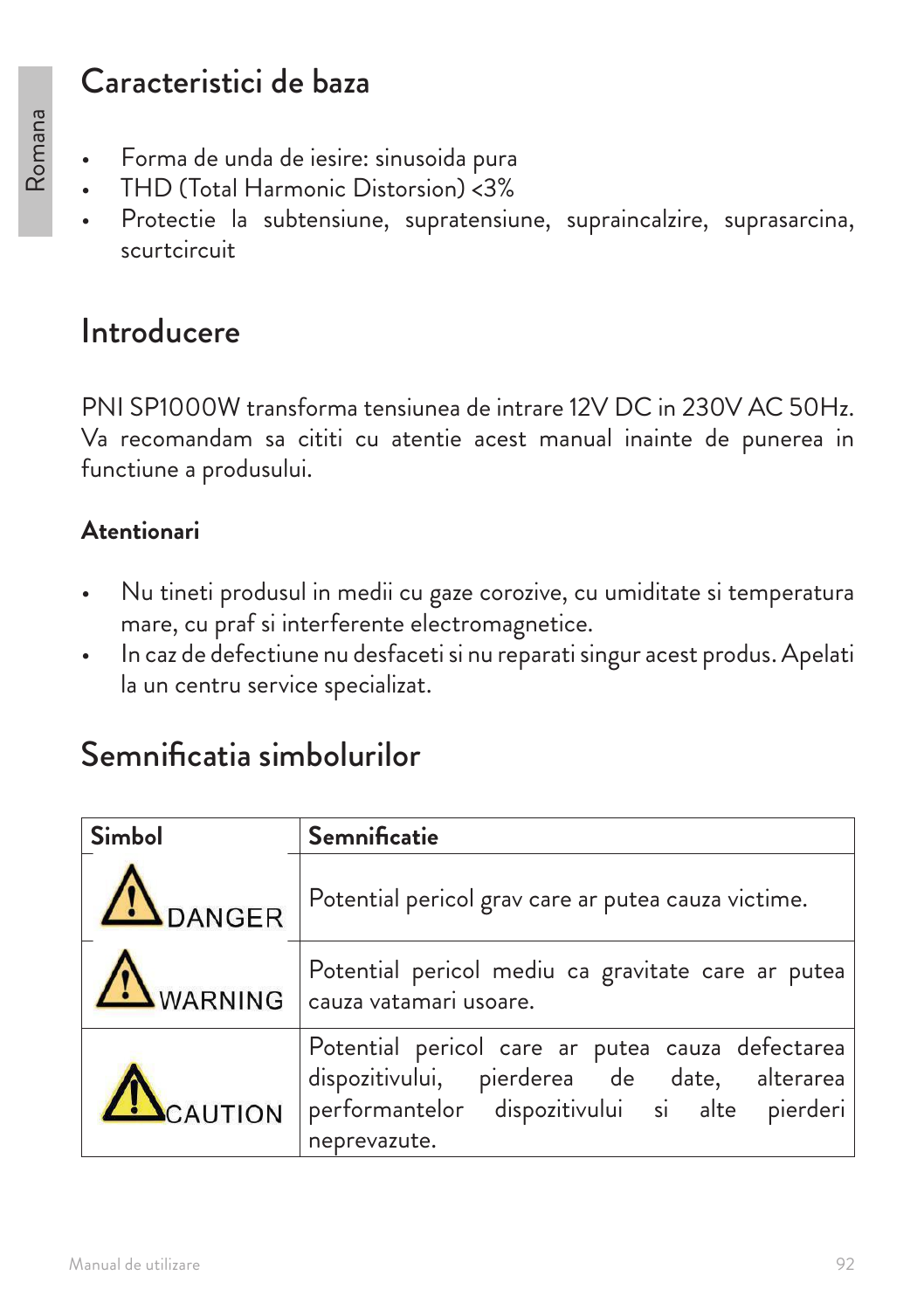## Masuri de siguranta

Va recomandam sa cititi cu atentie acest capitol inainte de utilizarea produsului, pentru a evita accidentarea personala si defectarea produsului

#### **Descriere simboluri**



Invertorul genereaza temperaturi inalte in timpul functionarii.

Cititi cu atentie instructiunile de montaj si utilizare, pentru e evita ranirea personala sau deteriorarea echipamentului.

**Atentie:** Nu ne asumam raspunderea pentru nerespectarea masurilor de siguranta.

Baterii de dimensiuni diferite si de la producatori diferiti pot avea tensiune diferita. Asigurati-va ca tensiunea invertorului corespunde cu tensiunea bateriei. Contactati vanzatorul pentru mai multe detalii. Orice modificare a configuratiei sau structurii sistemului poate afecta functionarea corecta a acestuia.



Atingerea cu un mediu umed a invertorului va poate pune intr-o situatie de pericol.

1. Nu desfaceti produsul in nici o situatie. Intrarea si iesirea de curent de pe invertor prezinta pericol de tensiune inalta. Desfacerea invertorului si atingerea componentelor interne va pot pune intr-o situatie de pericol.

2. Inainte de operatiunile de mentenanta, trebuie sa deconectati complet alimentarea invertorului. Este recomandat sa verificati cu un voltmetru atat intrarea cat si iesirea invertorului pentru a va asigura ca este deconectat.

3. Chiar daca alimentarea este deconectata complet, poate ramane energie reziduala in invertor. Lasati invertorul deconectat timp de 10 minute pentru a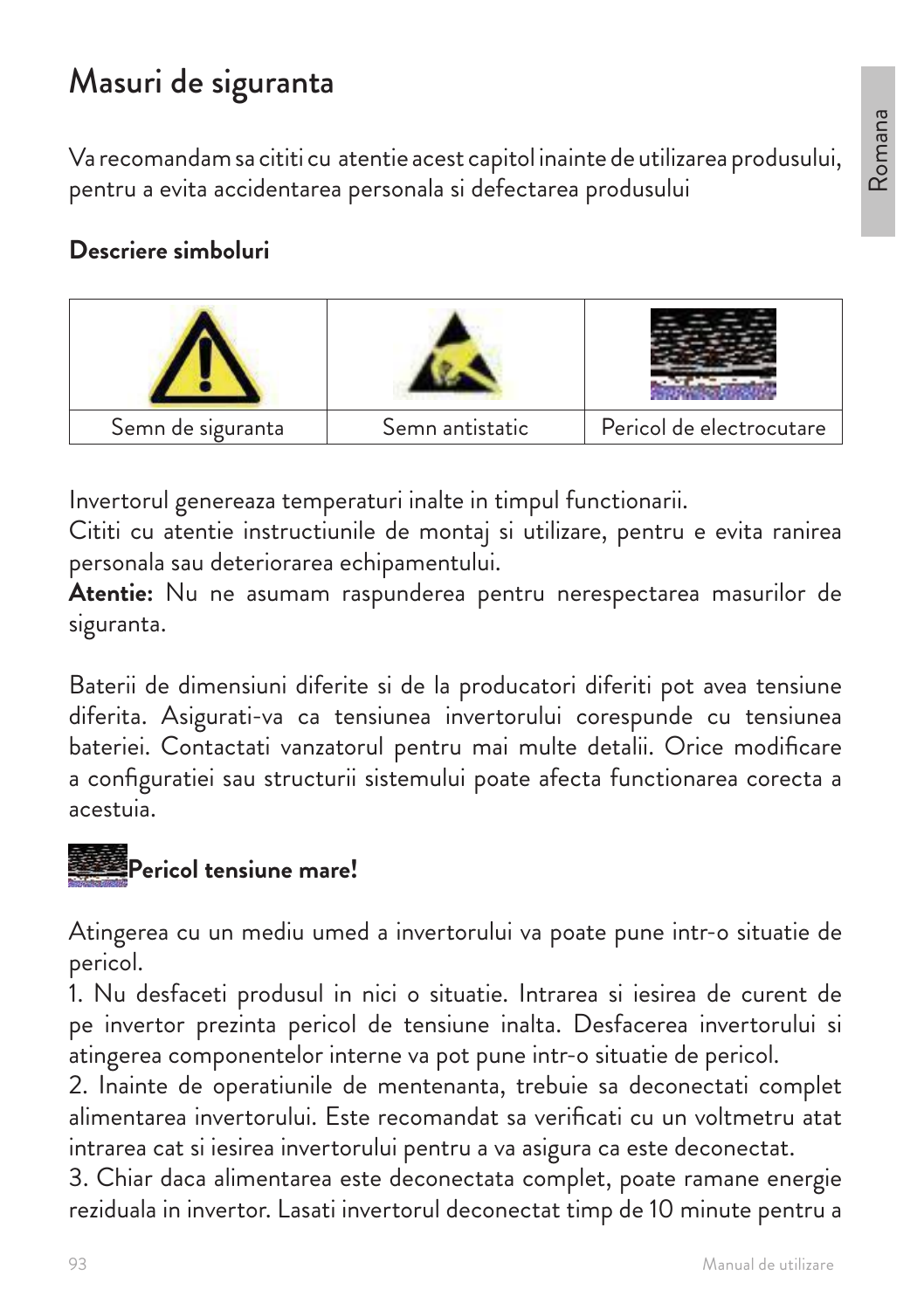- va asigura ca sistemul este descarcat complet.
- 4. Pastrati invertorul impachetat inainte de instalare si utilizare.

5. Nu manipulati invertorul in prezenta unor conductori electrici: ceas metalic, bratari, inele.

6. Invertorul trebuie fixat, instalat si intretinut doar de personal calificat.

### **Atentie la sarcinile inductive si la rectificari de jumatate de unda**

Va recomandam sa alegeti un invertor cu o putere de 2-3 ori mai mare decat puterea consumatorilor de tip inductiv sau jumatate de unda modificata.

## **Evitare pericol antistatic**

Va recomandam sa purtati bratara antistatica conectata la impamantare pentru a proteja partile sensibile ale echipamentului de descarcari statice.

#### **Nu deconectati produsul conectat la tensiune si pornit**

Nu instalati sau deconectati aparatul cat timp acesta este pornit. Acordati atentie maxima la conectarea firelor de alimentare.

### **Utilizati doar baterii reglementate**

Utilizati doar baterii reglementate. Utilizarea unor baterii nereglementate poate duce la nefunctionalitatea produsului.

### **Utilizati bateria respectand regulile producatorului**

Utilizati bateria respectand regulile de conectare oferite de producatorul acesteia. Operarea incorecta va poate pune in primejdie.

1. Nu scurtcircuitati firele. Legaturile trebuie sa fie executate foarte strans.

2. Nu atingeti simultan ambele borne ale bateriei sau fire conectate la acestea.

3. Evitati varsarea lichidului electrolitic. Electrolitul este coroziv pentru metal, si reprezinta pericol de scurtcircuit.

4. Pastrati bateria in siguranta, departe de foc sau sursa de scantei.

### **Atentie la ventilatoare**

Evitati blocarea accidentala a ventilatoarelor. Nu utilizati unelte sau degetele pentru oprirea aceastora.

#### **Montati echipamentul intr-o zona aerisita**

Asigurati-va ca zonele de ventilatie si de evacuare aer ale invertorului nu sunt obturate in nici un fel. De asemenea, nu montati partea de radiator pasiv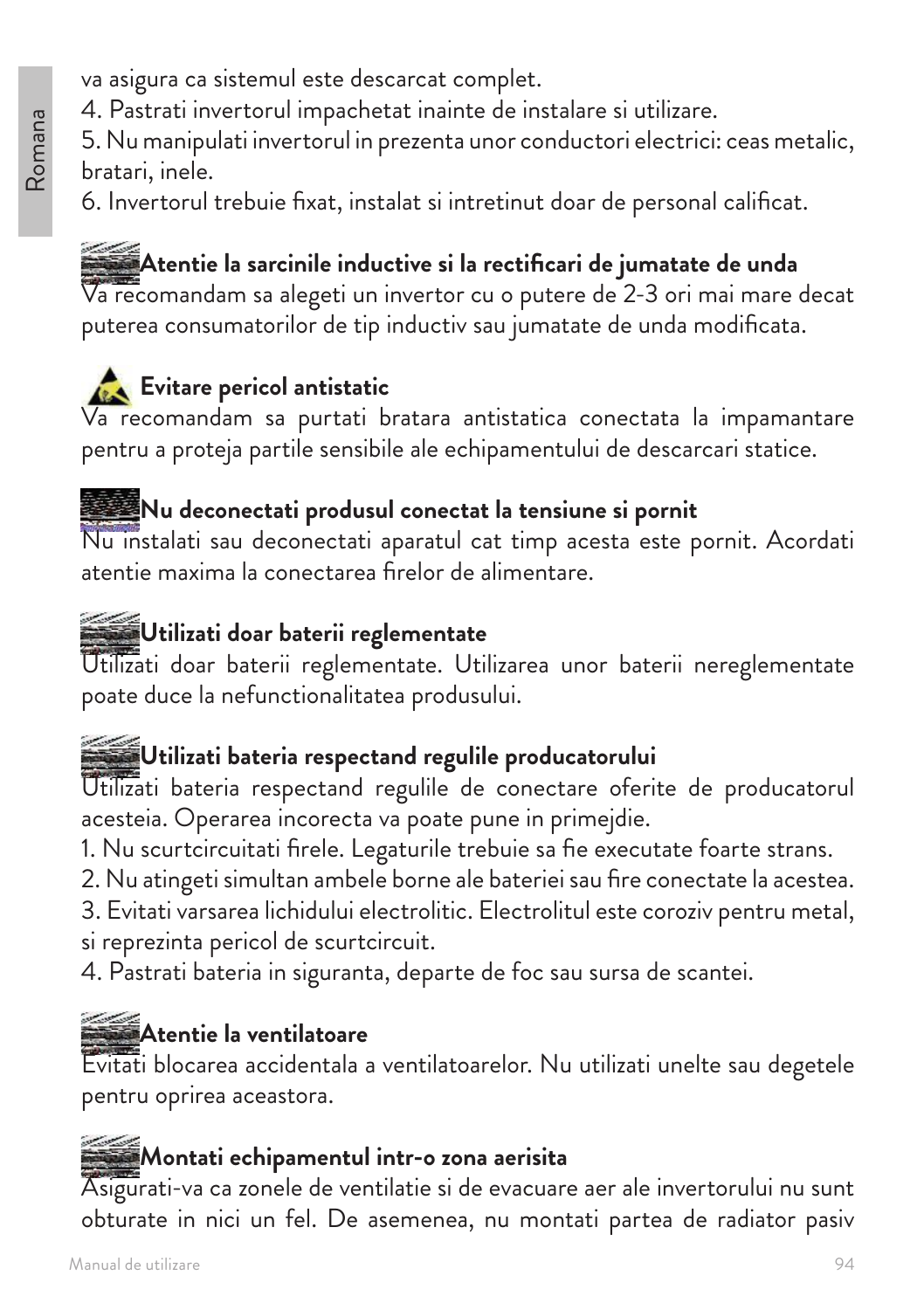a carcasei lipita de un perete, tavan sau podea, ci la o distanta ce permite trecerea aerului.

## Instalarea invertorului

#### **Conditii mediu de instalare**

Pastrati invertorul in mediu uscat si ventilat. Pastrati invertorul departe de umezeala, praf, caldura, lumina soarelui, gaz volatil sau cu salinitate ridicata.



Intervalul de temperatura de functionare a produsului este -26 $^{\circ}$ C ~ + 60 $^{\circ}$ C. Nu solicitati invertorul la maxim, la temperaturi de peste 40˚C.

Daca utilizati excesiv invertorul la temperaturi de peste 40˚C, scadeti consumul cu 10% pentru fiecare grad peste 40˚C.

Temperatura optima de functionare a invertorului este intre +20˚C ~ +30˚C. Daca se utilizeaza la temperaturi de peste 30˚C, autonomia bateriei va scadea considerabil. Sub 20˚C va scade timpul de acumulare electrica.

#### **Distanta de siguranta**

Invertorul trebuie montat la minim 60mm de peretii inconjuratori, cu radiatorul de racire neobturat de alte obiecte.

Nu acoperiti panourile laterale ale invertorului pentru a asigura o racire eficienta si pentru a evita supraincalzirea acestuia.

#### **Conectarea cablurilor electrice**

Asigurati-va ca butonul de power al invertorului este pe OFF (oprit).

Respectati polaritatea firelor si nu le conectati invers, pentru a evita scurtcircuitarea invertorului.

Urmariti urmatorii pasi pentru conectarea cablurilor invertorului:

1. Opriti invertorul din butonul ON/OFF (Pornit/Oprit).

2. Conectati firele la bornele bateriei respectand polaritatea.

3. Asigurati-va ca cele 2 cabluri sunt conectate strans, pentru a evita supraincalzirea acestora.

4. Conectati consumatorii la priza Schuko.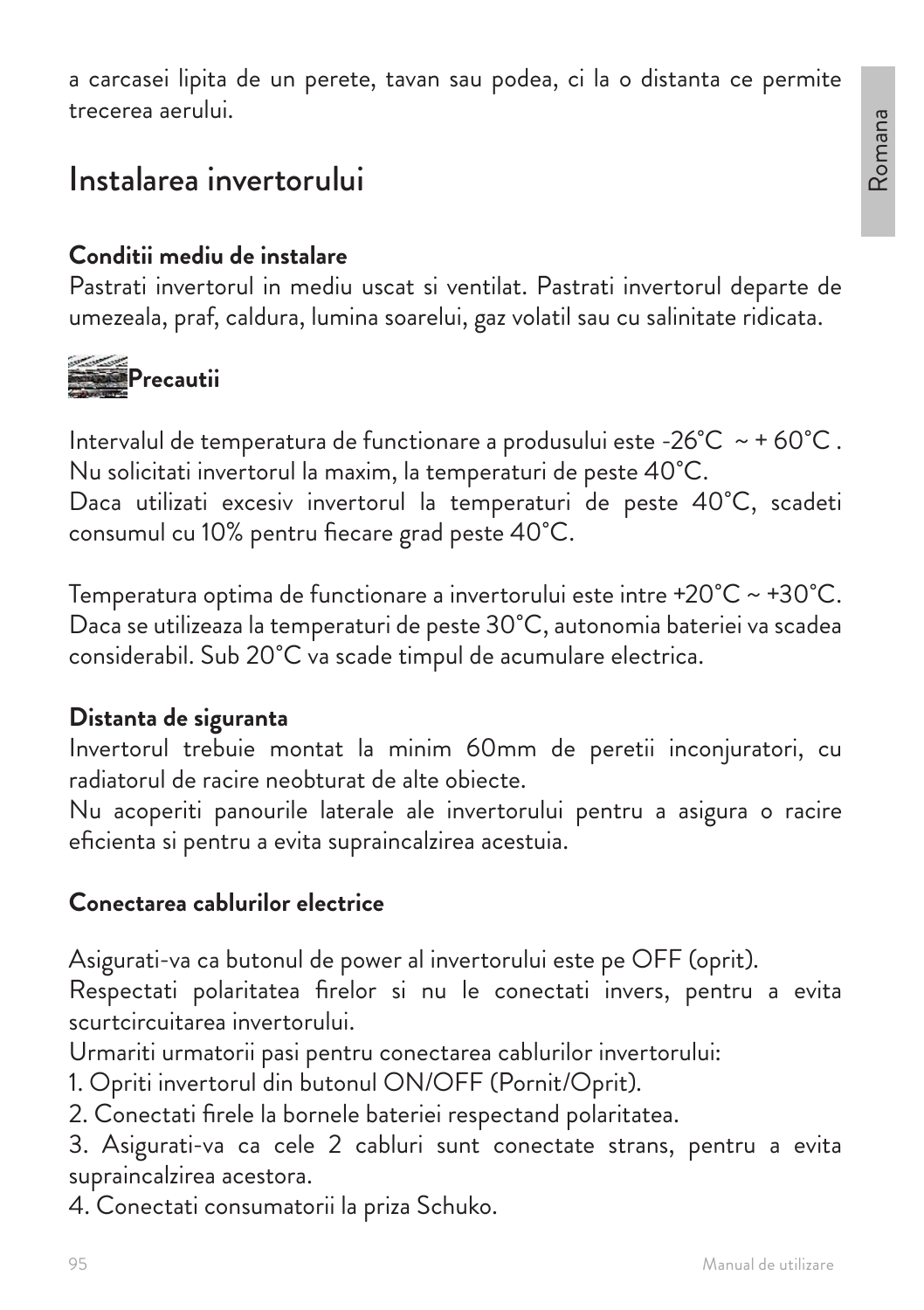5. Dupa ce va asigurati ca toate conexiunile sunt facute corect, porniti invertorul. Daca indicatorul LED verde se aprinde, inseamna ca tensiunea de iesire este corecta si invertorul functioneaza corect.

Conectarea corecta a invertorului este prezentata in urmatoarea schema.



### **Atentionari**

1. Nu utilizati iesirea de curent alternativ a invertorului pentru conectarea la reteaua nationala de 230V, ca sa nu ardeti invertorul.

2. Conectati consumatorii pe rand si nu depasiti puterea maxima declarata a invertorului.

3. Pentru sarcini inductive alegeti un invertor cu putere maxima de 2-3 ori mai mare.

4. Este recomandat sa porniti autoturismul doar cu invertorul oprit, deoarece aceasta procedura va consuma foarte mult curent si poate afecta invertorul.

5. Invertorul trebuie montat intr-un loc aerisit, nu trebuie acoperit si trebuie ferit de accesul persoanelor.

6. Nu conectati invertorul la baterii descarcate, defecte sau vechi, deoarece poate determina arderea invertorului.

## Despre baterie

Bateria de stocare sau acumulatorul este un dispozitiv ce genereaza energie in urma unui proces chimic. Asigurati-va ca ati ales un acumulator potrivit pentru acest invertor, pentru a asigura o functionare corecta si optima.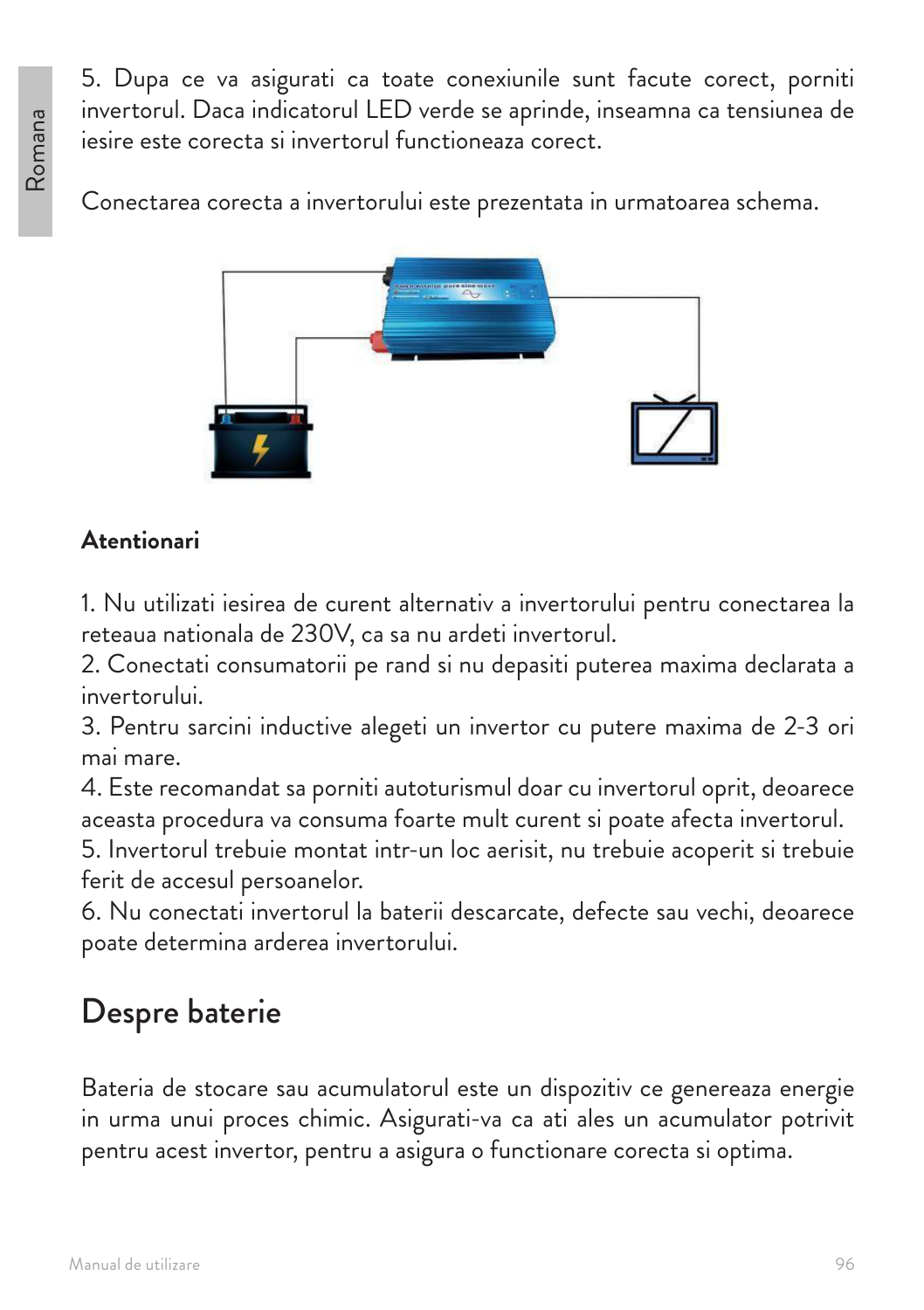#### **Index performanta baterie**

1. **Capacitate**: Reprezinta cantitatea de energie la putere maxima compusa din curentul de descarcare multiplicat cu timpul de descarcare.

Capacitate = Curent descarcare (I) x Timp descarcare (H)

2. **Rata de descarcare**: Reprezinta viteza fiecarui curent de descarcare

3. **Curent de descarcare**: Curentul de descarcare este curentul de iesire.

Este exprimat de obicei in Amperi sau volum multiplicat cu un coeficient.

4. **Tensiune descarcare finala**: Reprezinta tensiunea cand bateria nu se descarca. In mod uzual este aproximativ 1.75V/celula

5. **Capacitate nominala**: Reprezinta capacitatea dupa 20 ore de descarcare.

6. **Rata de autodescarcare**: Bateria se descarca chiar daca nu este utilizata. Unitatea este C/unitate.

#### **Dimensionarea corecta a bateriei**

Deoarece invertoarele au nevoie de un curent puternic atunci cand functioneaza, capacitatea si curentul maxim ale bateriei sunt niste factori care determina eficienta la care functioneaza invertorul (50% - 100%).

Acesti factori pot determina si deteriorarea bateriei.

Capacitatea de stocare a bateriei depinde de curentul maxim de descarcare: Curent maxim de descarcare = Putere nominala/(tensiune stocare x 0.85) Capacitate de stocare baterie = curent mediu de descarcarextimp de descarcare

Exemplu: PNI SP1000W are o putere nominala de 1000W, tensiune de intrare 12V, deci: Curent mediu de descarcare = 1000/(12x0.85)= 98A Daca se mentine 2 ore pornit:

Capacitate de stocare baterie = 98x2=196 Ah

Alegeti o baterie cu o capacitate mai mare de 196 Ah.

## Valori recomandate pentru baterie

| Invertor       | Putere (W) | Baterie recomandata |
|----------------|------------|---------------------|
| <b>SP1000W</b> | 1000       | 12V, ≥≥150Ah        |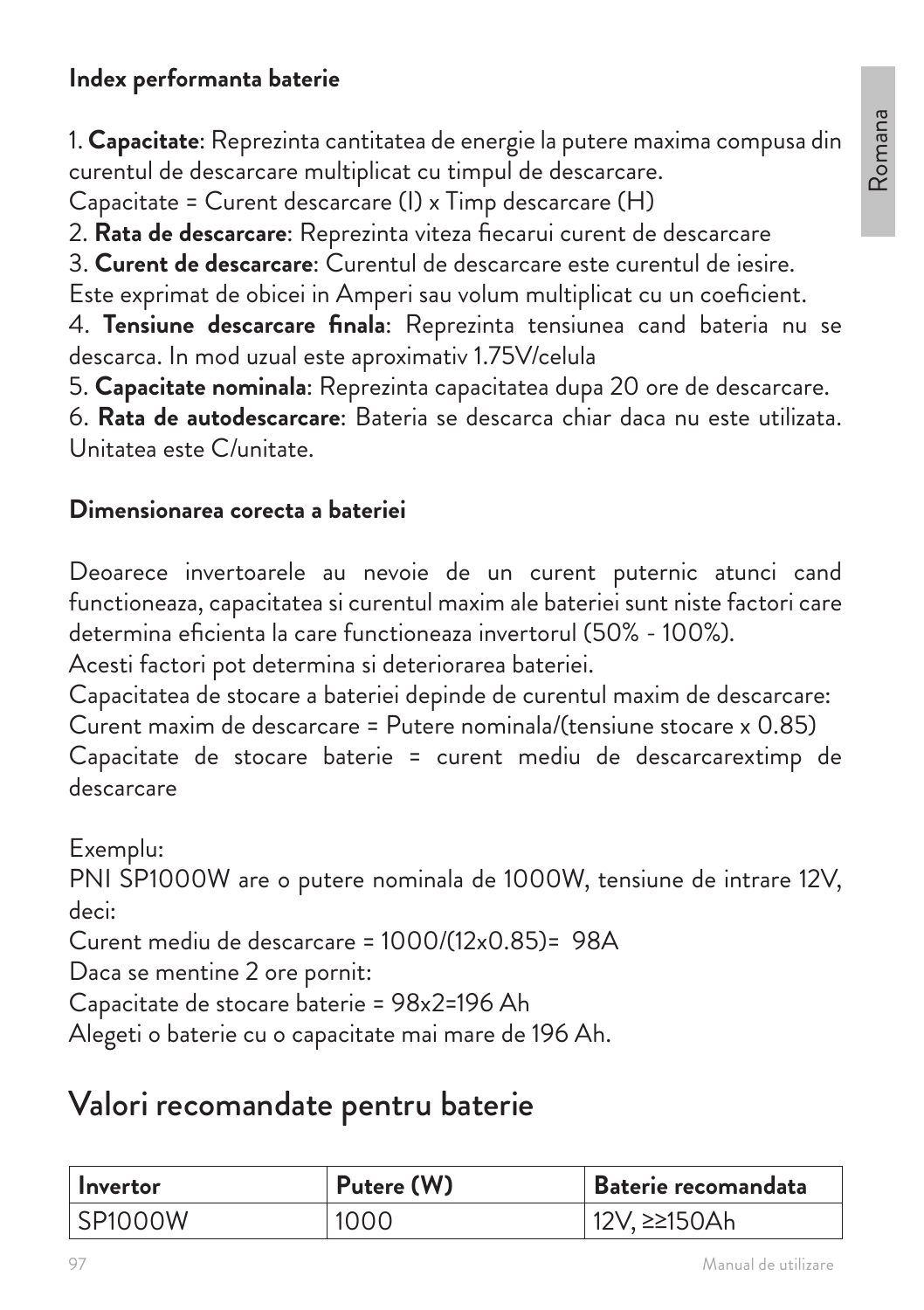## Probleme si solutii

| Invertorul nu            | 1. Bateria este defecta    | 1. Schimbati bateria        |
|--------------------------|----------------------------|-----------------------------|
| porneste si LED-ul       | 2. Conexiunea la baterie   | 2. Conectati bateria cu     |
| Power nu se aprinde      | este anormala              | grija                       |
|                          | 3. Siguranta este arsa     | 3. Schimbati siguranta      |
| Invertorul este in       | Invertorul este in         | 1. Micsorati numarul        |
| protectie si LED-ul rosu | protectie si ledul rosu    | consumatorilor conectati    |
| de eroare (Fault) se     | Fault este aprins.         | si reporniti invertorul.    |
| aprinde                  | 1. Invertorul intra in     | 2. Consumatorii inductivi   |
|                          | protectie cand totalul     | (motoare, pompe) au un      |
|                          | consumatorilor depaseste   | consum de pornire foarte    |
|                          | puterea nominala a         | mare. Alegeti un invertor   |
|                          | invertorului.              | cu o putere nominala de     |
|                          | 2. Puterea de pornire a    | de 4-5 ori mai mare in      |
|                          | consumatorilor este mai    | aceste cazuri.              |
|                          | mare decat puterea de      | 3. Daca tensiunea           |
|                          | varf declarata pentru      | bateriei creste peste       |
|                          | invertor. Invertorul intra | nivelul minim de            |
|                          | in protectie.              | protectie, invertorul       |
|                          | 3. Tensiunea bateriei este | reporneste automat. (sau    |
|                          | prea scazuta. Invertorul   | schimbati bateria).         |
|                          | declanseaza protectie la   | 4. Daca tensiunea           |
|                          | subtensiune.               | bateriei scade sub nivelul  |
|                          | 4. Tensiunea bateriei este | maxim de protectie,         |
|                          | prea ridicata. Invertorul  | invertorul reporneste       |
|                          | declanseaza protectia la   | automat (sau schimbati      |
|                          | supravoltaj.               | bateria).                   |
|                          | 5. Temperatura             | 5. Inchideti invertorul     |
|                          | invertorului este prea     | pentru 15 min, verificati   |
|                          | ridicata.                  | si curatati ventilatoarele  |
|                          |                            | si gurile laterale de       |
|                          |                            | aerisire si pastrati spatiu |
|                          |                            | de ventilare in jurul       |
|                          |                            | carcasei.                   |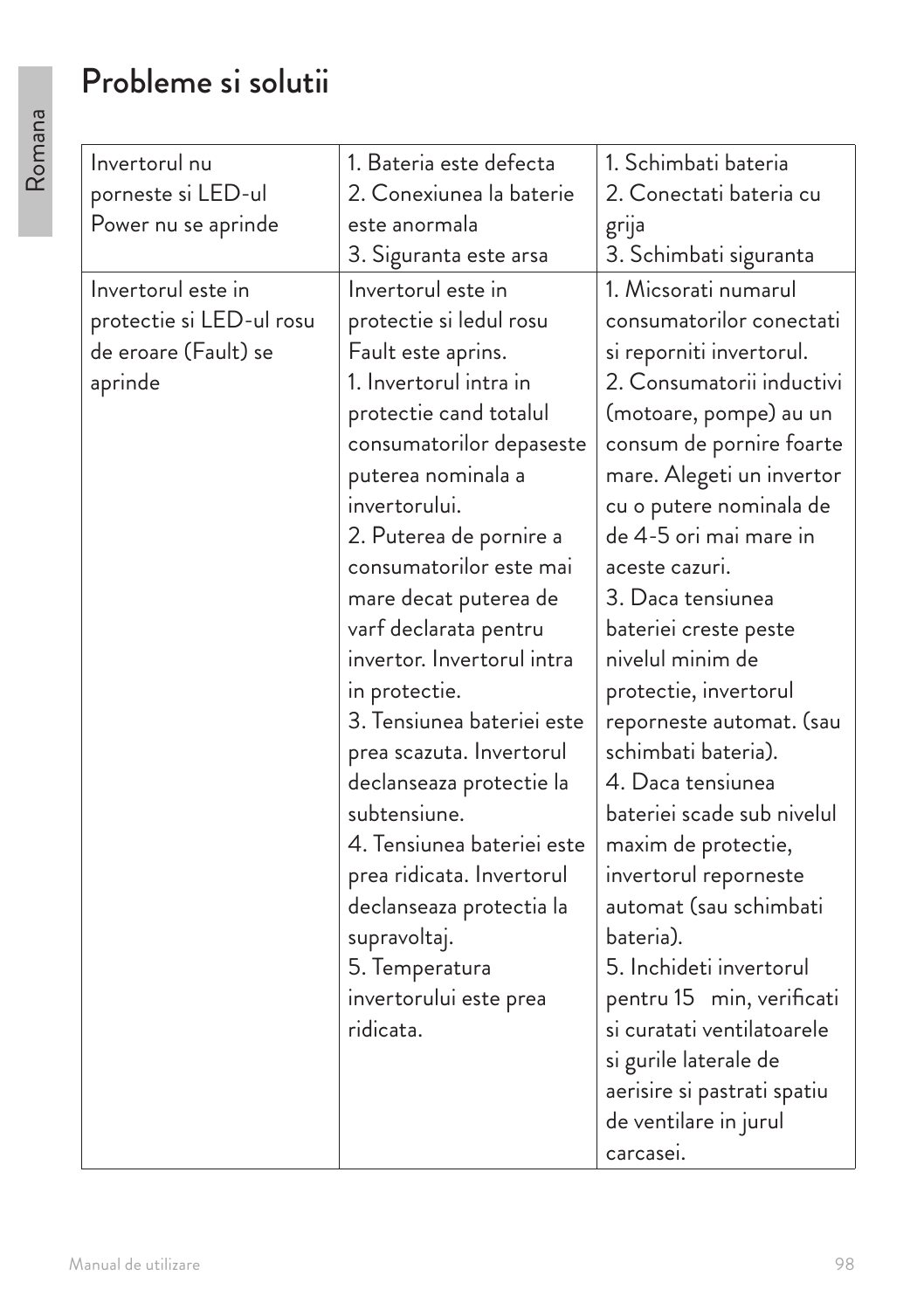| Invertorul nu           | 1. Firele intre baterie si | 1. Scurtati firele sau     |
|-------------------------|----------------------------|----------------------------|
| functioneaza in sarcina | invertor sunt prea lungi.  | folositi fire mai groase.  |
| 100%                    | 2. Conectarea la baterie/  | Recomandam utilizarea      |
|                         | invertor este slabita.     | firelor din colet.         |
|                         |                            | 2. Verificati si strangeti |
|                         |                            | conectorii pe invertor si  |
|                         |                            | baterie.                   |

Daca invertorul nu functioneaza dupa aplicarea solutiilor de mai sus, va recomandam sa contactati Vanzatorul, Importatorul sau Reprezentantul service, consultand certificatul de garantie.

Nu desfaceti produsul, deoarece pierdeti garantia produsului.

Recomandam o intretinere periodica a produsului pentru prelungirea duratei de viata a acestuia.

1. Evitati utilizarea invertorului in medii umede, cu praf, cu temperatura prea ridicata.

- 2. Evitati supunerea produsului la socuri mecanice
- 3. Verificati periodic cablurile si conexiunile
- 4. Curatati periodic ventilatoarele invertorului.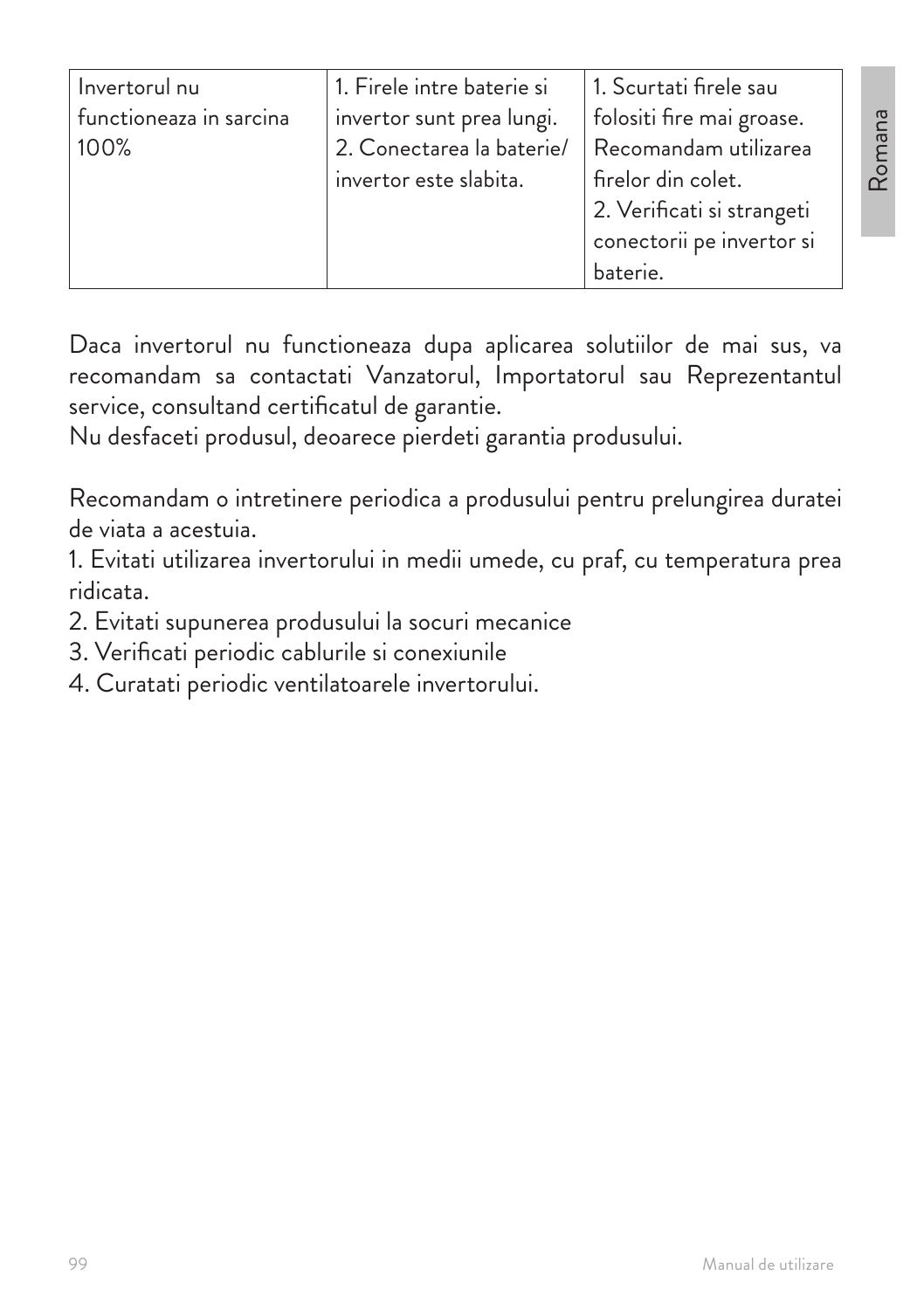# Specificatii tehnice

|                                 | <b>SP1000W</b>                     |  |  |
|---------------------------------|------------------------------------|--|--|
| Tensiune de intrare             | 12V DC                             |  |  |
| Putere de iesire                | 1000W                              |  |  |
| Tensiune de iesire              | <b>230V AC</b>                     |  |  |
| Frecventa                       | 50Hz/60Hz                          |  |  |
| Eficienta de transfer           | >88%                               |  |  |
| Unda de iesire                  | Sinusoida pura                     |  |  |
| Distorsiune armonica totala     | THDV ≤3% (100% linear<br>load)     |  |  |
| Capacitate suprasarcina         | >120%                              |  |  |
|                                 | Scurtcircuit, suprasarcina,        |  |  |
| Protectii                       | supraincalzire, supratensiune,     |  |  |
|                                 | subtensiune                        |  |  |
| Parametri acumulator recomandat |                                    |  |  |
| Tip                             | Plumb-acid/Litiu                   |  |  |
| Tensiune                        | 12V                                |  |  |
| Curent                          | 2150Ah                             |  |  |
| Protectie sub/supratensiune     | 10V/15.5V                          |  |  |
| Nivel atentionare subtensiune   | 10.5V                              |  |  |
| Nivel cut-off (intrerupere)     | 9.7V-10.2V                         |  |  |
| Nivel recuperare (recovery)     | 12.5V                              |  |  |
| Parametri generali              |                                    |  |  |
| Indicatori led                  | Verde, Rosu                        |  |  |
| Racire activa                   | Ventilator                         |  |  |
| Temperatura de lucru            | $-26^{\circ}$ C ~ +60 $^{\circ}$ C |  |  |
| Umiditate de lucru              | ≤90% (fara condens)                |  |  |